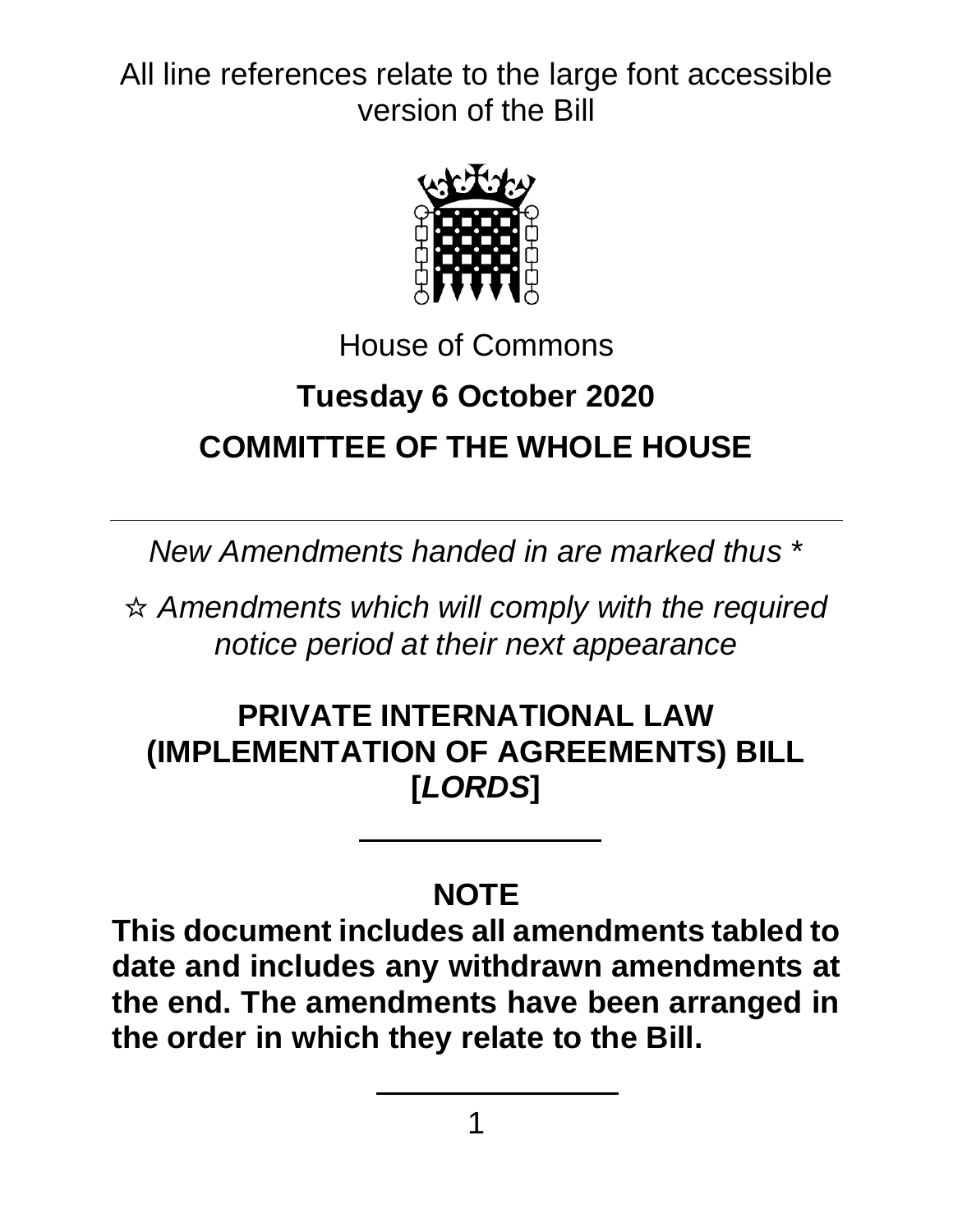Mr Jonathan Djanogly

**2**

Clause **1**, page **3**, line **24**, at end insert—

## **"3F The 2007 Lugano Convention to have the force of law**

- (1) The 2007 Lugano Convention shall have the force of law in the United Kingdom.
- (2) For the purposes of this Act the 2007 Lugano Convention is to be read together with any reservations or declarations made by the United Kingdom at the time of the approval of the Convention.
- (3) For convenience of reference the English text of the 2007 Lugano Convention is set out in Schedule 3H."

Mr Jonathan Djanogly

**3**

Clause **1**, page **3**, line **26**, leave out "3G" and insert "3H"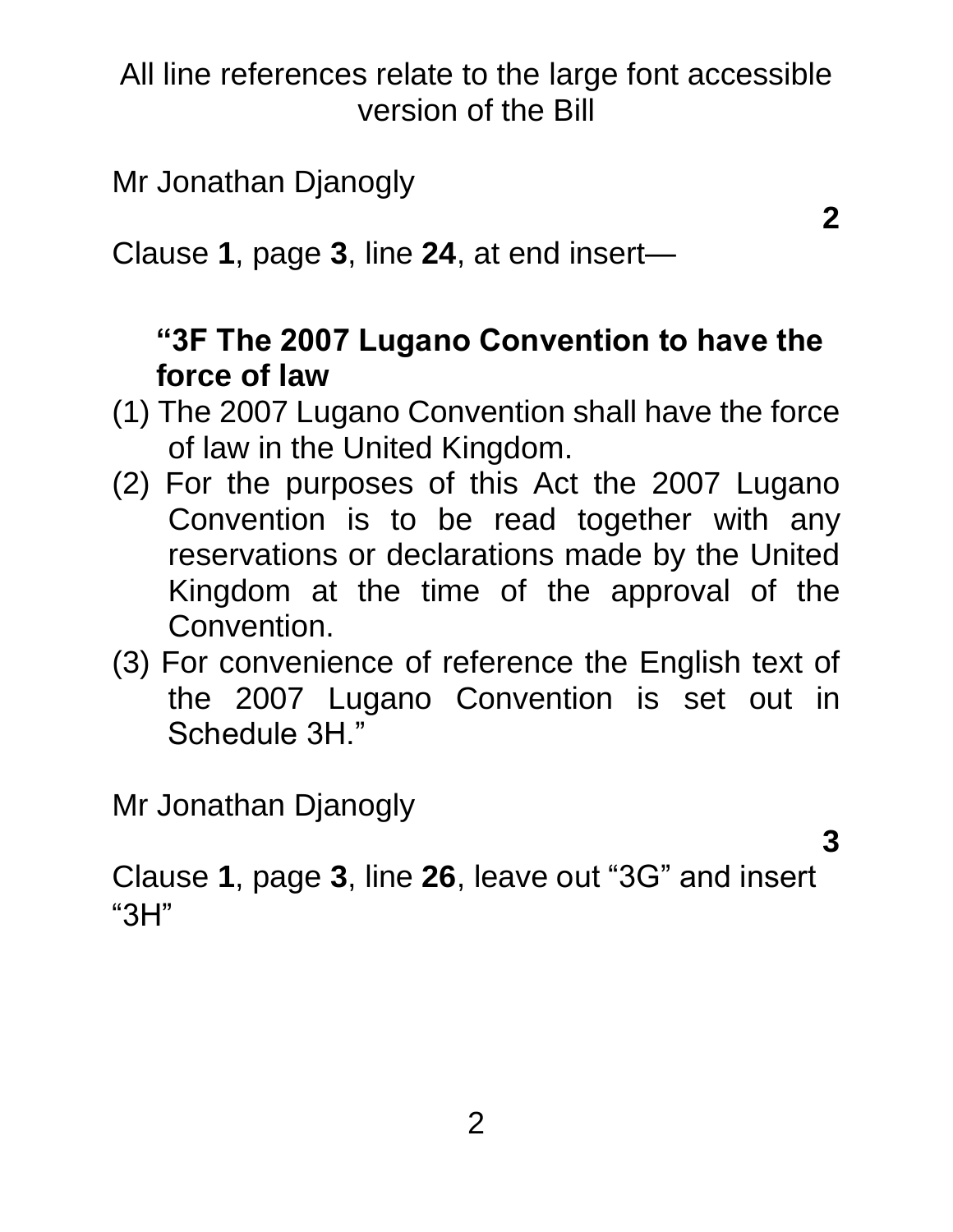Mr Jonathan Djanogly

Clause **1**, page **3**, line **27**, leave out "4" and insert "(*Schedule to be inserted as Schedule 3H to the Civil Jurisdiction and Judgments Act 1982*)"

Mr Jonathan Djanogly

Clause **1**, page **4**, line **1**, at end insert—

"(5) The 2007 Lugano Convention on Jurisdiction and the Recognition and Enforcement of Judgements in Civil and Commercial Matters shall have the force of law in the United Kingdom, conditional upon the United Kingdom accession to such Convention."

Alex Chalk

Clause **2**, page **4**, line **6**, insert—

"(2) Regulations under section (Implementation of other agreements on private *international law*) may make provision binding the Crown.

(3) The reference to the Crown in subsection (2) does not include—

(a) Her Majesty in Her private capacity,

**5**

**4**

**1**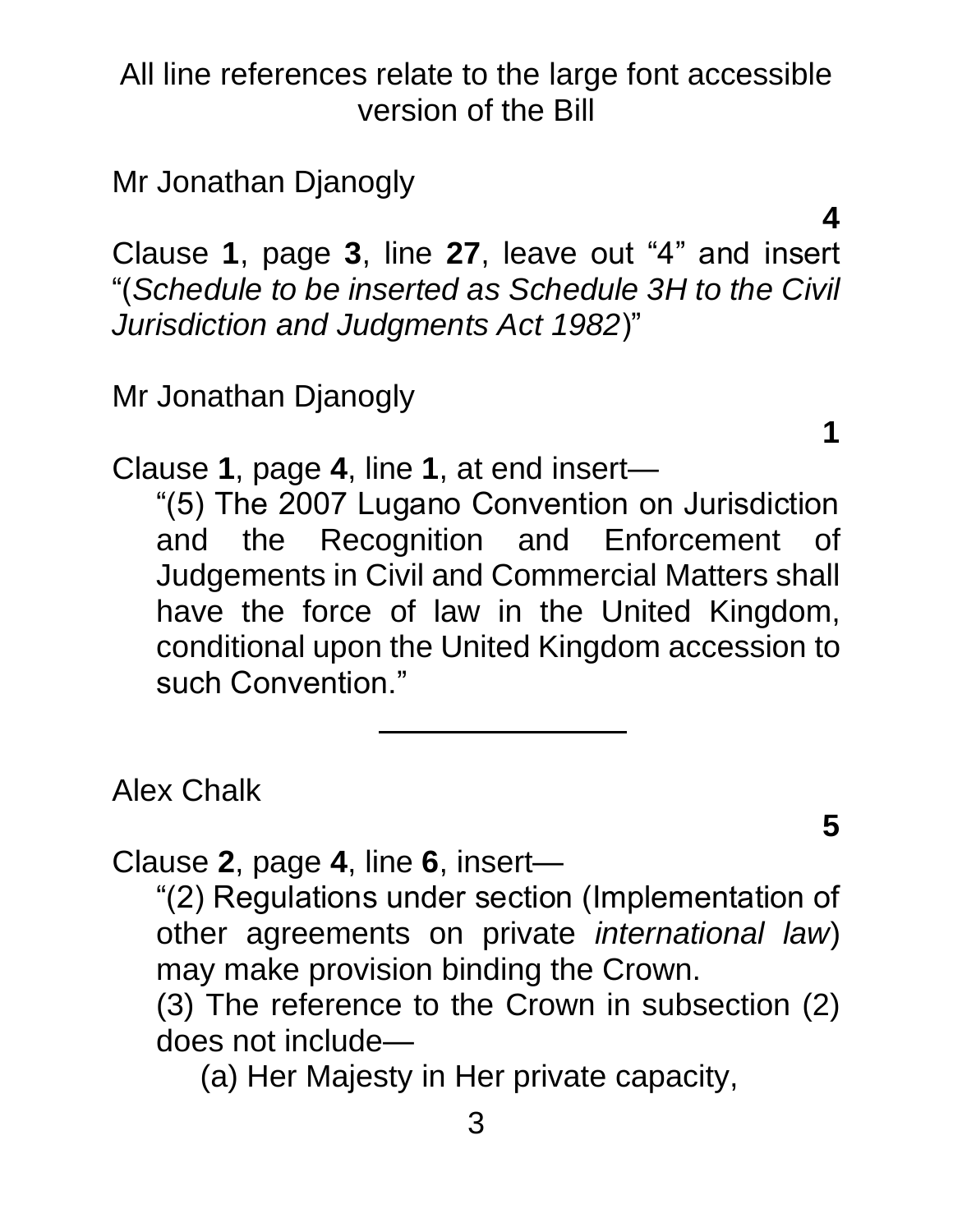> (b) Her Majesty in right of the Duchy of Lancaster, or

(c) the Duke of Cornwall."

#### *Member's explanatory statement*

*This amendment provides that regulations made under NC5 may make provision binding the Crown.*

Alex Chalk

**6**

Clause **3**, page **4**, line **9**, at end insert—

"(2) Her Majesty may by Order in Council provide for section (*Implementation of other agreements on private international law*) (including Schedule (*Regulations under section (Implementation of other agreements on private international law)*)) and section 2(2) and (3) to extend, with or without modifications, to the Isle of Man."

#### *Member's explanatory statement*

*This amendment inserts a new subsection into Clause 3. This allows Her Majesty by Order in Council to extend to the Isle of Man NC5 (including NS4) and subsections (2) and (3) of Clause 2 inserted by Amendment 5.*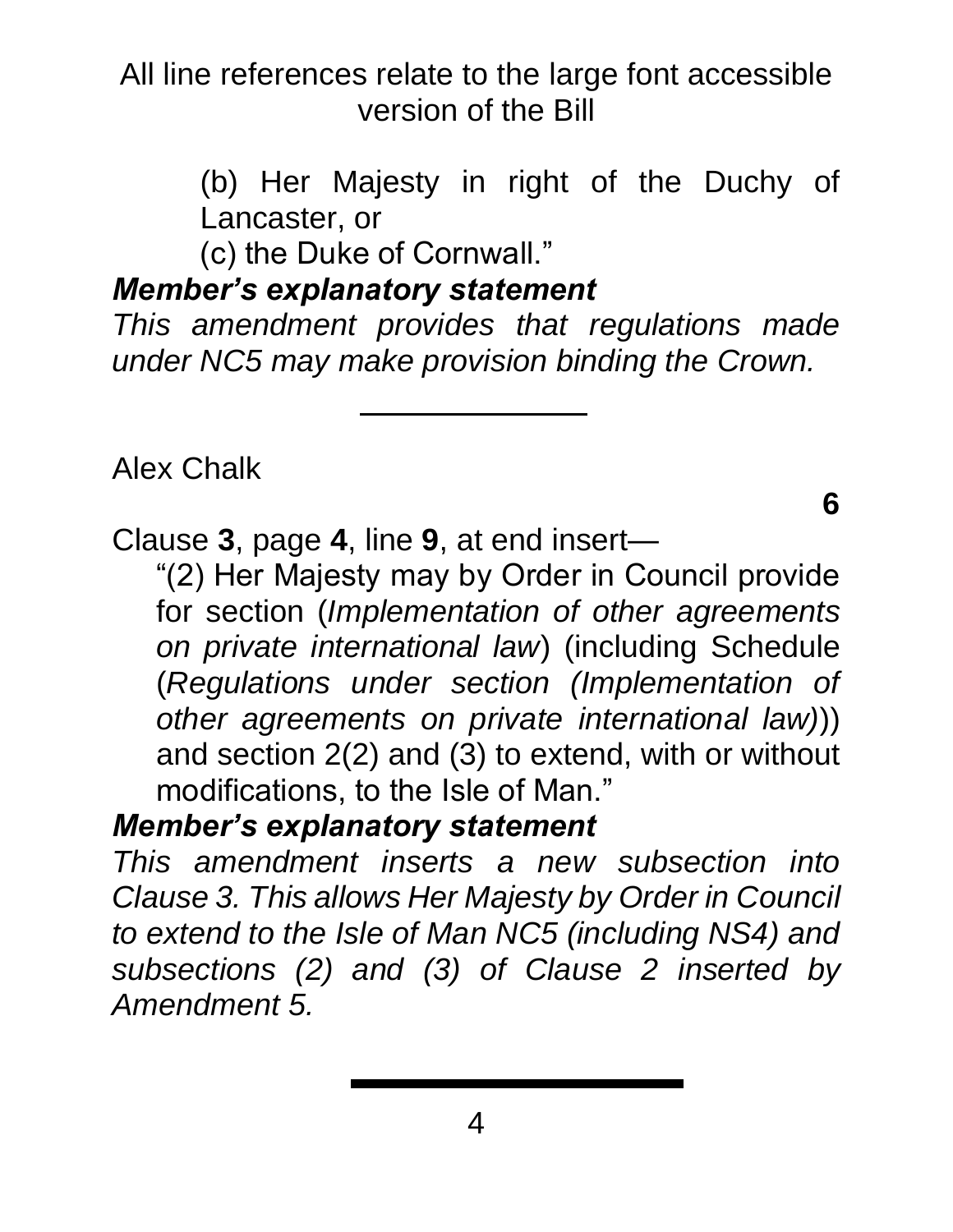Alex Chalk

**NC5**

To move the following Clause—

#### **"Implementation of other agreements on private international law (No. 3)**

- (1) The appropriate national authority may make regulations for the purpose of, or in connection with, implementing any international agreement, as it has effect from time to time, so far as relating to private international law (a "relevant international agreement").
- (2) The appropriate national authority may make regulations for the purpose of, or in connection with, applying a relevant international agreement, with or without modifications, as between different jurisdictions within the United Kingdom.
- (3) The appropriate national authority may make regulations for the purpose of, or in connection with, giving effect to any arrangements made between—

(a) Her Majesty's government in the United Kingdom, and

(b) the government of a relevant territory,

for applying a relevant international agreement, with or without modifications, as between the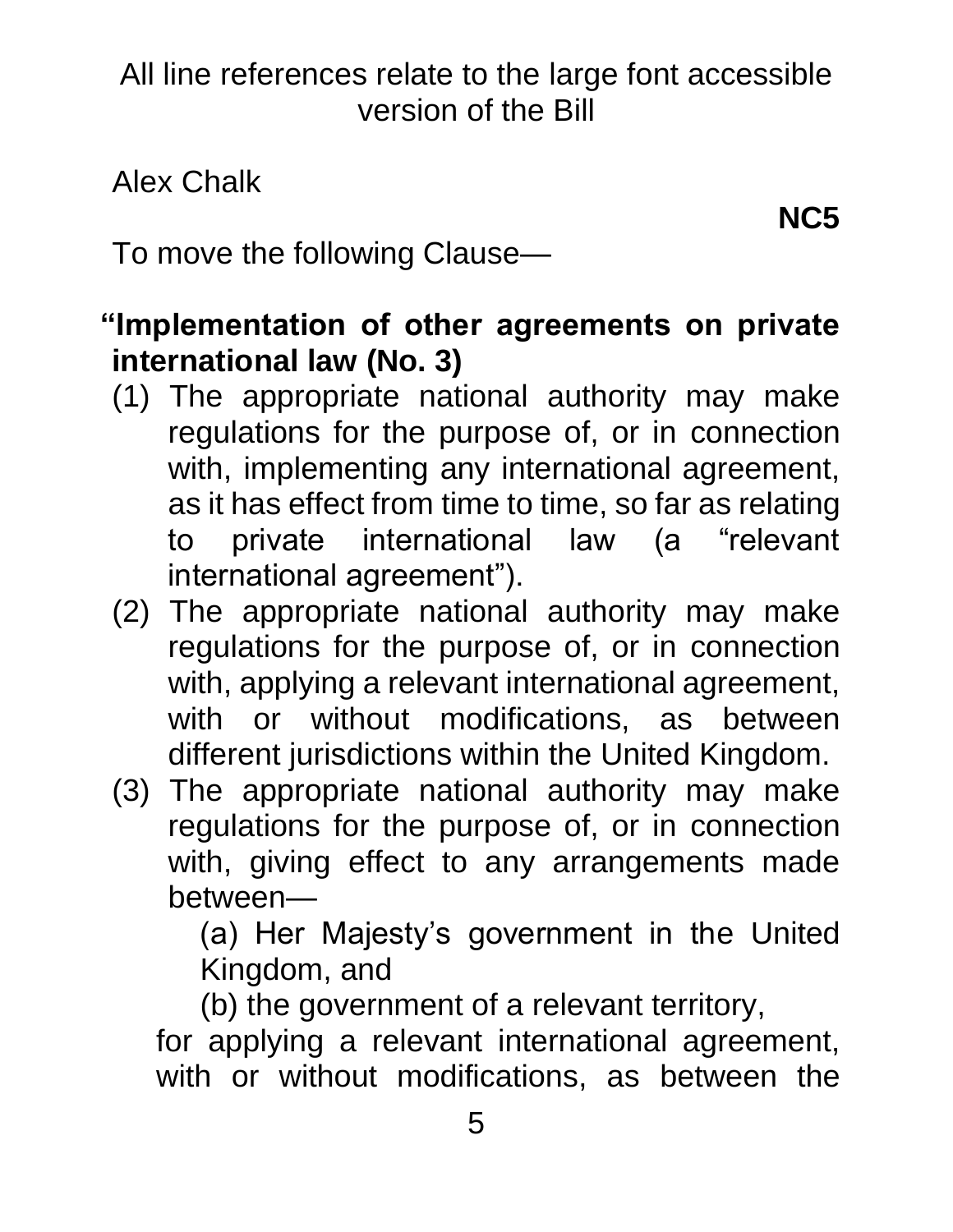United Kingdom, or a jurisdiction within the United Kingdom, and that territory.

(4) Regulations under this section may make—

(a) consequential, supplementary, incidental, transitional or saving provision;

(b) different provision for different purposes or for different parts of the United Kingdom.

(5) Regulations under this section may include provision about—

(a) enforcement of obligations arising under or by virtue of the regulations;

(b) sharing of information;

(c) legal aid.

(6) Schedule (Regulations under section (Implementation of other agreements on *private international law (No. 3))*) makes further provision about regulations under this section.

(7) In this section—

"appropriate national authority" means—

(a) in relation to England and Wales, the Secretary of State;

(b) in relation to Scotland—

(i) the Scottish Ministers, or

(ii) the Secretary of State acting with the consent of the Scottish Ministers;

(c) in relation to Northern Ireland—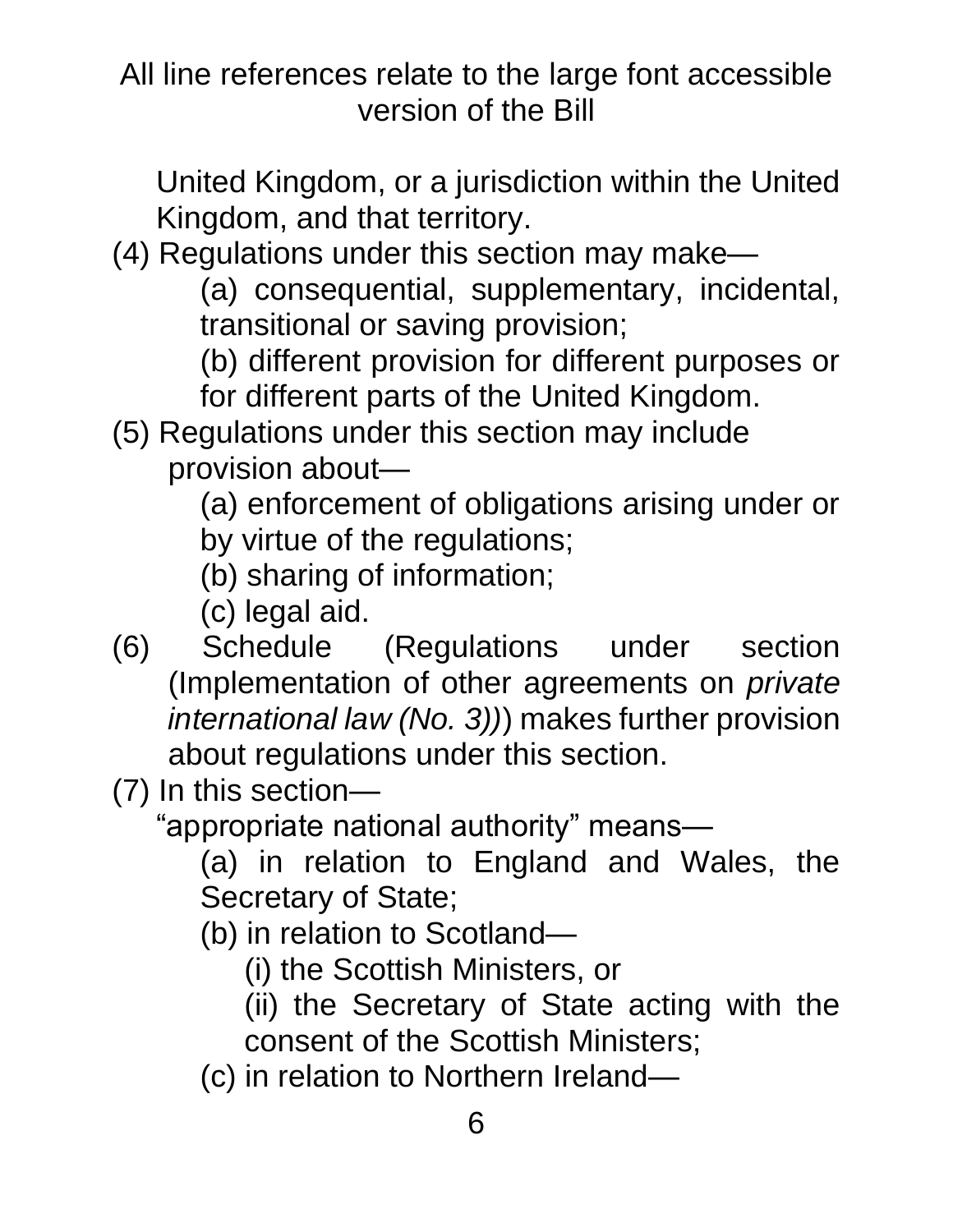(i) a Northern Ireland department, or

(ii) the Secretary of State acting with the

consent of a Northern Ireland department "international agreement" means a convention, treaty or other agreement to which the United Kingdom is, or is expected to become, a party;

"private international law" includes rules and other provisions about—

(a) jurisdiction and applicable law;

(b) recognition and enforcement in one country or territory of any of the following that originate in another country or territory—

(i) a judgment, order or arbitral award;

(ii) an agreement, decision or authentic instrument determining or otherwise relating to rights and obligations;

(c) co-operation between judicial or other authorities in different countries or territories in relation to—

(i) service of documents, taking of evidence and other procedures, or

(ii) anything within paragraph (a) or (b);

"relevant international agreement" has the meaning given in subsection (1);

"relevant territory" means—

(a) the Isle of Man;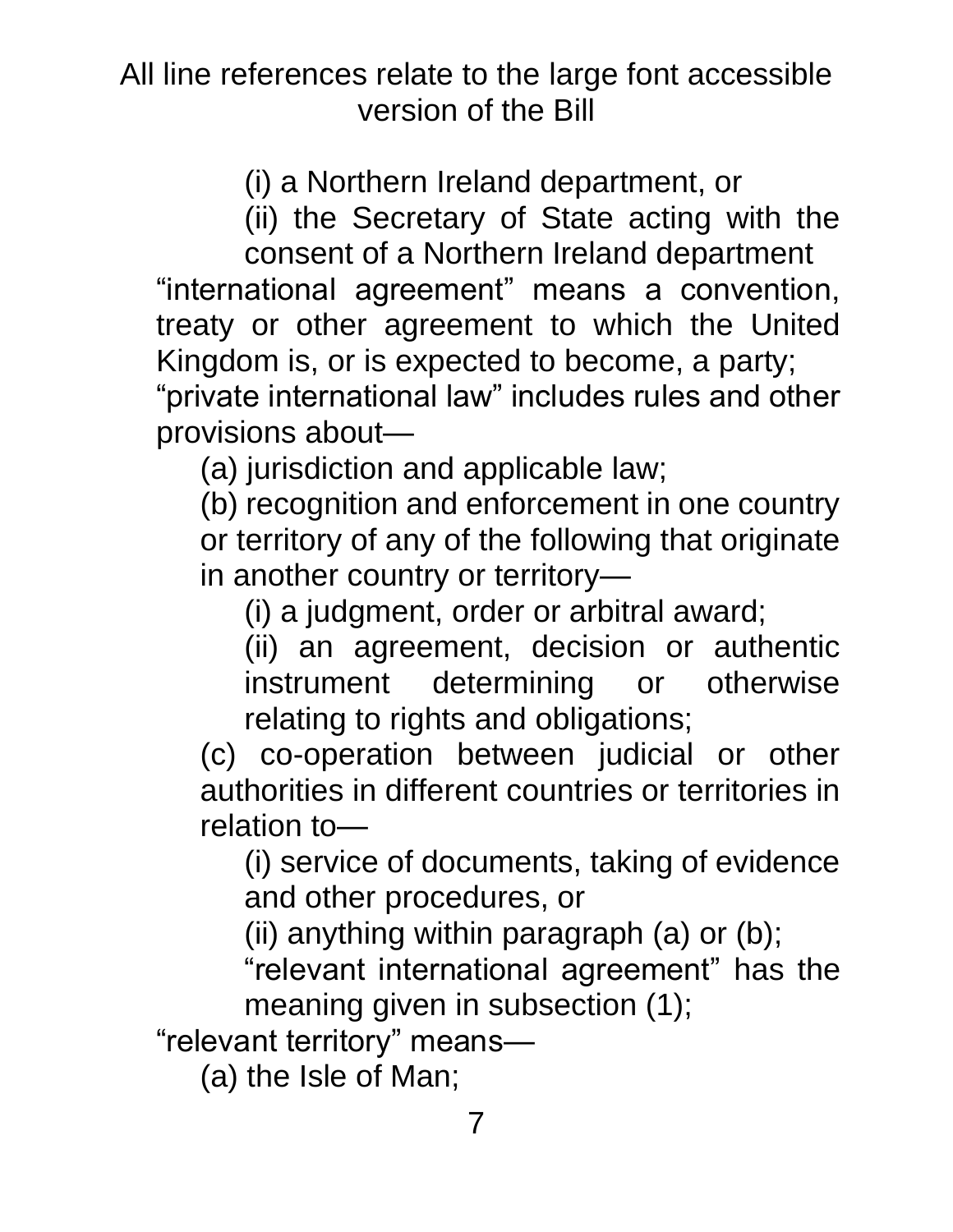(b) any of the Channel Islands;

- (c) a British overseas territory.
- (8) This section and Schedule (Regulations under section (Implementation of other *agreements on private international law (No. 3))* have effect, with the following modifications, in relation to a model law adopted by an international organisation of which the United Kingdom is a member as it has effect in relation to an international agreement to which the United Kingdom is, or is expected to become, a party.

The modifications are—

(a) a reference in this section or that Schedule to implementing or applying a relevant international agreement is to be read as a reference to giving effect to the model law (with or without modifications);

(b) subsection (1) is to be read as if the words "as revised from time to time" were substituted for the words "as it has effect from time to time"."

## *Member's explanatory statement*

*This new clause contains a power to implement international agreements relating to private international law.*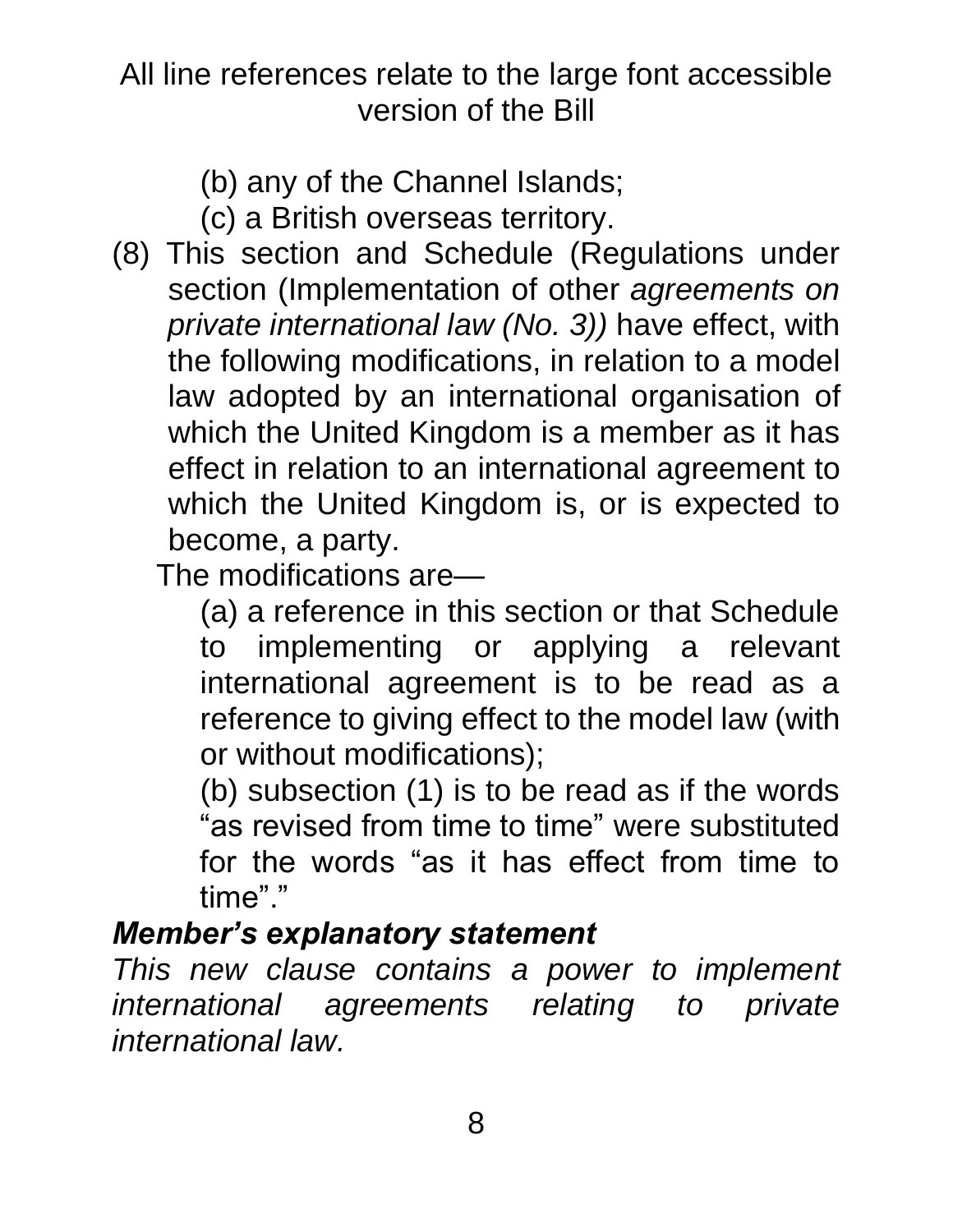As an Amendment to Alex Chalk's proposed New Clause *(Implementation of other agreements on private international law (No. 3))* (NC5):—

Keir Starmer

Line **5**, leave out from "implementing" to "relevant" in line 7 and insert "the"

#### *Member's explanatory statement*

*This amendment together with amendments (c), (d) and (g) is intended to ensure the powers in Government NC5 may be used only to implement the 2007 Lugano Convention.*

Mr Jonathan Djanogly

**(b)**

**(c)**

**(a)**

Line **5**, leave out "any" and insert "an" *Member's explanatory statement*

*This amendment with Amendment (f) is intended to ensure that order making powers are confined to the international treaties set out in clause 1 only.*

Keir Starmer

Line **11**, leave out "a" and insert "the"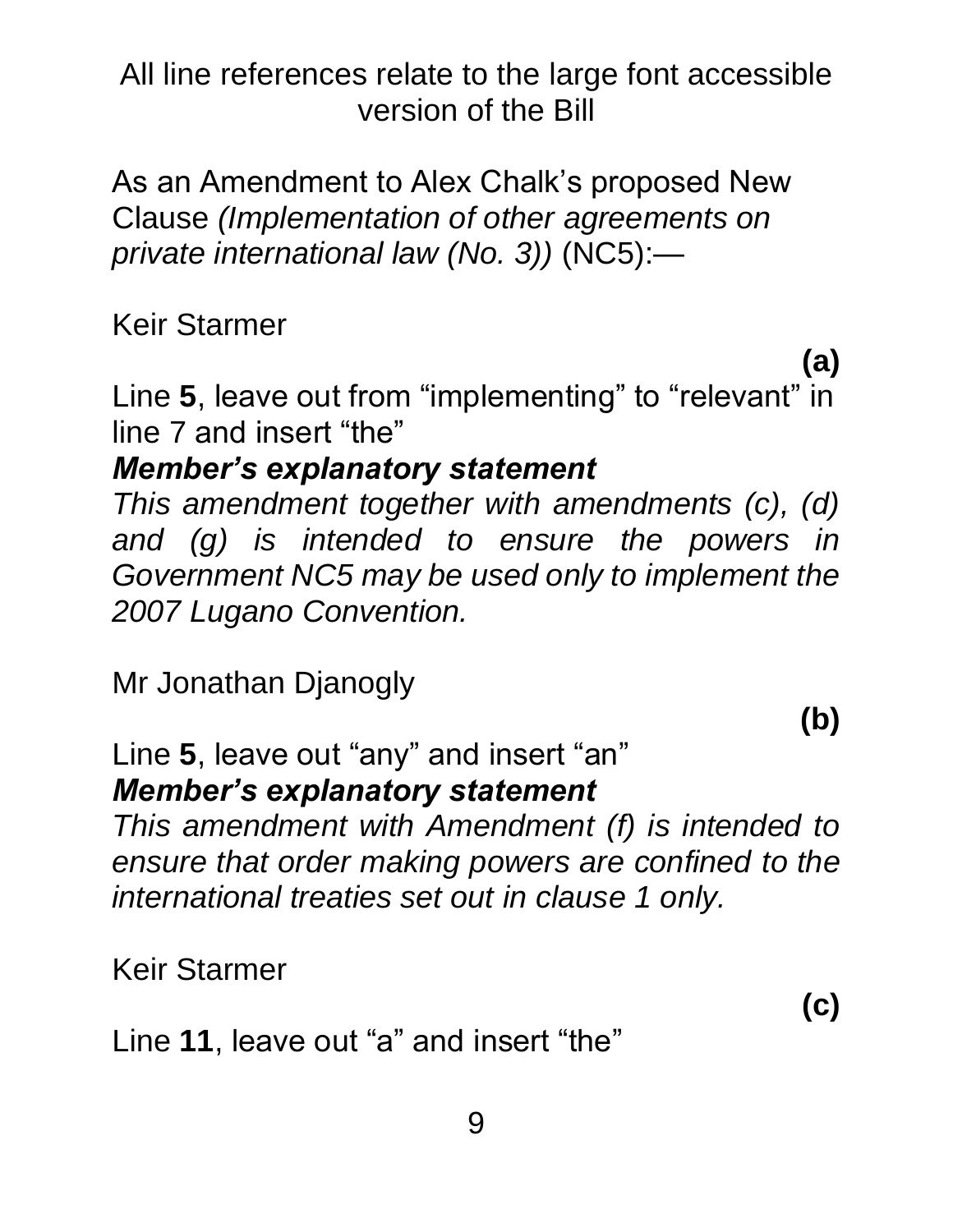#### *Member's explanatory statement*

*See explanatory statement for Amendment (a).*

Keir Starmer

**(d)**

#### Line **20**, leave out "a" and insert "the" *Member's explanatory statement See explanatory statement for Amendment (a).*

Keir Starmer

**(e)**

Line **35**, leave out "Schedule (Regulations under section (*Implementation of other agreements on private international law (No.3)*))" and insert "Schedule (Regulations under section (*Implementation of other Agreements on Private International Law (No. 2)*)"

## *Member's explanatory statement*

*This amendment would provide for super-affirmative procedure to be applied in accordance with NS3 to regulations made under Government NC5.*

Mr Jonathan Djanogly

**(f)**

Line **54**, after "party", insert "and which is set out in section 1."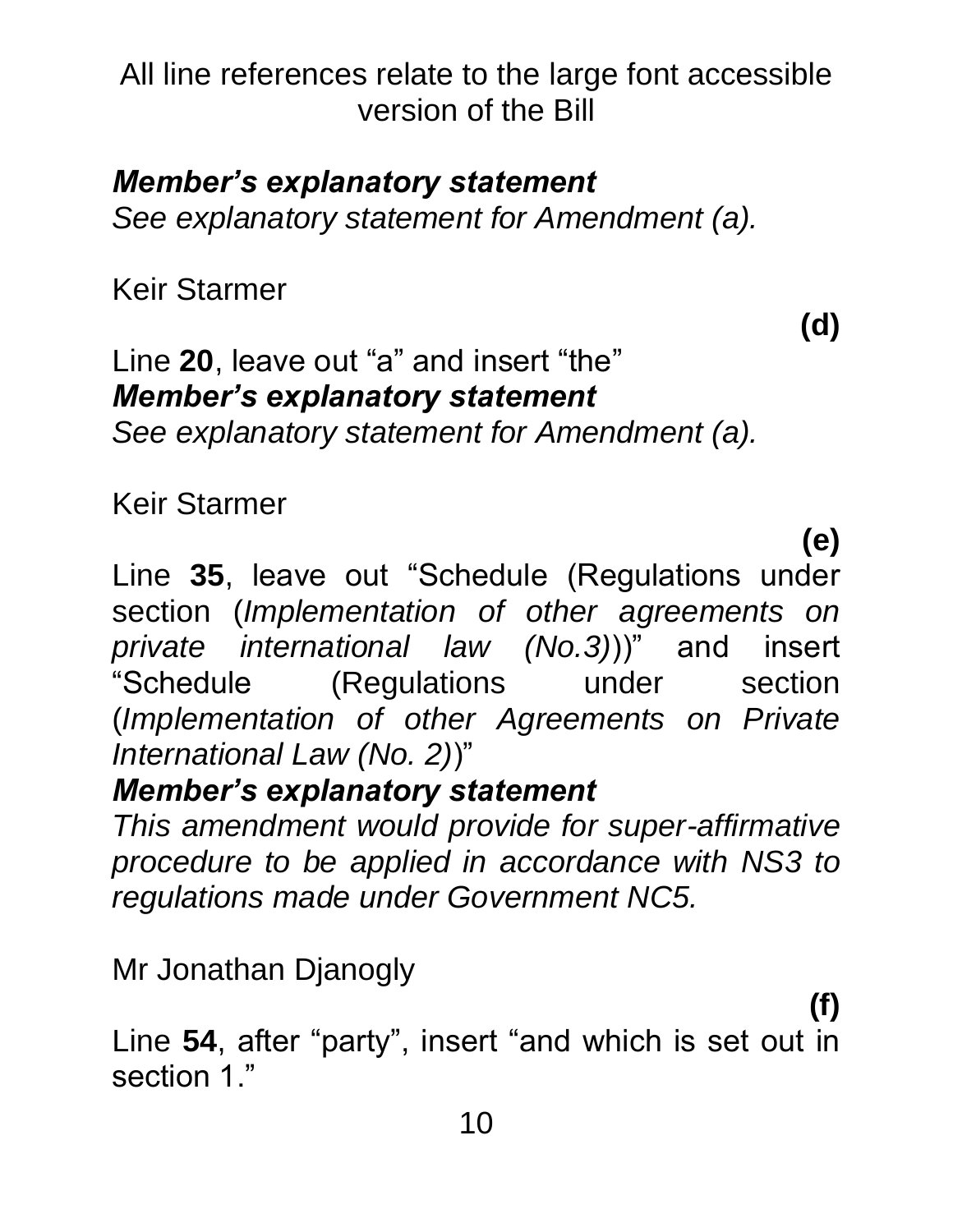## *Member's explanatory statement*

*This amendment with Amendment (b) is intended to ensure that order making powers are confined to the international treaties set out in clause 1 only.*

Keir Starmer

**(g)** Line **71**, leave out "has the meaning given in subsection (1)" and insert "means the Convention on Jurisdiction and the Enforcement of Judgments in Civil and Commercial Matters signed at Lugano on 30th October 2007 (the "2007 Lugano Convention");" *Member's explanatory statement*

*See explanatory statement for Amendment (a).*

Mr Jonathan Djanogly

**NC1**

To move the following Clause—

#### **"Implementation of other agreements on private international law**

(1) The appropriate national authority may make regulations for the purpose of, or in connection with, implementing an international agreement, as it has effect from time to time, so far as relating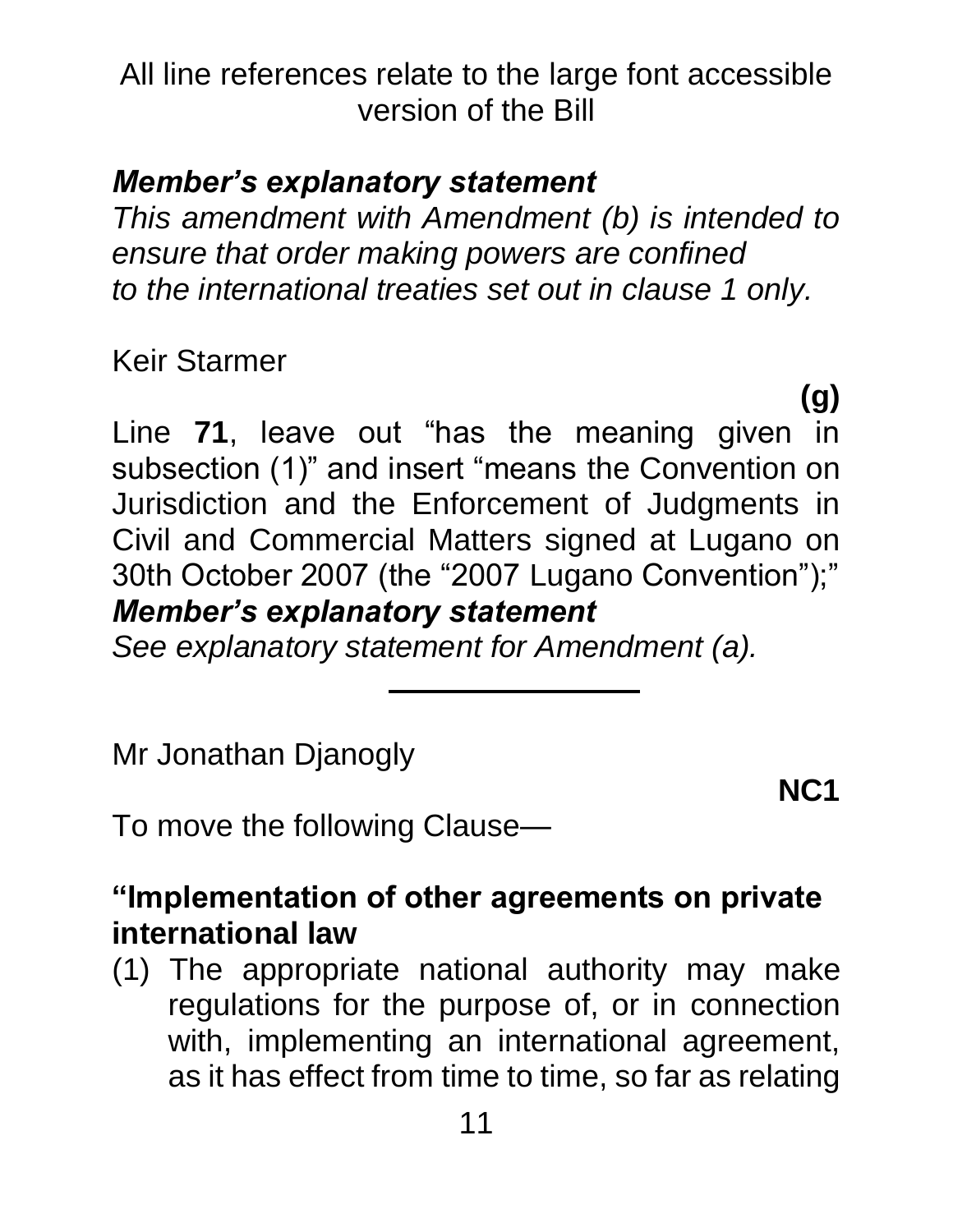to private international law (a "relevant international agreement").

- (2) The appropriate national authority may make regulations for the purpose of, or in connection with, applying a relevant international agreement, with or without modifications, as between different jurisdictions within the United Kingdom.
- (3) The appropriate national authority may make regulations for the purpose of, or in connection with, giving effect to any arrangements made between—

(a) Her Majesty's government in the United Kingdom, and

(b) the government of a relevant territory, for applying a relevant international agreement, with or without modifications, as between the United Kingdom, or a jurisdiction within the United Kingdom, and that territory.

- (4) This section applies (subject to subsection (5)) where the United Kingdom has authenticated a relevant international agreement.
- (5) This section applies only if the proposed agreement is not binding on the United Kingdom as a matter of international law unless it is ratified by the United Kingdom.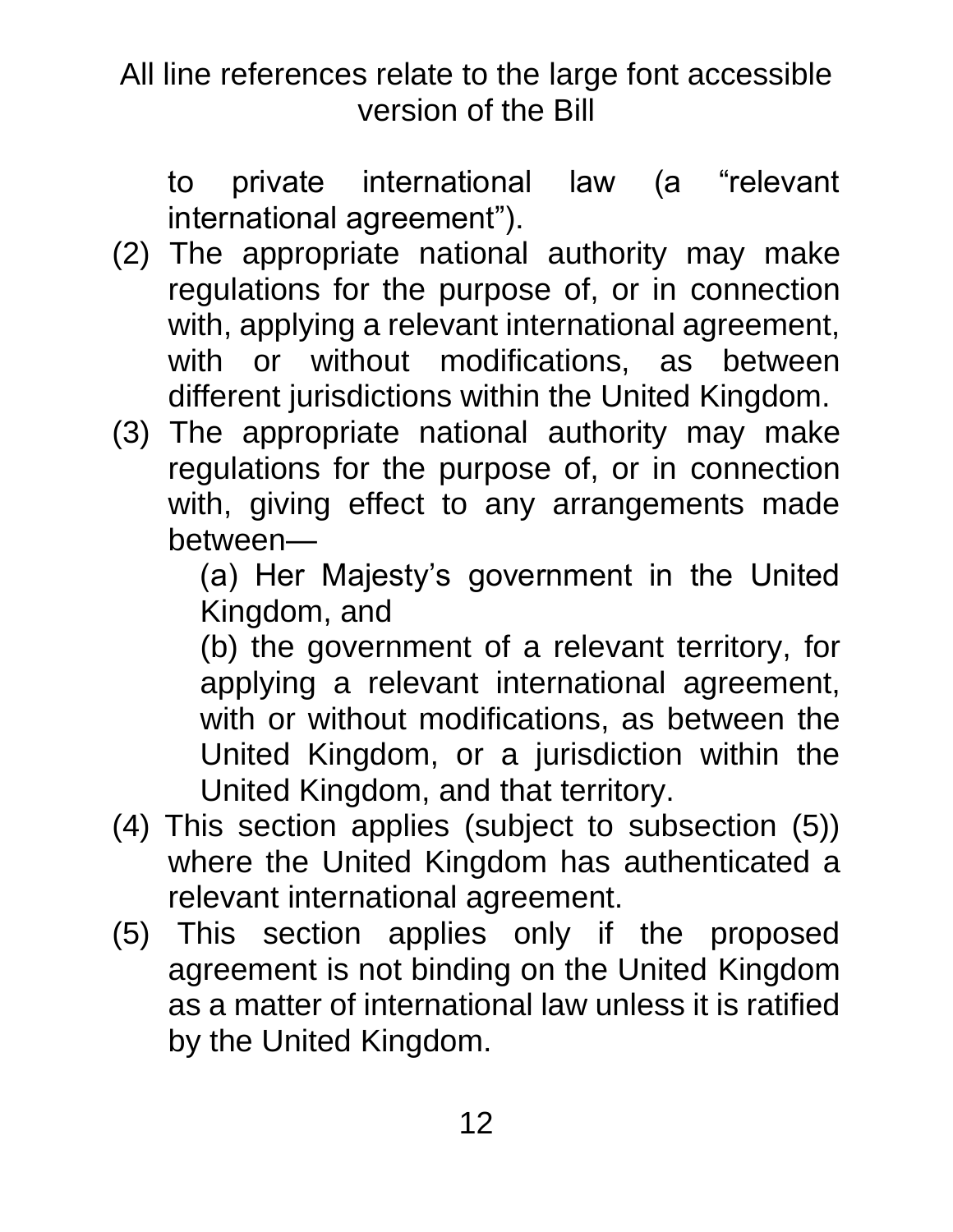- (6) Before the United Kingdom ratifies the proposed agreement, a Minister of the Crown must lay before Parliament a report which gives details of the proposed agreement.
- (7) In this section a reference to authenticating a relevant international agreement is a reference to doing an act which establishes the text of the agreement as authentic and definitive as a matter of international law.
- (8) This section applies where a Minister of the Crown proposes to make regulations under subsections (1), (2) or (3) for the purpose of implementing a relevant international agreement to which the United Kingdom and another signatory (or other signatories) are signatories.
- (9) A draft of the statutory instrument containing the regulations may not be laid before Parliament unless, at least 10 Commons sitting days before the draft is laid, a Minister of the Crown has laid before Parliament a report which gives details of, and explains the reasons for, the relevant international agreement.
- (10) In this section "Commons sitting day" means a day on which the House of Commons begins to sit.
- (11) Regulations under this section may make—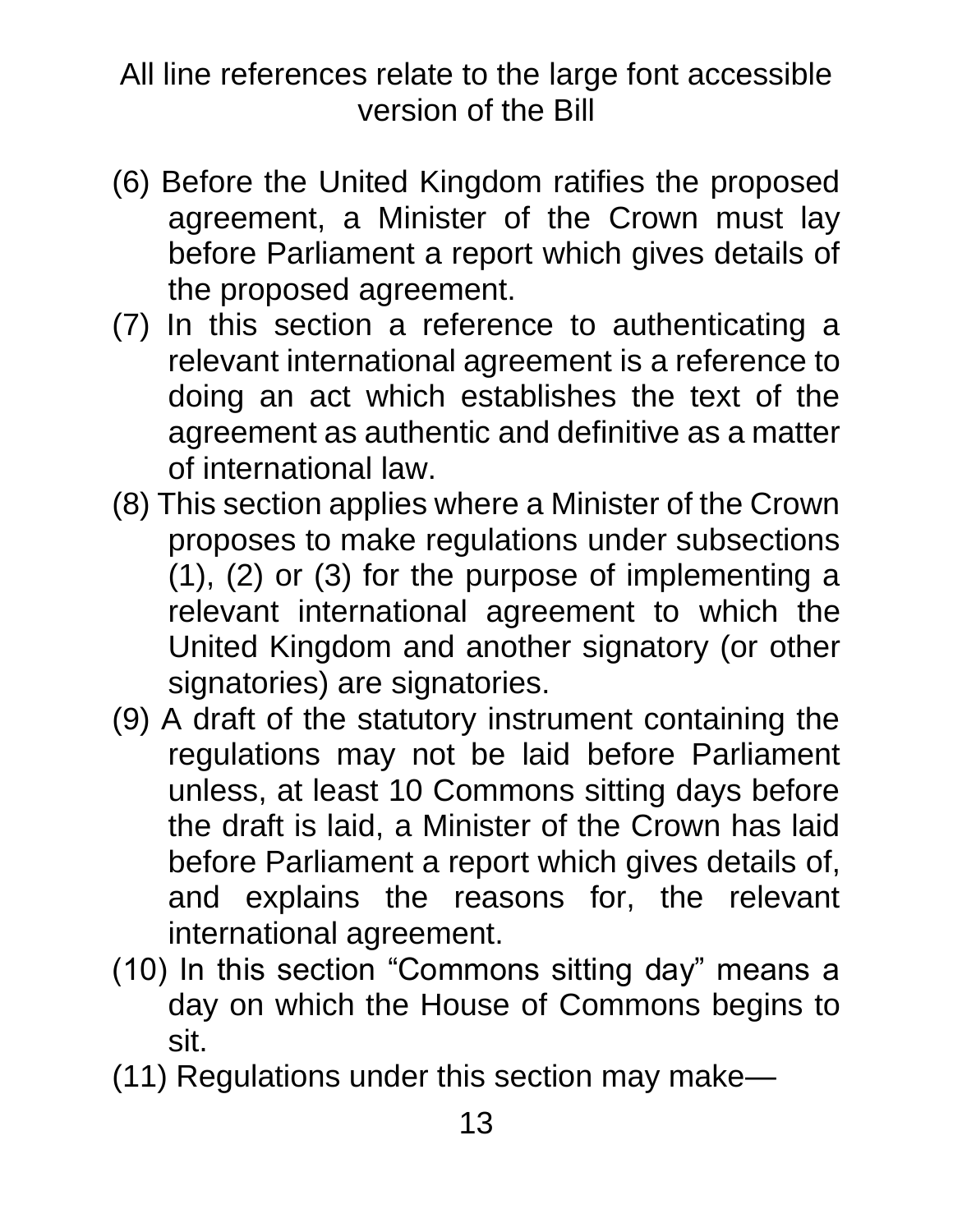> (a) consequential, supplementary, incidental, transitional or saving provision;

> (b) different provision for different purposes or for different parts of the United Kingdom.

(12) Regulations under this section may include provision about—

(a) enforcement of obligations arising under or by virtue of the regulations;

(b) sharing of information;

(c) legal aid.

(13) No regulations may be made under subsections (1),(2) or (3) after the end of the period of 2 years beginning with the date of enactment of this Act.

(14) In this section—

"appropriate national authority" means—

(a) in relation to England and Wales, the Secretary of State;

(b) in relation to Scotland—

(i) the Scottish Ministers, or

(ii) the Secretary of State acting with the consent of the Scottish Ministers;

(c) in relation to Northern Ireland—

(i) a Northern Ireland department, or

(ii) the Secretary of State acting with the consent of a Northern Ireland department;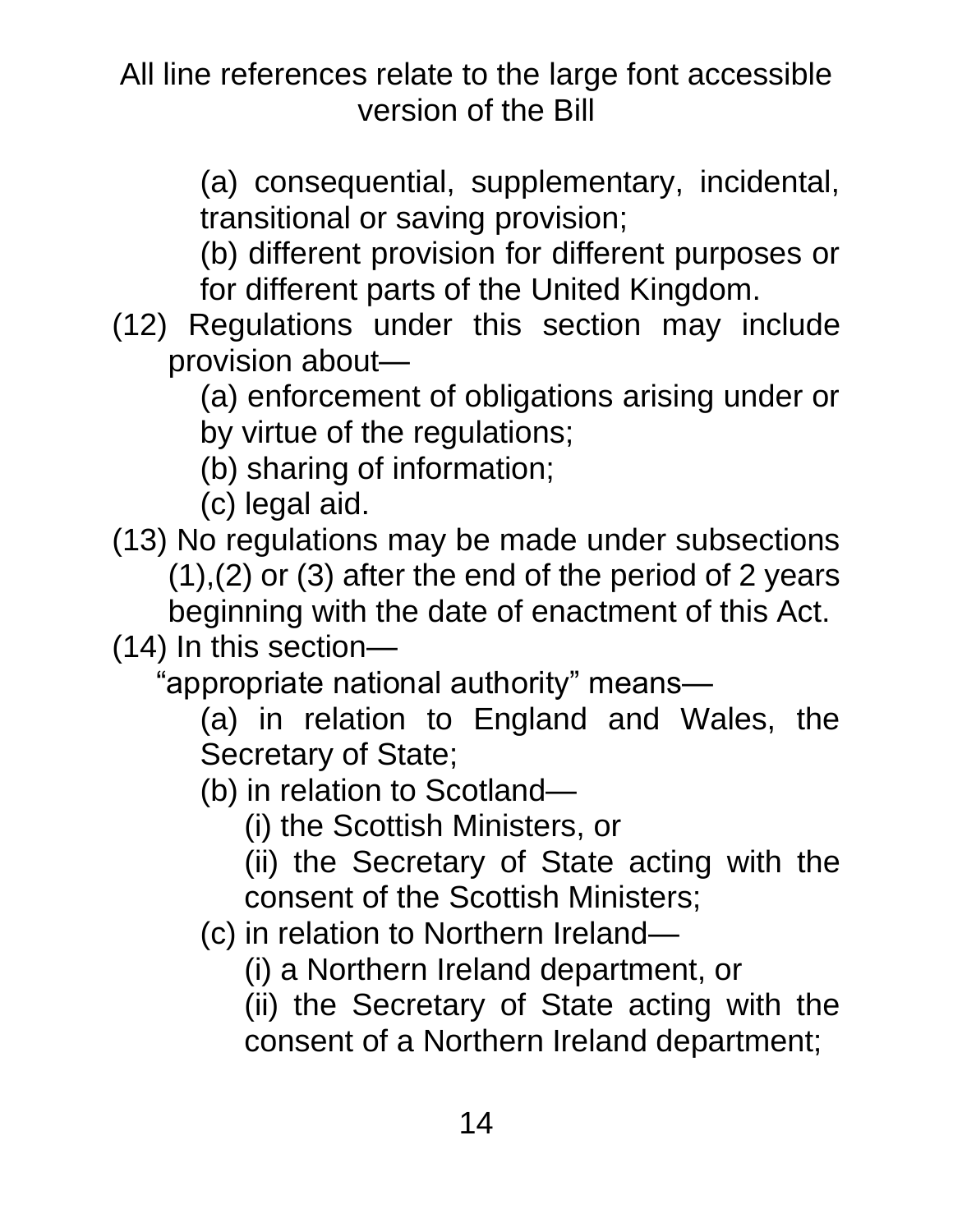"international agreement" means a convention, treaty or other agreement to which the United Kingdom is, or is expected to become, a party and which is set out in section 1 of this Act;

"private international law" includes rules and other provisions about—

(a) jurisdiction and applicable law;

(b) recognition and enforcement in one country or territory of any of the following that originate in another country or territory—

(i) a judgment, order or arbitral award;

(ii) an agreement, decision or authentic instrument determining or otherwise relating to rights and obligations;

(c) co-operation between judicial or other authorities in different countries or territories in relation to—

(i) service of documents, taking of evidence and other procedures, or

(ii) anything within paragraph (a) or (b); "relevant international agreement" has the meaning given in subsection (1);

"relevant territory" means—

(a) the Isle of Man;

- (b) any of the Channel Islands;
- (c) a British overseas territory.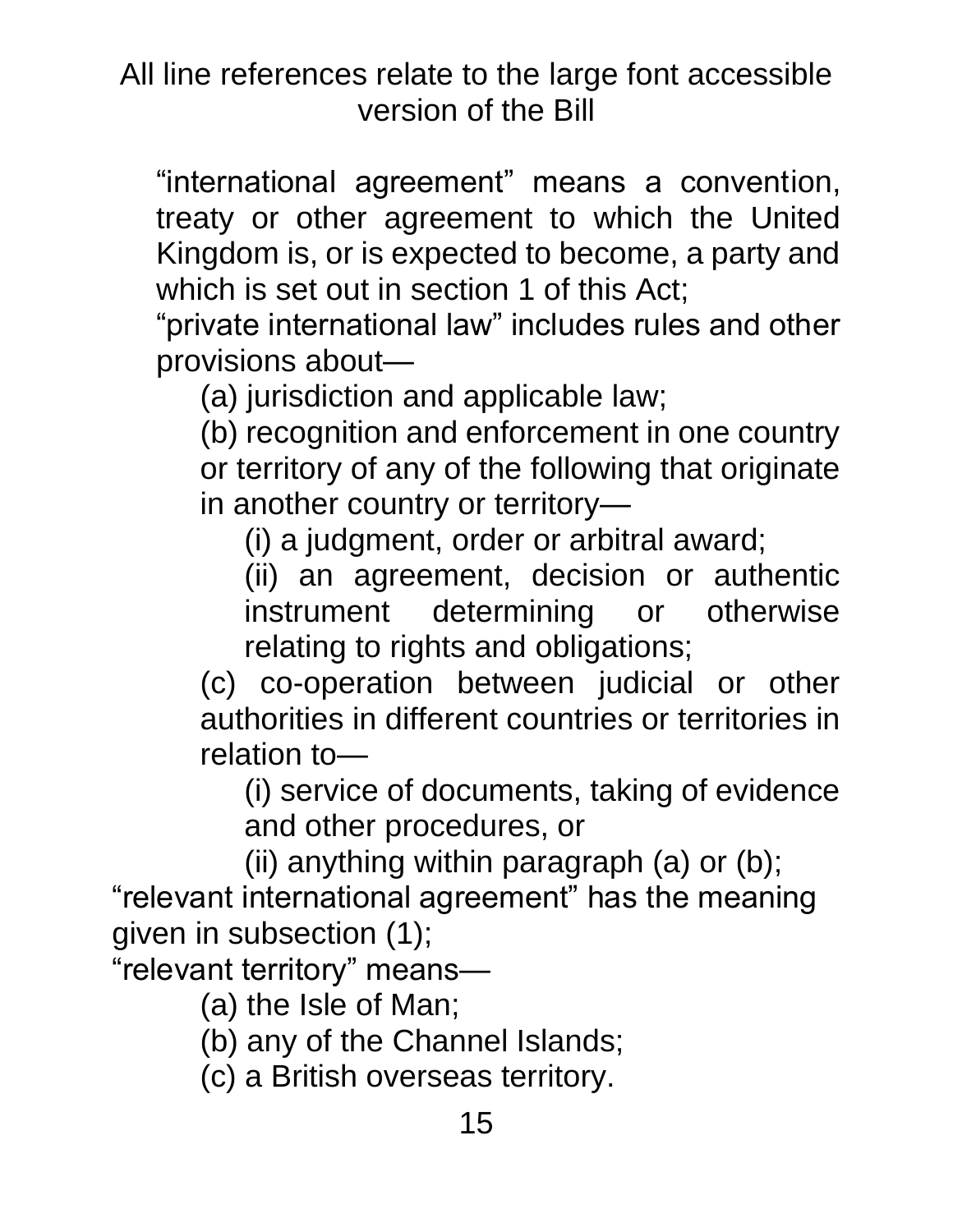(15) This section has effect, with the following modifications, in relation to a model law adopted by an international organisation of which the United Kingdom is a member as it has effect in relation to an international agreement to which the United Kingdom is, or is expected to become, a party.

The modifications are—

(a) a reference in this section or that Schedule to implementing or applying a relevant international agreement is to be read as a reference to giving effect to the model law (with or without modifications);

(b) subsection (1) is to be read as if the words "as revised from time to time" were substituted for the words "as it has effect from time to time"."

#### *Member's explanatory statement*

*This new clause is a modified version of clause 2 removed from the Bill by the House of Lords. This new clause requires a Minister to lay a report before Parliament at least 10 Commons sitting days before regulations implementing a relevant international agreement are laid in draft under subsections (1), (2) and (3) requires a Minister to lay a report before Parliament before the UK ratifies a private*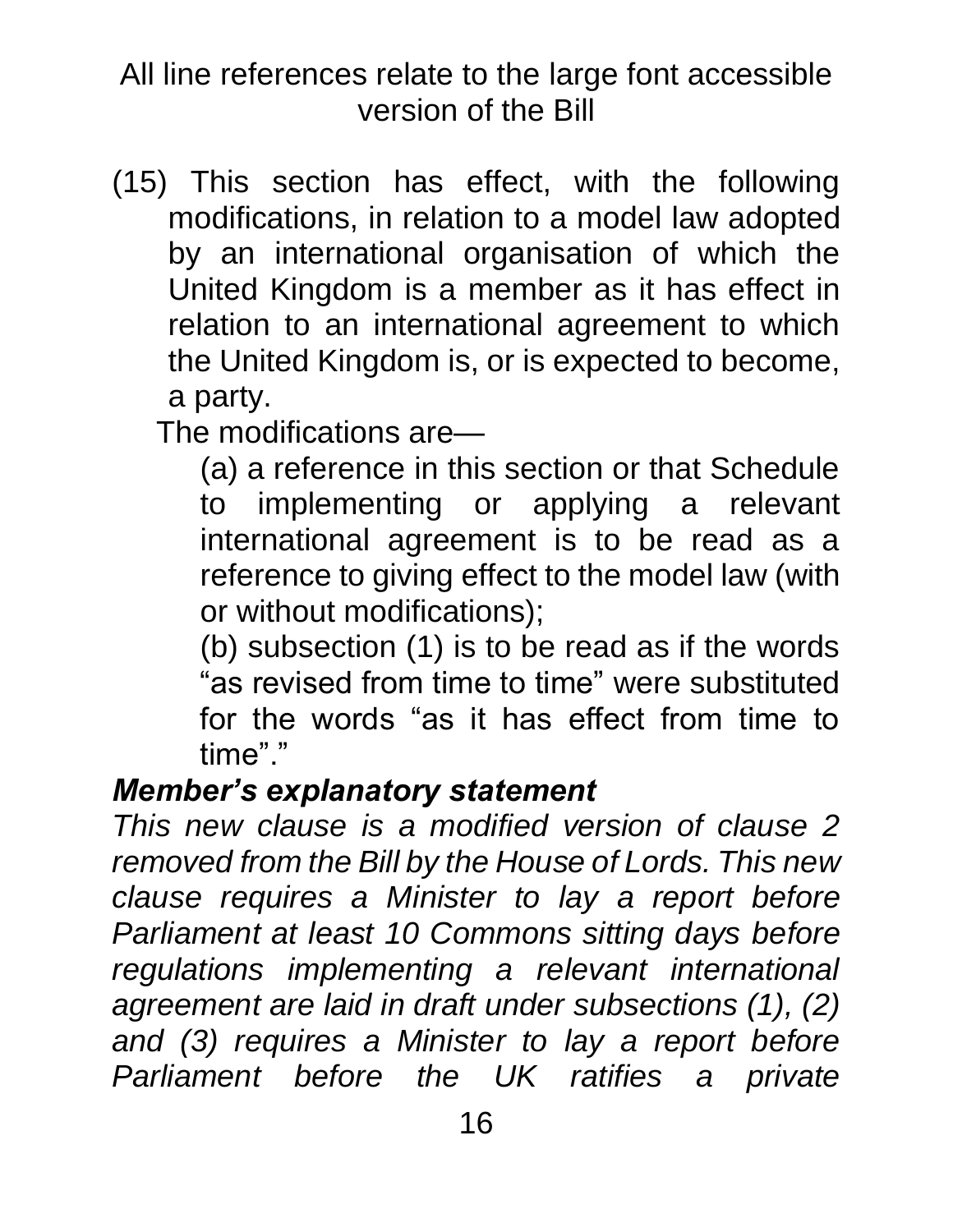*international law agreement with another country and contains a sunset provision.*

Joanna Cherry

**NC2**

To move the following Clause—

## **"Implementation of the 2007 Lugano Convention**

- (1) The Secretary of State may make regulations for the purpose of, or in connection with, implementing the Convention on Jurisdiction and the Enforcement of Judgments in Civil and Commercial Matters signed at Lugano on 30th October 2007 (the "2007 Lugano Convention"), in the event that the United Kingdom becomes a party to the Convention in its own right.
- (2) The Secretary of State must consult the Scottish Ministers, the Welsh Ministers and a Northern Ireland Department before making regulations under subsection (1).
- (3) Regulations under subsection (1) are subject to super-affirmative resolution procedure (see Schedule (*Super-affirmative resolution procedure*))."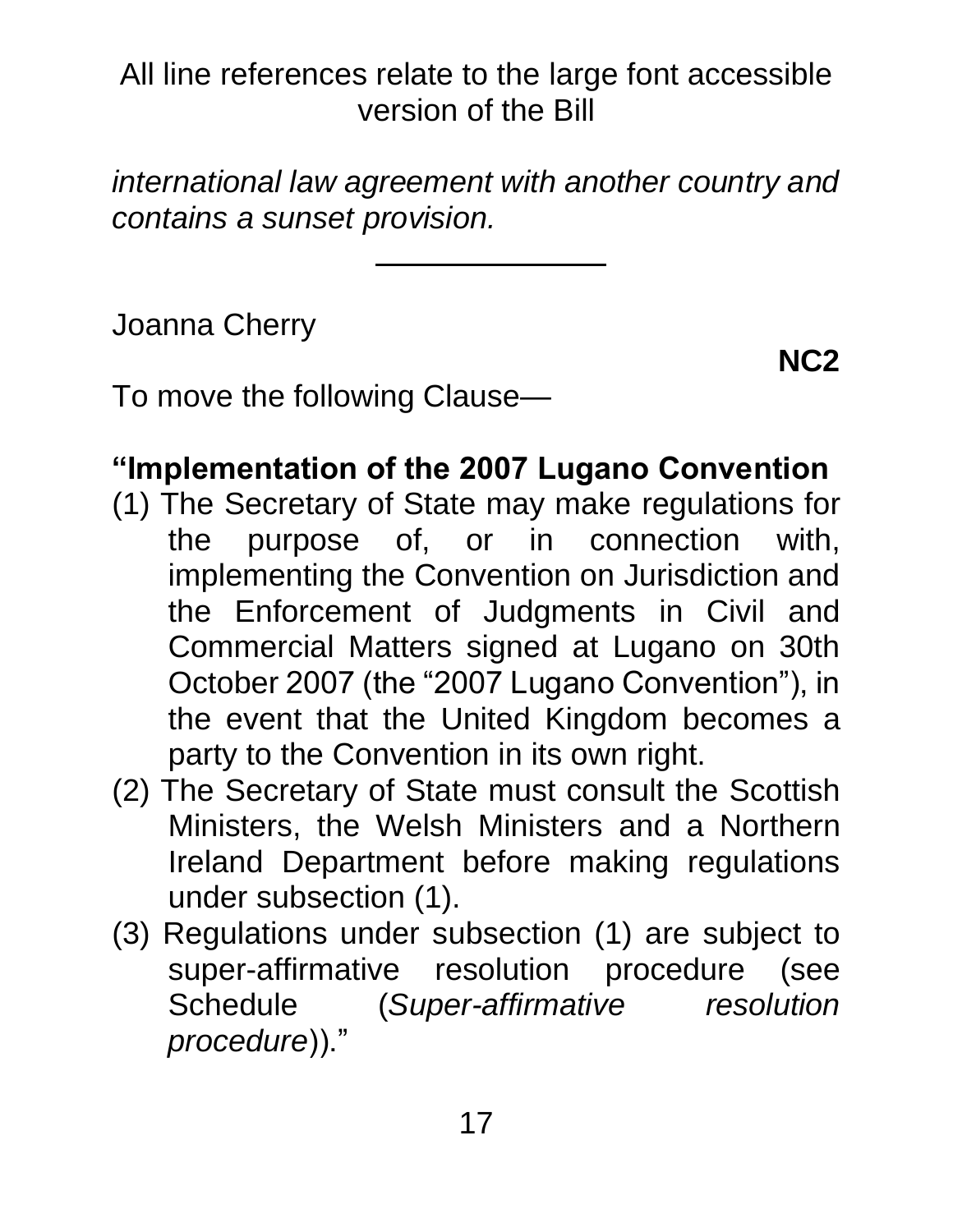## *Member's explanatory statement*

*This new clause would enable the Secretary of State to make regulations implementing the Lugano Convention in the UK, subject to the super-affirmative resolution procedure in NS2.*

Mr Jonathan Djanogly

To move the following Clause—

## **"Report on proposed free trade agreement**

- (1) This section applies (subject to subsection (2) where the United Kingdom has authenticated a relevant international agreement in accordance with section (*Implementation of other agreements on private international law (No. 3)*).
- (2) This section applies only if the proposed agreement is not binding on the United Kingdom as a matter of international law unless it is ratified by the United Kingdom.
- (3) Before the United Kingdom ratifies the proposed agreement, a Minister of the Crown must lay before Parliament a report which gives details of the proposed agreement.

**NC6**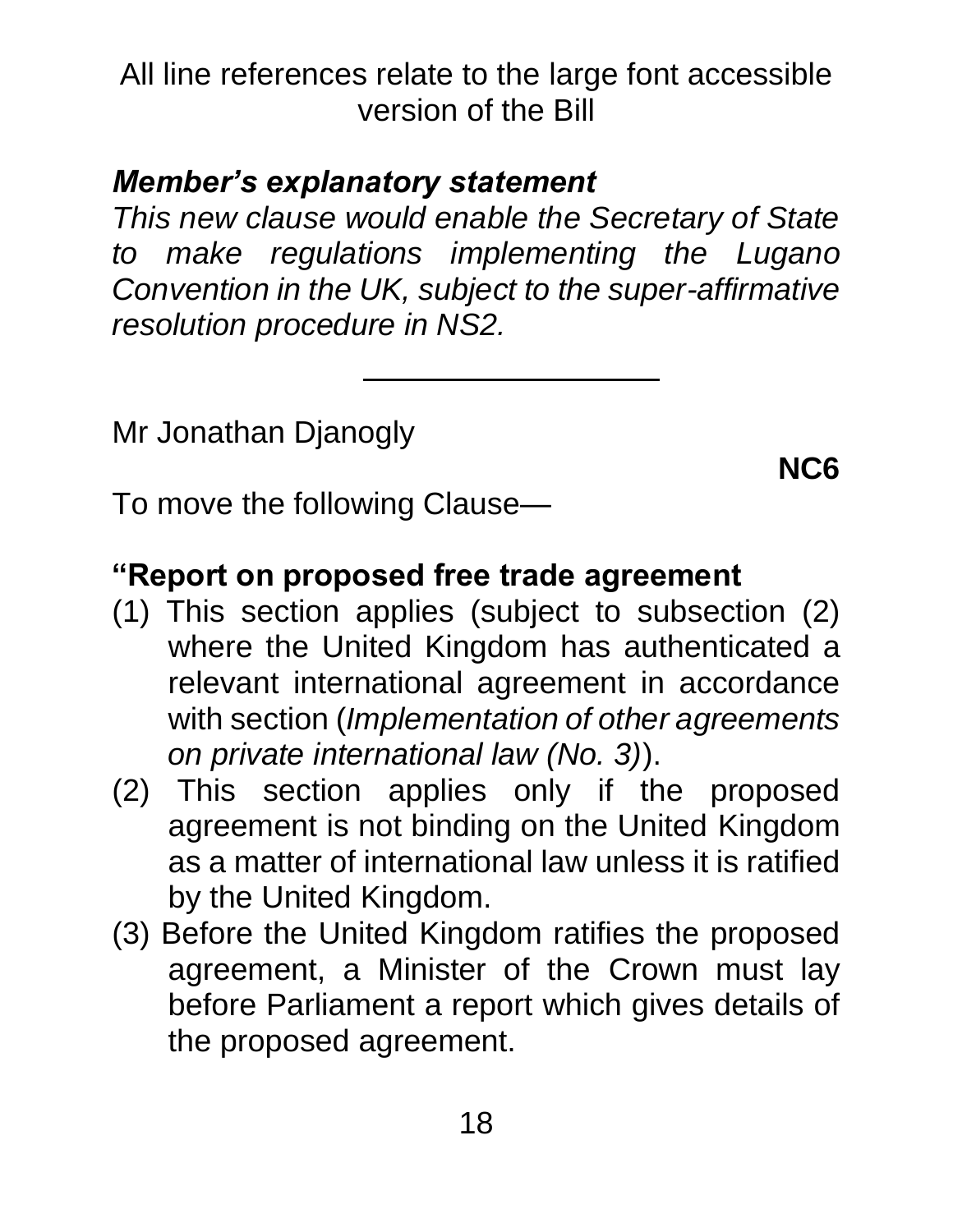(4) In this section a reference to authenticating a relevant international agreement is a reference to doing an act which establishes the text of the agreement as authentic and definitive as a matter of international law."

#### *Member's explanatory statement*

*This new clause requires a Minister to lay a report before Parliament before the UK ratifies a private international law agreement with another country.*

Mr Jonathan Djanogly

**NC7**

To move the following Clause—

# **"Report to be laid with regulations under section 2(1), (2) or (3)**

(1) This section applies where a Minister of the Crown proposes to make regulations under section (*Implementation of other agreements on private international law (No. 3)*) (1), (2) or (3) for the purpose of implementing a relevant international agreement to which the United Kingdom and another signatory (or other signatories) are signatories.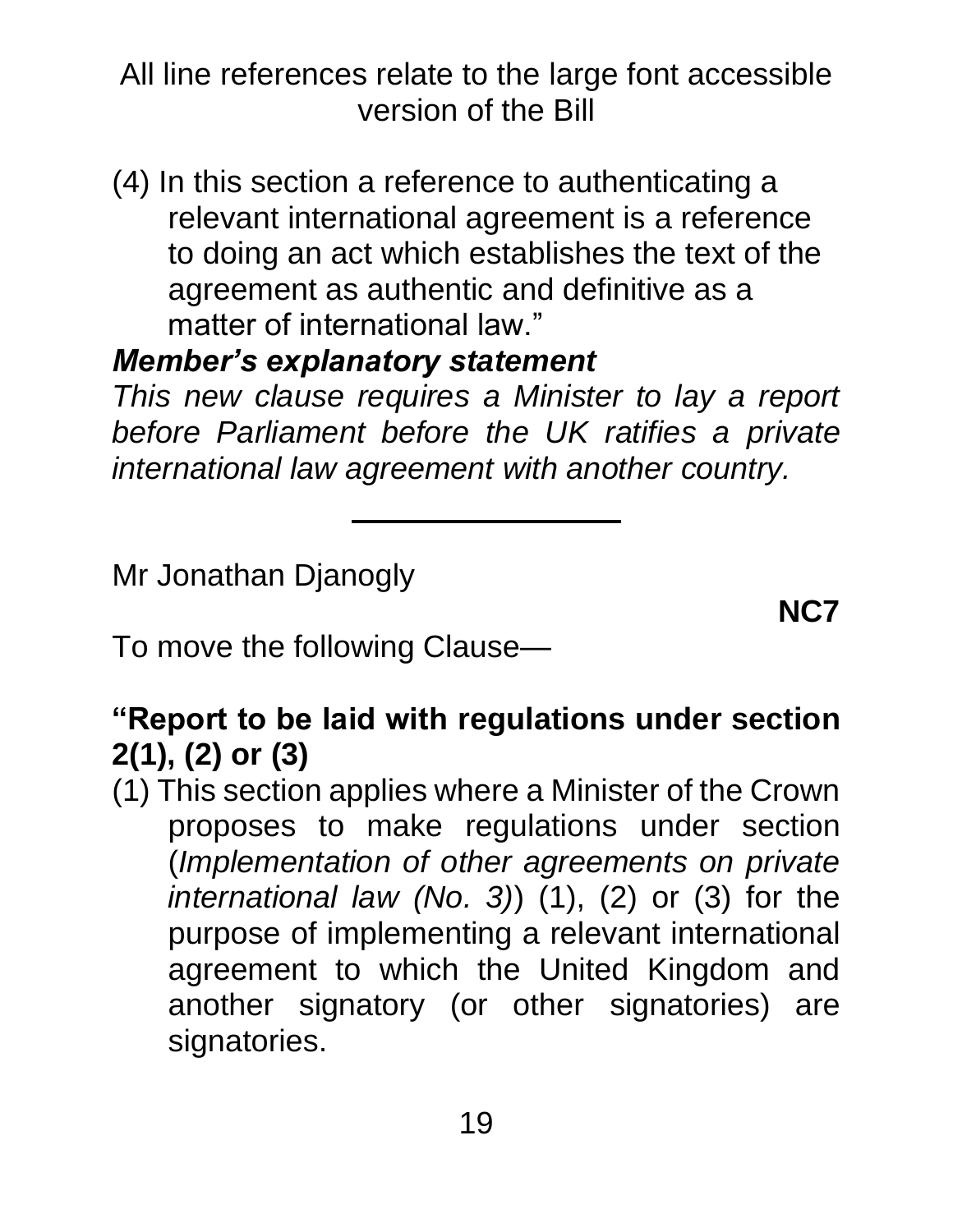- (2) A draft of the statutory instrument containing the regulations may not be laid before Parliament unless, at least 10 Commons sitting days before the draft is laid, a Minister of the Crown has laid before Parliament a report which gives details of, and explains the reasons for, the relevant international agreement.
- (3) In this section, "Commons sitting day" means a day on which the House of Commons begins to sit."

#### *Member's explanatory statement*

*This new clause requires a Minister to lay a report before Parliament at least ten Commons sitting days before regulations implementing a relevant international agreement are laid in draft under subsections (1), (2) and (3) of Government NC5.*

Mr Jonathan Djanogly

**NC8**

To move the following Clause—

#### **"Sunset Provisions**

No regulations may be made under subsections (1),(2) and (3) of section (*Implementation of other agreements on private international law (No. 3)*) after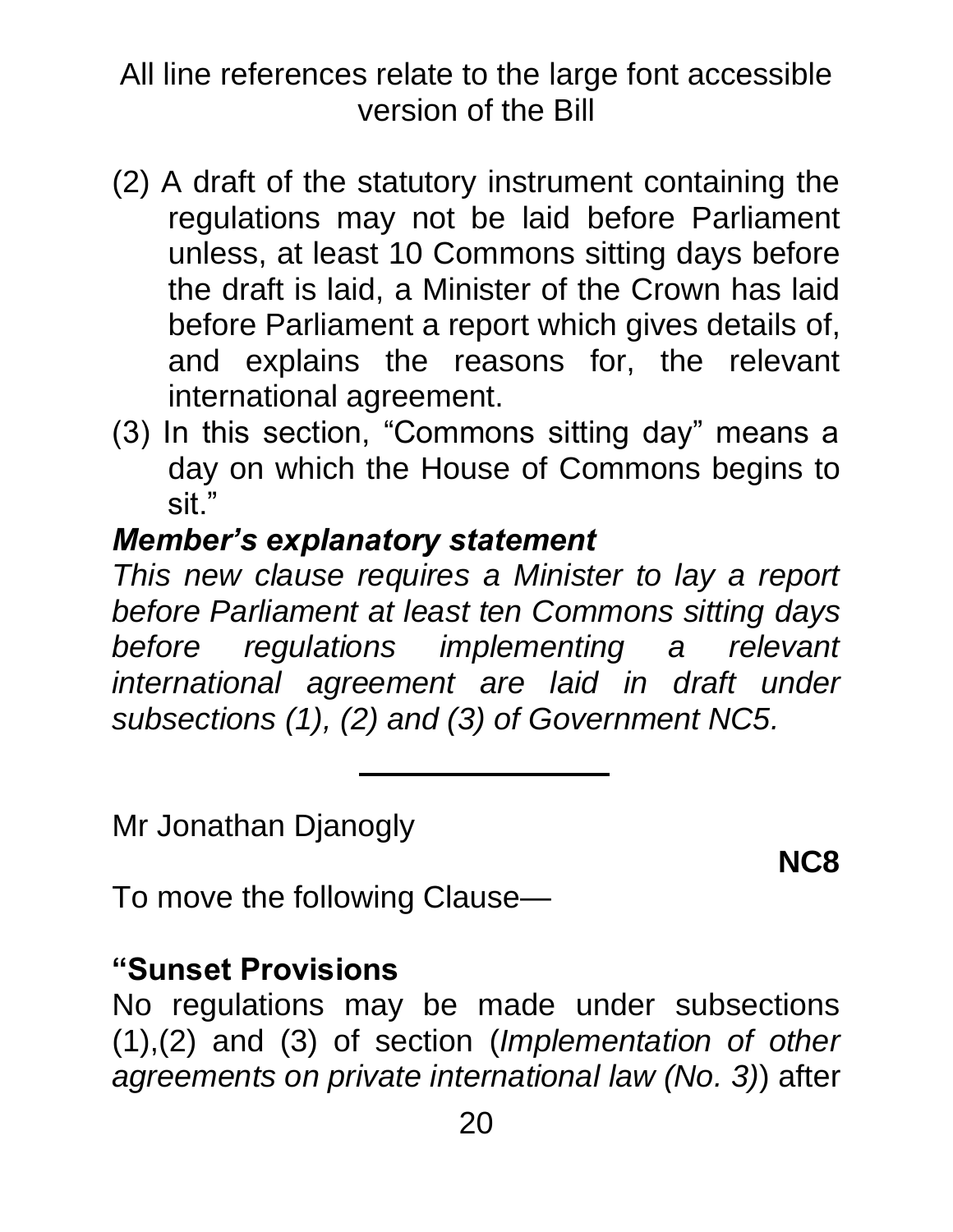the end of the period of 2 years beginning with the date on which this Act is passed."

Alex Chalk

**NS4**

To move the following Schedule—

# **SCHEDULE**

REGULATIONS UNDER SECTION (*IMPLEMENTATION OF OTHER AGREEMENTS ON PRIVATE INTERNATIONAL LAW (NO. 3)*)

*Restrictions on power to make regulations*

1 (1) Regulations under section (Implementation of other agreements on private international law (No. 3)) may not include—

(a) provision that confers power to legislate by means of regulations, orders, rules or other subordinate instrument (other than rules of procedure for courts or tribunals);

(b) provision that creates an offence for which an individual who has reached the age of 18 (or, in relation to Scotland or Northern Ireland,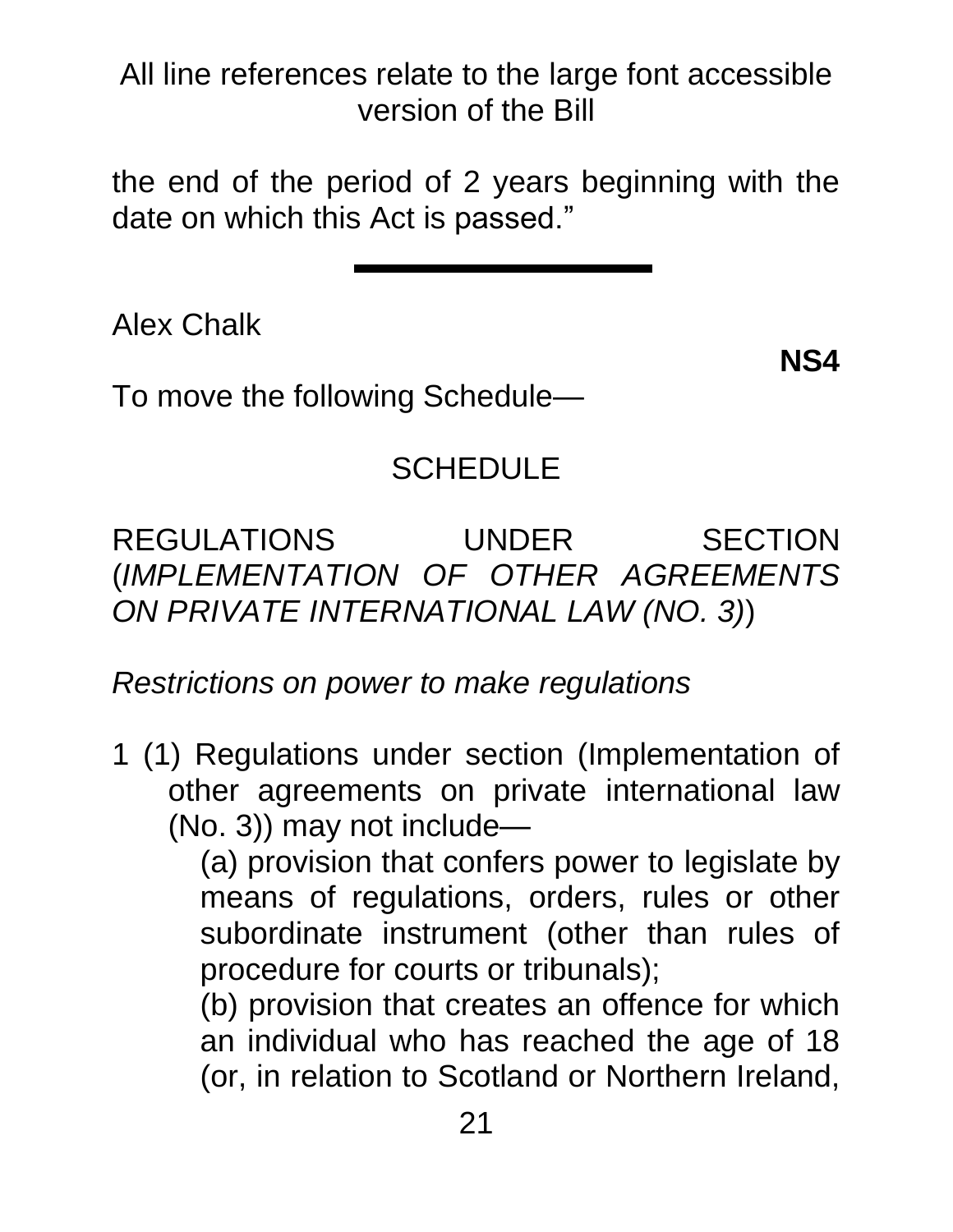21) is capable of being sentenced to imprisonment for a term of more than two years (ignoring any enactment prohibiting or restricting the imprisonment of individuals who have no previous convictions).

(2) Sub-paragraph (1)(a) does not prevent the modification of a power to legislate conferred otherwise than under section (*Implementation of other agreements on private international law (No. 3)*), or the extension of any such power to purposes of a similar kind to those for which it was conferred.

(3) A power to give practice directions or other directions regarding matters of administration is not a power to legislate for the purposes of subparagraph (1)(a).

## *Regulations to be made by statutory instrument or statutory rule*

2 The power to make regulations under section (*Implementation of other agreements on private international law (No. 3)*)—

(a) is exercisable by statutory instrument, in the case of regulations made by the Secretary of State;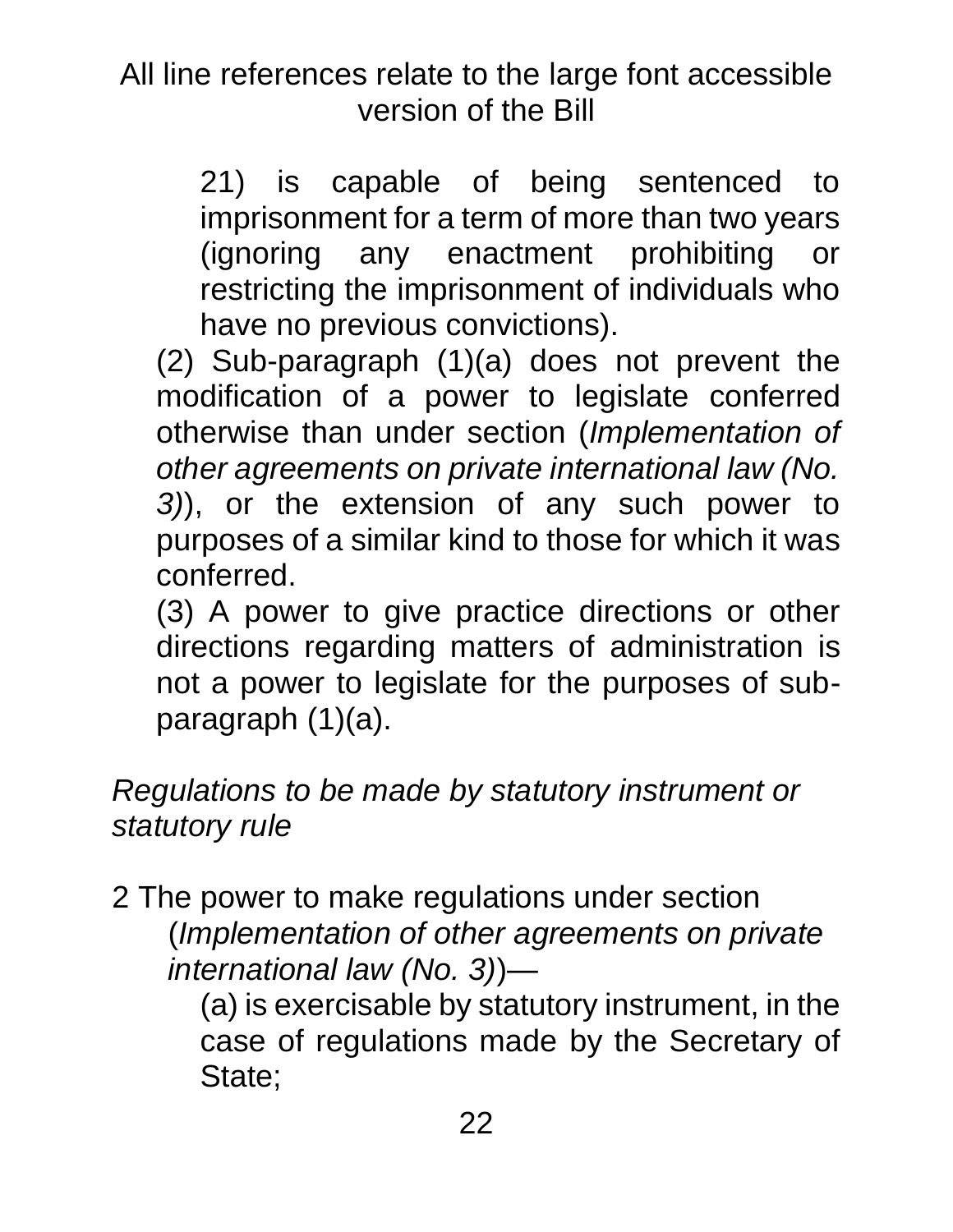> (b) is exercisable by statutory rule for the purposes of the Statutory Rules (Northern Ireland) Order 1979 (S.I. 1979/1573 (N.I. 12)), in the case of regulations made by a Northern Ireland department.

## *Parliamentary or assembly procedure*

3 (1) This paragraph applies to a statutory instrument containing regulations made by the Secretary of State under section (*Implementation of other agreements on private international law (No. 3)*).

(2) If the instrument contains (whether alone or with other provision)—

(a) provision made for the purpose of implementing or applying, in relation to the United Kingdom or a particular part of the United Kingdom, any relevant international agreement that has not previously been the subject of any such provision (whether made by regulations under section (*Implementation of other agreements on private international law (No. 3)*) or otherwise),

(b) provision made for the purpose of giving effect, in relation to the United Kingdom or a particular part of the United Kingdom, to any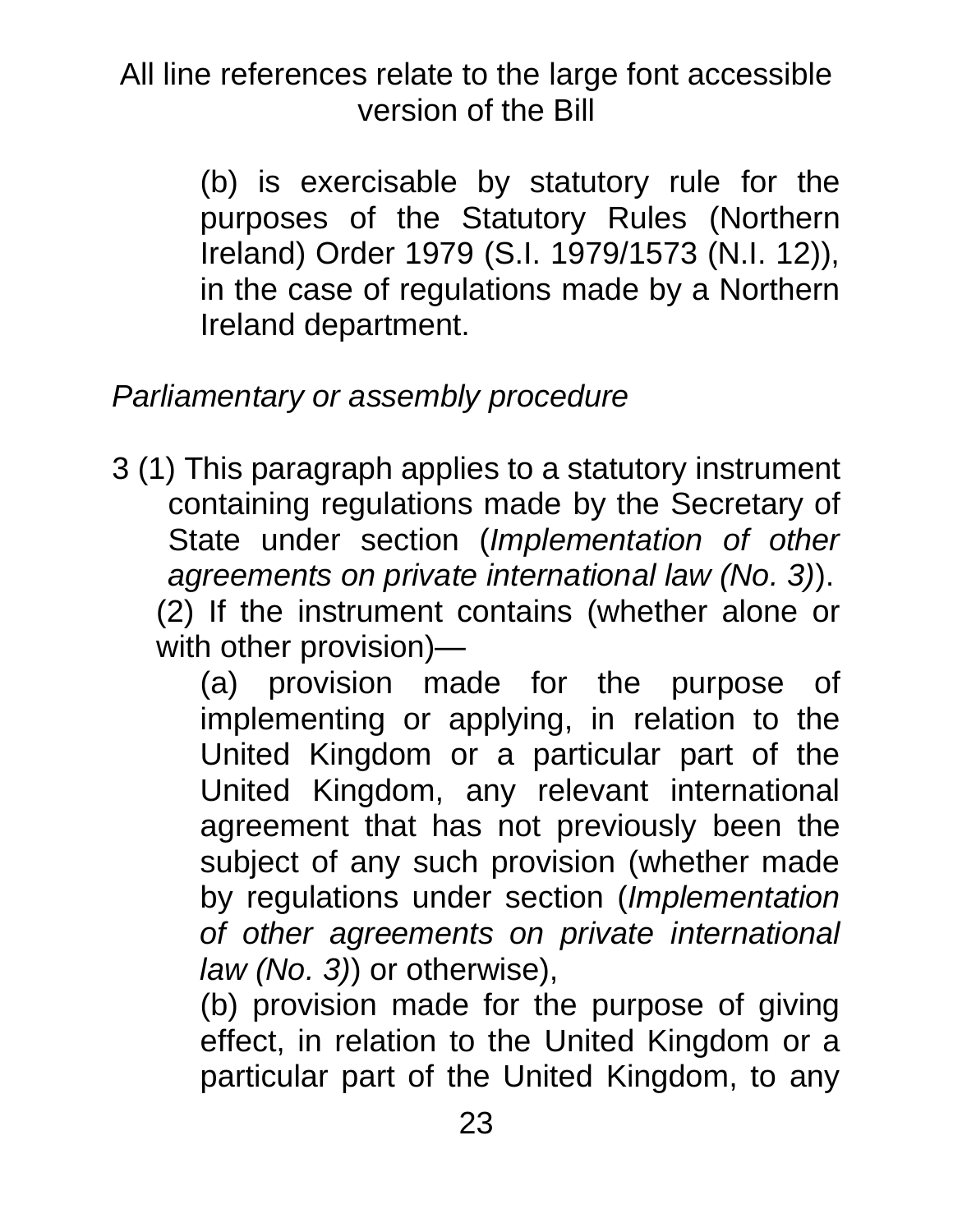relevant arrangements that relate to a particular territory and have not previously been the subject of any such provision (whether made by regulations under that section or otherwise),

(c) provision that creates or extends, or increases the penalty for, a criminal offence, or (d) provision that amends primary legislation, it may not be made unless a draft of the instrument has been laid before each House of Parliament and approved by a resolution of each House.

(3) In this Schedule "relevant arrangements" means arrangements of the kind mentioned in section (*Implementation of other agreements on private international law (No. 3)*)(3).

(4) If sub-paragraph (2) does not apply to the instrument, it is subject to annulment in pursuance of a resolution of either House of Parliament.

4 (1) This paragraph applies to regulations made by the Scottish Ministers under section (*Implementation of other agreements on private international law (No. 3)*).

(2) The regulations are subject to the affirmative procedure (see section 29 of the Interpretation and Legislative Reform (Scotland) Act 2010) (asp 10))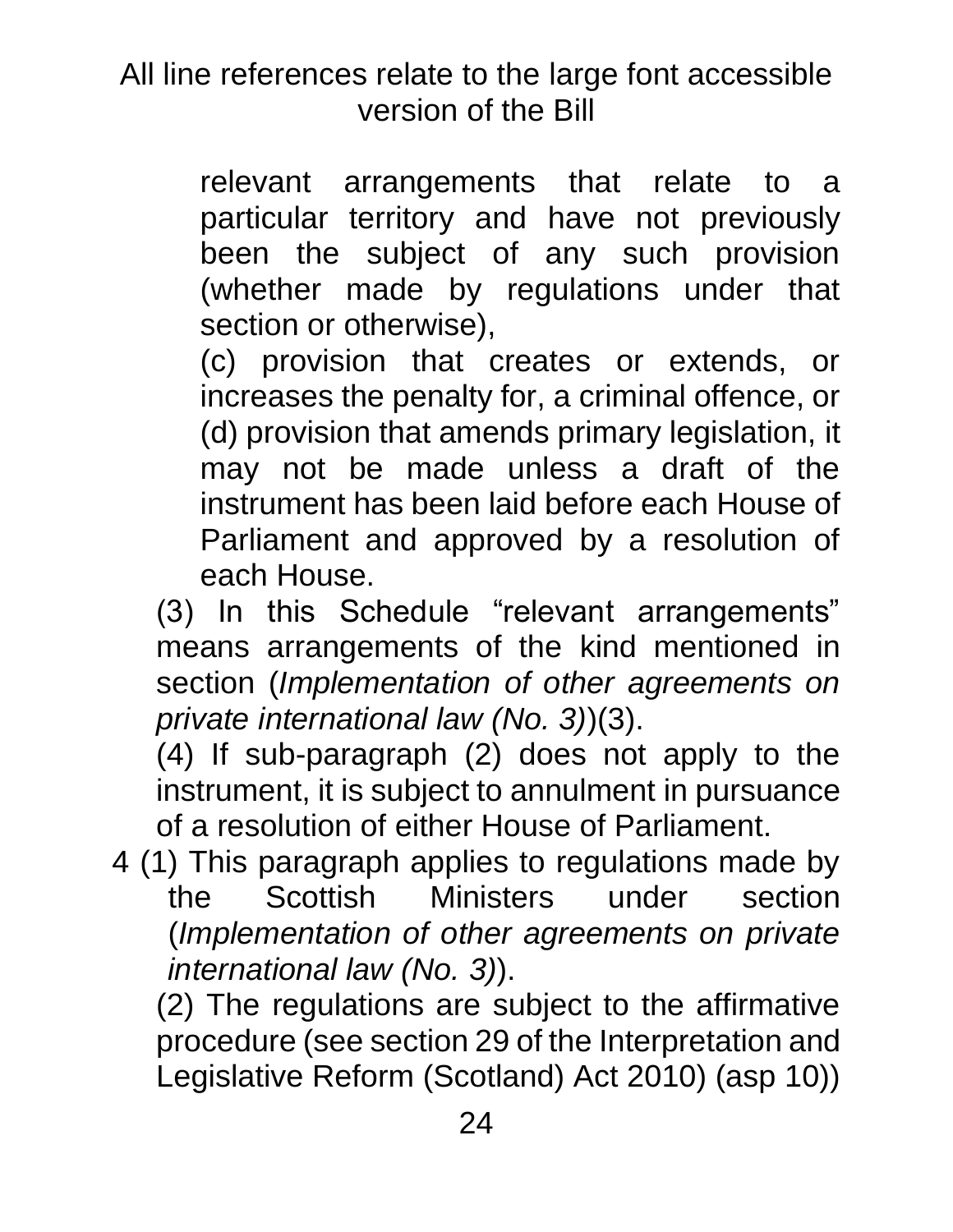if they contain (whether alone or with other provision)—

(a) provision made for the purpose of implementing or applying, in relation to Scotland, any relevant international agreement that has not previously been the subject of any such provision (whether made by regulations under section (*Implementation of other agreements on private international law (No. 3)*) or otherwise),

(b) provision made for the purpose of giving effect, in relation to Scotland, to any relevant arrangements that relate to a particular territory and have not previously been the subject of any such provision (whether made by regulations under that section or otherwise),

(c) provision that creates or extends, or increases the penalty for, a criminal offence, or (d) provision that amends primary legislation.

(3) If sub-paragraph (2) does not apply to the regulations, they are subject to the negative procedure (see section 28 of the Interpretation and Legislative Reform (Scotland) Act 2010).

5 (1) A Northern Ireland department may not make regulations under section (*Implementation of other agreements on private international law*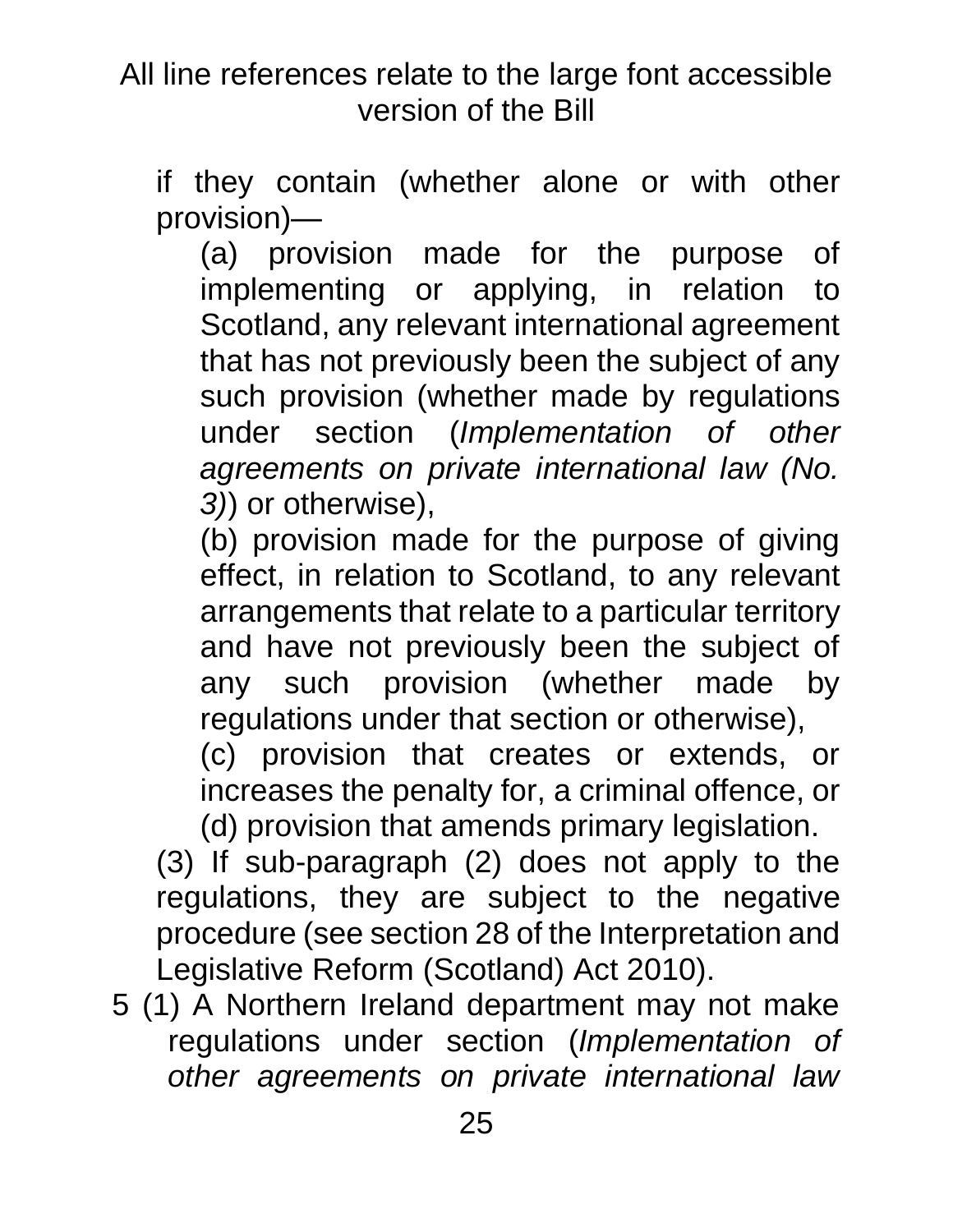*(No. 3)*) that contain (whether alone or with other provision)—

(a) provision made for the purpose of implementing or applying, in relation to Northern Ireland, any relevant international agreement that has not previously been the subject of any such provision (whether made by regulations under section (*Implementation of other agreements on private international law (No. 3)*) or otherwise),

(b) provision made for the purpose of giving effect, in relation to Northern Ireland, to any relevant arrangements that relate to a particular territory and have not previously been the subject of any such provision (whether made by regulations under that section or otherwise),

(c) provision that creates or extends, or increases the penalty for, a criminal offence, or (d) provision that amends primary legislation,

unless a draft of the regulations has been laid before the Northern Ireland Assembly and approved by a resolution of the Assembly.

(2) Regulations under section (*Implementation of other agreements on private international law (No. 3)*) made by a Northern Ireland department are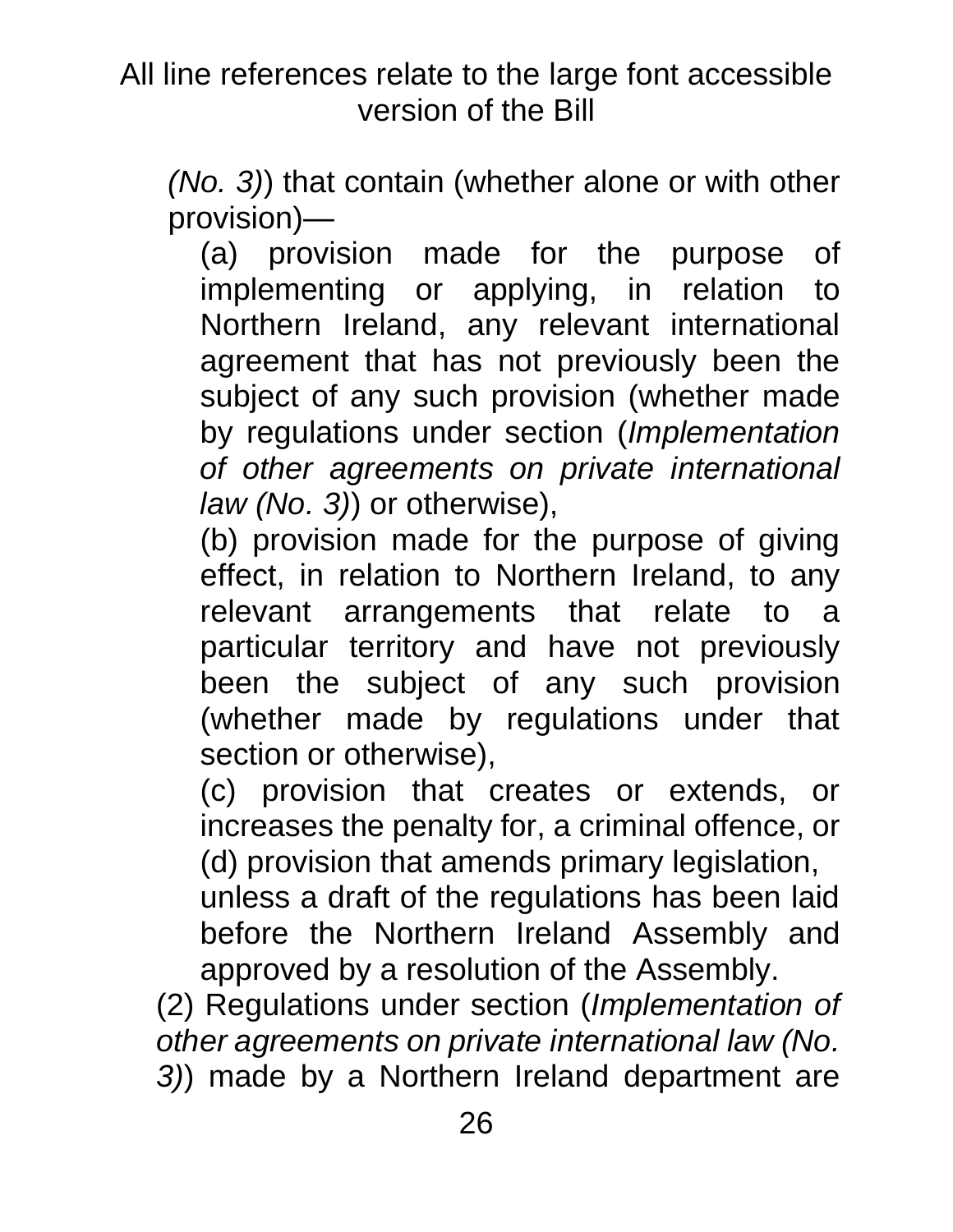subject to negative resolution, within the meaning of section 41(6) of the Interpretation Act (Northern Ireland) 1954, if a draft of the regulations was not required to be laid before the Northern Ireland Assembly and approved by a resolution of the Assembly.

(3) Section 41(3) of that Act applies for the purposes of sub-paragraph (1) in relation to the laying of a draft as it applies in relation to the laying of a statutory document under an enactment.

*Interpretation*

6 In this Schedule—

"amend" includes repeal or revoke;

"primary legislation" means any provision of—

- (a) an Act of Parliament,
- (b) an Act of the Scottish Parliament,
- (c) an Act or Measure of Senedd Cymru, or

(d) Northern Ireland legislation;

"relevant arrangements" has the meaning given in paragraph 3(3);

"relevant international agreement" has the same meaning as in section

(Implementation of other agreements on private international law (No. 3))."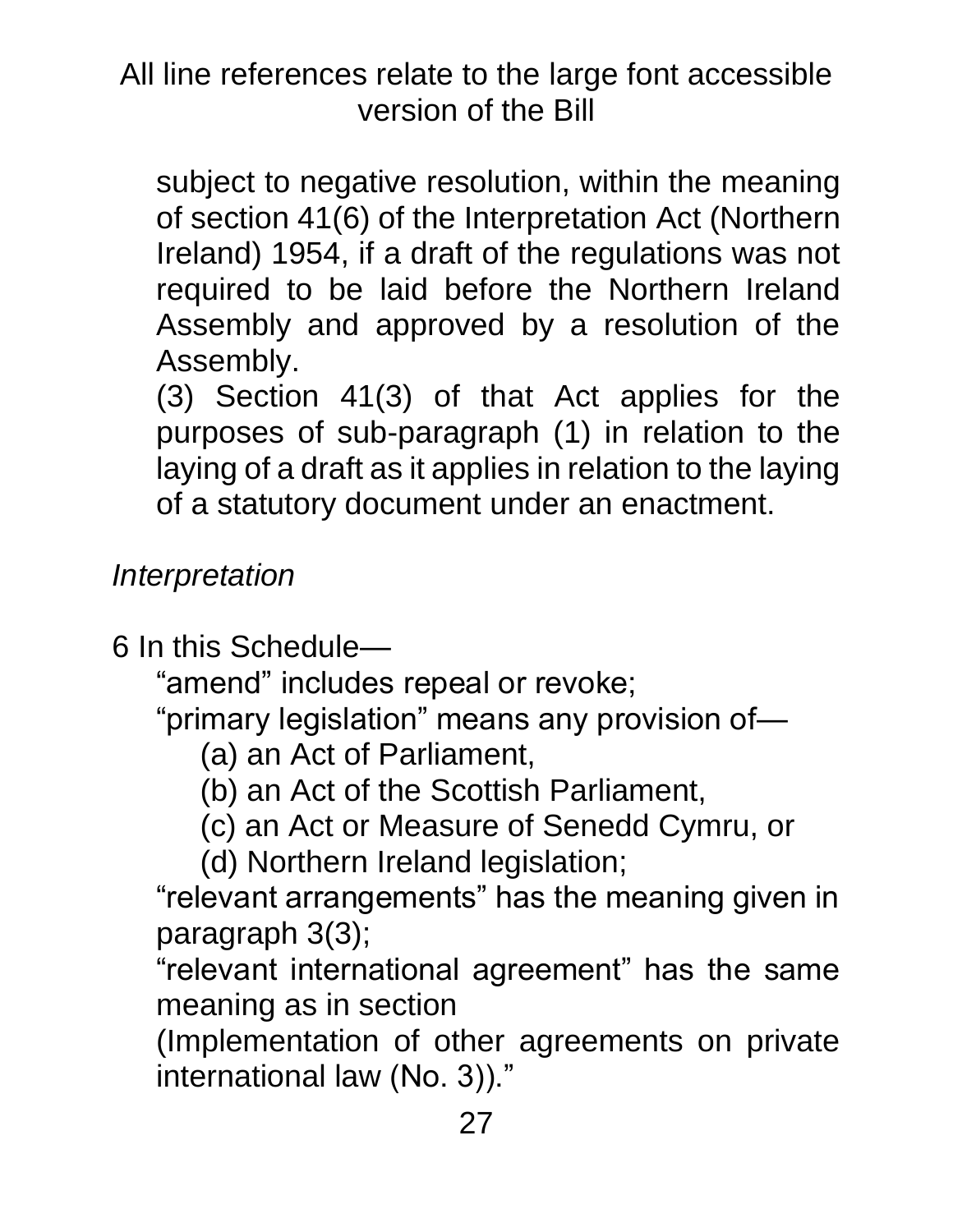#### *Member's explanatory statement*

*This new schedule makes further provision about regulations made under NC5.*

Mr Jonathan Djanogly

**NS1**

To move the following Schedule—

## "SCHEDULE 4A

#### SCHEDULE TO BE INSERTED AS SCHEDULE 3H TO THE CIVIL JURISDICTION AND JUDGMENTS ACT 1982

## "SCHEDULE 3H

# TEXT OF THE 2007 LUGANO CONVENTION

CONVENTION ON JURISDICTION AND THE RECOGNITION AND ENFORCEMENT OF JUDGMENTS IN CIVIL AND COMMERCIAL MATTERS

*(Concluded on 30 October 2007)*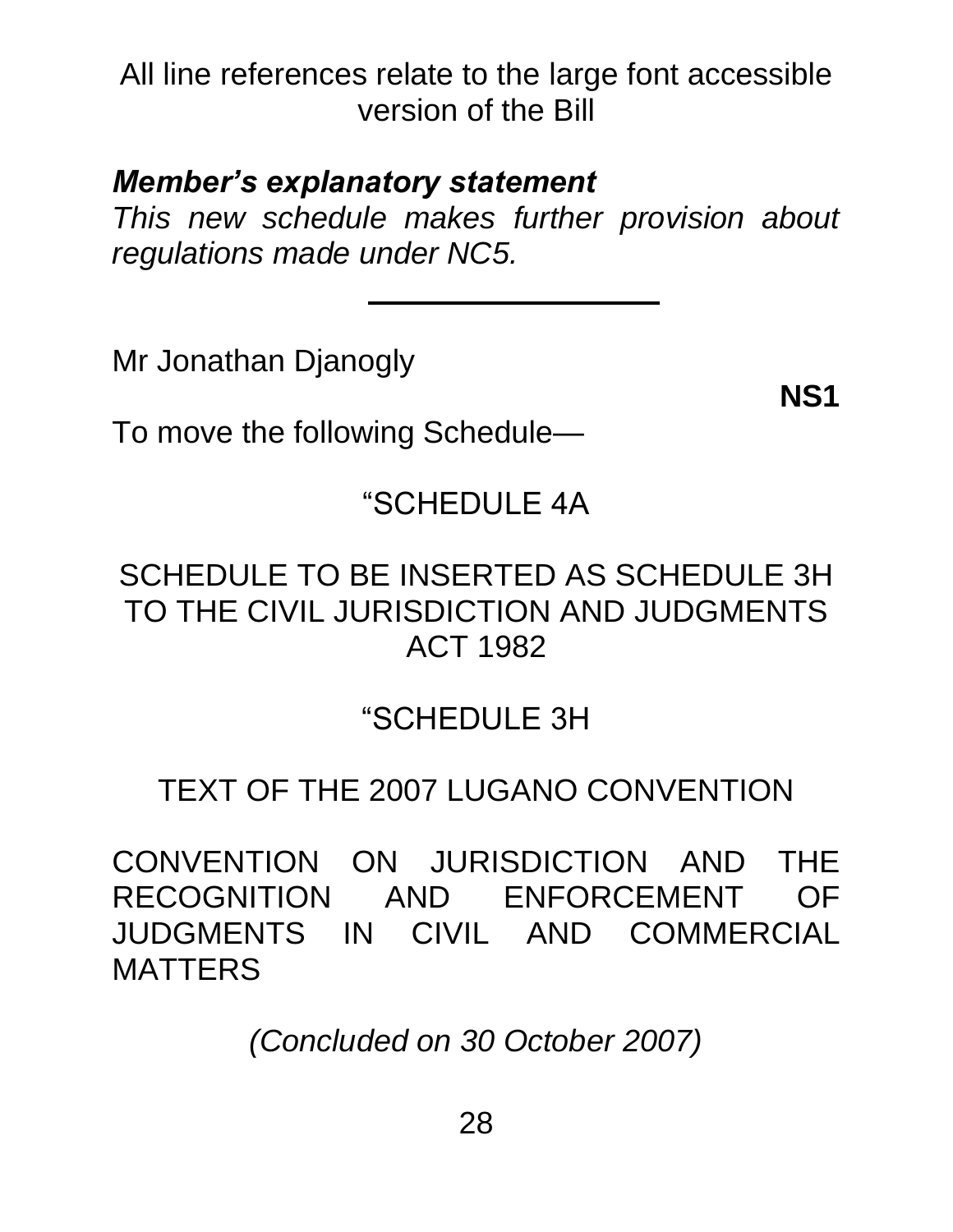The High Contracting Parties to this Convention, Determined to strengthen in their territories the legal protection of persons therein established,

Considering that it is necessary for this purpose to determine the international jurisdiction of the courts, to facilitate recognition, and to introduce an expeditious procedure for securing the enforcement of judgments, authentic instruments and court settlements,

Aware of the links between them, which have been sanctioned in the economic field by the free trade agreements concluded between the European Community and certain States members of the European Free Trade Association,

the Brussels Convention of 27 September 1968 on jurisdiction and the enforcement of judgments in civil and commercial matters, as amended by the Accession Conventions under the successive enlargements of the European Union,

the Lugano Convention of 16 September 1988 on jurisdiction and the enforcement of judgments in civil and commercial matters, which extends the application of the rules of the 1968 Brussels Convention to certain States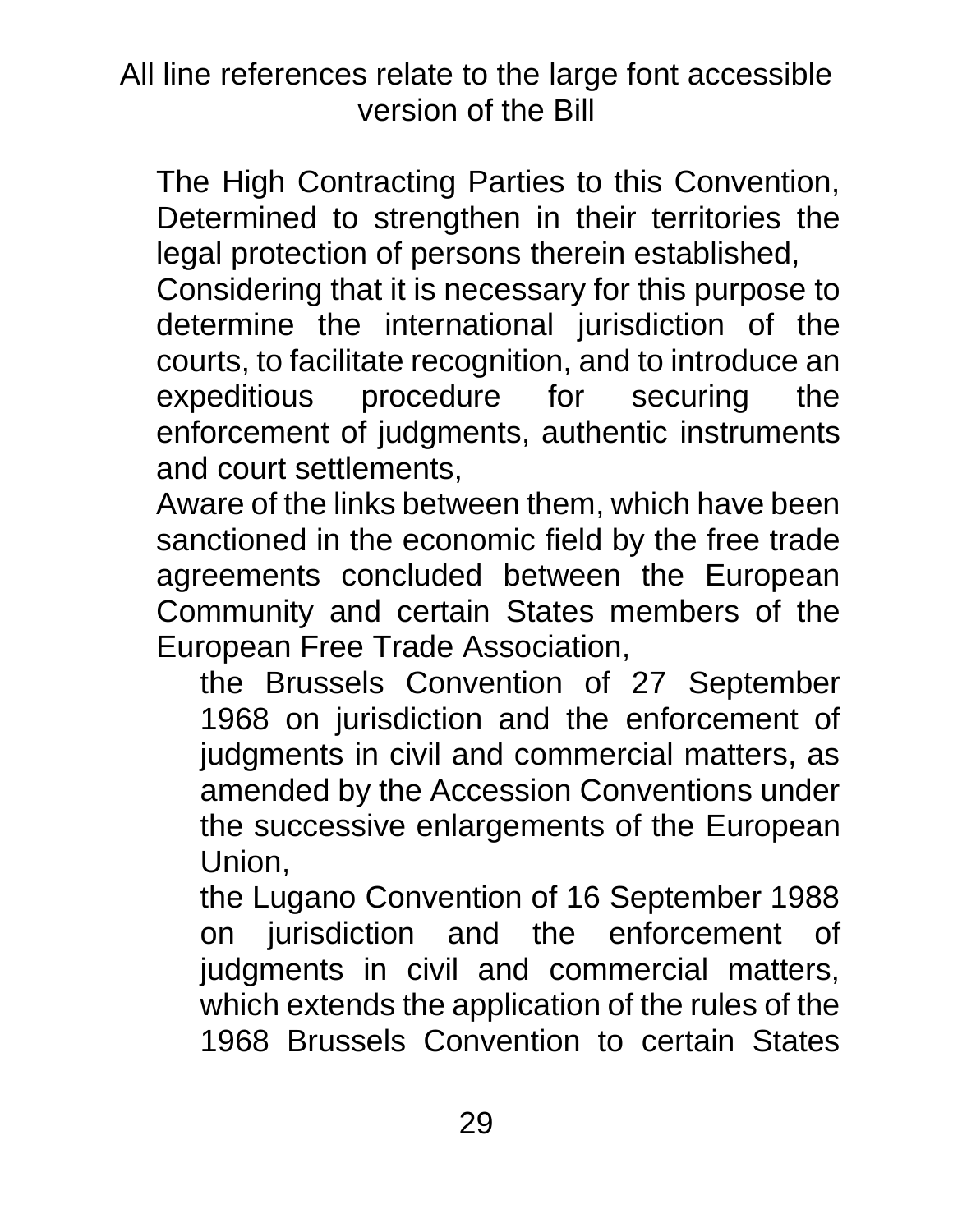> members of the European Free Trade Association,

Council Regulation (EC) No 44/2001 of 22 December 2000 on jurisdiction and the recognition and enforcement of judgments in civil and commercial matters, which has replaced the abovementioned Brussels Convention,

the Agreement between the European Community and the Kingdom of Denmark on jurisdiction and the recognition and enforcement of judgments in civil and commercial matters, signed at Brussels on 19 October 2005,

Persuaded that the extension of the principles laid down in Regulation (EC) No 44/2001 to the Contracting Parties to this instrument will strengthen legal and economic cooperation,

Desiring to ensure as uniform an interpretation as possible of this instrument,

Have in this spirit decided to conclude this Convention, and have agreed as follows—

# TITLE I

**SCOPE**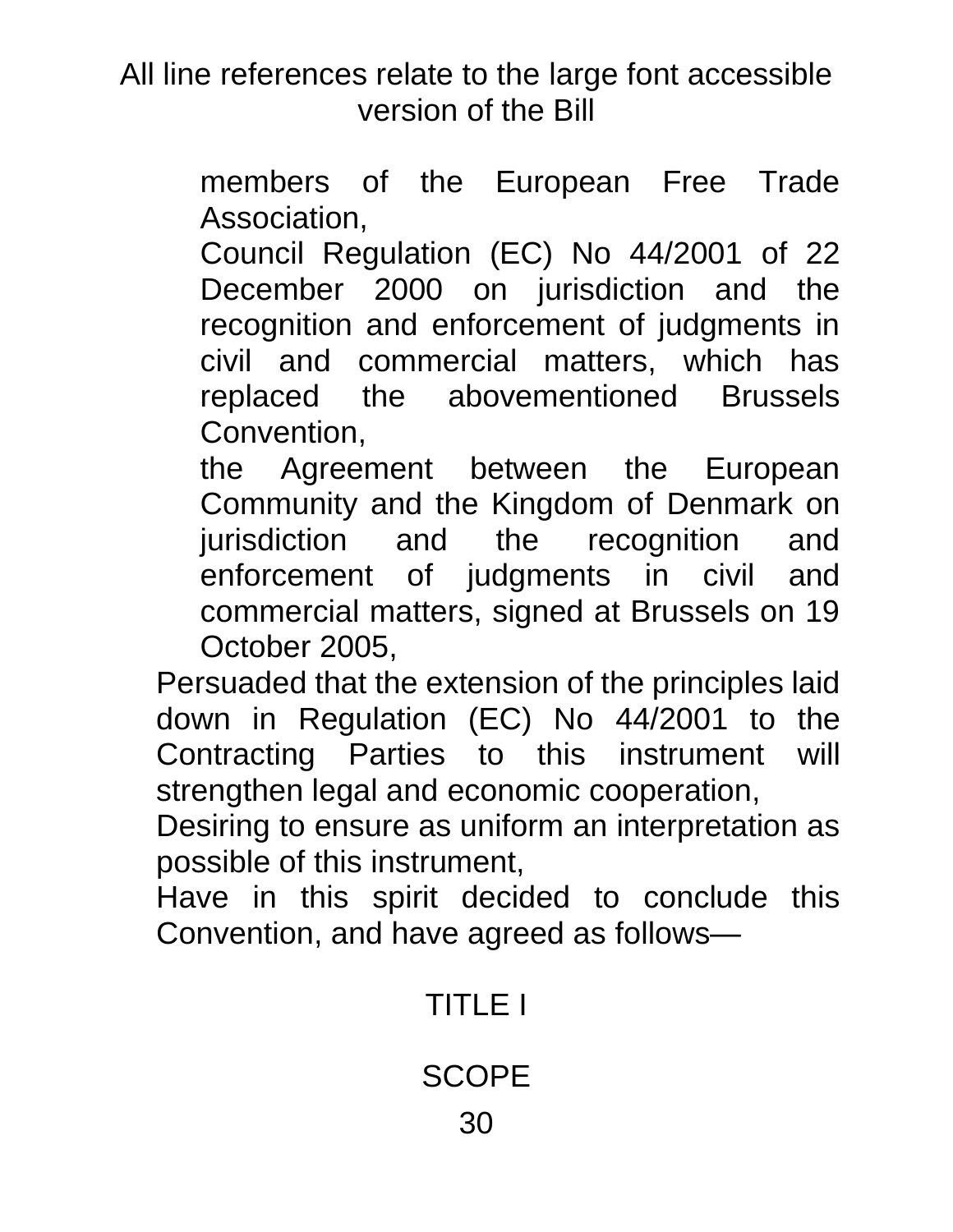#### Article 1

- (1) This Convention shall apply in civil and commercial matters whatever the nature of the court or tribunal. It shall not extend, in particular, to revenue, customs or administrative matters.
- (2) The Convention shall not apply to—

(a) the status or legal capacity of natural persons, rights in property arising out of a matrimonial relationship, wills and succession; (b) bankruptcy, proceedings relating to the winding-up of insolvent companies or other legal persons, judicial arrangements, compositions and analogous proceedings;

(c) social security;

(d) arbitration.

(3) In this Convention, the term 'State bound by this Convention' shall mean any State that is a Contracting Party to this Convention or a Member State of the European Community. It may also mean the European Community.

# TITLE II

# JURISDICTION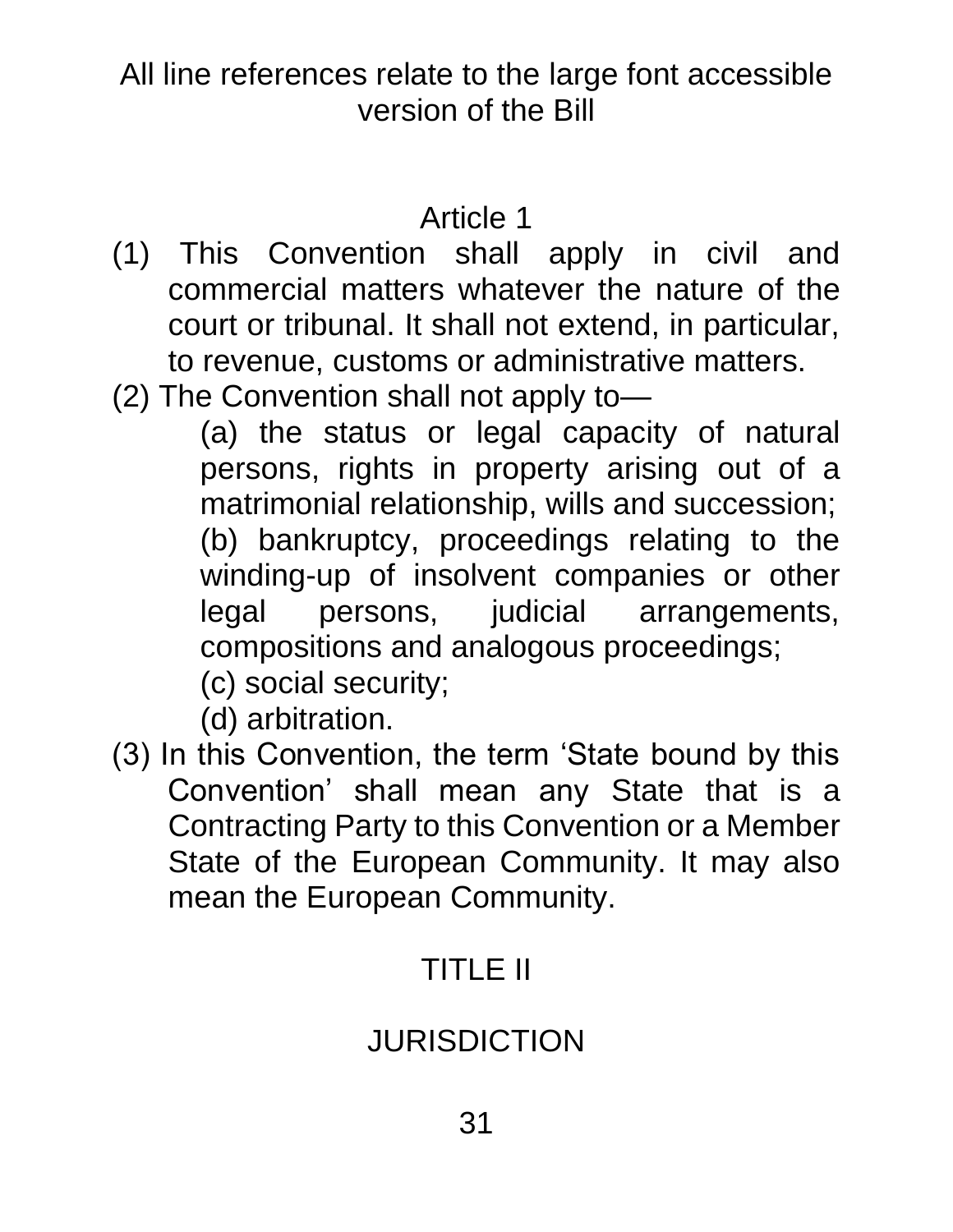# SECTION 1

# *General provision*

# Article 2

- (1) Subject to the provisions of this Convention, persons domiciled in a State bound by this Convention shall, whatever their nationality, be sued in the courts of that State.
- (2) Persons who are not nationals of the State bound by this Convention in which they are domiciled shall be governed by the rules of jurisdiction applicable to nationals of that State.

#### *Article 3*

- (1) Persons domiciled in a State bound by this Convention may be sued in the courts of another State bound by this Convention only by virtue of the rules set out in Sections 2 to 7 of this Title.
- (2) In particular the rules of national jurisdiction set out in Annex I shall not be applicable as against them.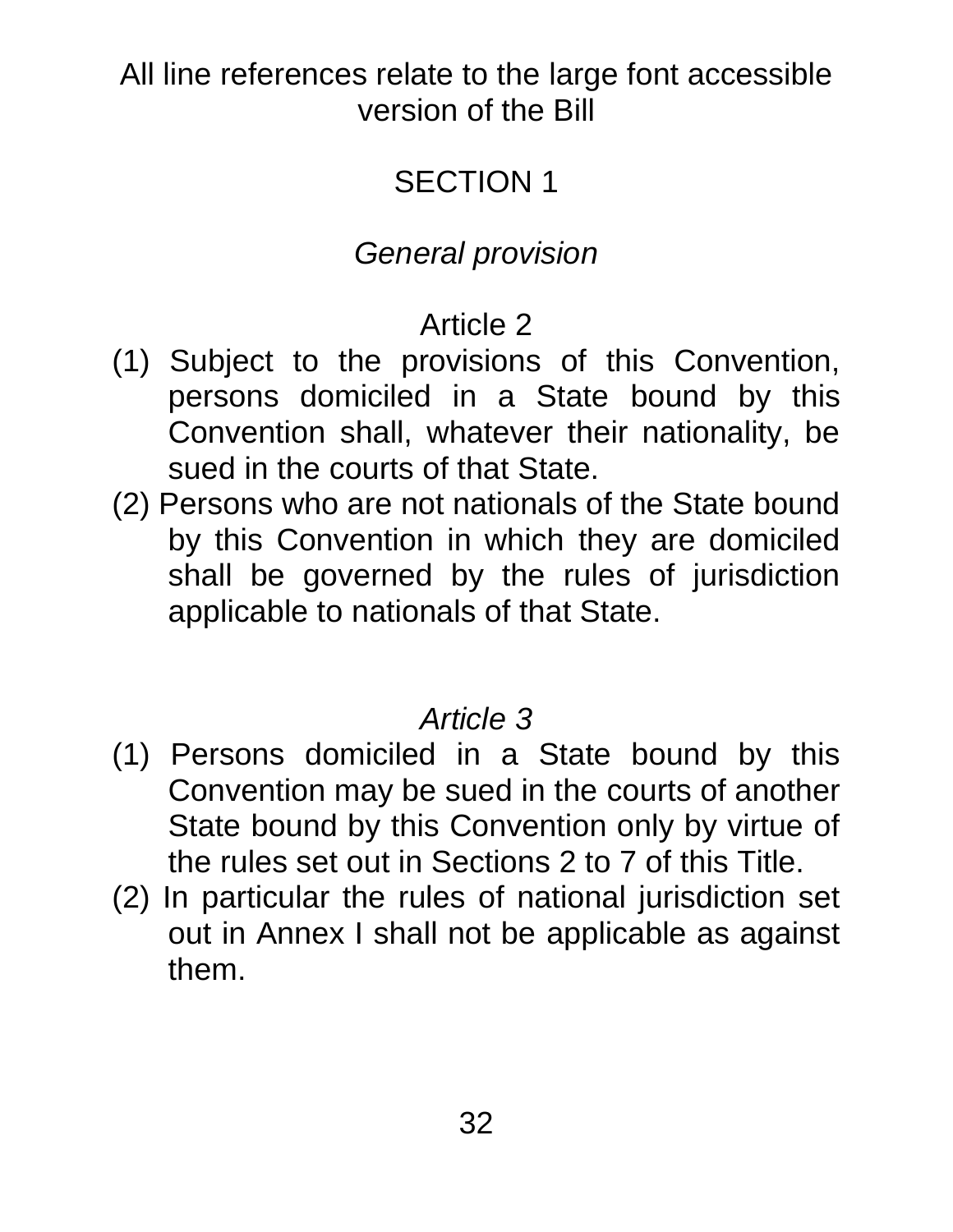## *Article 4*

- (1) If the defendant is not domiciled in a State bound by this Convention, the jurisdiction of the courts of each State bound by this Convention shall, subject to the provisions of Articles 22 and 23, be determined by the law of that State.
- (2) As against such a defendant, any person domiciled in a State bound by this Convention may, whatever his nationality, avail himself in that State of the rules of jurisdiction there in force, and in particular those specified in Annex I, in the same way as the nationals of that State.

# SECTION 2

# *Special jurisdiction*

# Article 5

A person domiciled in a State bound by this Convention may, in another State bound by this Convention, be sued—

(1) (a) in matters relating to a contract, in the courts for the place of performance of the obligation in question;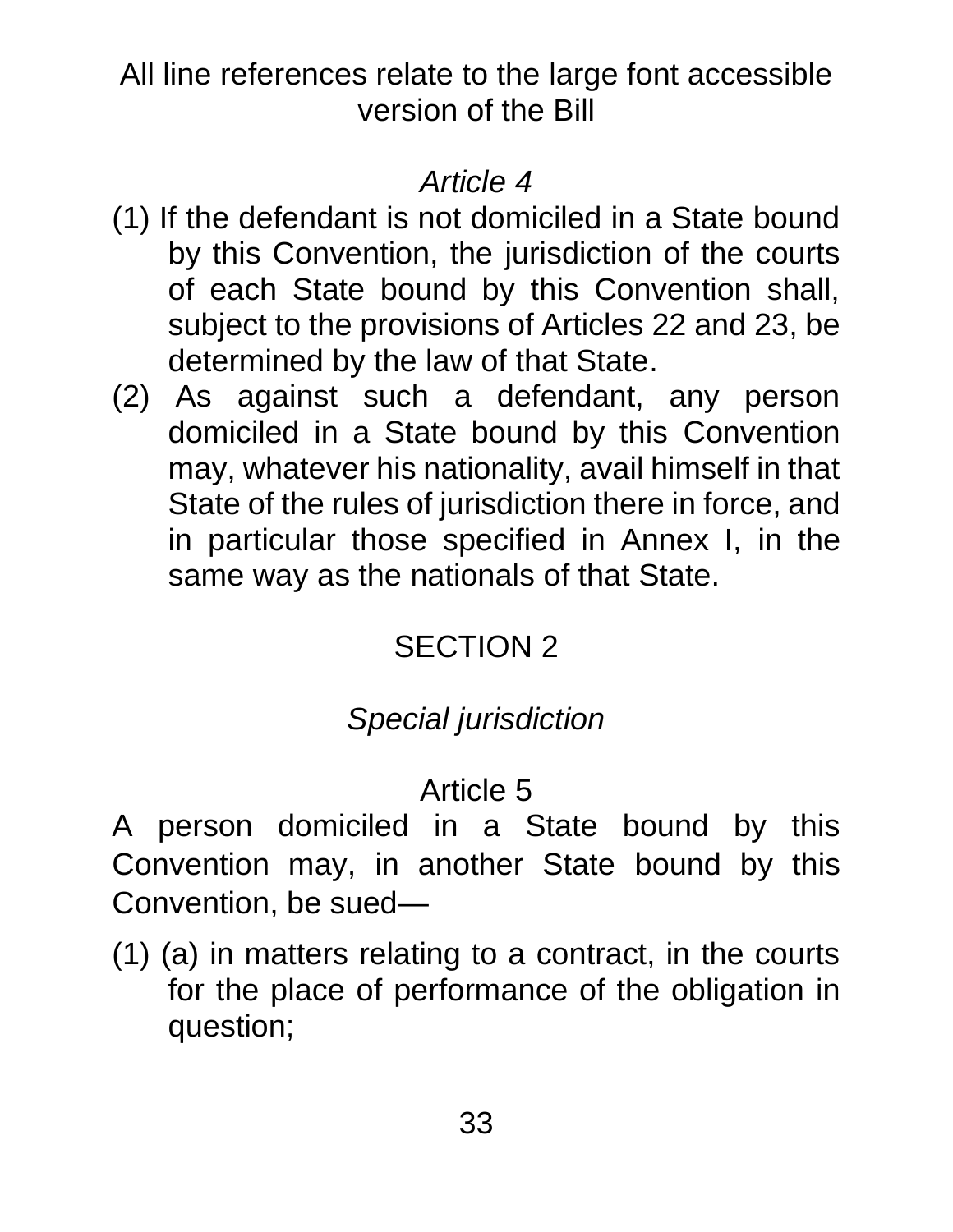(b) for the purpose of this provision and unless otherwise agreed, the place of performance of the obligation in question shall be—

in the case of the sale of goods, the place in a State bound by this Convention where, under the contract, the goods were delivered or should have been delivered;

in the case of the provision of services, the place in a State bound by this Convention where, under the contract, the services were provided or should have been provided;

(c) if (b) does not apply then subparagraph (a) applies;

(2) in matters relating to maintenance—

(a) in the courts for the place where the maintenance creditor is domiciled or habitually resident; or

(b) in the court which, according to its own law, has jurisdiction to entertain proceedings concerning the status of a person if the matter relating to maintenance is ancillary to those proceedings, unless that jurisdiction is based solely on the nationality of one of the parties; or (c) in the court which, according to its own law, has jurisdiction to entertain proceedings concerning parental responsibility, if the matter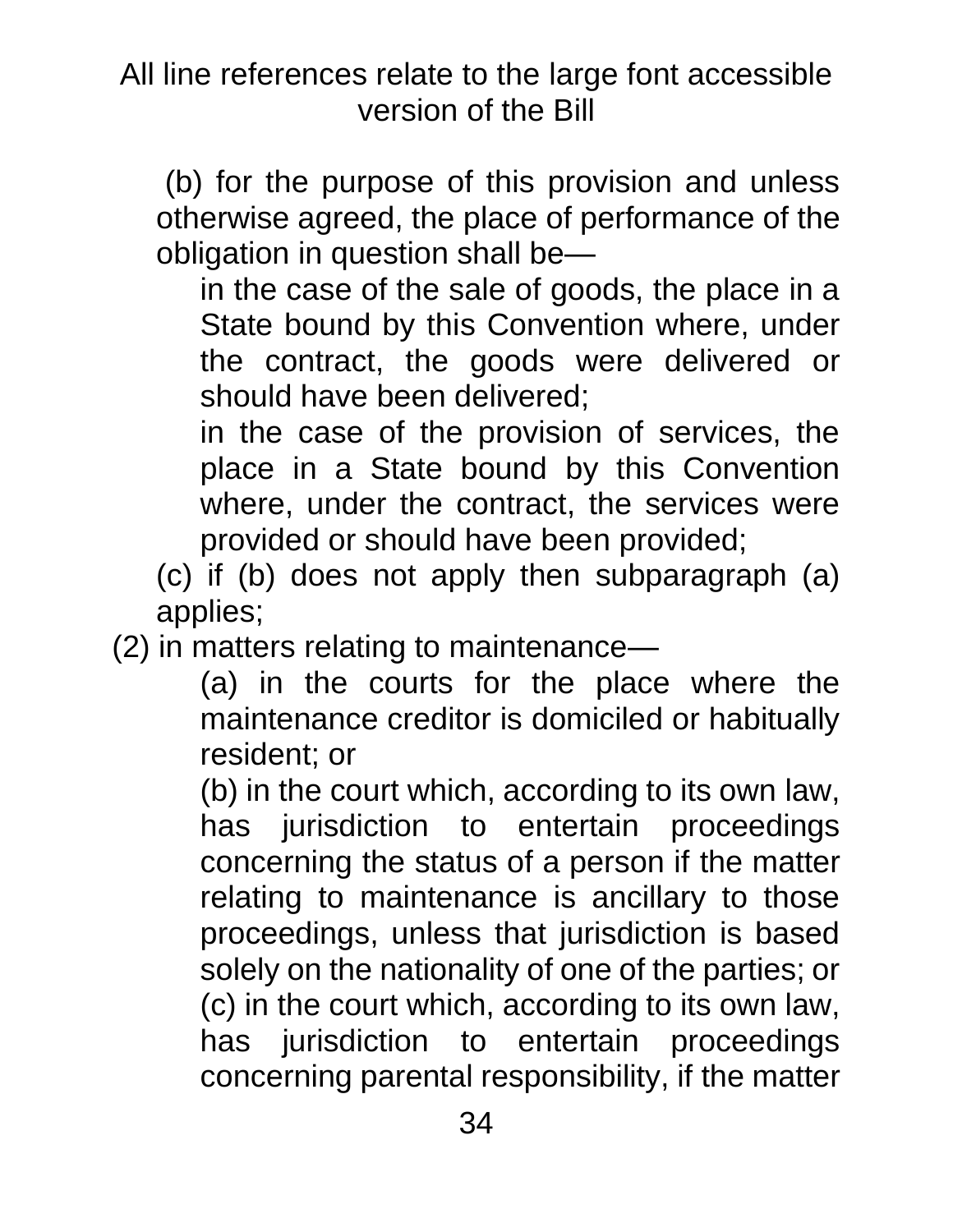relating to maintenance is ancillary to those proceedings, unless that jurisdiction is based solely on the nationality of one of the parties.

- (3) in matters relating to tort, delict or quasi-delict, in the courts for the place where the harmful event occurred or may occur;
- (4) as regards a civil claim for damages or restitution which is based on an act giving rise to criminal proceedings, in the court seized of those proceedings, to the extent that that court has jurisdiction under its own law to entertain civil proceedings;
- (5) as regards a dispute arising out of the operations of a branch, agency or other establishment, in the courts for the place in which the branch, agency or other establishment is situated;
- (6) as settlor, trustee or beneficiary of a trust created by the operation of a statute, or by a written instrument, or created orally and evidenced in writing, in the courts of the State bound by this Convention in which the trust is domiciled;
- (7) as regards a dispute concerning the payment of remuneration claimed in respect of the salvage of a cargo or freight, in the court under the authority of which the cargo or freight in question—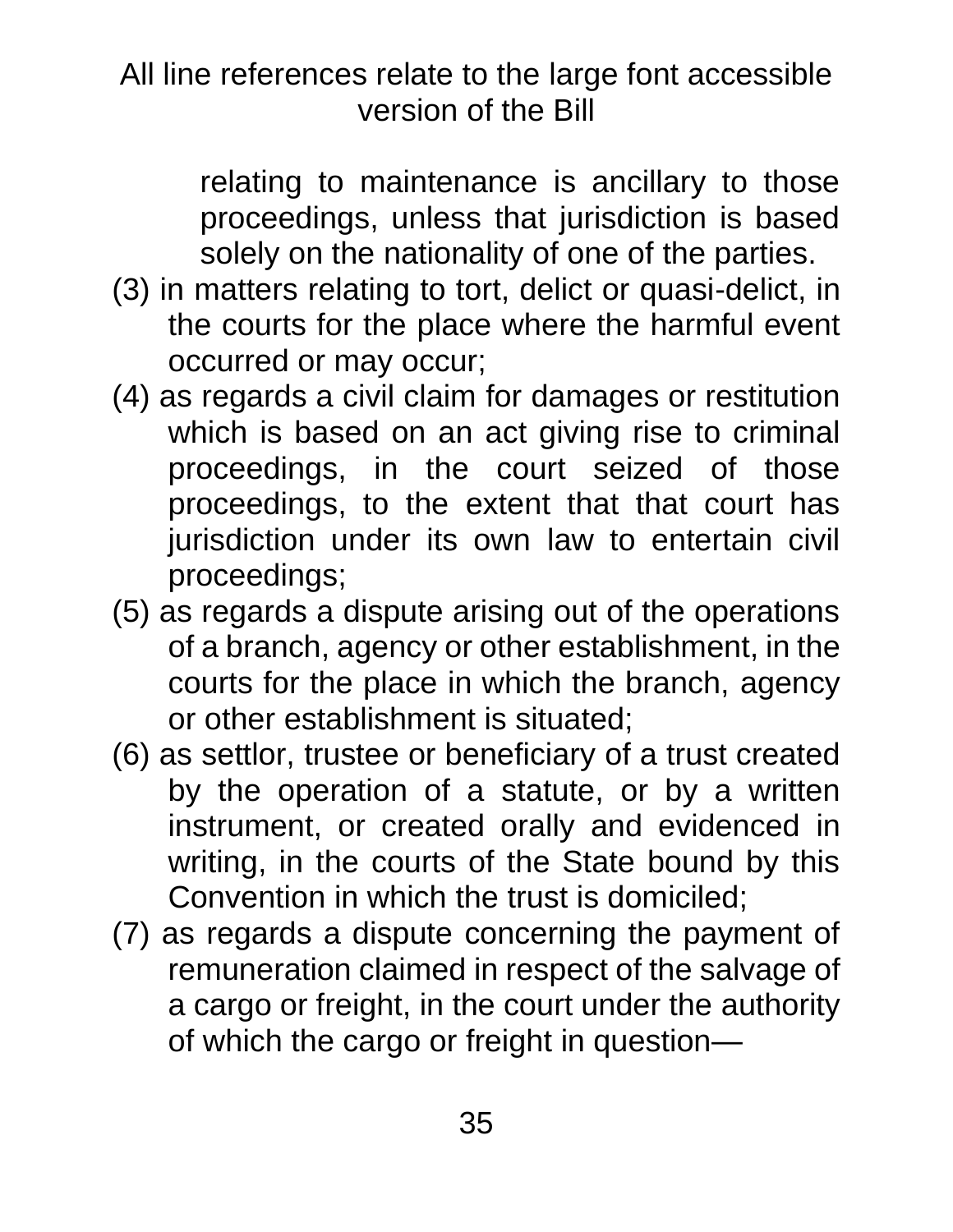> (a) has been arrested to secure such payment; or

> (b) could have been so arrested, but bail or other security has been given;

provided that this provision shall apply only if it is claimed that the defendant has an interest in the cargo or freight or had such an interest at the time of salvage.

## *Article 6*

A person domiciled in a State bound by this Convention may also be sued—

- (1) where he is one of a number of defendants, in the courts for the place where any one of them is domiciled, provided the claims are so closely connected that it is expedient to hear and determine them together to avoid the risk of irreconcilable judgments resulting from separate proceedings;
- (2) as a third party in an action on a warranty or guarantee, or in any other third party proceedings, in the court seized of the original proceedings, unless these were instituted solely with the object of removing him from the jurisdiction of the court which would be competent in his case;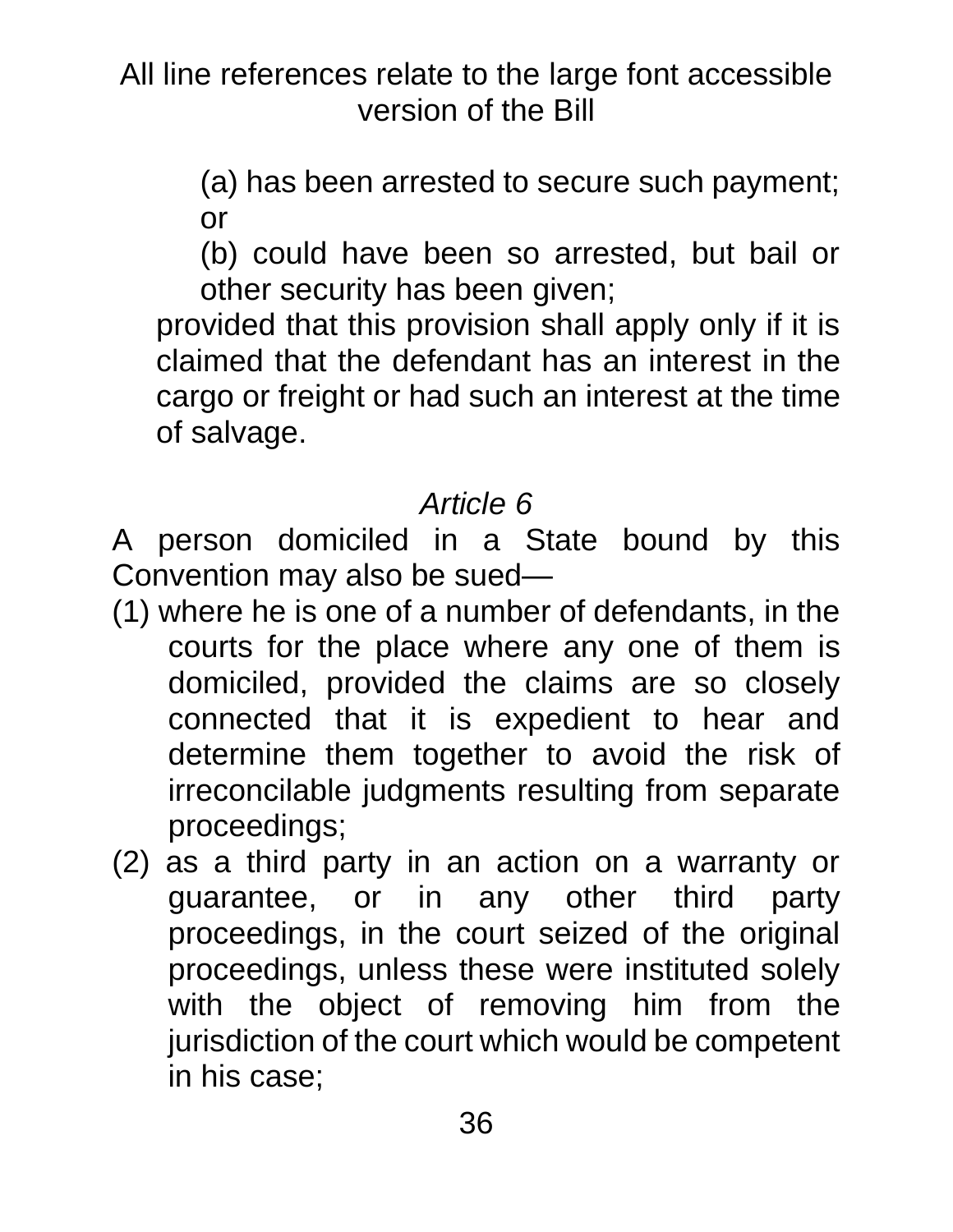- (3) on a counter-claim arising from the same contract or facts on which the original claim was based, in the court in which the original claim is pending;
- (4) in matters relating to a contract, if the action may be combined with an action against the same defendant in matters relating to rights in rem in immovable property, in the court of the State bound by this Convention in which the property is situated.

## *Article 7*

Where by virtue of this Convention a court of a State bound by this Convention has jurisdiction in actions relating to liability from the use or operation of a ship, that court, or any other court substituted for this purpose by the internal law of that State, shall also have jurisdiction over claims for limitation of such liability.

# SECTION 3

*Jurisdiction in matters relating to insurance*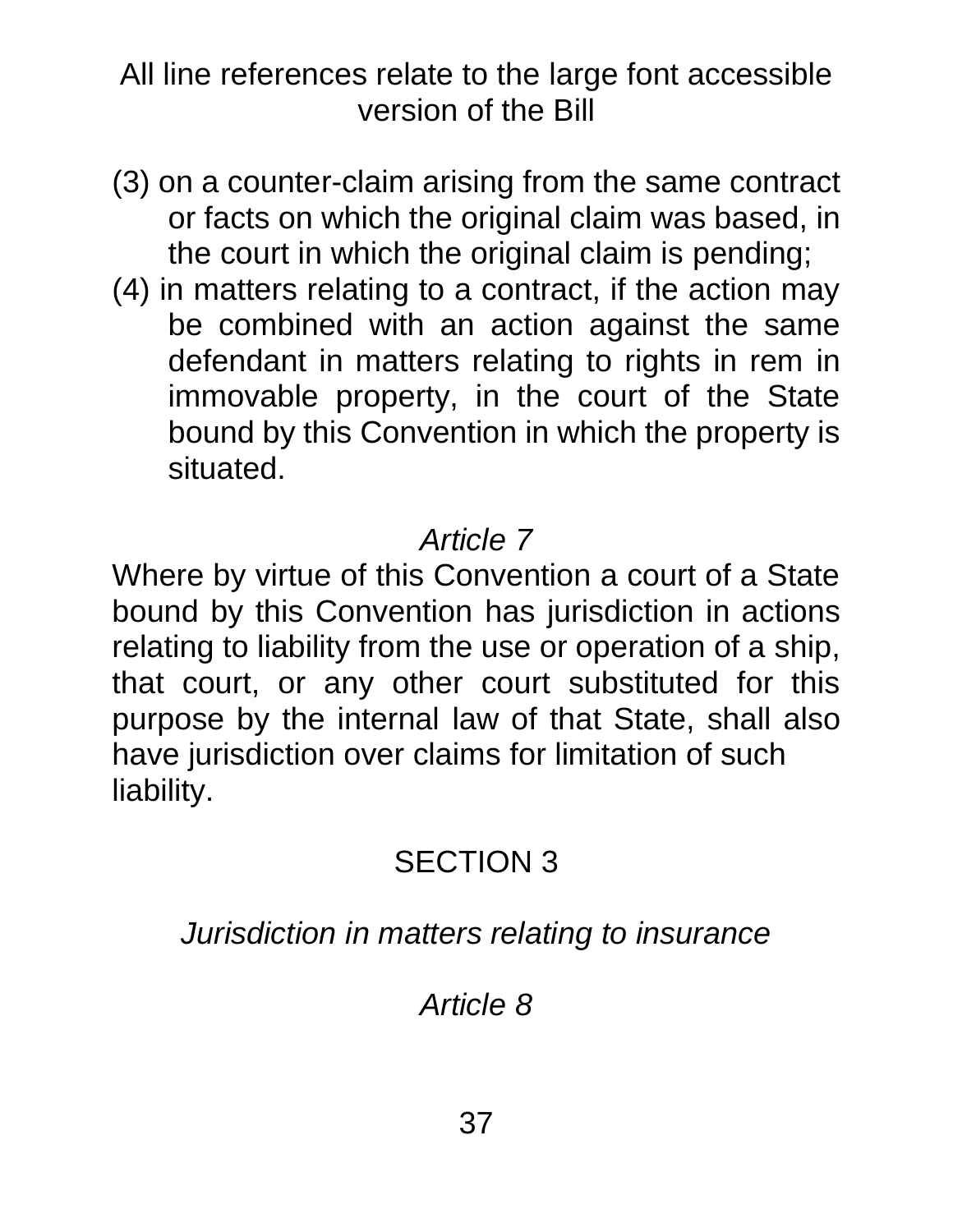In matters relating to insurance, jurisdiction shall be determined by this Section, without prejudice to Articles 4 and 5(5).

## *Article 9*

(1) An insurer domiciled in a State bound by this Convention may be sued—

(a) in the courts of the State where he is domiciled; or

(b) in another State bound by this Convention, in the case of actions brought by the policyholder, the insured or a beneficiary, in the courts for the place where the plaintiff is domiciled; or

(c) if he is a co-insurer, in the courts of a State bound by this Convention in which proceedings are brought against the leading insurer.

(2) An insurer who is not domiciled in a State bound by this Convention but has a branch, agency or other establishment in one of the States bound by this Convention shall, in disputes arising out of the operations of the branch, agency or establishment, be deemed to be domiciled in that State.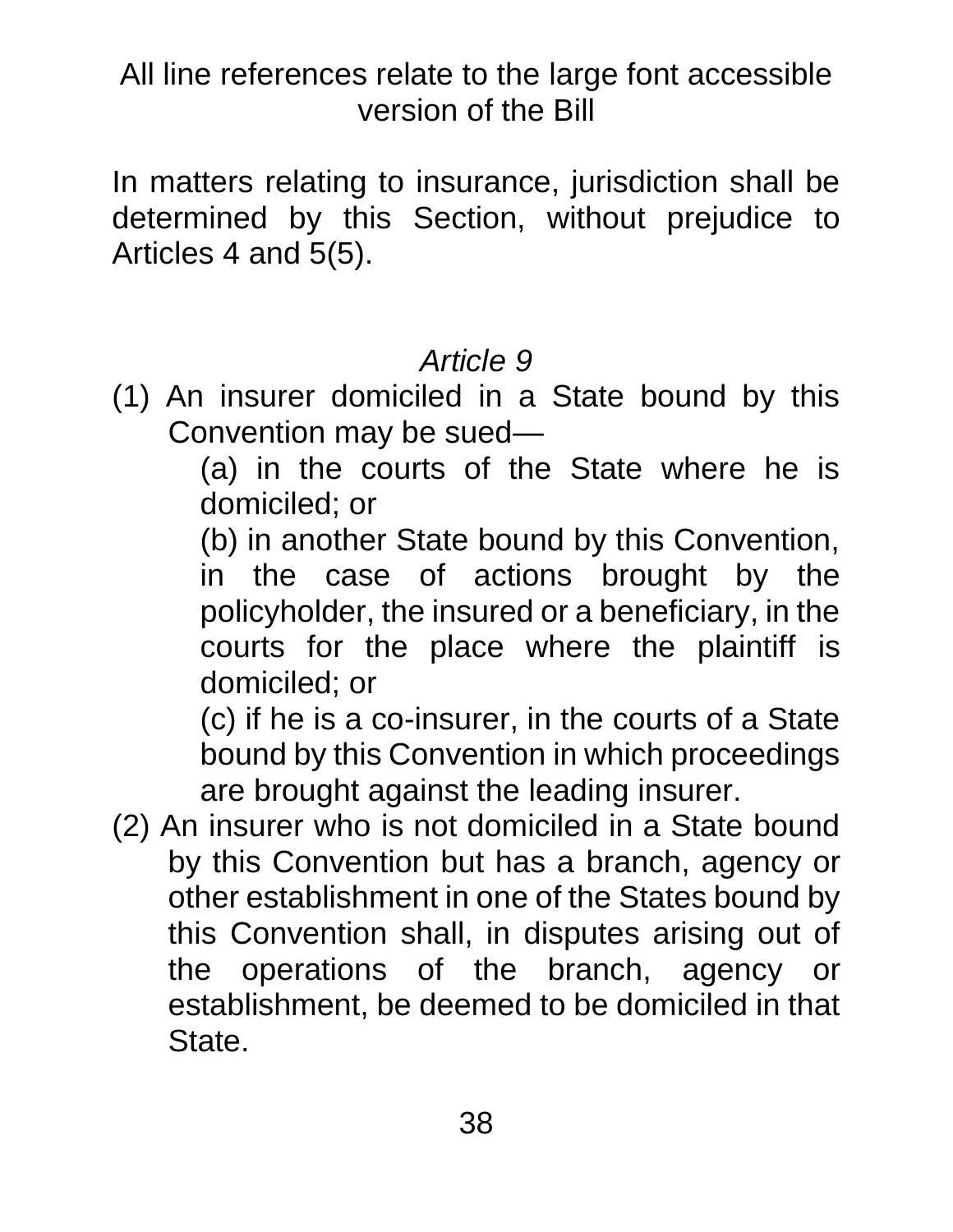## *Article 10*

In respect of liability insurance or insurance of immovable property, the insurer may in addition be sued in the courts for the place where the harmful event occurred. The same applies if movable and immovable property are covered by the same insurance policy and both are adversely affected by the same contingency.

# *Article 11*

- (1) In respect of liability insurance, the insurer may also, if the law of the court permits it, be joined in proceedings which the injured party has brought against the insured.
- (2) Articles 8, 9 and 10 shall apply to actions brought by the injured party directly against the insurer, where such direct actions are permitted.
- (3) If the law governing such direct actions provides that the policyholder or the insured may be joined as a party to the action, the same court shall have jurisdiction over them.

# *Article 12*

(1) Without prejudice to Article 11(3), an insurer may bring proceedings only in the courts of the State bound by this Convention in which the defendant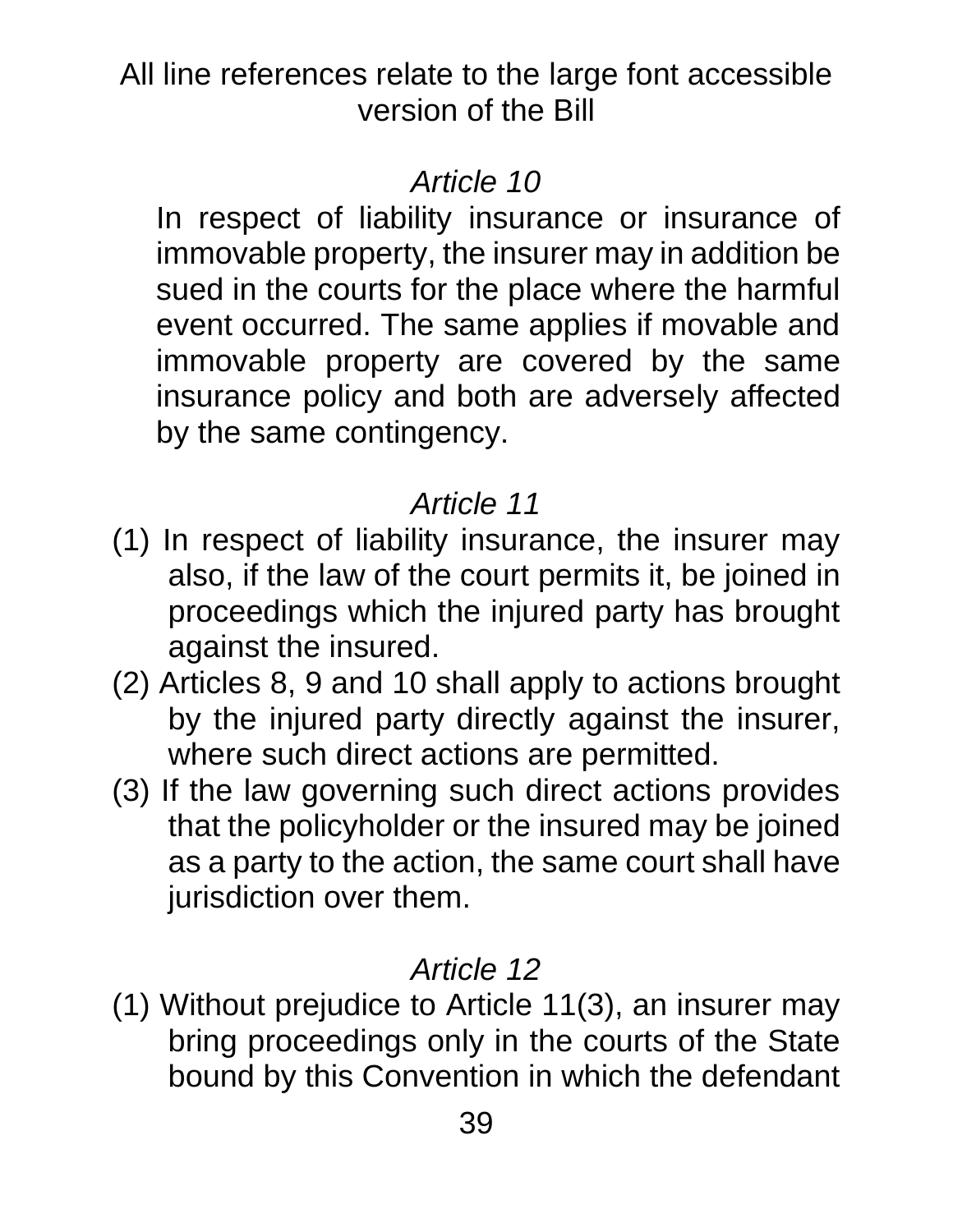is domiciled, irrespective of whether he is the policyholder, the insured or a beneficiary.

(2) The provisions of this Section shall not affect the right to bring a counter-claim in the court in which, in accordance with this Section, the original claim is pending.

#### *Article 13*

The provisions of this Section may be departed from only by an agreement—

(1) which is entered into after the dispute has arisen; or

(2) which allows the policyholder, the insured or a beneficiary to bring proceedings in courts other than those indicated in this Section; or

(3) which is concluded between a policyholder and an insurer, both of whom are at the time of conclusion of the contract domiciled or habitually resident in the same State bound by this Convention, and which has the effect of conferring jurisdiction on the courts of that State even if the harmful event were to occur abroad, provided that such an agreement is not contrary to the law of that State; or

(4) which is concluded with a policyholder who is not domiciled in a State bound by this Convention,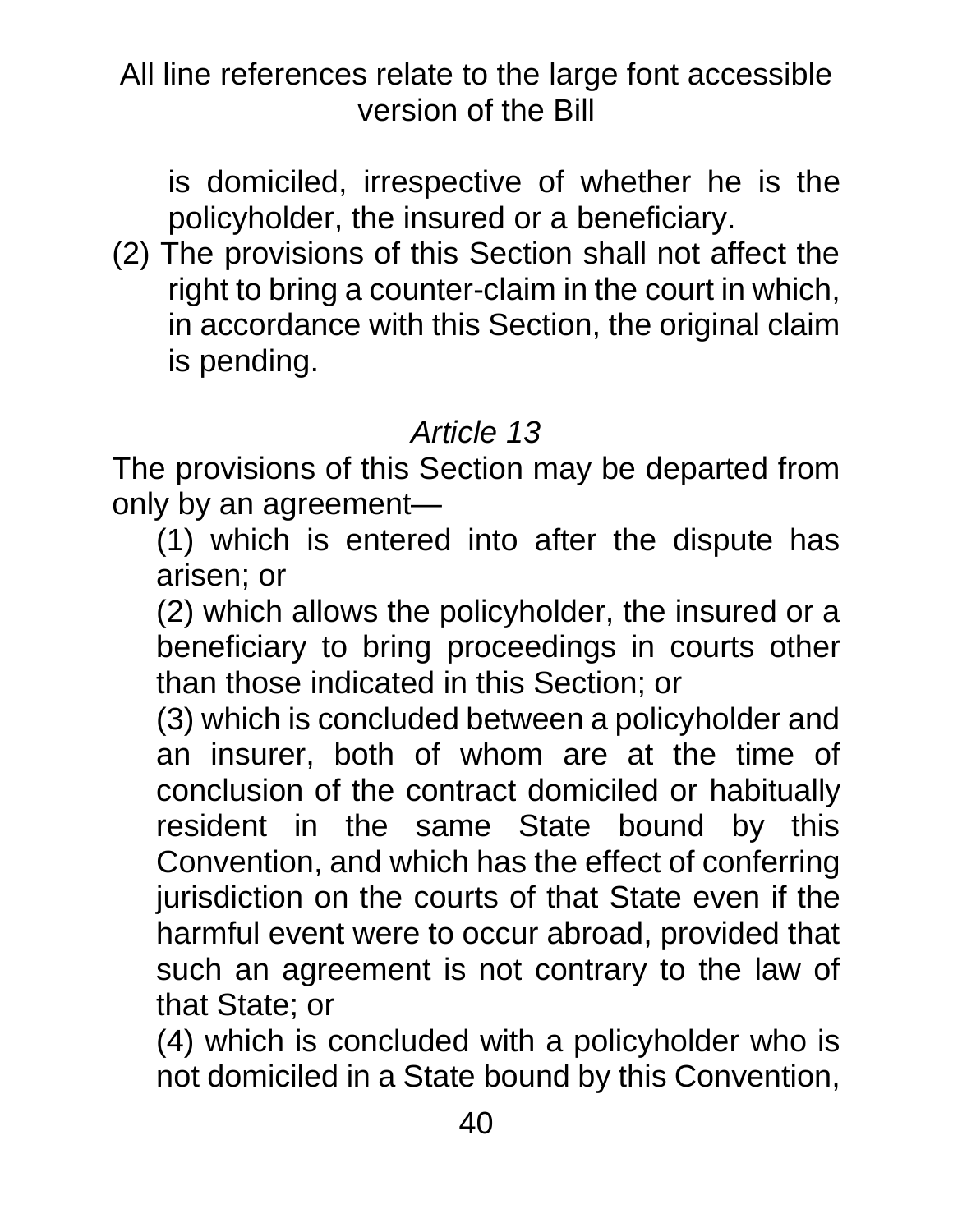except insofar as the insurance is compulsory or relates to immovable property in a State bound by this Convention; or

(5) which relates to a contract of insurance insofar as it covers one or more of the risks set out in Article 14.

#### *Article 14*

The following are the risks referred to in Article  $13(5)$ —

(1) any loss of or damage to—

(a) seagoing ships, installations situated offshore or on the high seas, or aircraft, arising from perils which relate to their use for commercial purposes;

(b) goods in transit, other than passengers' baggage, where the transit consists of or includes carriage by such ships or aircraft;

(2) any liability, other than for bodily injury to passengers or loss of or damage to their baggage—

(a) arising out of the use or operation of ships, installations or aircraft as referred to in point 1(a) insofar as, in respect of the latter, the law of the State bound by this Convention in which such aircraft are registered does not prohibit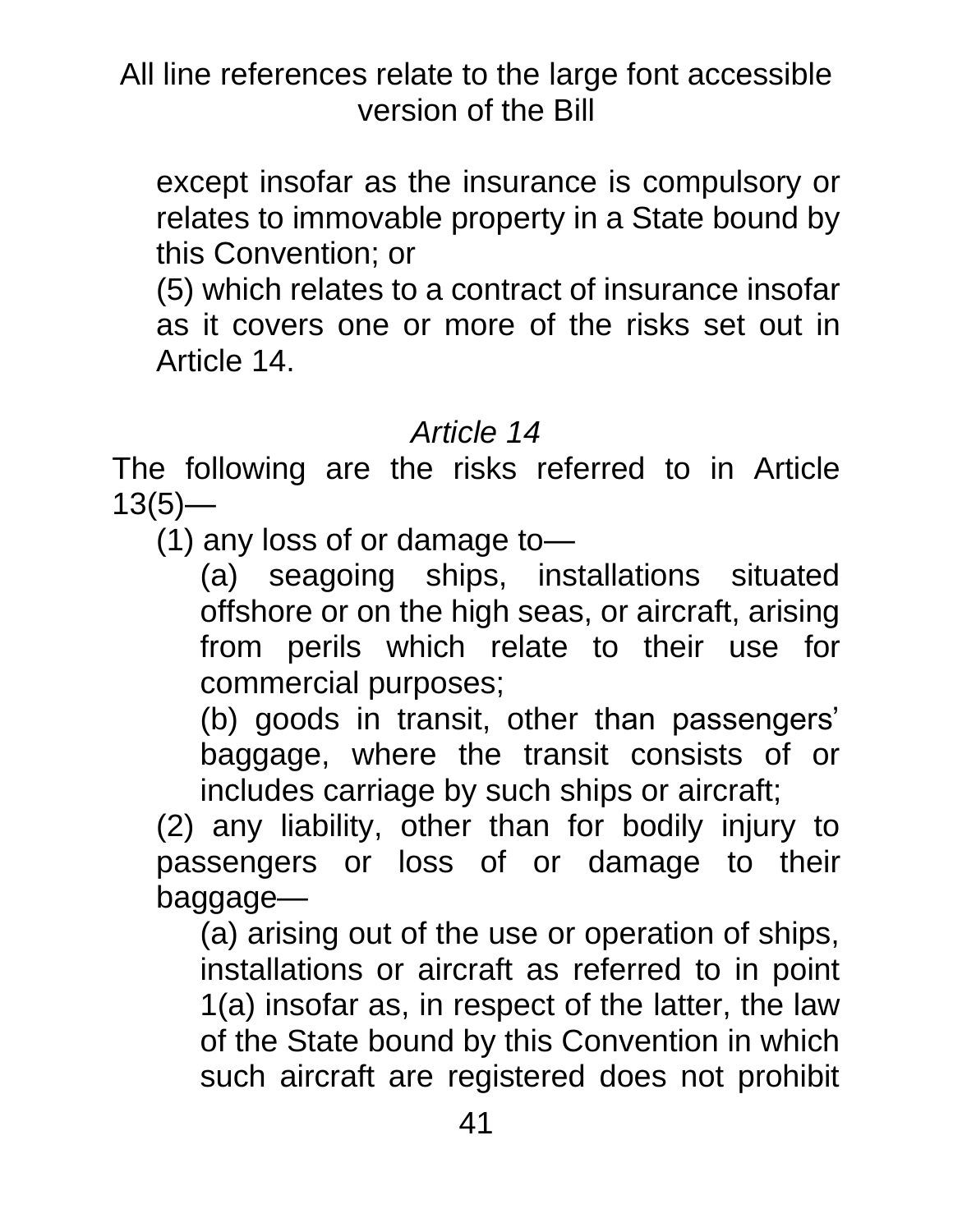> agreements on jurisdiction regarding insurance of such risks;

> (b) for loss or damage caused by goods in transit as described in point 1(b);

(3) any financial loss connected with the use or operation of ships, installations or aircraft as referred to in point 1(a), in particular loss of freight or charter-hire;

(4) any risk or interest connected with any of those referred to in points 1 to 3;

(5) notwithstanding points 1 to 4, all large risks.

## SECTION 4

#### *Jurisdiction over consumer contracts*

## *Article 15*

(1) In matters relating to a contract concluded by a person, the consumer, for a purpose which can be regarded as being outside his trade or profession, jurisdiction shall be determined by this Section, without prejudice to Articles 4 and 5(5), if:

> (a) it is a contract for the sale of goods on instalment credit terms; or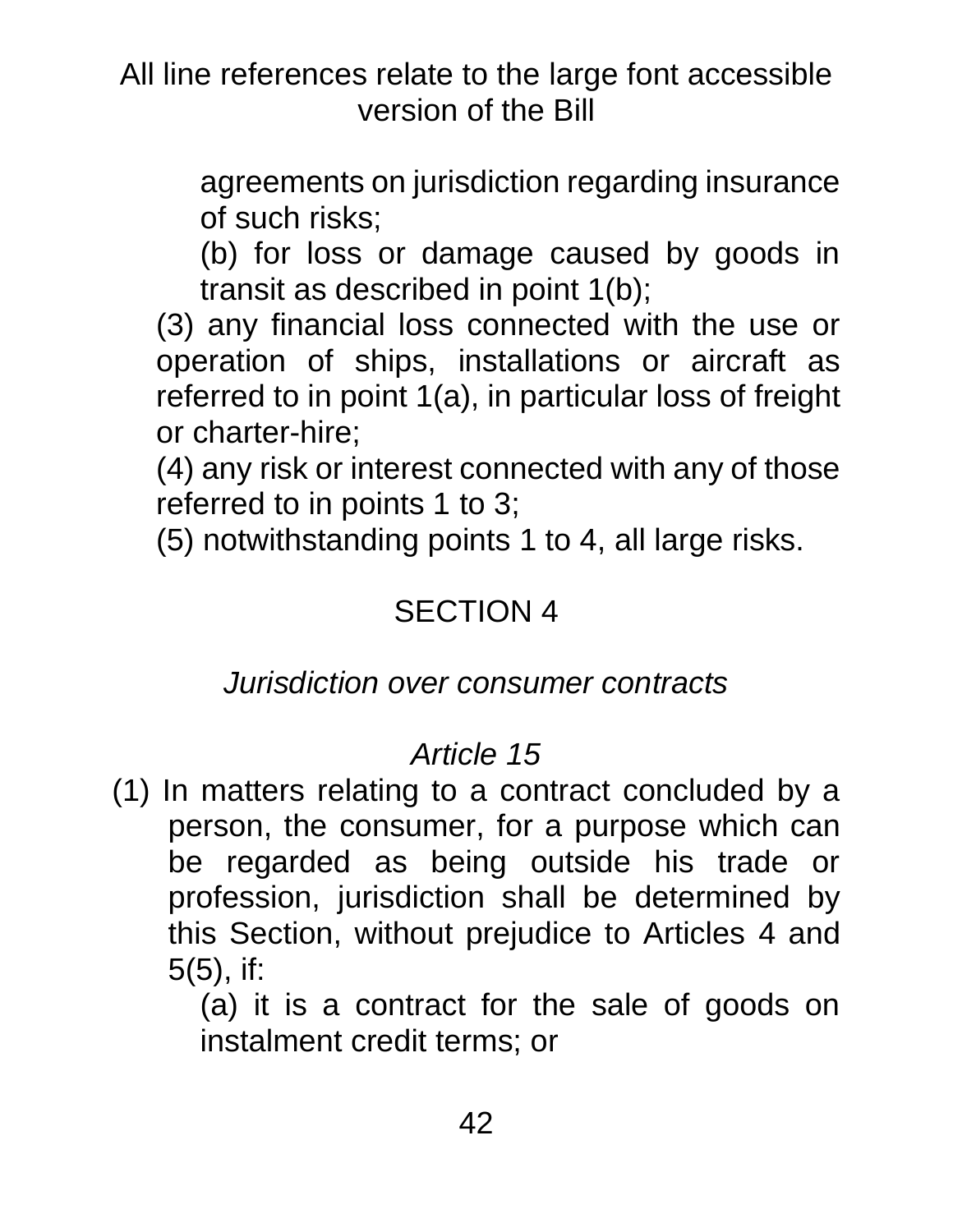> (b) it is a contract for a loan repayable by instalments, or for any other form of credit, made to finance the sale of goods; or

> (c) in all other cases, the contract has been concluded with a person who pursues commercial or professional activities in the State bound by this Convention of the consumer's domicile or, by any means, directs such activities to that State or to several States including that State, and the contract falls within the scope of such activities.

- (2) Where a consumer enters into a contract with a party who is not domiciled in the State bound by this Convention but has a branch, agency or other establishment in one of the States bound by this Convention, that party shall, in disputes arising out of the operations of the branch, agency or establishment, be deemed to be domiciled in that State.
- (3) This section shall not apply to a contract of transport other than a contract which, for an inclusive price, provides for a combination of travel and accommodation.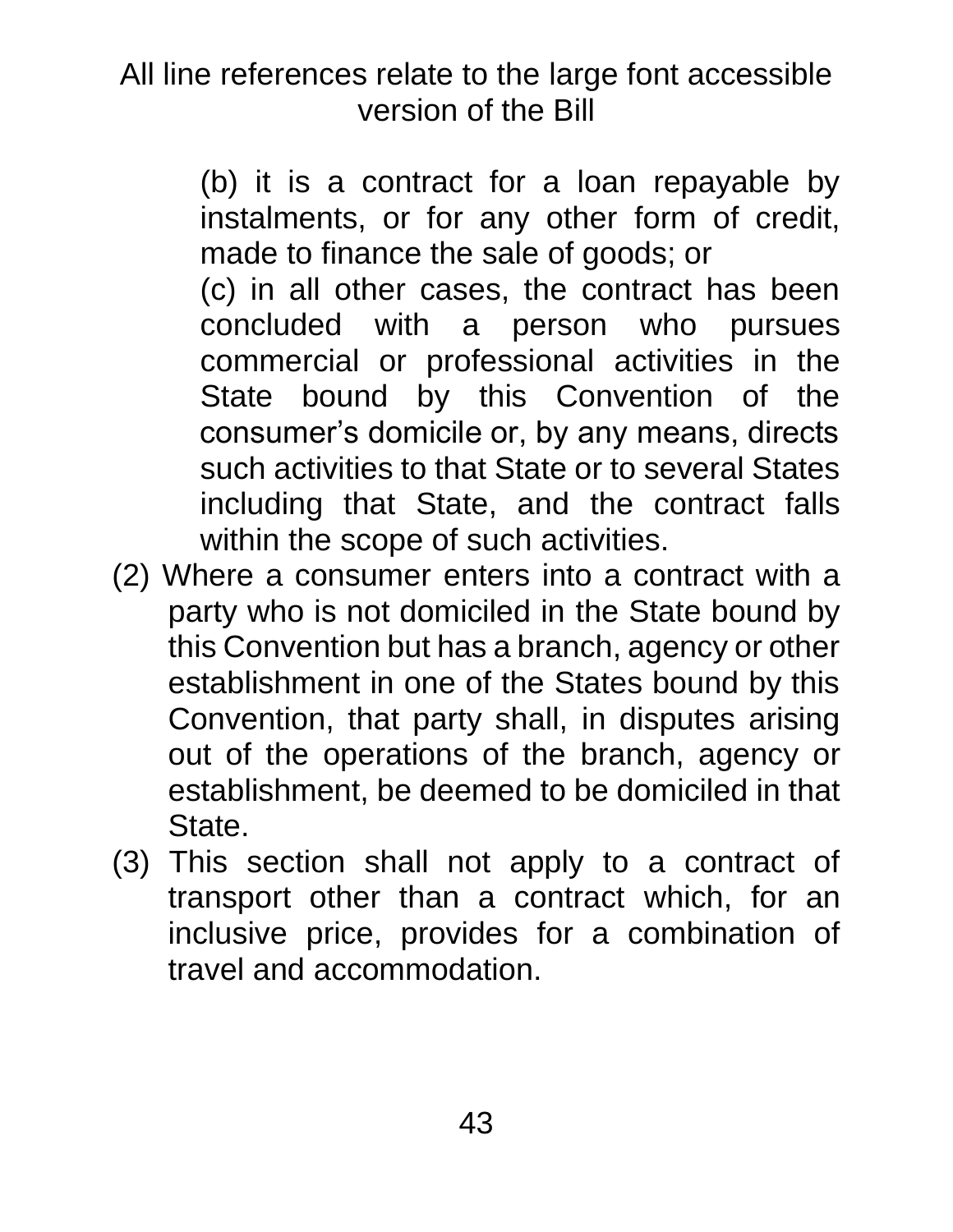## *Article 16*

- (1) A consumer may bring proceedings against the other party to a contract either in the courts of the State bound by this Convention in which that party is domiciled or in the courts for the place where the consumer is domiciled.
- (2) Proceedings may be brought against a consumer by the other party to the contract only in the courts of the State bound by this Convention in which the consumer is domiciled.
- (3) This Article shall not affect the right to bring a counter-claim in the court in which, in accordance with this Section, the original claim is pending.

# *Article 17*

The provisions of this Section may be departed from only by an agreement—

(1) which is entered into after the dispute has arisen; or

(2) which allows the consumer to bring proceedings in courts other than those indicated in this Section; or

(3) which is entered into by the consumer and the other party to the contract, both of whom are at the time of conclusion of the contract domiciled or habitually resident in the same State bound by this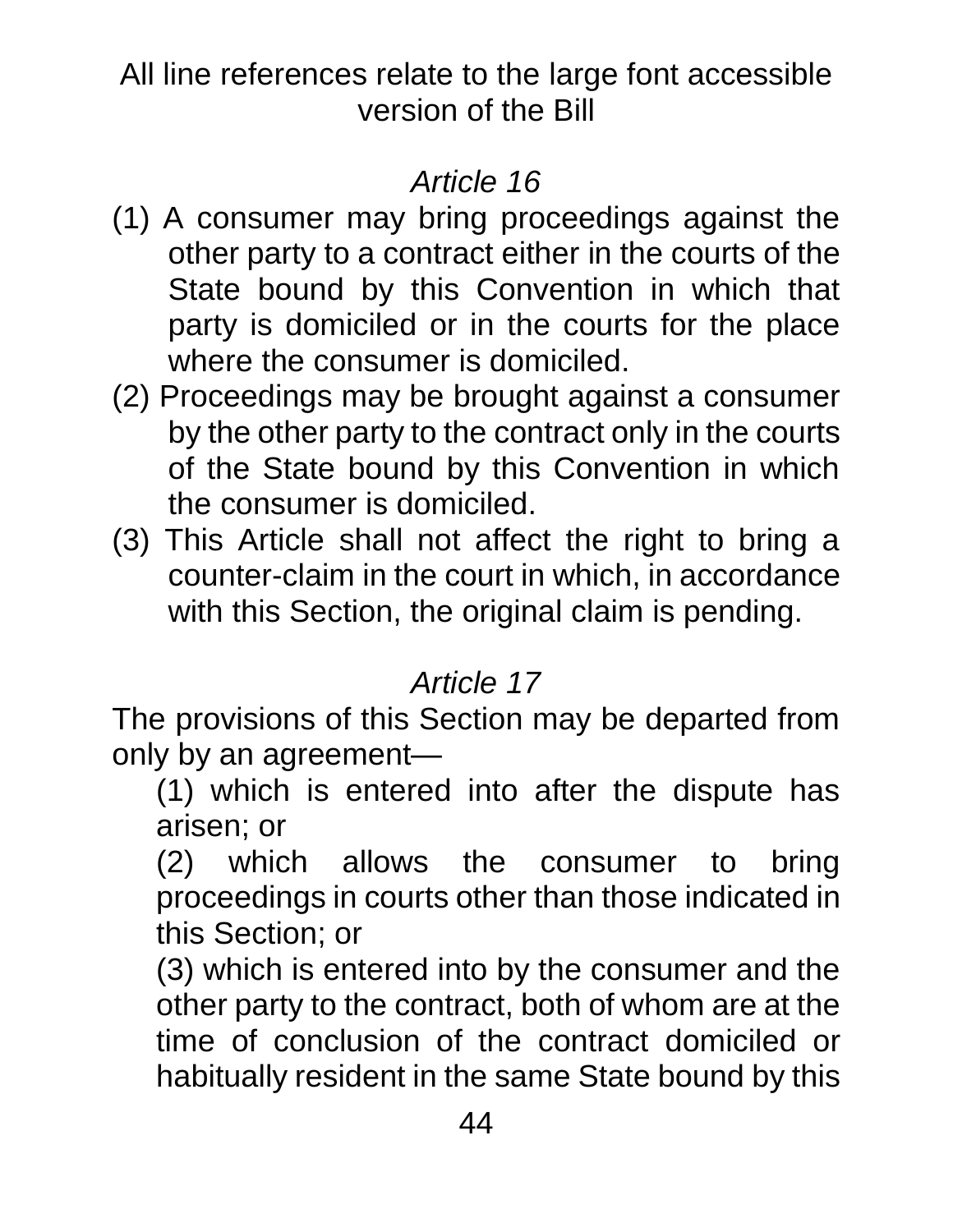Convention, and which confers jurisdiction on the courts of that State, provided that such an agreement is not contrary to the law of that State.

# SECTION 5

*Jurisdiction over individual contracts of employment*

### *Article 18*

- (1) In matters relating to individual contracts of employment, jurisdiction shall be determined by this Section, without prejudice to Articles 4 and 5(5).
- (2) Where an employee enters into an individual contract of employment with an employer who is not domiciled in a State bound by this Convention but has a branch, agency or other establishment in one of the States bound by this Convention, the employer shall, in disputes arising out of the operations of the branch, agency or establishment, be deemed to be domiciled in that State.

## *Article 19*

An employer domiciled in a State bound by this Convention may be sued—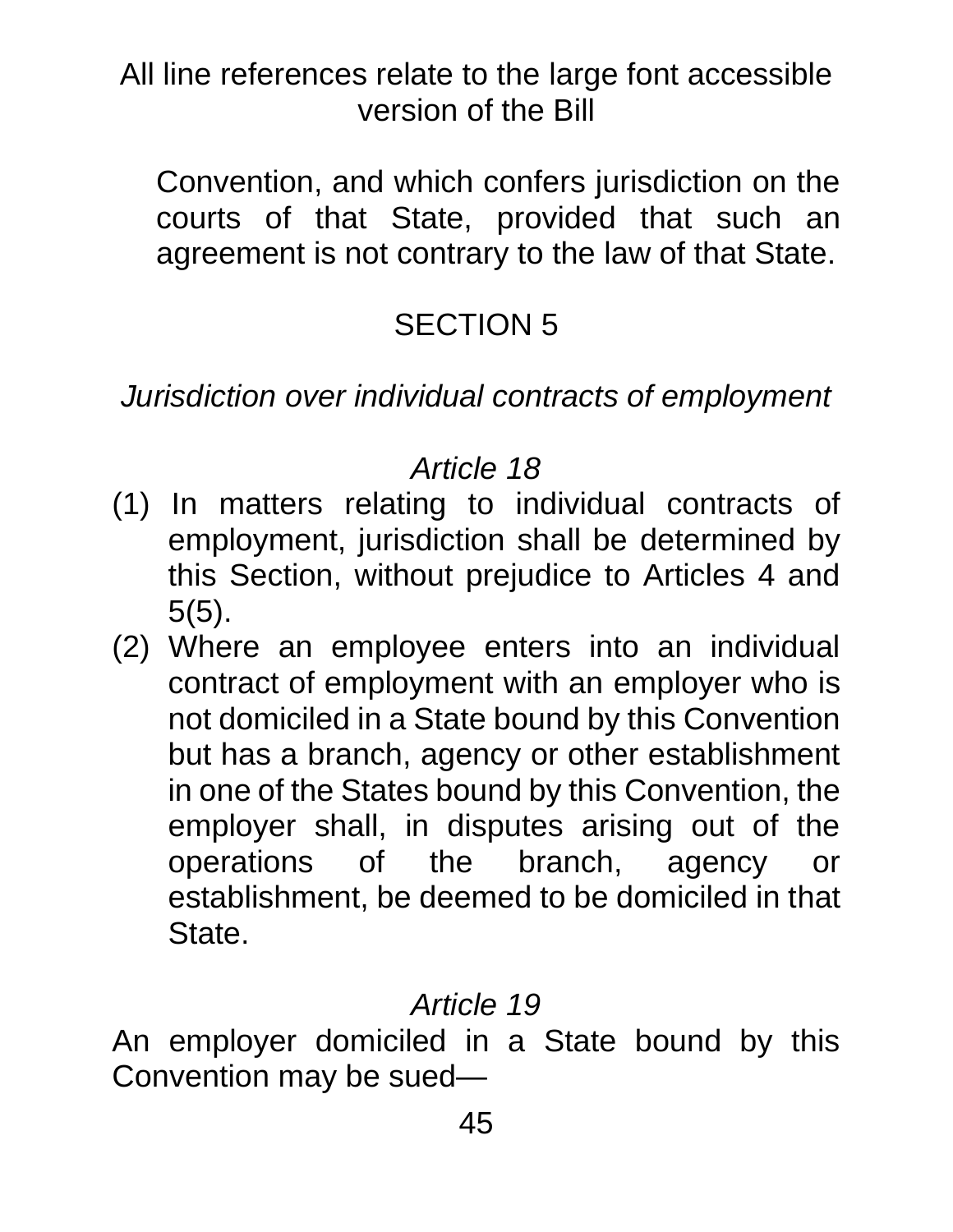(1) in the courts of the State where he is domiciled; or

(2) in another State bound by this Convention— (a) in the courts for the place where the employee habitually carries out his work or in the courts for the last place where he did so; or (b) if the employee does not or did not habitually carry out his work in any one country, in the courts for the place where the business which engaged the employee is or was situated.

## *Article 20*

- (1) An employer may bring proceedings only in the courts of the State bound by this Convention in which the employee is domiciled.
- (2) The provisions of this Section shall not affect the right to bring a counter-claim in the court in which, in accordance with this Section, the original claim is pending.

## *Article 21*

The provisions of this Section may be departed from only by an agreement on jurisdiction—

(1) which is entered into after the dispute has arisen; or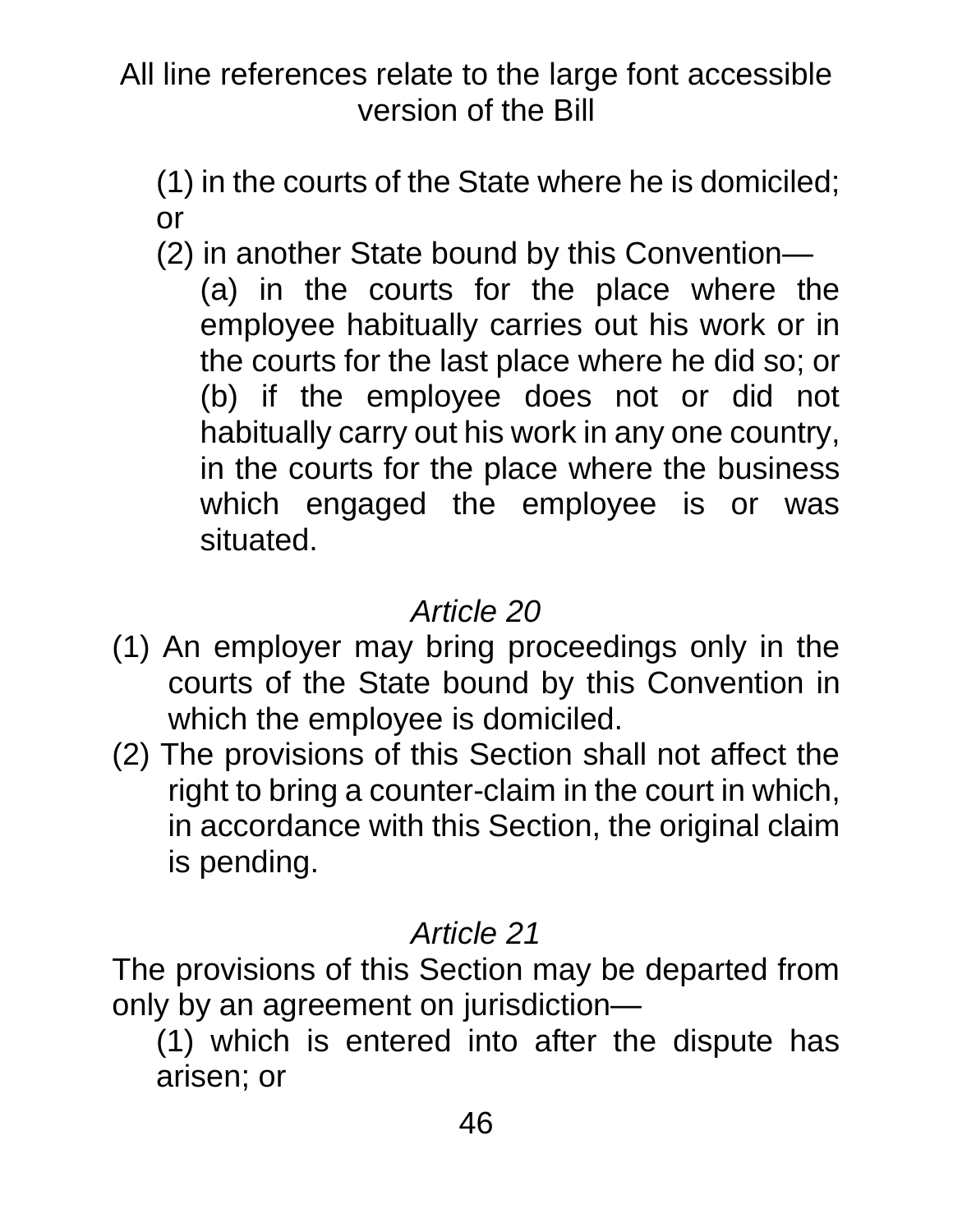(2) which allows the employee to bring proceedings in courts other than those indicated in this Section.

#### SECTION 6 *Exclusive jurisdiction*

## *Article 22*

The following courts shall have exclusive jurisdiction, regardless of domicile—

(1) in proceedings which have as their object rights in rem in immovable property or tenancies of immovable property, the courts of the State bound by this Convention in which the property is situated.

(a) However, in proceedings which have as their object tenancies of immovable property concluded for temporary private use for a maximum period of six consecutive months, the courts of the State bound by this Convention in which the defendant is domiciled shall also have jurisdiction, provided that the tenant is a natural person and that the landlord and the tenant are domiciled in the same State bound by this Convention;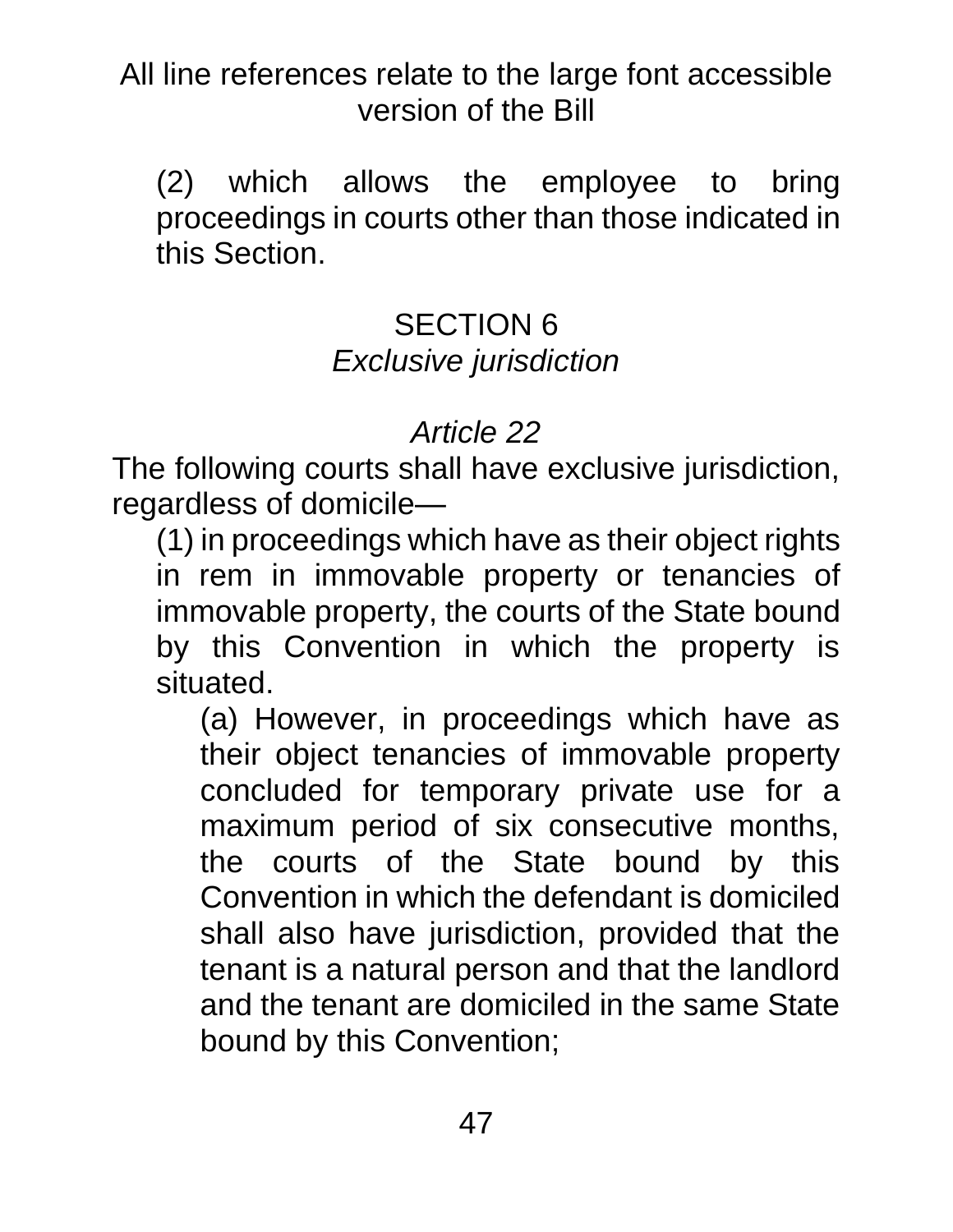(2) in proceedings which have as their object the validity of the constitution, the nullity or the dissolution of companies or other legal persons or associations of natural or legal persons, or of the validity of the decisions of their organs, the courts of the State bound by this Convention in which the company, legal person or association has its seat. In order to determine that seat, the court shall apply its rules of private international law;

(3) in proceedings which have as their object the validity of entries in public registers, the courts of the State bound by this Convention in which the register is kept;

(4) in proceedings concerned with the registration or validity of patents, trade marks, designs, or other similar rights required to be deposited or registered, irrespective of whether the issue is raised by way of an action or as a defence, the courts of the State bound by this Convention in which the deposit or registration has been applied for, has taken place or is, under the terms of a Community instrument or an international convention, deemed to have taken place.

(5) in proceedings concerned with the enforcement of judgments, the courts of the State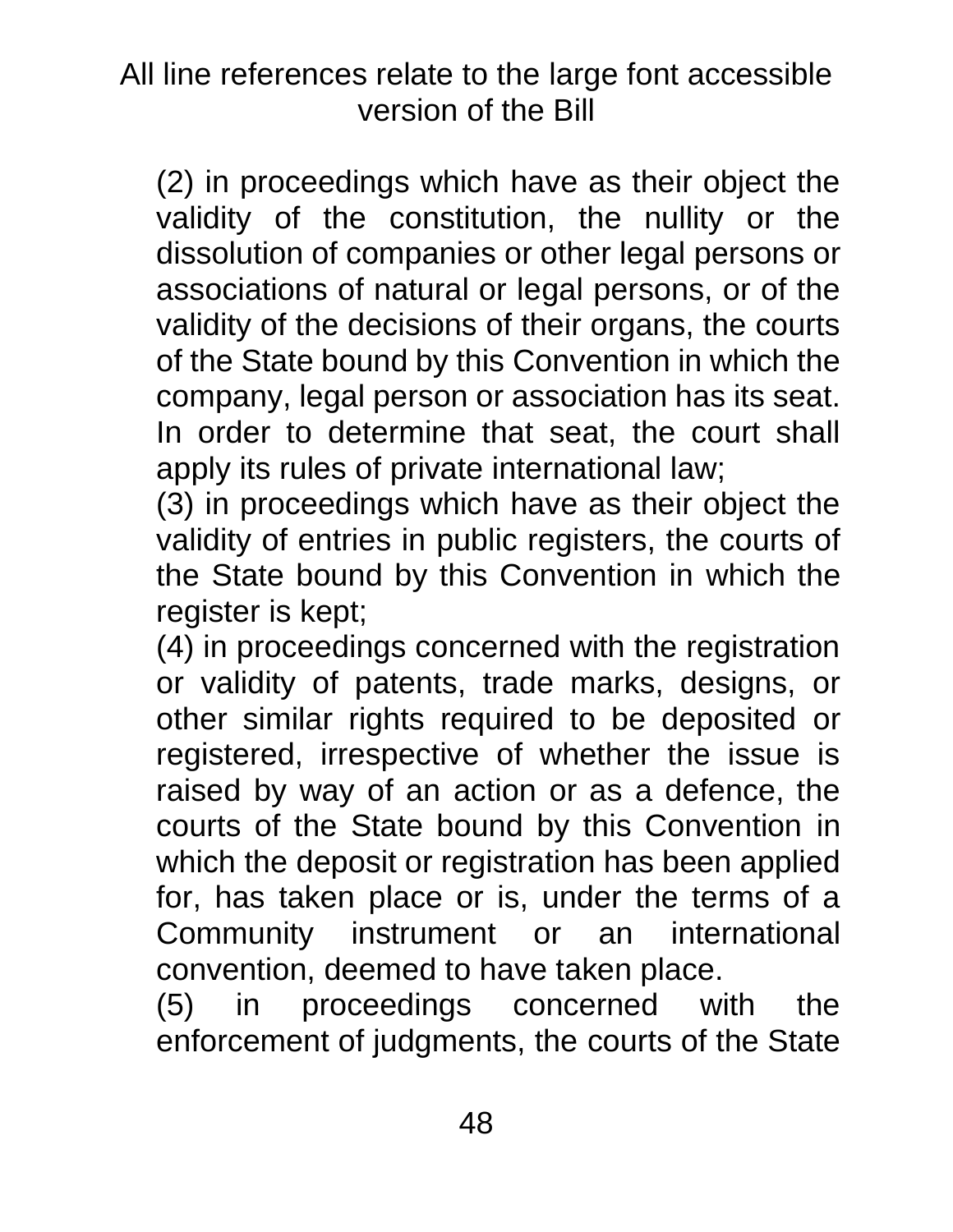bound by this Convention in which the judgment has been or is to be enforced.

# SECTION 7

## *Prorogation of jurisdiction*

## *Article 23*

(1) If the parties, one or more of whom is domiciled in a State bound by this Convention, have agreed that a court or the courts of a State bound by this Convention are to have jurisdiction to settle any disputes which have arisen or which may arise in connection with a particular legal relationship, that court or those courts shall have jurisdiction. Such jurisdiction shall be exclusive unless the parties have agreed otherwise. Such an agreement conferring jurisdiction shall be either—

(a) in writing or evidenced in writing; or

(b) in a form which accords with practices which the parties have established between themselves; or

(c) in international trade or commerce, in a form which accords with a usage of which the parties are or ought to have been aware and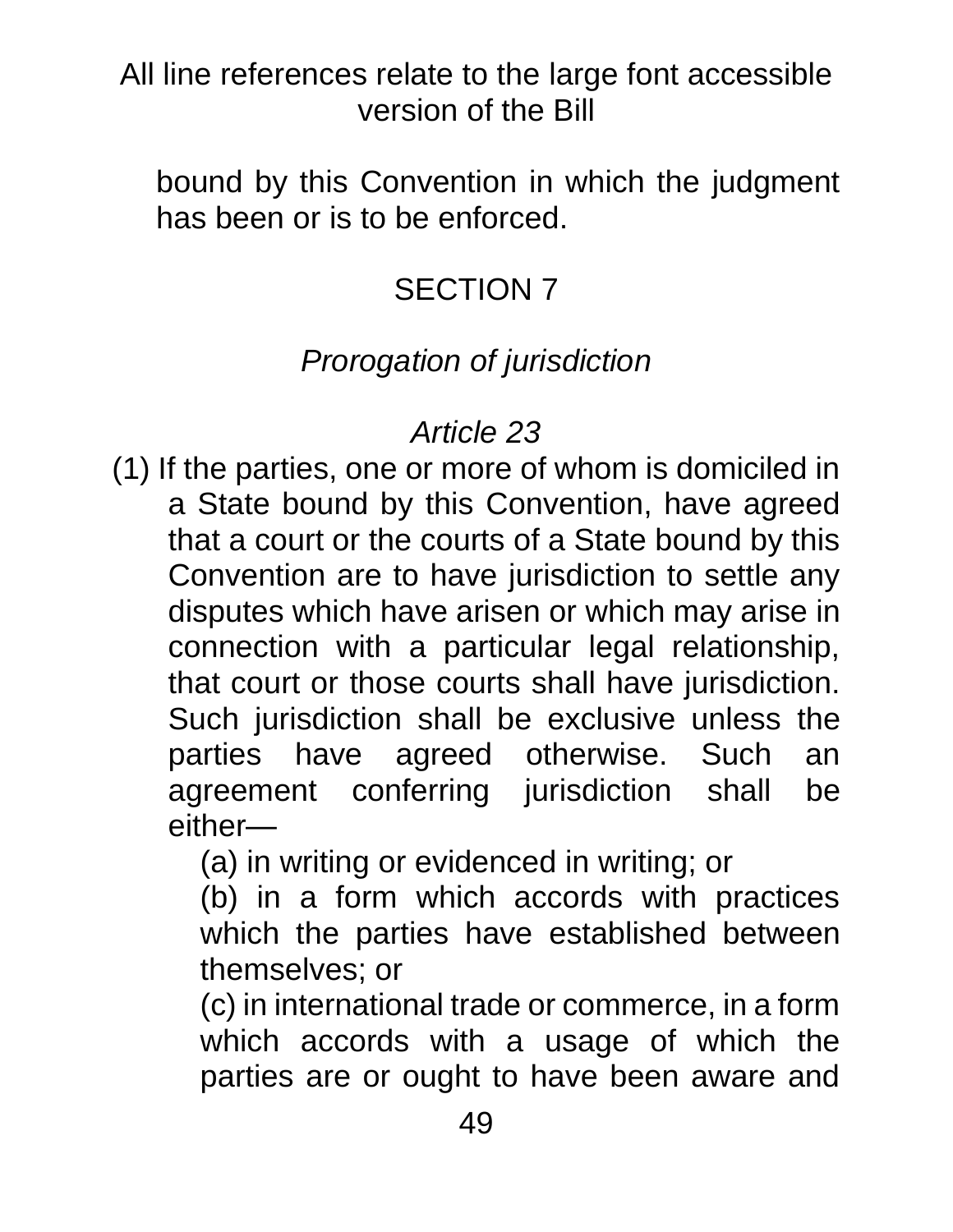which in such trade or commerce is widely known to, and regularly observed by, parties to contracts of the type involved in the particular trade or commerce concerned.

- (2) Any communication by electronic means which provides a durable record of the agreement shall be equivalent to "writing".
- (3) Where such an agreement is concluded by parties, none of whom is domiciled in a State bound by this Convention, the courts of other States bound by this Convention shall have no jurisdiction over their disputes unless the court or courts chosen have declined jurisdiction.
- (4) The court or courts of a State bound by this Convention on which a trust instrument has conferred jurisdiction shall have exclusive jurisdiction in any proceedings brought against a settlor, trustee or beneficiary, if relations between these persons or their rights or obligations under the trust are involved.
- (5) Agreements or provisions of a trust instrument conferring jurisdiction shall have no legal force if they are contrary to the provisions of Articles 13, 17 or 21, or if the courts whose jurisdiction they purport to exclude have exclusive jurisdiction by virtue of Article 22.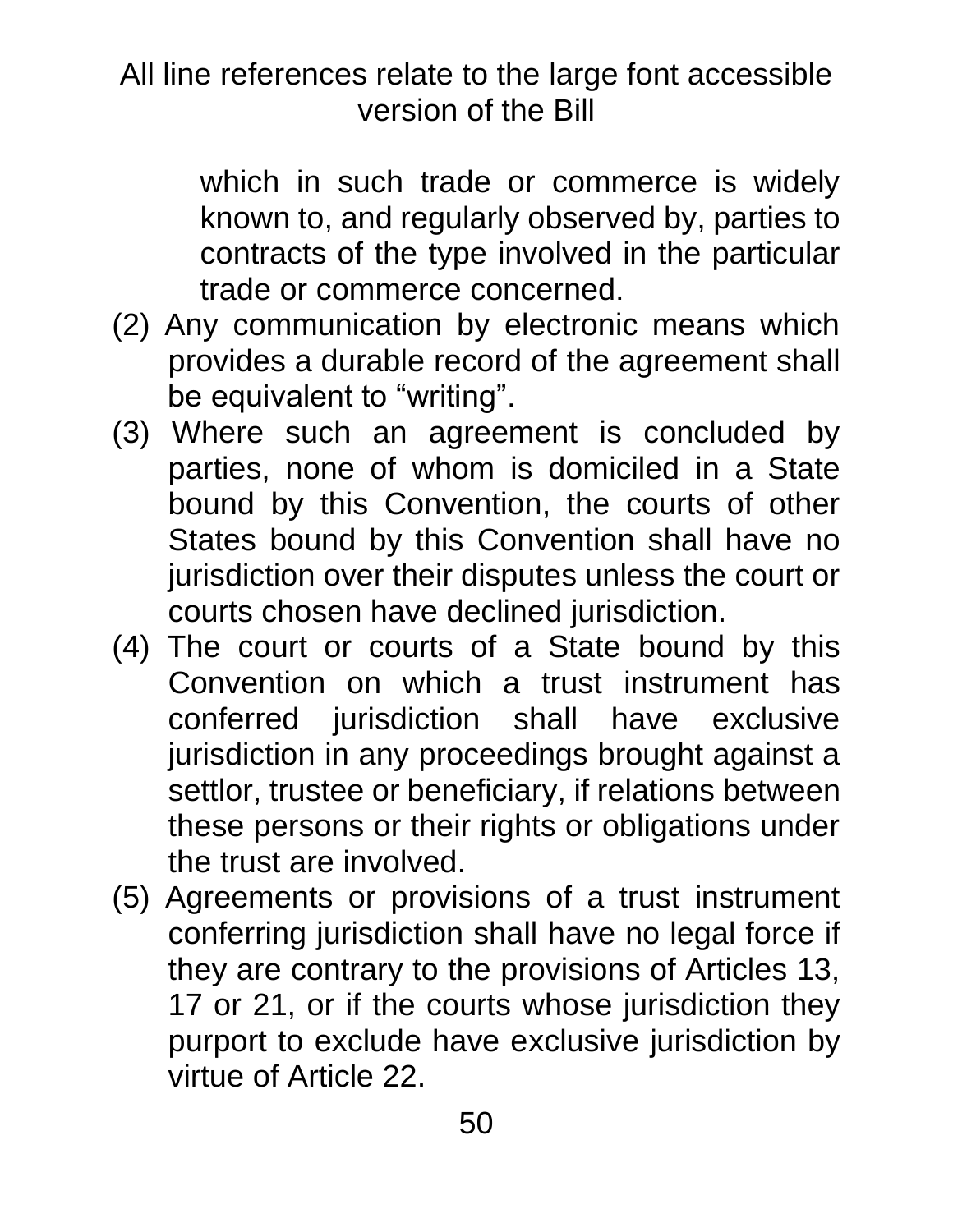### *Article 24*

Apart from jurisdiction derived from other provisions of this Convention, a court of a State bound by this Convention before which a defendant enters an appearance shall have jurisdiction. This rule shall not apply where appearance was entered to contest the jurisdiction, or where another court has exclusive jurisdiction by virtue of Article 22.

## SECTION 8

## *Examination as to jurisdiction and admissibility*

## *Article 25*

Where a court of a State bound by this Convention is seized of a claim which is principally concerned with a matter over which the courts of another State bound by this Convention have exclusive jurisdiction by virtue of Article 22, it shall declare of its own motion that it has no jurisdiction.

#### *Article 26*

(1) Where a defendant domiciled in one State bound by this Convention is sued in a court of another State bound by this Convention and does not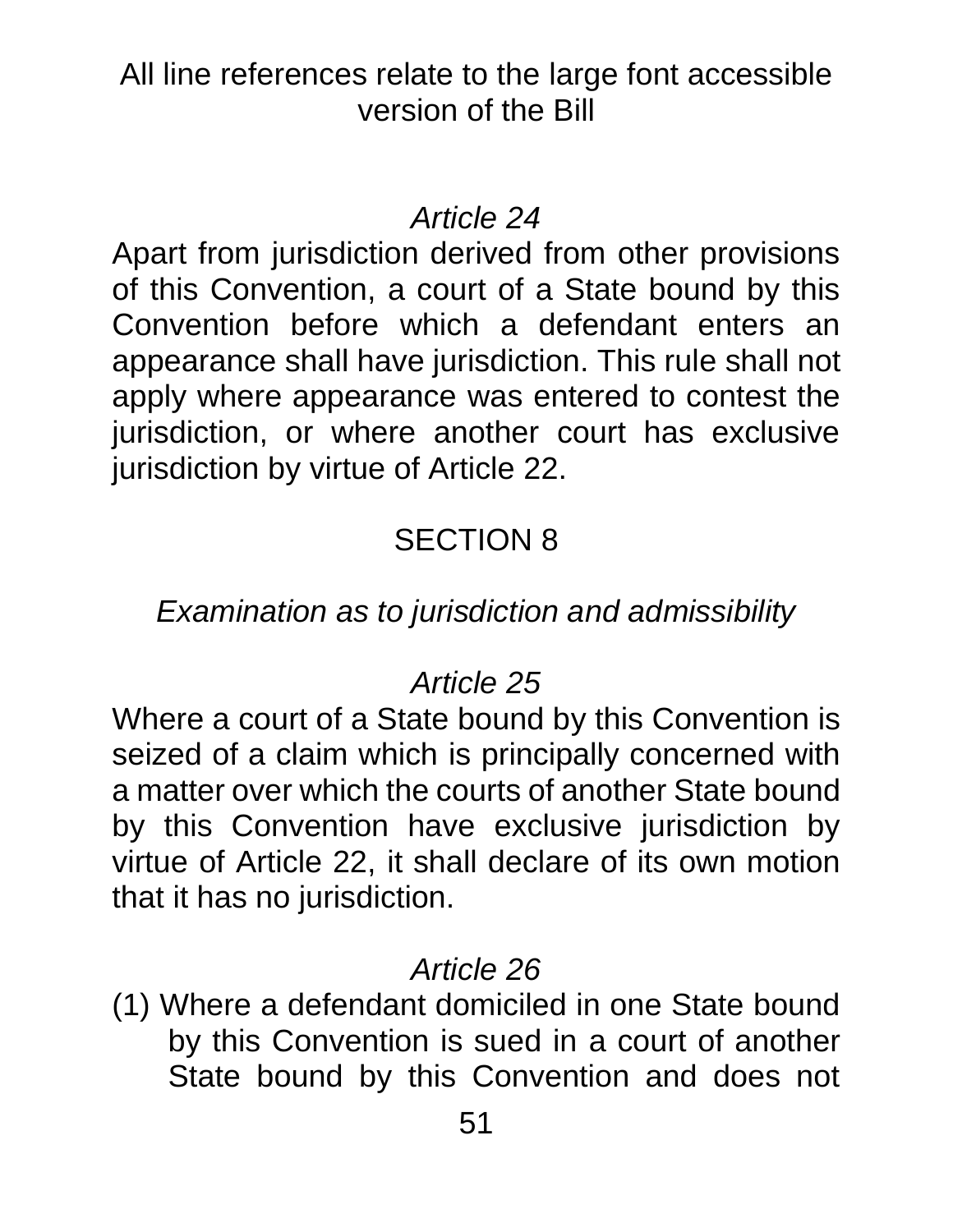enter an appearance, the court shall declare of its own motion that it has no jurisdiction unless its jurisdiction is derived from the provisions of this Convention.

- (2) The court shall stay the proceedings so long as it is not shown that the defendant has been able to receive the document instituting the proceedings or an equivalent document in sufficient time to enable him to arrange for his defence, or that all necessary steps have been taken to this end.
- (3) Instead of the provisions of paragraph 2, Article 15 of the Hague Convention of 15 November 1965 on the Service Abroad of Judicial and Extrajudicial Documents in Civil and Commercial matters shall apply if the document instituting the proceedings or an equivalent document had to be transmitted pursuant to that Convention.
- (4) Member States of the European Community bound by Council Regulation (EC) No 1348/2000 of 29 May 2000 or by the Agreement between the European Community and the Kingdom of Denmark on the service of judicial and extrajudicial documents in civil or commercial matters, signed at Brussels on 19 October 2005, shall apply in their mutual relations the provision in Article 19 of that Regulation if the document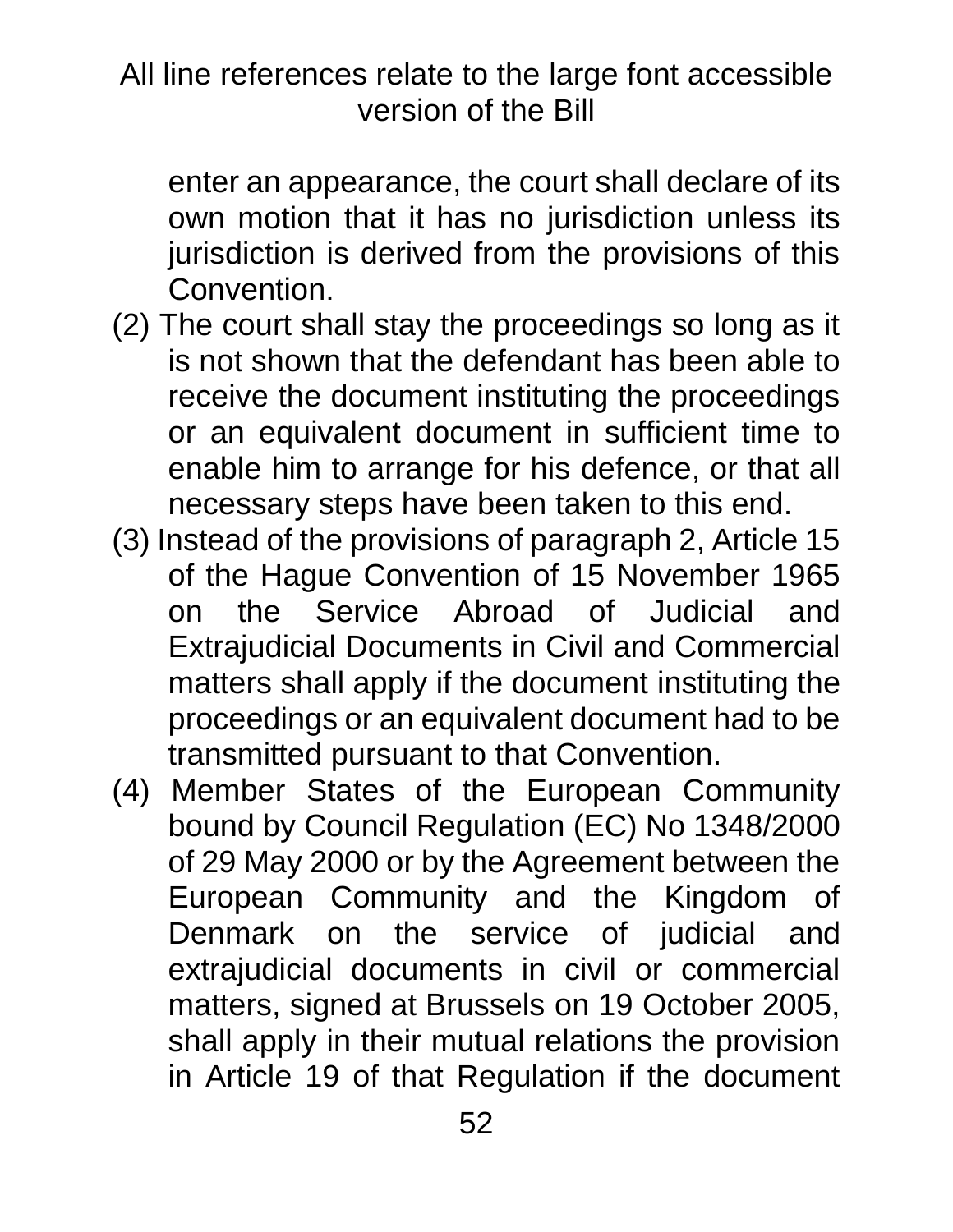instituting the proceedings or an equivalent document had to be transmitted pursuant to that Regulation or that Agreement.

# SECTION 9

#### *Lis pendens — related actions*

# *Article 27*

- (1) Where proceedings involving the same cause of action and between the same parties are brought in the courts of different States bound by this Convention, any court other than the court first seized shall of its own motion stay its proceedings until such time as the jurisdiction of the court first seized is established.
- (2) Where the jurisdiction of the court first seized is established, any court other than the court first seized shall decline jurisdiction in favour of that court.

## *Article 28*

(1) Where related actions are pending in the courts of different States bound by this Convention, any court other than the court first seized may stay its proceedings.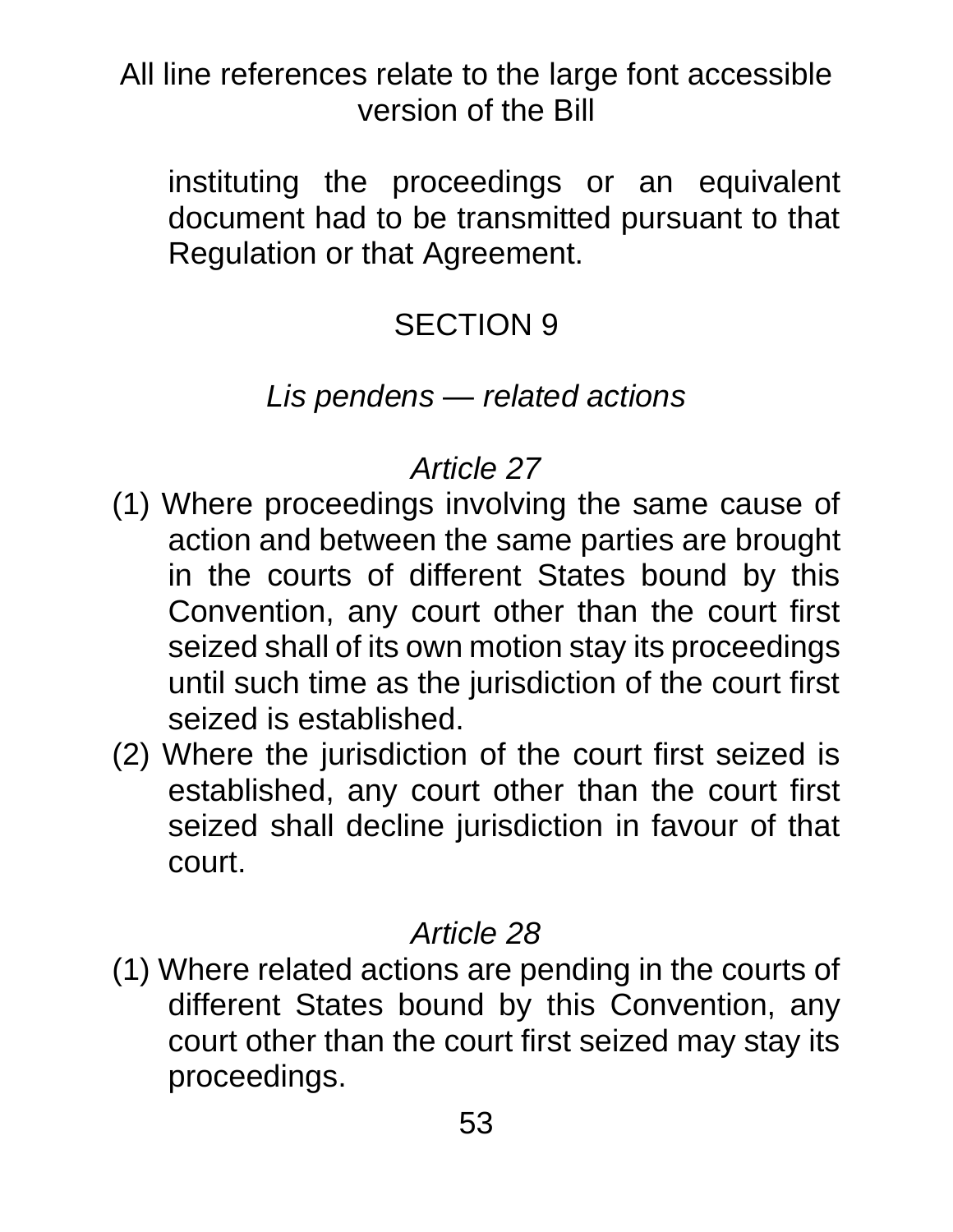- (2) Where these actions are pending at first instance, any court other than the court first seized may also, on the application of one of the parties, decline jurisdiction if the court first seized has jurisdiction over the actions in question and its law permits the consolidation thereof.
- (3) For the purposes of this Article, actions are deemed to be related where they are so closely connected that it is expedient to hear and determine them together to avoid the risk of irreconcilable judgments resulting from separate proceedings.

## *Article 29*

Where actions come within the exclusive jurisdiction of several courts, any court other than the court first seized shall decline jurisdiction in favour of that court.

#### *Article 30*

For the purposes of this Section, a court shall be deemed to be seized—

(1) at the time when the document instituting the proceedings or an equivalent document is lodged with the court, provided that the plaintiff has not subsequently failed to take the steps he was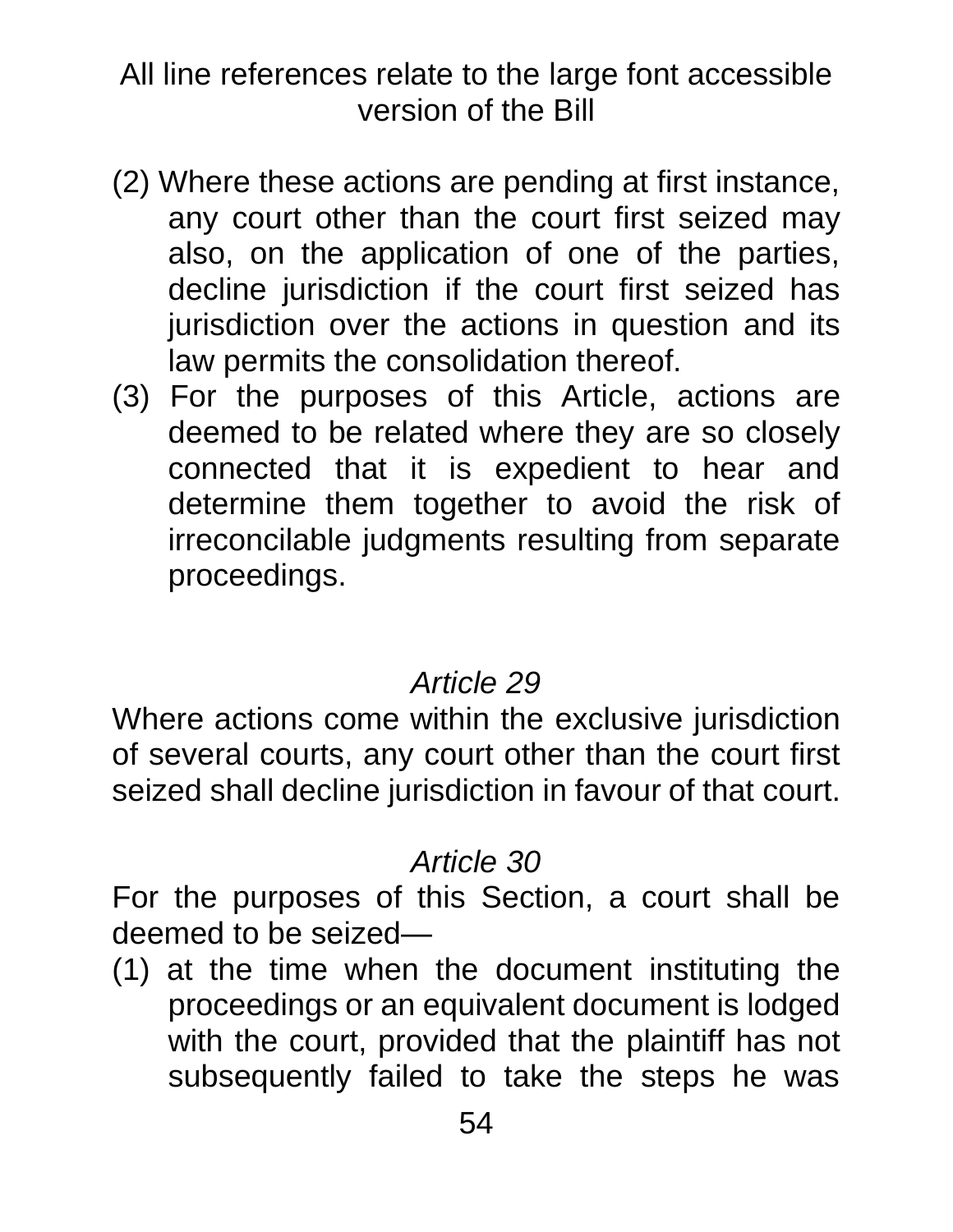required to take to have service effected on the defendant; or

(2) if the document has to be served before being lodged with the court at the time when it is received by the authority responsible for service, provided that the plaintiff has not subsequently failed to take the steps he was required to take to have the document lodged with the court.

# SECTION 10

### *Provisional, including protective, measures*

#### *Article 31*

Application may be made to the courts of a State bound by this Convention for such provisional, including protective, measures as may be available under the law of that State, even if, under this Convention, the courts of another State bound by this Convention have jurisdiction as to the substance of the matter.

## TITLE III

## RECOGNITION AND ENFORCEMENT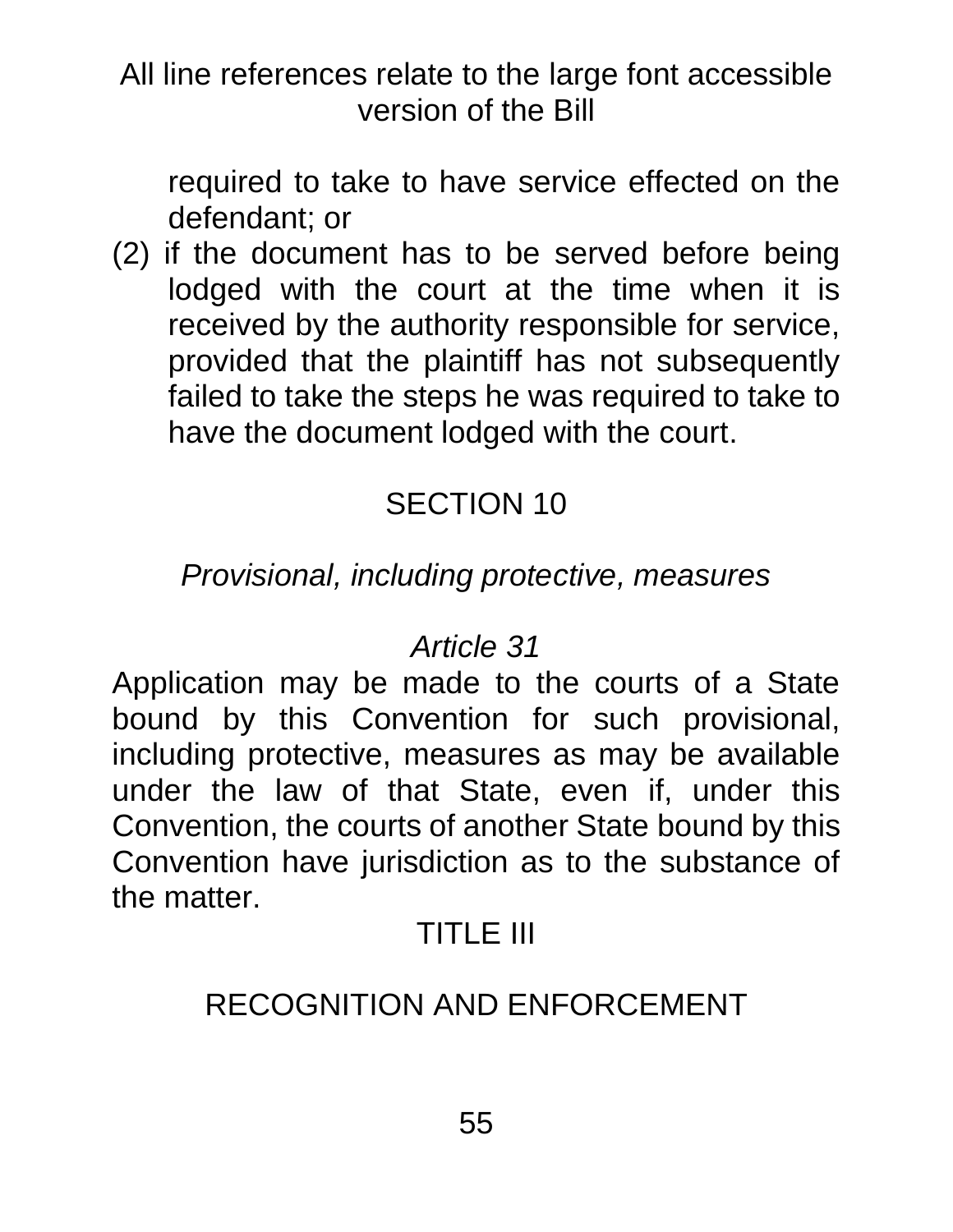## *Article 32*

For the purposes of this Convention, 'judgment' means any judgment given by a court or tribunal of a State bound by this Convention, whatever the judgment may be called, including a decree, order, decision or writ of execution, as well as the determination of costs or expenses by an officer of the court.

# SECTION 1

# *Recognition*

- (1) A judgment given in a State bound by this Convention shall be recognised in the other States bound by this Convention without any special procedure being required.
- (2) Any interested party who raises the recognition of a judgment as the principal issue in a dispute may, in accordance with the procedures provided for in Sections 2 and 3 of this Title, apply for a decision that the judgment be recognised.
- (3) If the outcome of proceedings in a court of a State bound by this Convention depends on the determination of an incidental question of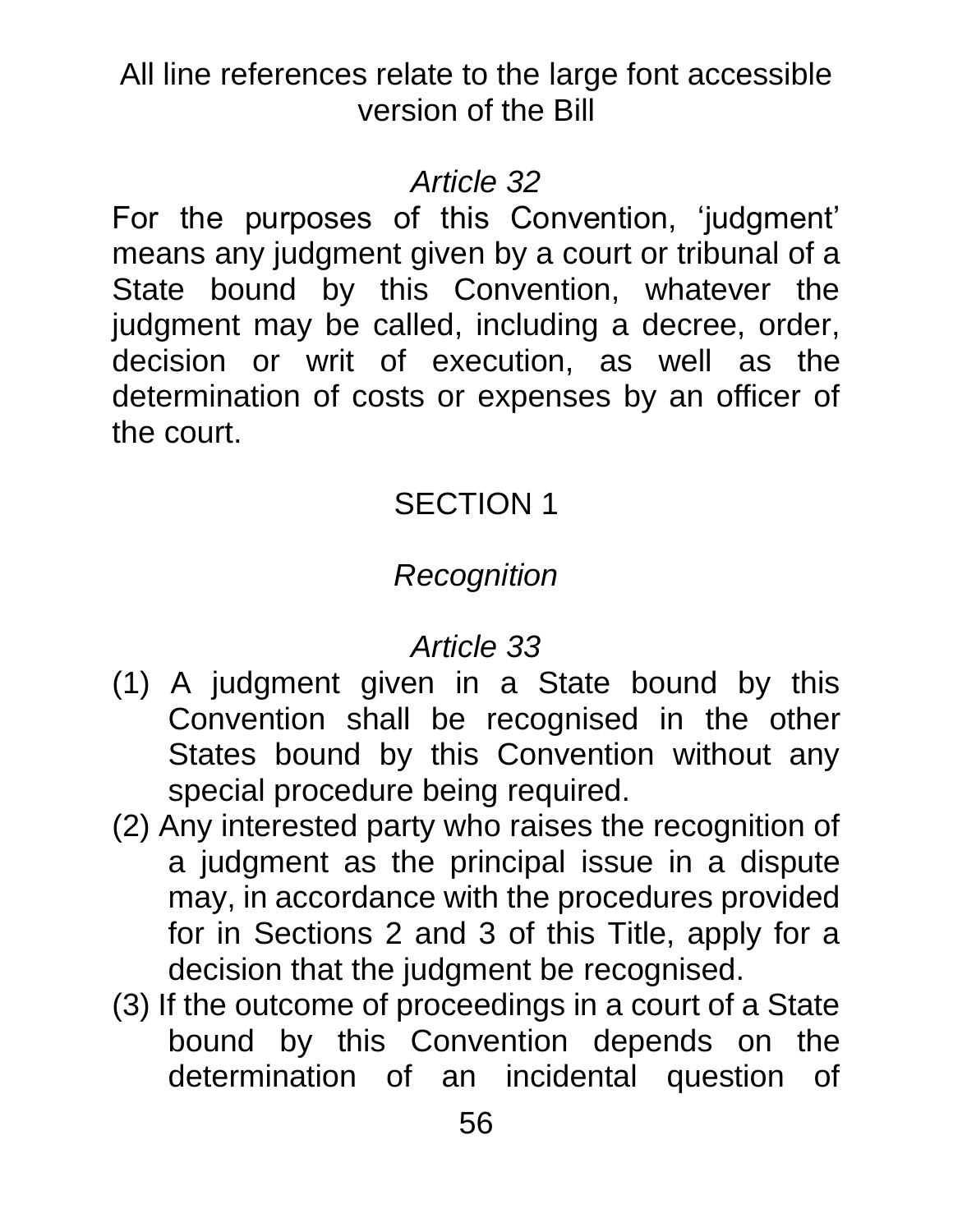recognition that court shall have jurisdiction over that question.

# *Article 34*

A judgment shall not be recognised—

(1) if such recognition is manifestly contrary to public policy in the State in which recognition is sought;

(2) where it was given in default of appearance, if the defendant was not served with the document which instituted the proceedings or with an equivalent document in sufficient time and in such a way as to enable him to arrange for his defence, unless the defendant failed to commence proceedings to challenge the judgment when it was possible for him to do so;

(3) if it is irreconcilable with a judgment given in a dispute between the same parties in the State in which recognition is sought;

(4) if it is irreconcilable with an earlier judgment given in another State bound by this Convention or in a third State involving the same cause of action and between the same parties, provided that the earlier judgment fulfils the conditions necessary for its recognition in the State addressed.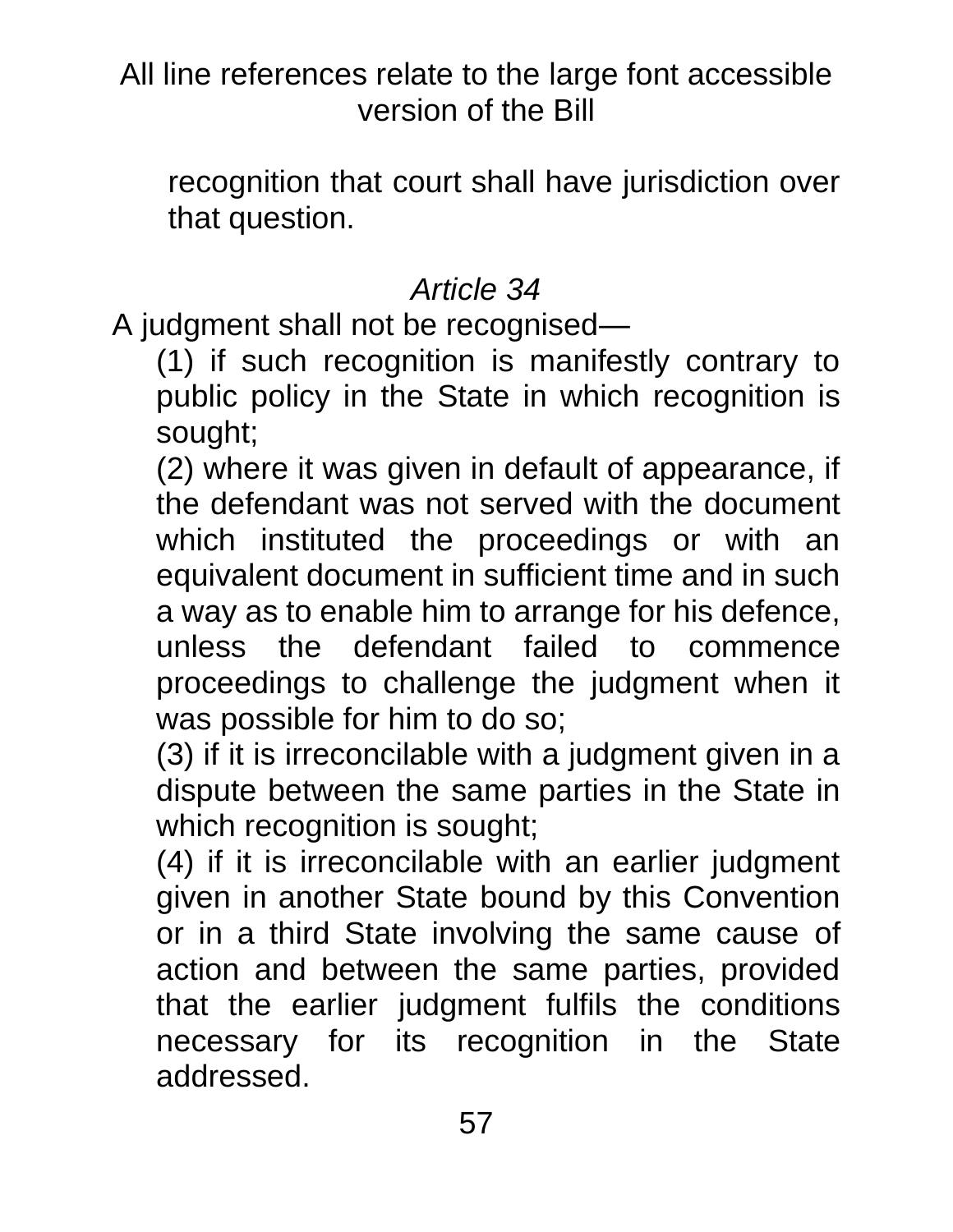## *Article 35*

- (1) Moreover, a judgment shall not be recognised if it conflicts with Sections 3, 4 or 6 of Title II, or in a case provided for in Article 68. A judgment may furthermore be refused recognition in any case provided for in Article 64(3) or 67(4).
- (2) In its examination of the grounds of jurisdiction referred to in the foregoing paragraph, the court or authority applied to shall be bound by the findings of fact on which the court of the State of origin based its jurisdiction.
- (3) Subject to the provisions of paragraph 1, the jurisdiction of the court of the State of origin may not be reviewed. The test of public policy referred to in Article 34(1) may not be applied to the rules relating to jurisdiction.

#### *Article 36*

Under no circumstances may a foreign judgment be reviewed as to its substance.

## *Article 37*

(1) A court of a State bound by this Convention in which recognition is sought of a judgment given in another State bound by this Convention may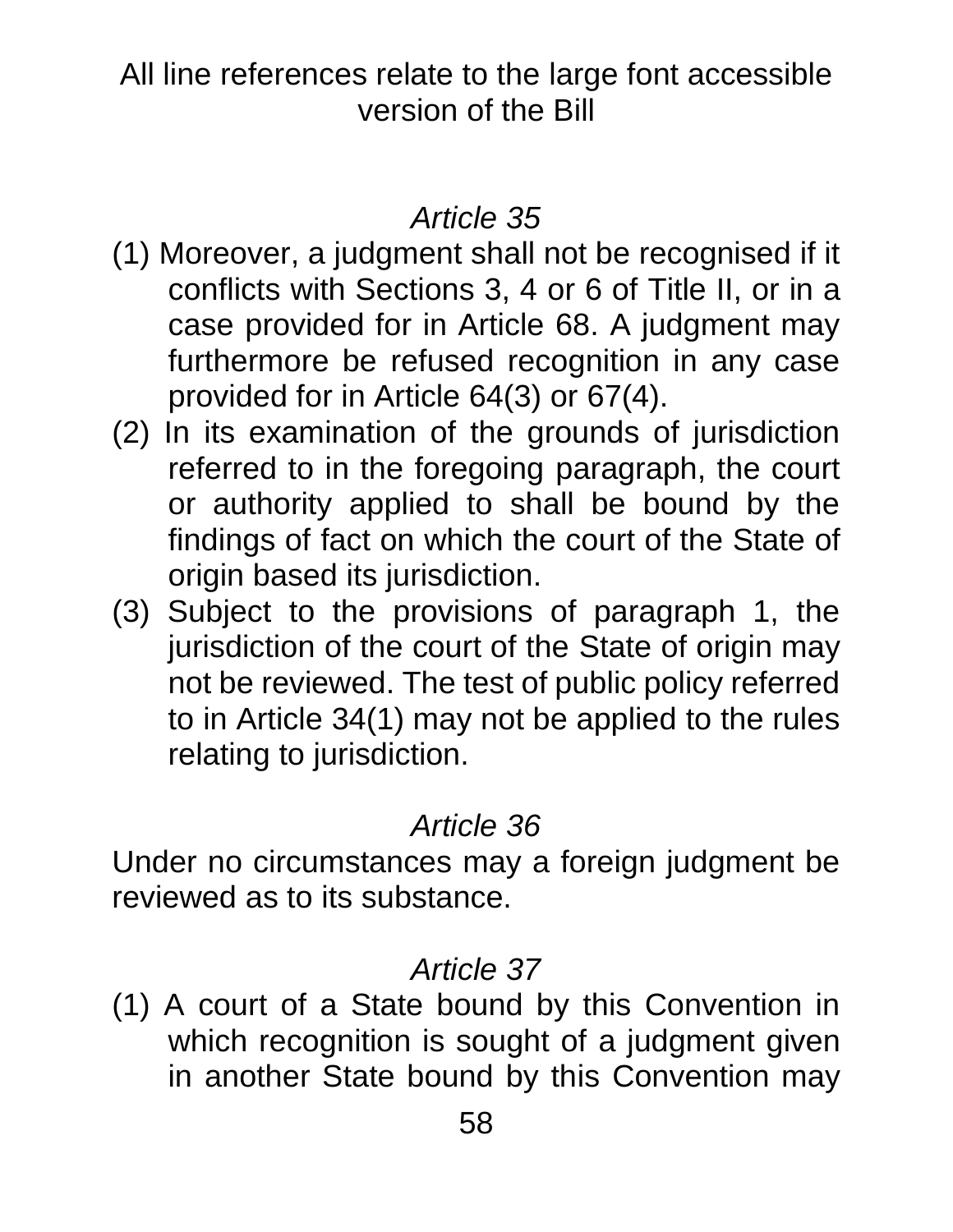stay the proceedings if an ordinary appeal against the judgment has been lodged.

(2) A court of a State bound by this Convention in which recognition is sought of a judgment given in Ireland or the United Kingdom may stay the proceedings if enforcement is suspended in the State of origin, by reason of an appeal.

# SECTION 2

# *Enforcement*

- (1) A judgment given in a State bound by this Convention and enforceable in that State shall be enforced in another State bound by this Convention when, on the application of any interested party, it has been declared enforceable there.
- (2) However, in the United Kingdom, such a judgment shall be enforced in England and Wales, in Scotland, or in Northern Ireland when, on the application of any interested party, it has been registered for enforcement in that part of the United Kingdom.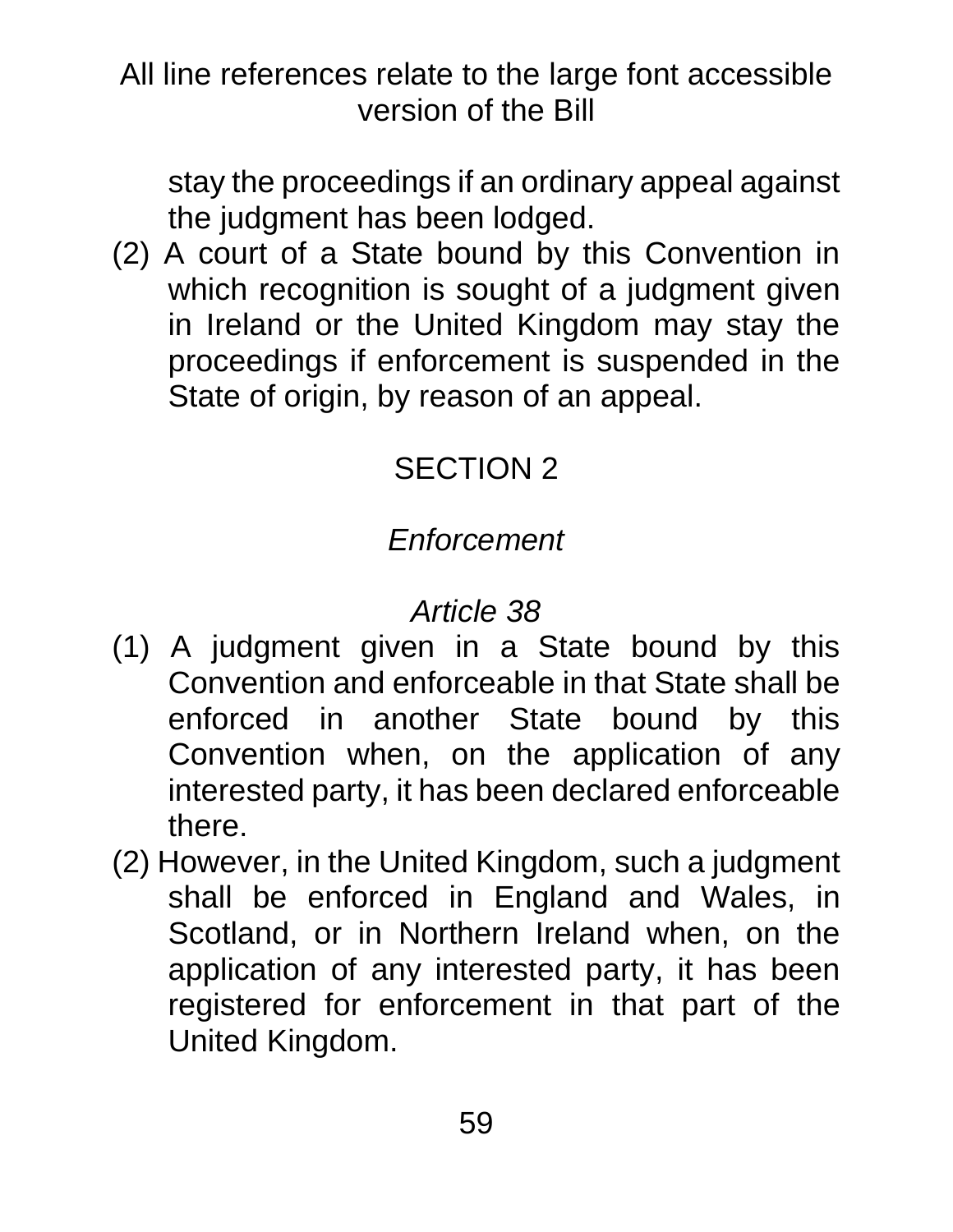## *Article 39*

- (1) The application shall be submitted to the court or competent authority indicated in the list in Annex II.
- (2) The local jurisdiction shall be determined by reference to the place of domicile of the party against whom enforcement is sought, or to the place of enforcement.

- (1) The procedure for making the application shall be governed by the law of the State in which enforcement is sought.
- (2) The applicant must give an address for service of process within the area of jurisdiction of the court applied to. However, if the law of the State in which enforcement is sought does not provide for the furnishing of such an address, the applicant shall appoint a representative ad litem.
- (3) The documents referred to in Article 53 shall be attached to the application.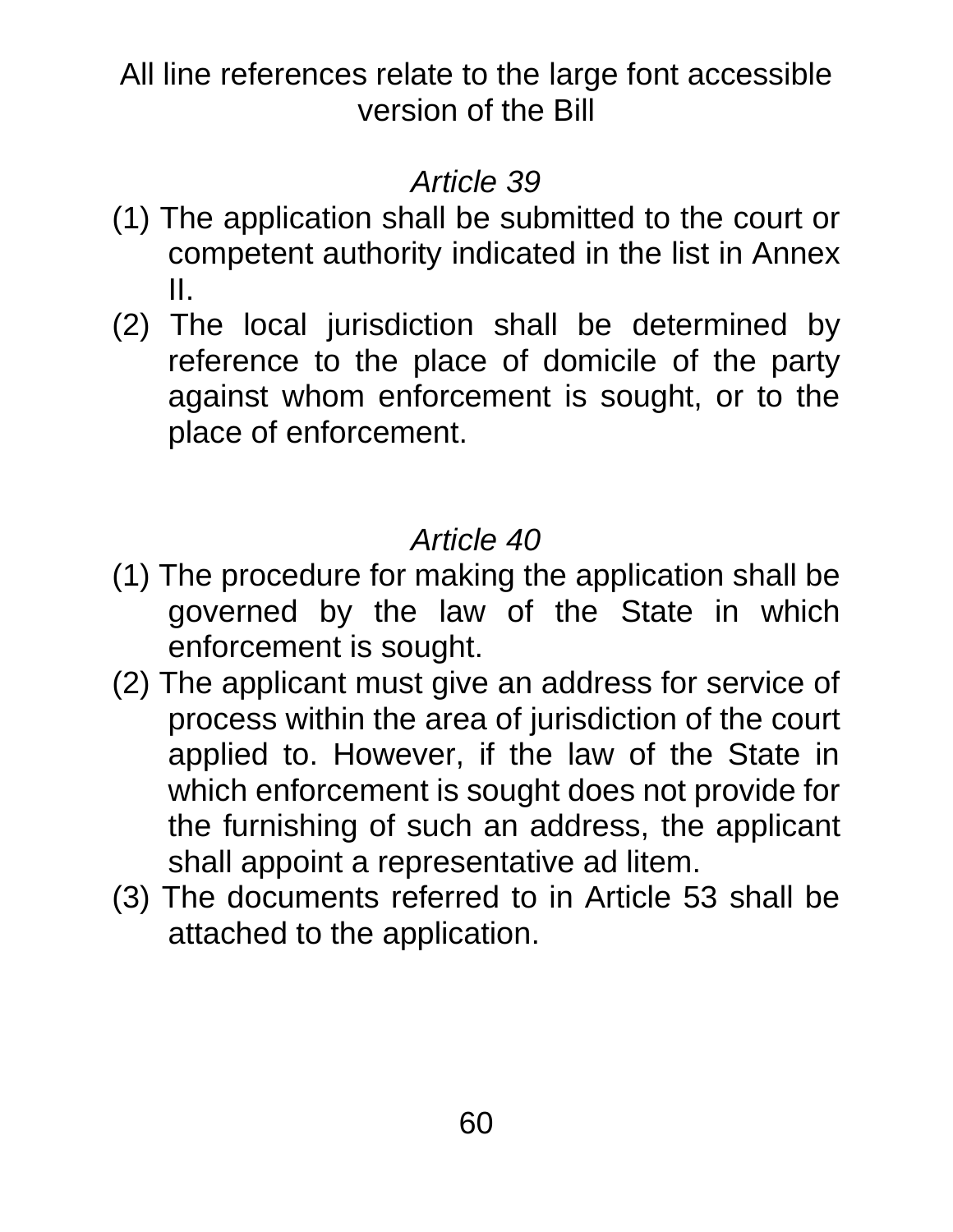## *Article 41*

The judgment shall be declared enforceable immediately on completion of the formalities in Article 53 without any review under Articles 34 and 35. The party against whom enforcement is sought shall not at this stage of the proceedings be entitled to make any submissions on the application.

## *Article 42*

- (1) The decision on the application for a declaration of enforceability shall forthwith be brought to the notice of the applicant in accordance with the procedure laid down by the law of the State in which enforcement is sought.
- (2) The declaration of enforceability shall be served on the party against whom enforcement is sought, accompanied by the judgment, if not already served on that party.

- (1) The decision on the application for a declaration of enforceability may be appealed against by either party.
- (2) The appeal is to be lodged with the court indicated in the list in Annex III.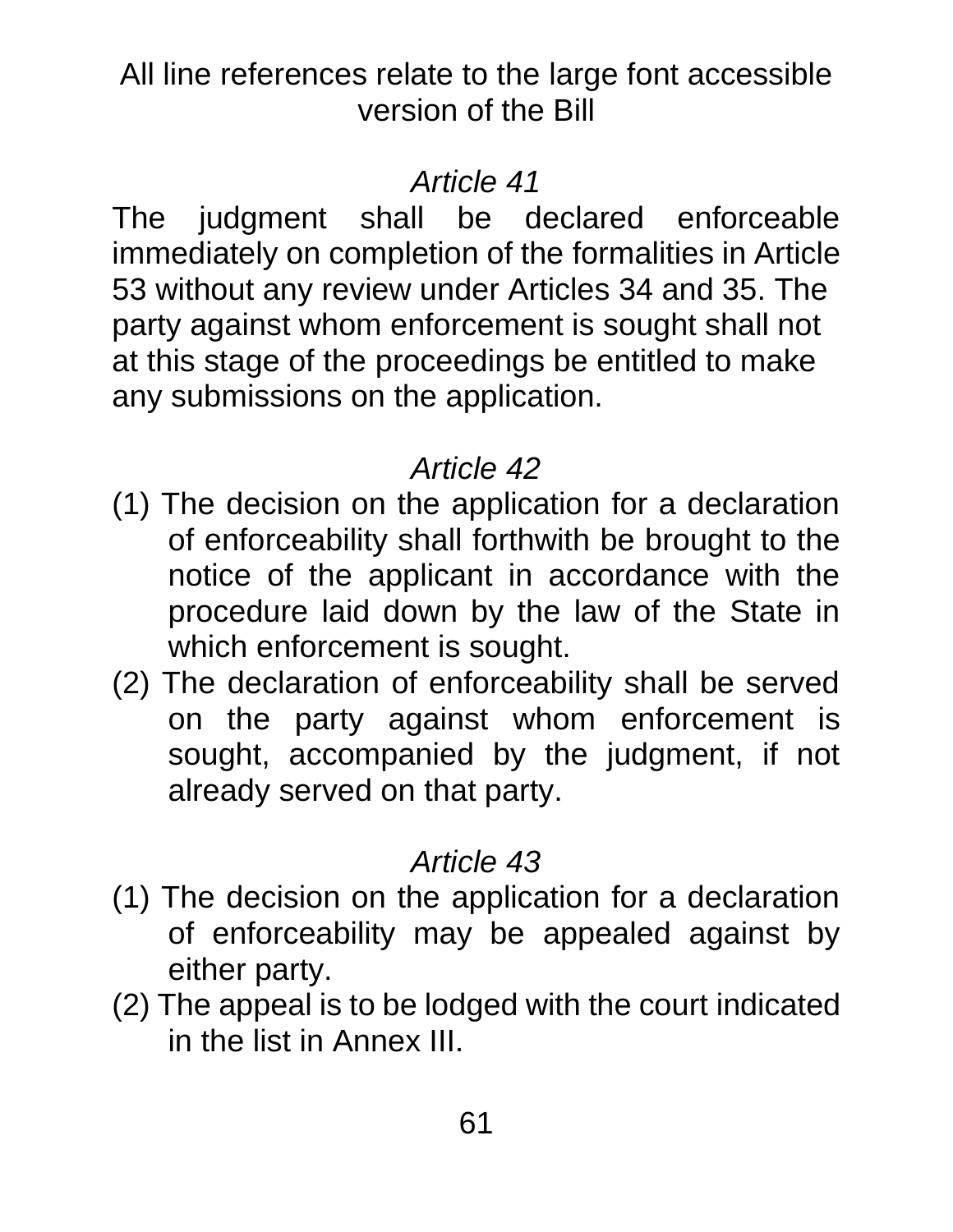- (3) The appeal shall be dealt with in accordance with the rules governing procedure in contradictory matters.
- (4) If the party against whom enforcement is sought fails to appear before the appellate court in proceedings concerning an appeal brought by the applicant, Article 26(2) to (4) shall apply even where the party against whom enforcement is sought is not domiciled in any of the States bound by this Convention.
- (5) An appeal against the declaration of enforceability is to be lodged within one month of service thereof. If the party against whom enforcement is sought is domiciled in a State bound by this Convention other than that in which the declaration of enforceability was given, the time for appealing shall be two months and shall run from the date of service, either on him in person or at his residence. No extension of time may be granted on account of distance.

## *Article 44*

The judgment given on the appeal may be contested only by the appeal referred to in Annex IV.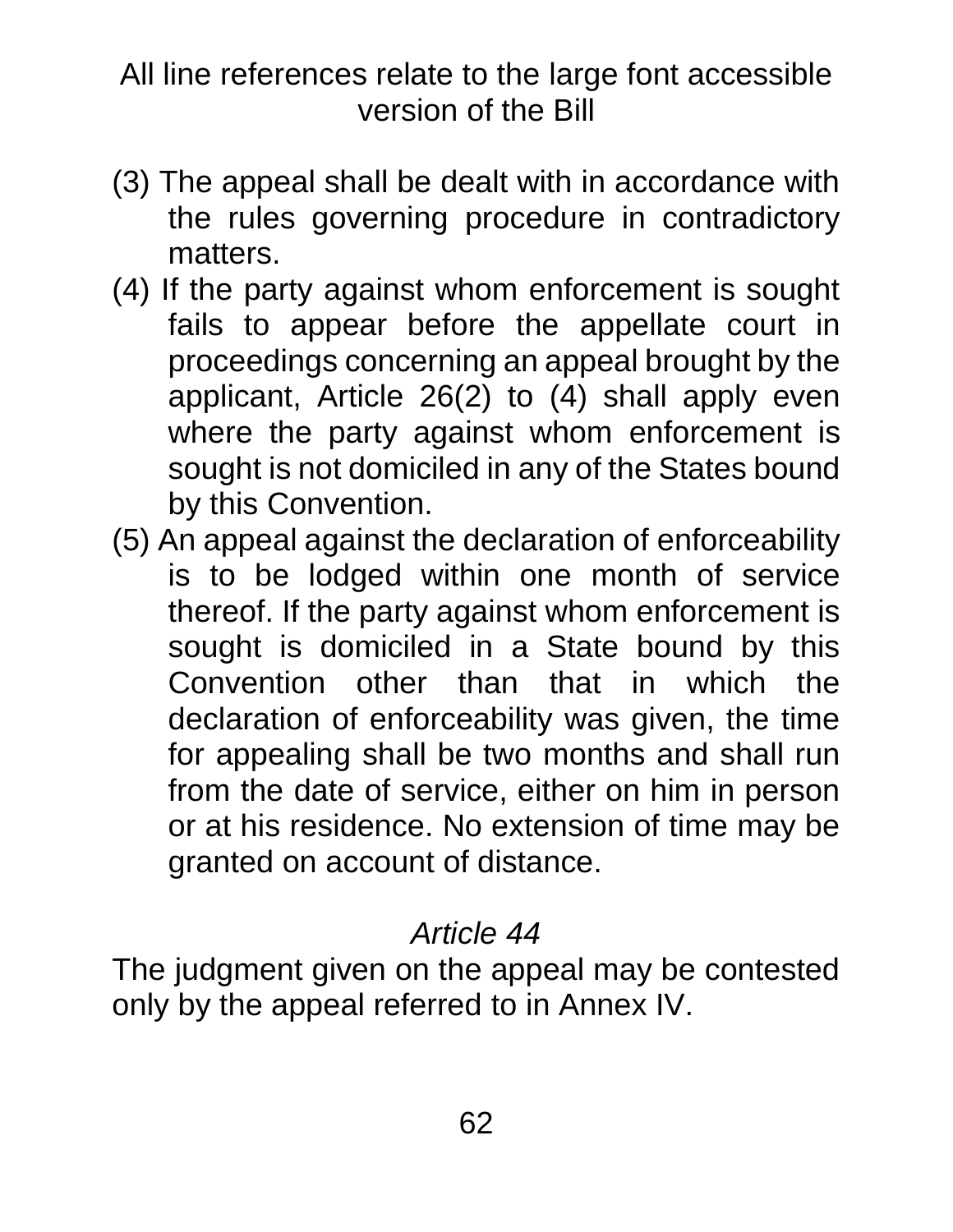## *Article 45*

- (1) The court with which an appeal is lodged under Article 43 or Article 44 shall refuse or revoke a declaration of enforceability only on one of the grounds specified in Articles 34 and 35. It shall give its decision without delay.
- (2) Under no circumstances may the foreign judgment be reviewed as to its substance.

- (1) The court with which an appeal is lodged under Article 43 or Article 44 may, on the application of the party against whom enforcement is sought, stay the proceedings if an ordinary appeal has been lodged against the judgment in the State of origin or if the time for such an appeal has not yet expired; in the latter case, the court may specify the time within which such an appeal is to be lodged.
- (2) Where the judgment was given in Ireland or the United Kingdom, any form of appeal available in the State of origin shall be treated as an ordinary appeal for the purposes of paragraph 1.
- (3) The court may also make enforcement conditional on the provision of such security as it shall determine.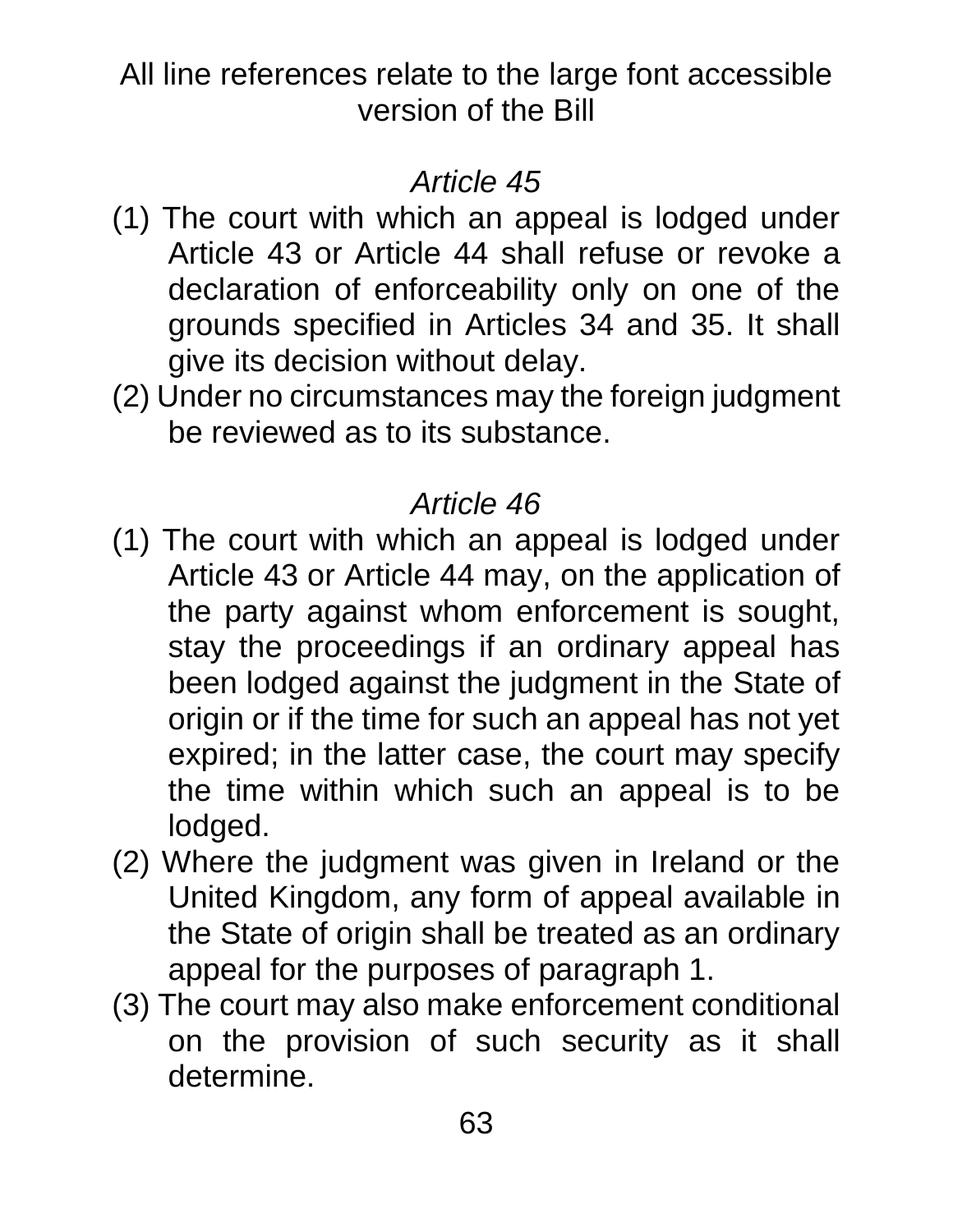## *Article 47*

- (1) When a judgment must be recognised in accordance with this Convention, nothing shall prevent the applicant from availing himself of provisional, including protective, measures in accordance with the law of the State requested without a declaration of enforceability under Article 41 being required.
- (2) The declaration of enforceability shall carry with it the power to proceed to any protective measures.
- (3) During the time specified for an appeal pursuant to Article 43(5) against the declaration of enforceability and until any such appeal has been determined, no measures of enforcement may be taken other than protective measures against the property of the party against whom enforcement is sought.

## *Article 48*

(1) Where a foreign judgment has been given in respect of several matters and the declaration of enforceability cannot be given for all of them, the court or competent authority shall give it for one or more of them.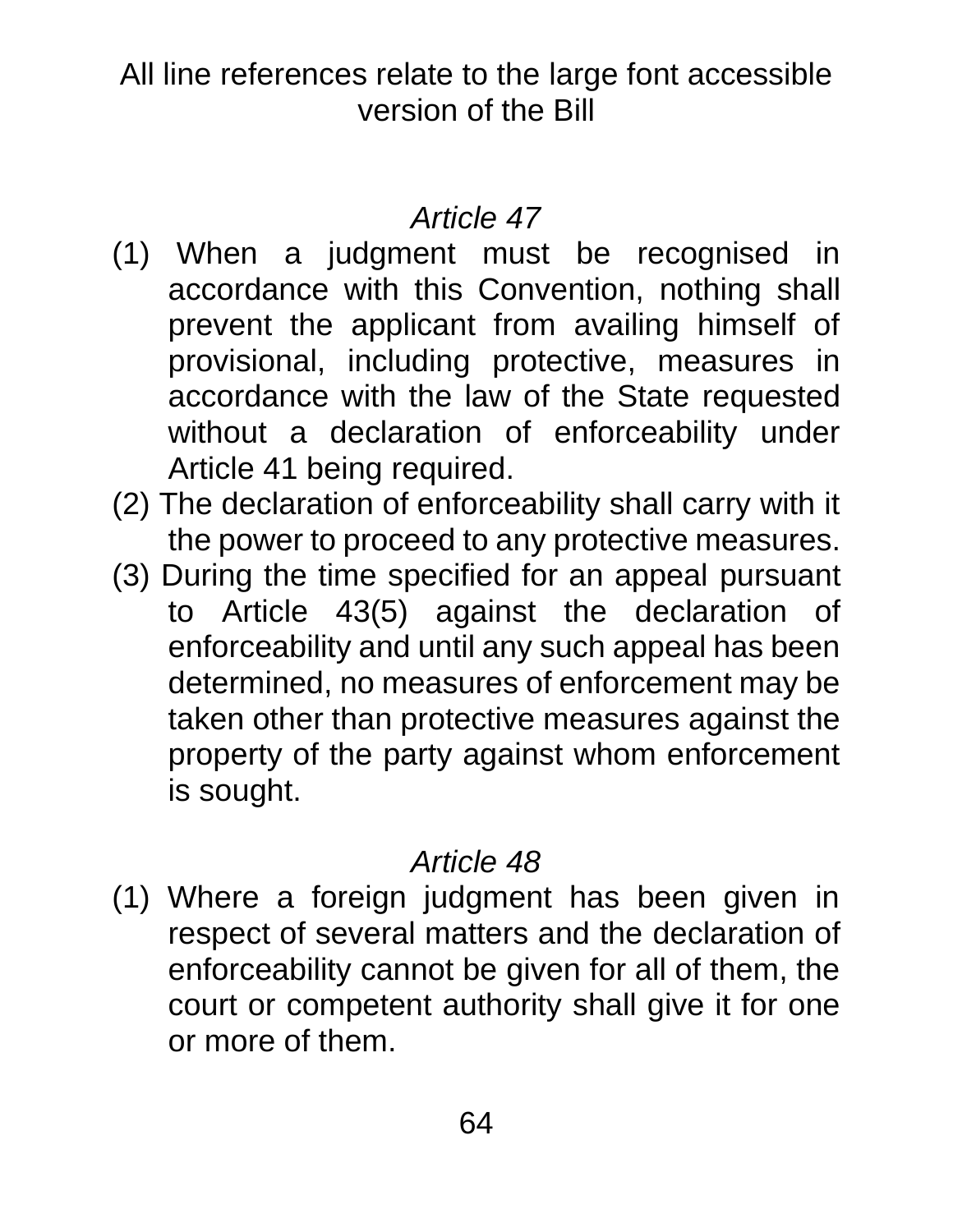(2) An applicant may request a declaration of enforceability limited to parts of a judgment.

## *Article 49*

A foreign judgment which orders a periodic payment by way of a penalty shall be enforceable in the State in which enforcement is sought only if the amount of the payment has been finally determined by the courts of the State of origin.

- (1) An applicant who in the State of origin has benefited from complete or partial legal aid or exemption from costs or expenses shall be entitled, in the procedure provided for in this Section, to benefit from the most favourable legal aid or the most extensive exemption from costs or expenses provided for by the law of the State addressed.
- (2) However, an applicant who requests the enforcement of a decision given by an administrative authority in Denmark, in Iceland or in Norway in respect of maintenance may, in the State addressed, claim the benefits referred to in paragraph 1 if he presents a statement from the Danish, Icelandic, or Norwegian Ministry of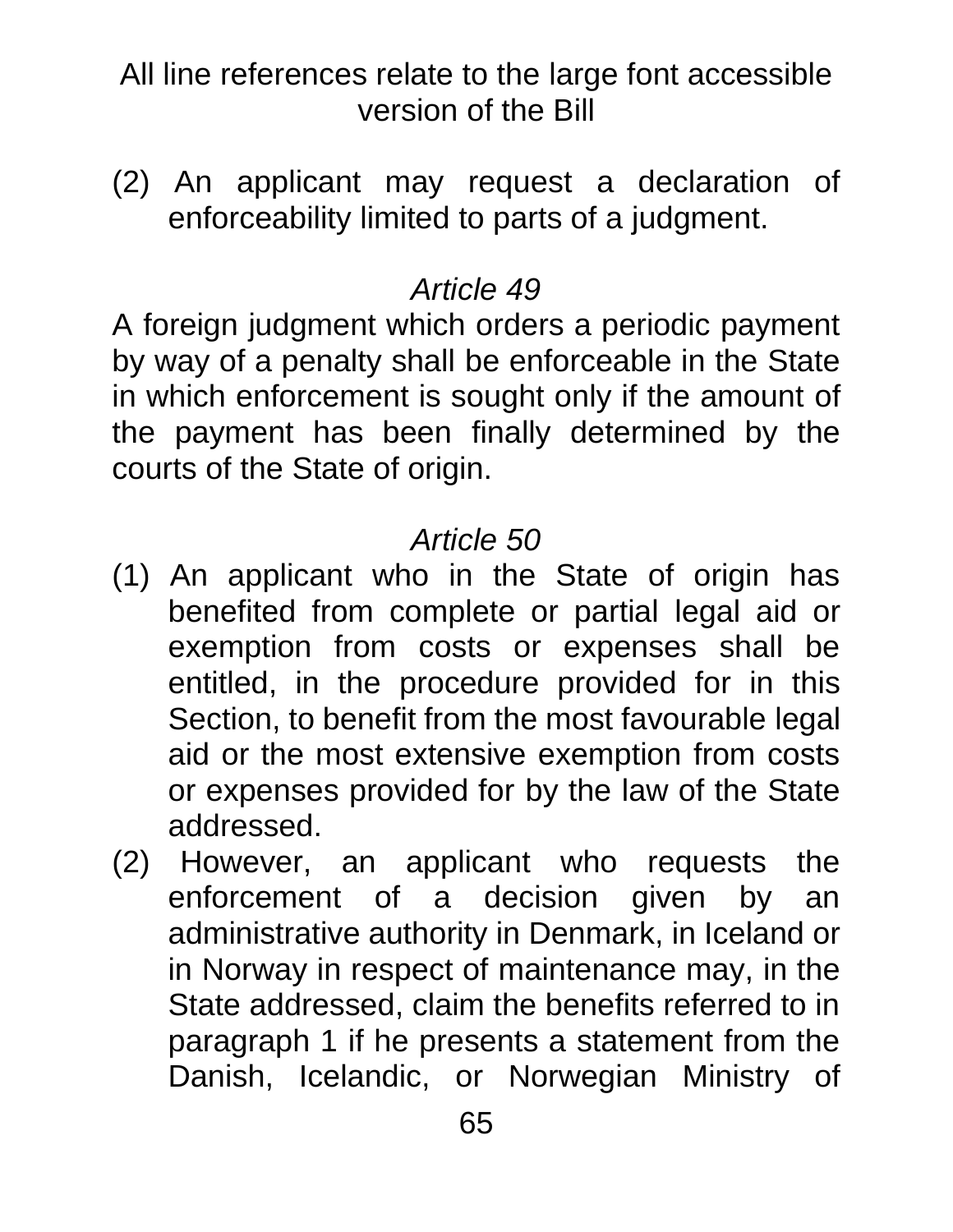Justice to the effect that he fulfils the economic requirements to qualify for the grant of complete or partial legal aid or exemption from costs or expenses.

#### *Article 51*

No security, bond or deposit, however described, shall be required of a party who in one State bound by this Convention, applies for enforcement of a judgment given in another State bound by this Convention on the ground that he is a foreign national or that he is not domiciled or resident in the State in which enforcement is sought.

#### *Article 52*

In proceedings for the issue of a declaration of enforceability, no charge, duty or fee calculated by reference to the value of the matter at issue may be levied in the State in which enforcement is sought.

## SECTION 3

## *Common provisions*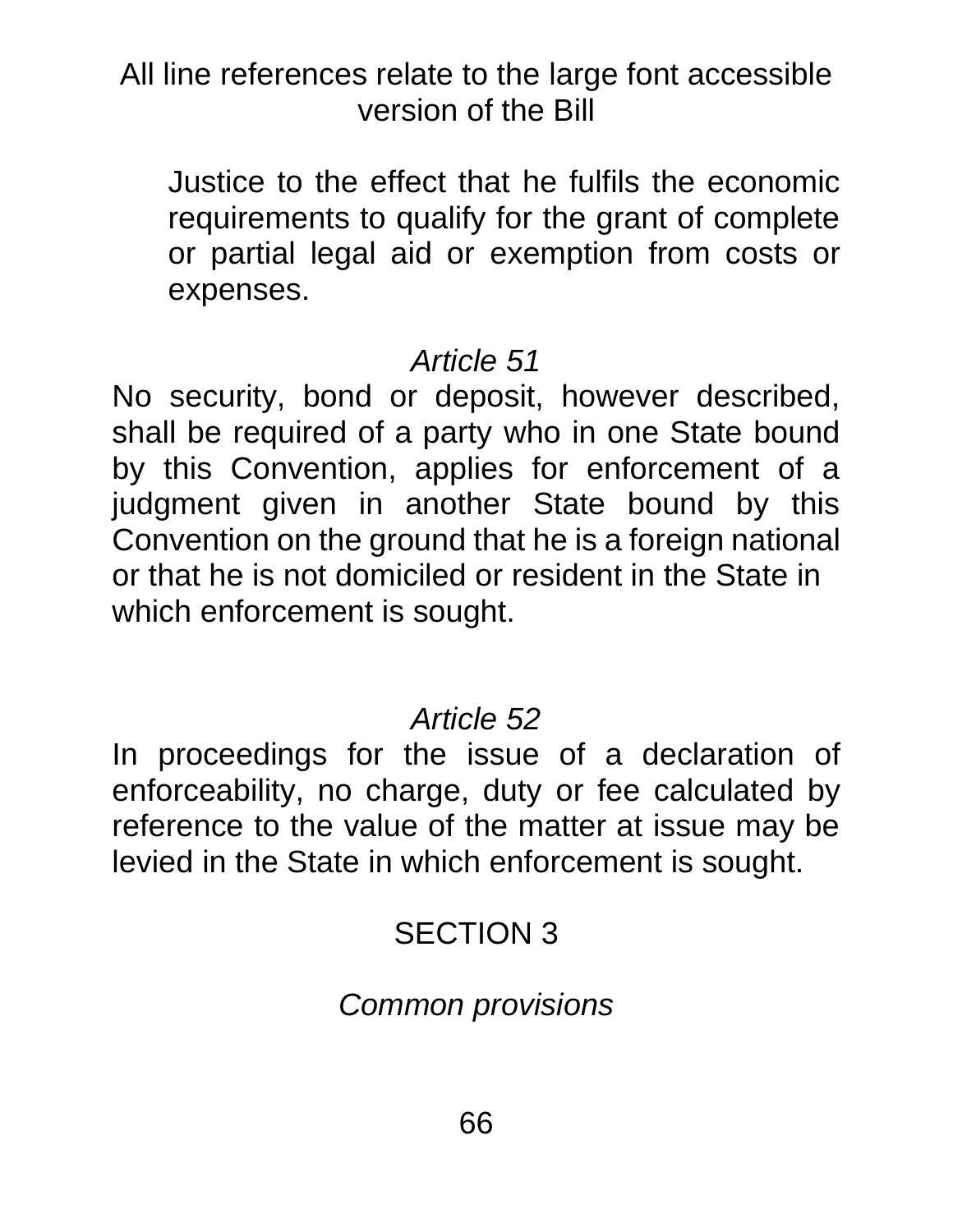## *Article 53*

- (1) A party seeking recognition or applying for a declaration of enforceability shall produce a copy of the judgment which satisfies the conditions necessary to establish its authenticity.
- (2) A party applying for a declaration of enforceability shall also produce the certificate referred to in Article 54, without prejudice to Article 55.

# *Article 54*

The court or competent authority of a State bound by this Convention where a judgment was given shall issue, at the request of any interested party, a certificate using the standard form in Annex V to this Convention.

- (1) If the certificate referred to in Article 54 is not produced, the court or competent authority may specify a time for its production or accept an equivalent document or, if it considers that it has sufficient information before it, dispense with its production.
- (2) If the court or competent authority so requires, a translation of the documents shall be produced. The translation shall be certified by a person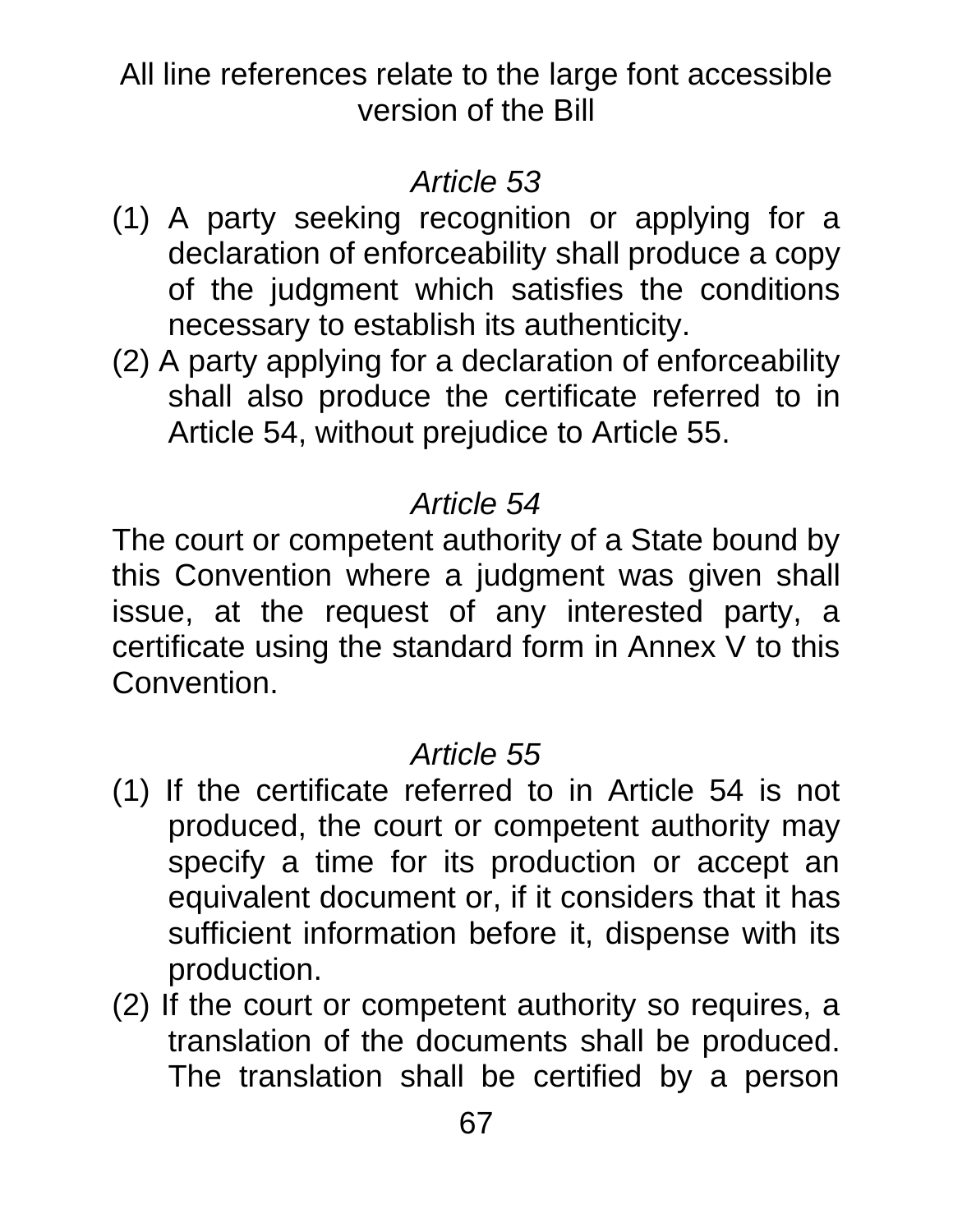qualified to do so in one of the States bound by this Convention.

## *Article 56*

No legalisation or other similar formality shall be required in respect of the documents referred to in Article 53 or Article 55(2), or in respect of a document appointing a representative ad litem.

# TITLE IV

## AUTHENTIC INSTRUMENTS AND COURT SETTLEMENTS

## *Article 57*

(1) A document which has been formally drawn up or registered as an authentic instrument and is enforceable in one State bound by this Convention shall, in another State bound by this Convention, be declared enforceable there, on application made in accordance with the procedures provided for in Article 38, et seq. The court with which an appeal is lodged under Article 43 or Article 44 shall refuse or revoke a declaration of enforceability only if enforcement of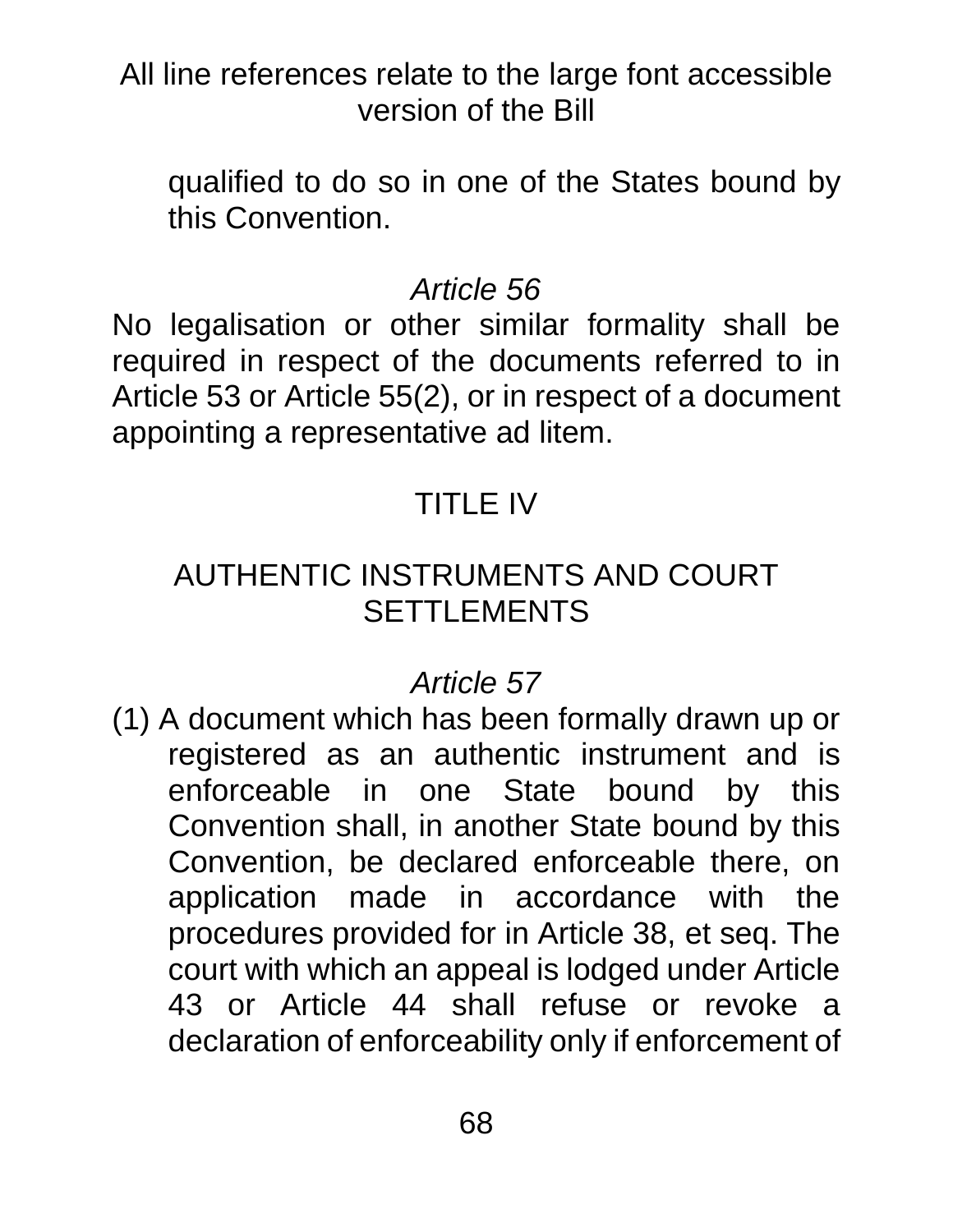the instrument is manifestly contrary to public policy in the State addressed.

- (2) Arrangements relating to maintenance obligations concluded with administrative authorities or authenticated by them shall also be regarded as authentic instruments within the meaning of paragraph 1.
- (3) The instrument produced must satisfy the conditions necessary to establish its authenticity in the State of origin.
- (4) Section 3 of Title III shall apply as appropriate. The competent authority of a State bound by this Convention where an authentic instrument was drawn up or registered shall issue, at the request of any interested party, a certificate using the standard form in Annex VI to this Convention.

## *Article 58*

A settlement which has been approved by a court in the course of proceedings and is enforceable in the State bound by this Convention in which it was concluded shall be enforceable in the State addressed under the same conditions as authentic instruments. The court or competent authority of a State bound by this Convention where a court settlement was approved shall issue, at the request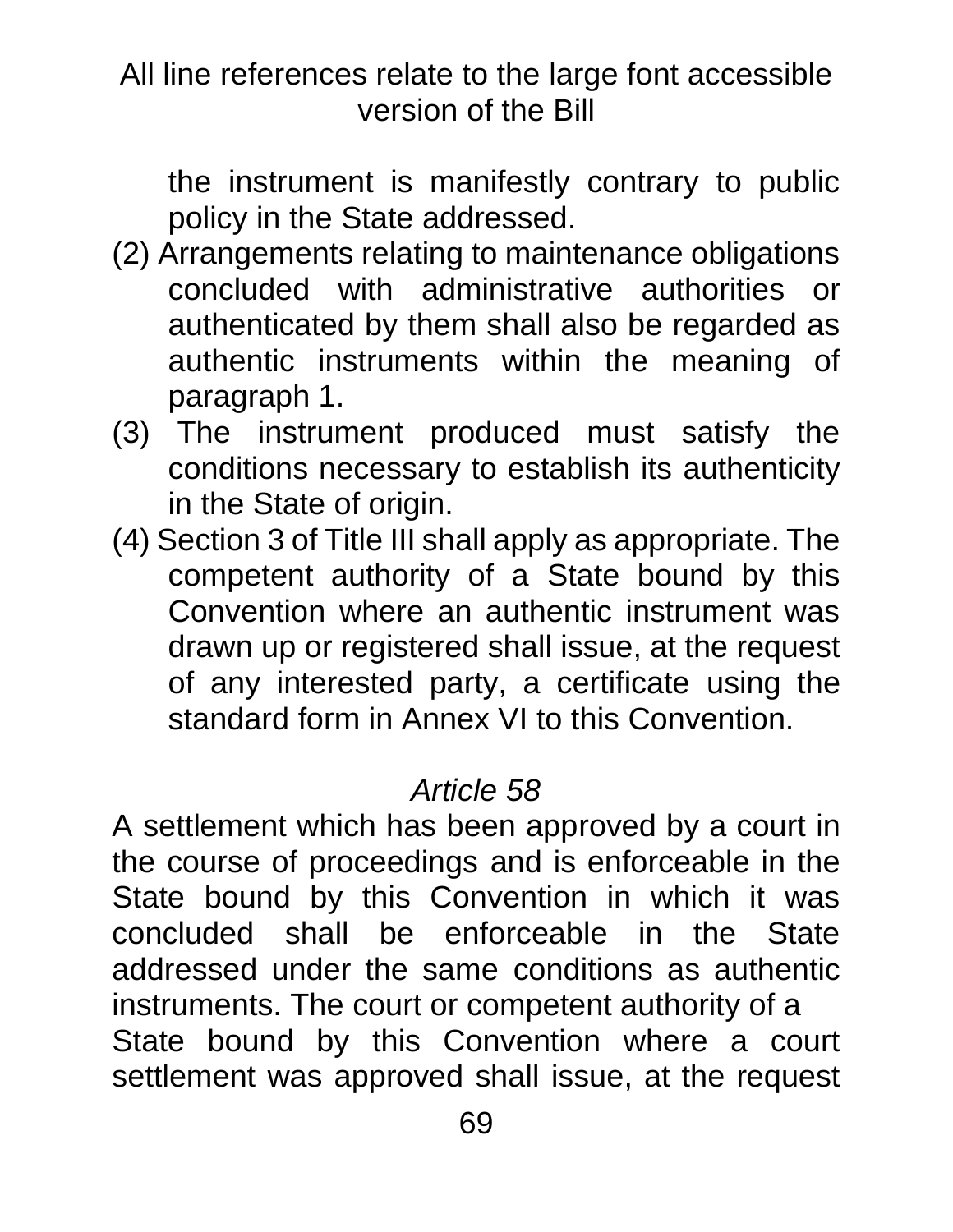of any interested party, a certificate using the standard form in Annex V to this Convention.

# TITLE V

## GENERAL PROVISIONS

## *Article 59*

- (1) In order to determine whether a party is domiciled in the State bound by this Convention whose courts are seised of a matter, the court shall apply its internal law.
- (2) If a party is not domiciled in the State whose courts are seised of the matter, then, in order to determine whether the party is domiciled in another State bound by this Convention, the court shall apply the law of that State.

- (1) For the purposes of this Convention, a company or other legal person or association of natural or legal persons is domiciled at the place where it has its—
	- (a) statutory seat; or
	- (b) central administration; or
	- (c) principal place of business.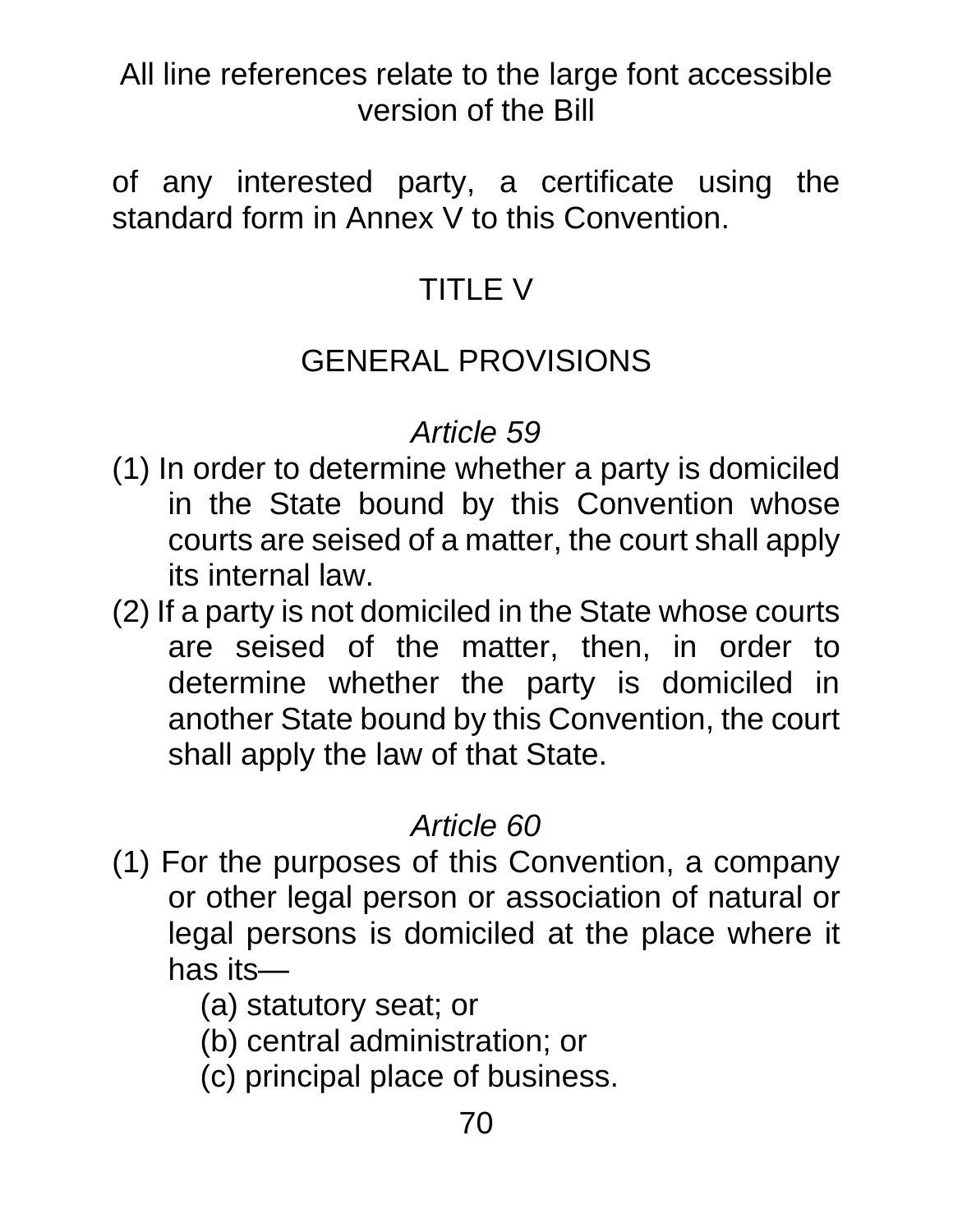- (2) For the purposes of the United Kingdom and Ireland 'statutory seat' means the registered office or, where there is no such office anywhere, the place of incorporation or, where there is no such place anywhere, the place under the law of which the formation took place.
- (3) In order to determine whether a trust is domiciled in the State bound by this Convention whose courts are seized of the matter, the court shall apply its rules of private international law.

## *Article 61*

Without prejudice to any more favourable provisions of national laws, persons domiciled in a State bound by this Convention who are being prosecuted in the criminal courts of another State bound by this Convention of which they are not nationals for an offence which was not intentionally committed may be defended by persons qualified to do so, even if they do not appear in person.

However, the court seised of the matter may order appearance in person; in the case of failure to appear, a judgment given in the civil action without the person concerned having had the opportunity to arrange for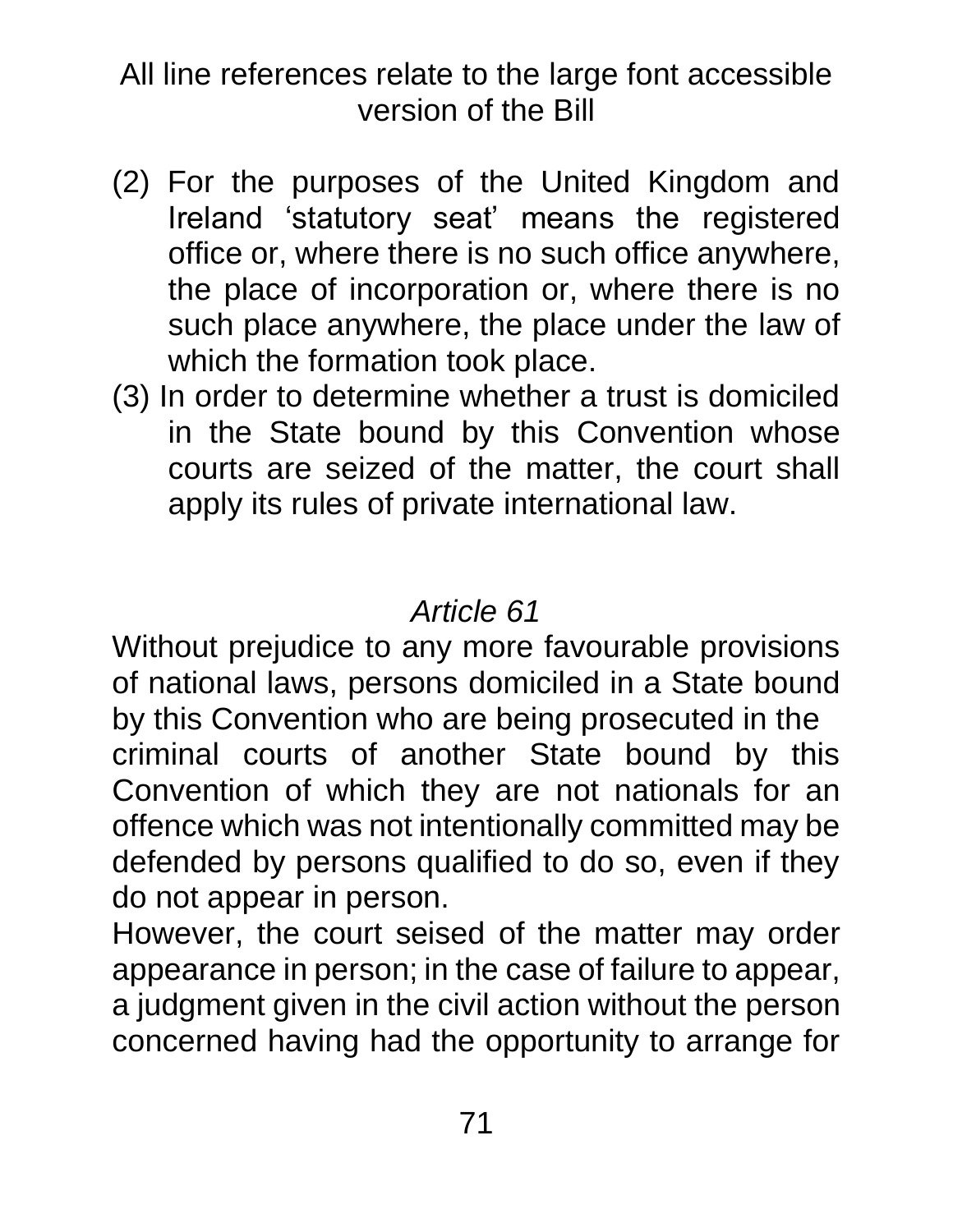his defence need not be recognised or enforced in the other States bound by this Convention.

# *Article 62*

For the purposes of this Convention, the expression 'court' shall include any authorities designated by a State bound by this Convention as having jurisdiction in the matters falling within the scope of this Convention.

# TITLE VI

# TRANSITIONAL PROVISIONS

- (1) This Convention shall apply only to legal proceedings instituted and to documents formally drawn up or registered as authentic instruments after its entry into force in the State of origin and, where recognition or enforcement of a judgment or authentic instruments is sought, in the State addressed.
- (2) However, if the proceedings in the State of origin were instituted before the entry into force of this Convention, judgments given after that date shall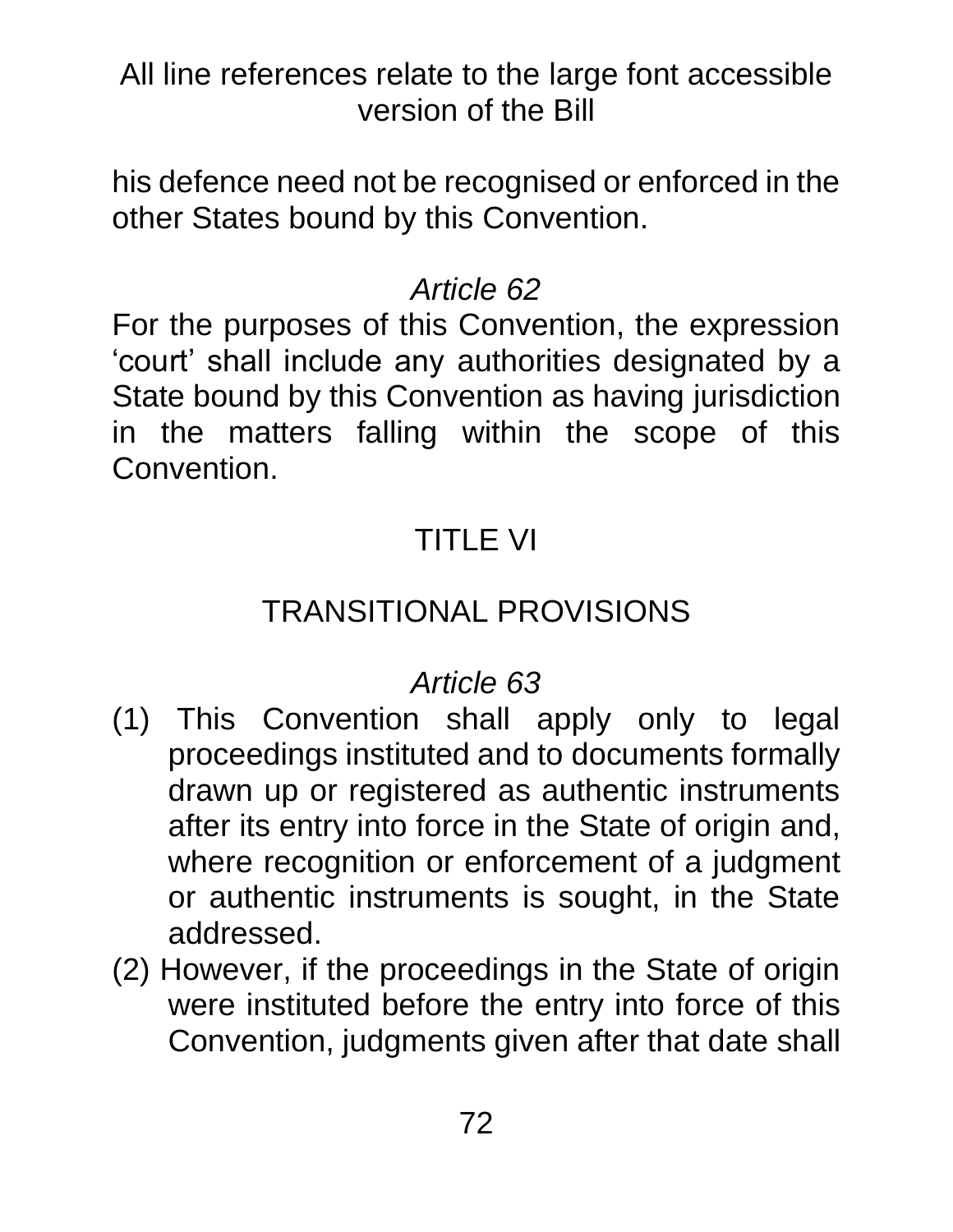be recognised and enforced in accordance with Title III—

(a) if the proceedings in the State of origin were instituted after the entry into force of the Lugano Convention of 16 September 1988 both in the State of origin and in the State;

(b) in all other cases, if jurisdiction was founded upon rules which accorded with those provided for either in Title II or in a convention concluded between the State of origin and the State addressed which was in force when the proceedings were instituted.

# TITLE VII

## RELATIONSHIP TO COUNCIL REGULATION (EC) No 44/2001 AND OTHER INSTRUMENTS

# *Article 64*

(1) This Convention shall not prejudice the application by the Member States of the European Community of the Council Regulation (EC) No 44/2001 on jurisdiction and the recognition and enforcement of judgments in civil and commercial matters, as well as any amendments thereof, of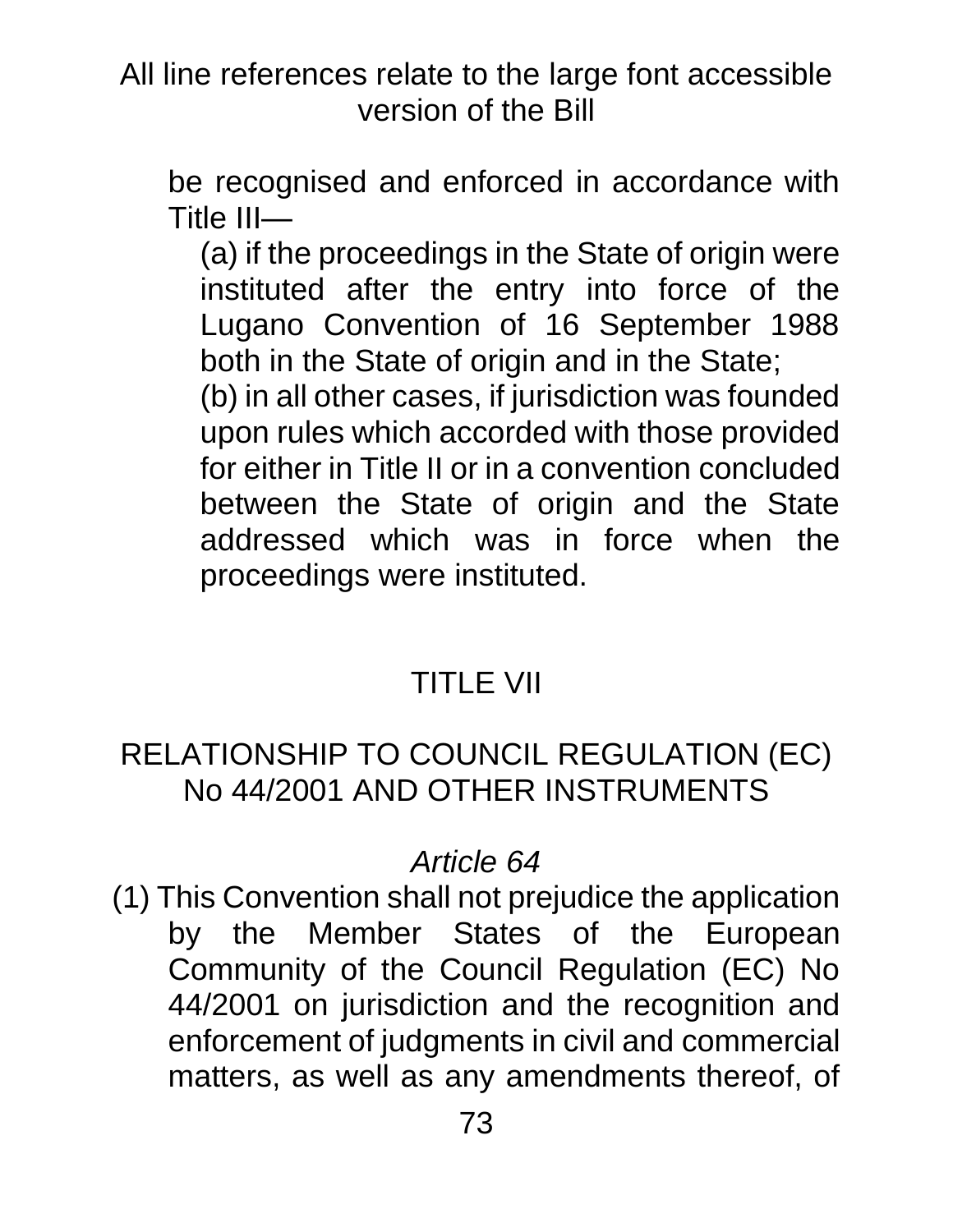the Convention on Jurisdiction and the Enforcement of Judgments in Civil and Commercial Matters, signed at Brussels on 27 September 1968, and of the Protocol on interpretation of that Convention by the Court of Justice of the European Communities, signed at Luxembourg on 3 June 1971, as amended by the Conventions of Accession to the said Convention and the said Protocol by the States acceding to the European Communities, as well as of the Agreement between the European Community and the Kingdom of Denmark on jurisdiction and the recognition and enforcement of judgments in civil and commercial matters, signed at Brussels on 19 October 2005.

(2) However, this Convention shall in any event be applied—

(a) in matters of jurisdiction, where the defendant is domiciled in the territory of a State where this Convention but not an instrument referred to in paragraph 1 of this Article applies, or where Articles 22 or 23 of this Convention confer jurisdiction on the courts of such a State; (b) in relation to lis pendens or to related actions as provided for in Articles 27 and 28, when proceedings are instituted in a State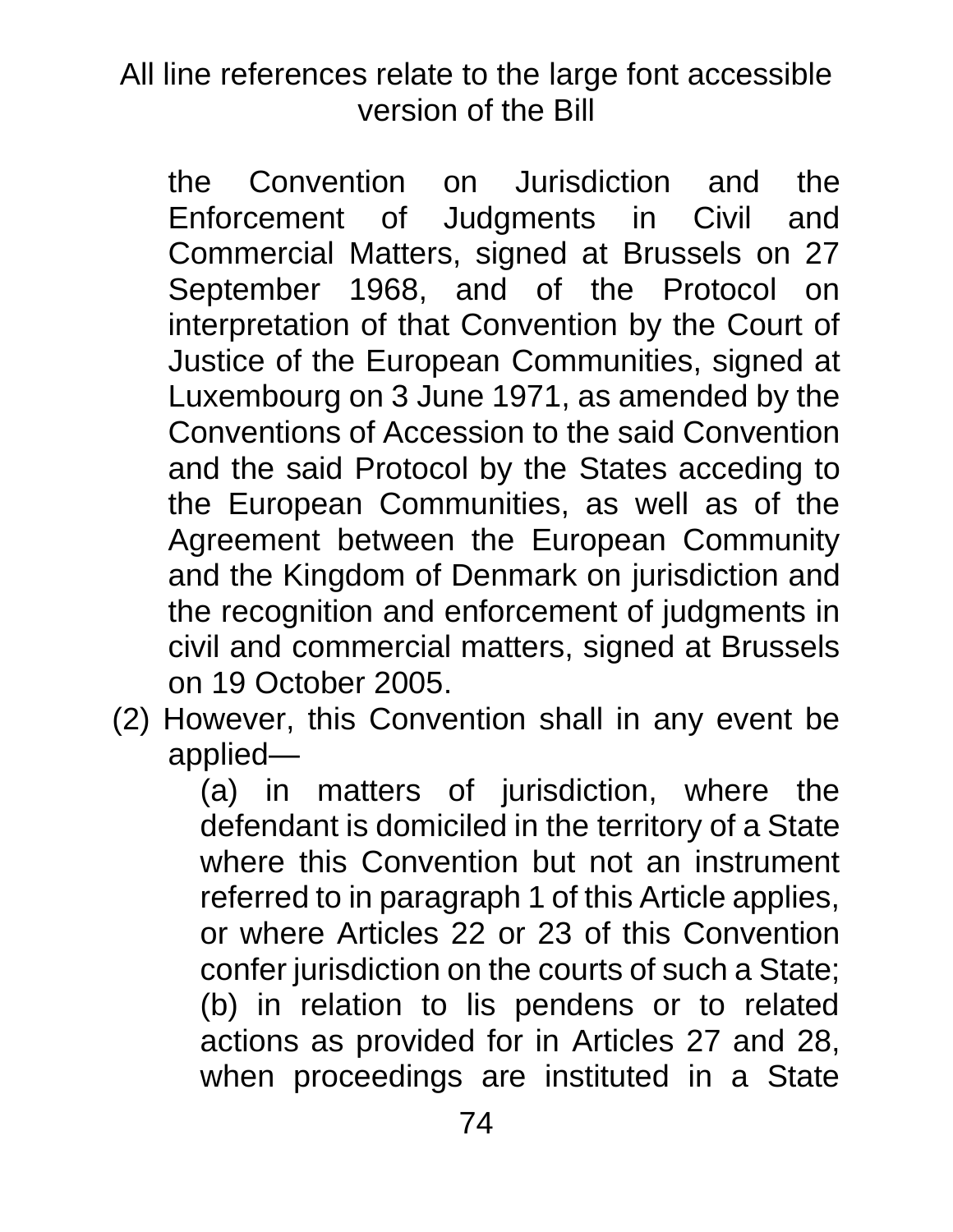where the Convention but not an instrument referred to in paragraph 1 of this Article applies and in a State where this Convention as well as an instrument referred to in paragraph 1 of this Article apply;

(c) in matters of recognition and enforcement, where either the State of origin or the State addressed is not applying an instrument referred to in paragraph 1 of this Article.

(3) In addition to the grounds provided for in Title III, recognition or enforcement may be refused if the ground of jurisdiction on which the judgment has been based differs from that resulting from this Convention and recognition or enforcement is sought against a party who is domiciled in a State where this Convention but not an instrument referred to in paragraph 1 of this Article applies, unless the judgment may otherwise be recognised or enforced under any rule of law in the State addressed.

## *Article 65*

Subject to the provisions of Articles 63(2), 66 and 67, this Convention shall, as between the States bound by this Convention, supersede the conventions concluded between two or more of them that cover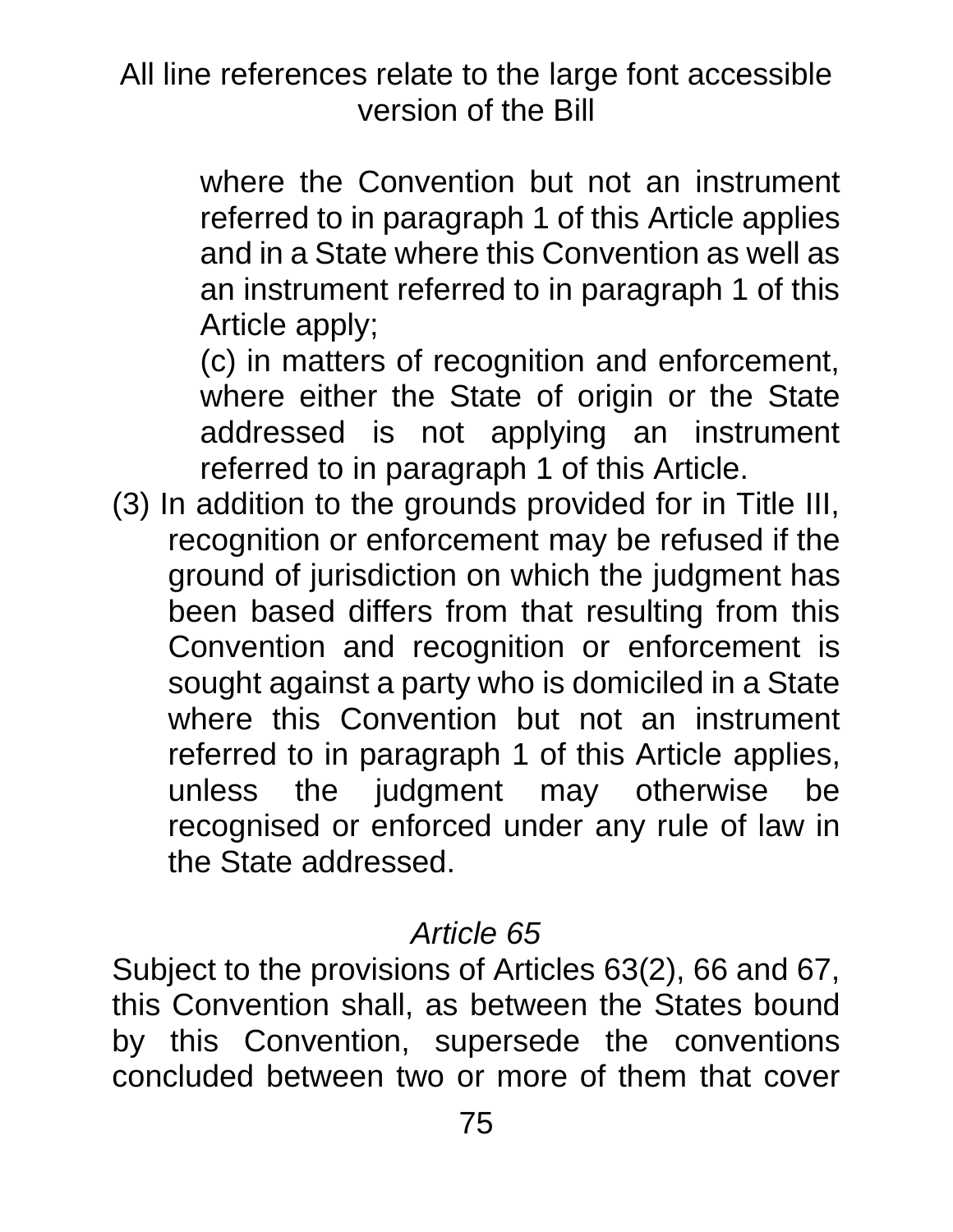the same matters as those to which this Convention applies. In particular, the conventions mentioned in Annex VII shall be superseded.

#### *Article 66*

- (1) The conventions referred to in Article 65 shall continue to have effect in relation to matters to which this Convention does not apply.
- (2) They shall continue to have effect in respect of judgments given and documents formally drawn up or registered as authentic instruments before the entry into force of this Convention.

#### *Article 67*

- (1) This Convention shall not affect any conventions by which the Contracting Parties and/or the States bound by this Convention are bound and which in relation to particular matters, govern jurisdiction or the recognition or enforcement of judgments. Without prejudice to obligations resulting from other agreements between certain Contracting Parties, this Convention shall not prevent Contracting Parties from entering into such conventions.
- (2) This Convention shall not prevent a court of a State bound by this Convention and by a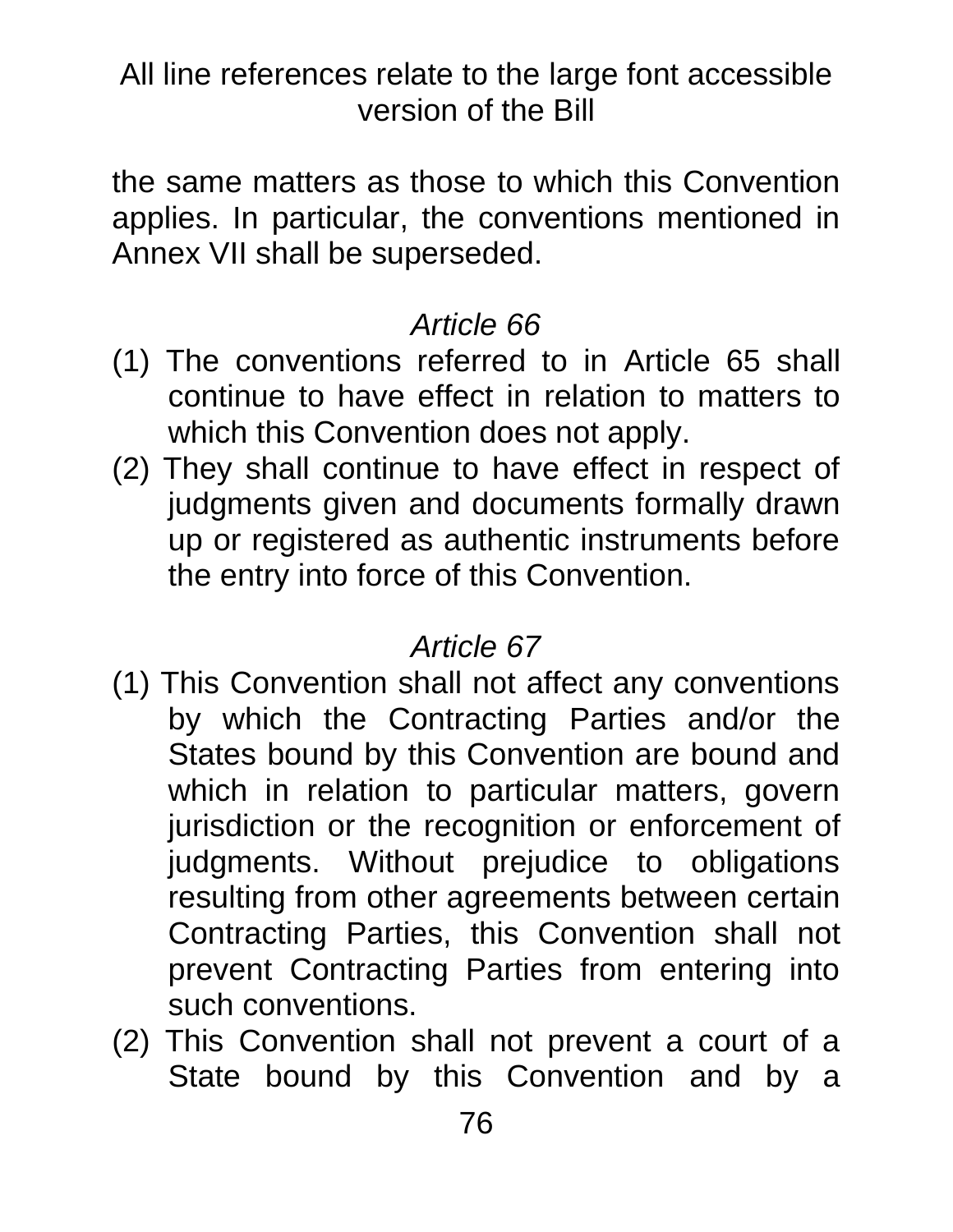convention on a particular matter from assuming jurisdiction in accordance with that convention, even where the defendant is domiciled in another State bound by this Convention which is not a party to that convention. The court hearing the action shall, in any event, apply Article 26 of this Convention.

- (3) Judgments given in a State bound by this Convention by a court in the exercise of jurisdiction provided for in a convention on a particular matter shall be recognised and enforced in the other States bound by this Convention in accordance with Title III of this Convention.
- (4) In addition to the grounds provided for in Title III, recognition or enforcement may be refused if the State addressed is not bound by the convention on a particular matter and the person against whom recognition or enforcement is sought is domiciled in that State, or, if the State addressed is a Member State of the European Community and in respect of conventions which would have to be concluded by the European Community, in any of its Member States, unless the judgment may otherwise be recognised or enforced under any rule of law in the State addressed.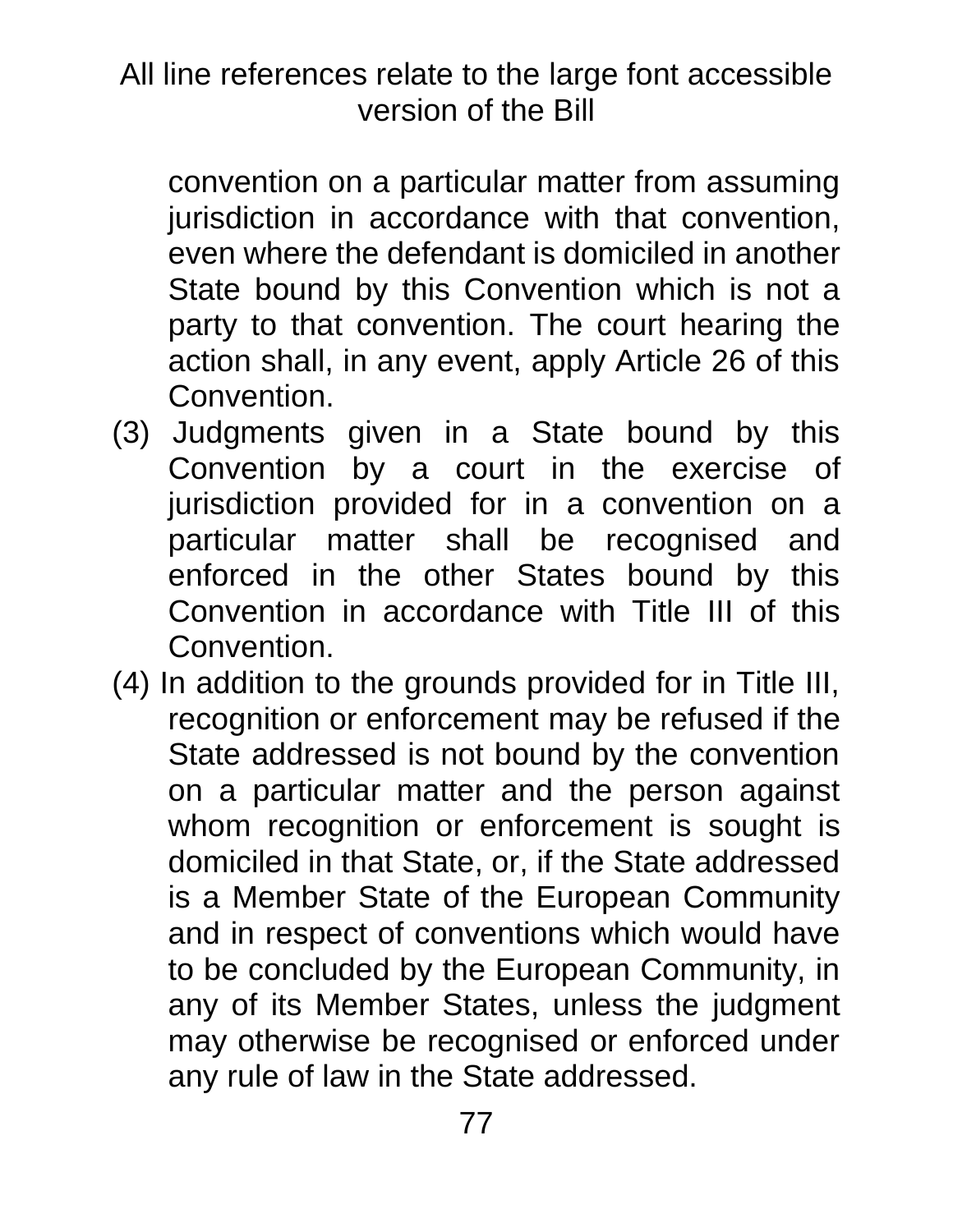(5) Where a convention on a particular matter to which both the State of origin and the State addressed are parties lays down conditions for the recognition or enforcement of judgments, those conditions shall apply. In any event, the provisions of this Convention which concern the procedures for recognition and enforcement of judgments may be applied.

# *Article 68*

- (1) This Convention shall not affect agreements by which States bound by this Convention undertook, prior to the entry into force of this Convention, not to recognise judgments given in other States bound by this Convention against defendants domiciled or habitually resident in a third State where, in cases provided for in Article 4, the judgment could only be founded on a ground of jurisdiction as specified in Article 3(2). Without prejudice to obligations resulting from other agreements between certain Contracting Parties, this Convention shall not prevent Contracting Parties from entering into such conventions.
- (2) However, a Contracting Party may not assume an obligation towards a third State not to recognise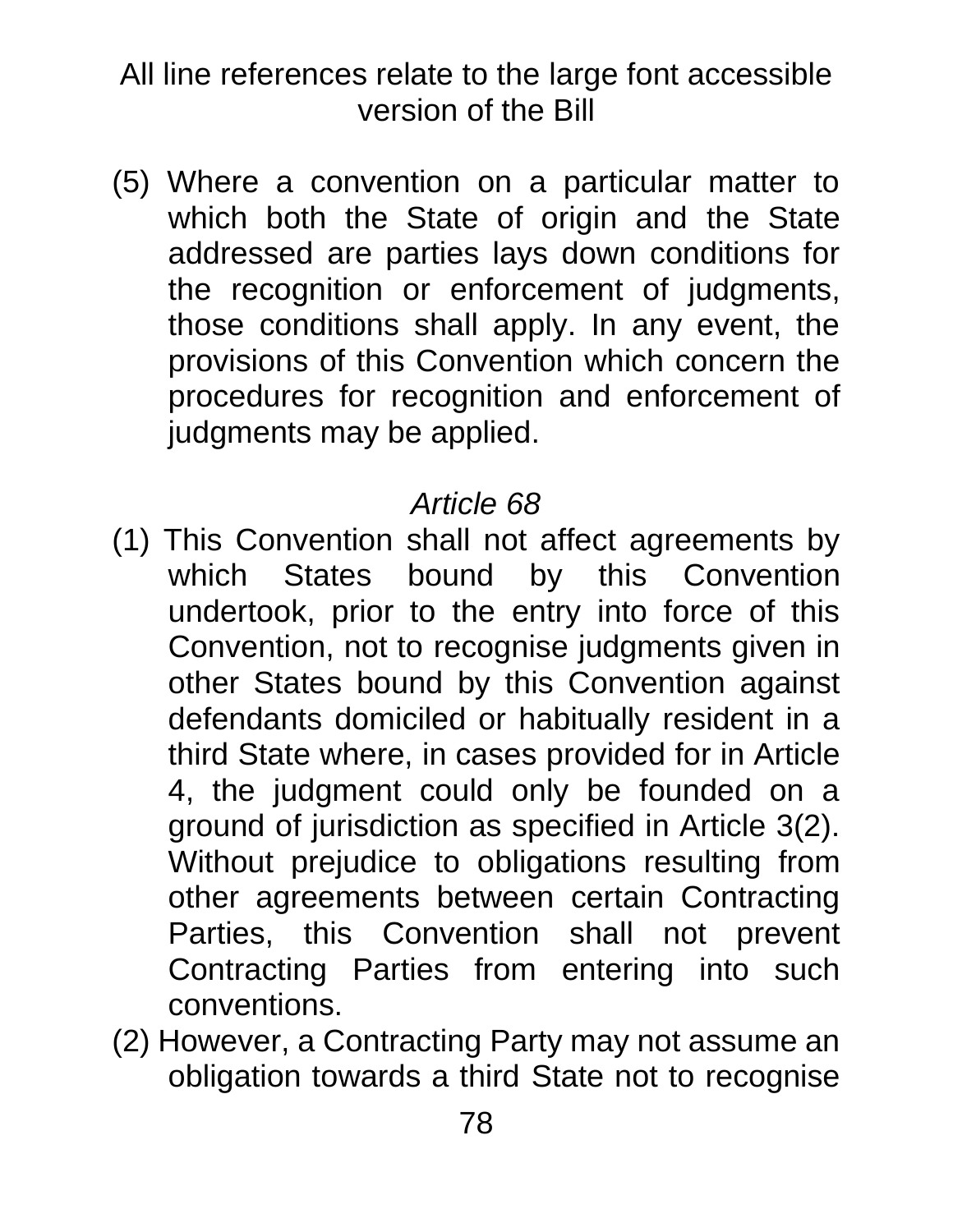a judgment given in another State bound by this Convention by a court basing its jurisdiction on the presence within that State of property belonging to the defendant, or the seizure by the plaintiff of property situated there—

(a) if the action is brought to assert or declare proprietary or possessory rights in that property, seeks to obtain authority to dispose of it, or arises from another issue relating to such property; or

(b) if the property constitutes the security for a debt which is the subject-matter of the action.

#### TITLE VIII

# FINAL PROVISIONS

## *Article 69*

- (1) The Convention shall be open for signature by the European Community, Denmark, and States which, at the time of the opening for signature, are Members of the European Free Trade Association.
- (2) This Convention shall be subject to ratification by the Signatories. The instruments of ratification shall be deposited with the Swiss Federal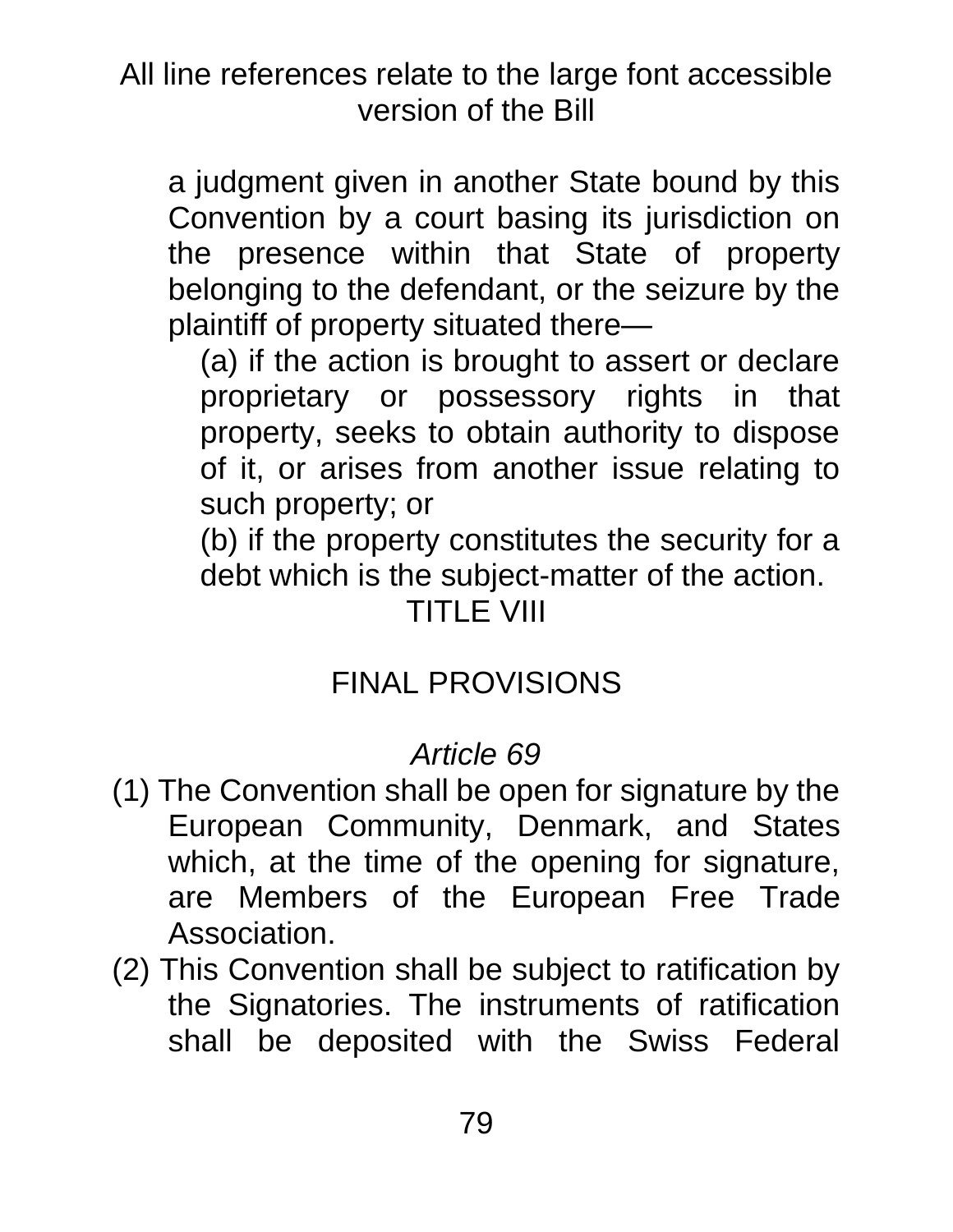Council, which shall act as Depositary of this Convention.

- (3) At the time of the ratification, the Contracting Parties may submit declarations in accordance with Articles I, II and III of Protocol 1.
- (4) The Convention shall enter into force on the first day of the sixth month following the date on which the European Community and a Member of the European Free Trade Association deposit their instruments of ratification.
- (5) The Convention shall enter into force in relation to any other Party on the first day of the third month following the deposit of its instrument of ratification.
- (6) Without prejudice to Article 3(3) of Protocol 2, this Convention shall replace the Convention on jurisdiction and the enforcement of judgments in civil and commercial matters done at Lugano on 16 September 1988 as of the date of its entry into force in accordance with paragraphs 4 and 5 above. Any reference to the 1988 Lugano Convention in other instruments shall be understood as a reference to this Convention.
- (7) Insofar as the relations between the Member States of the European Community and the non-European territories referred to in Article 70(1)(b)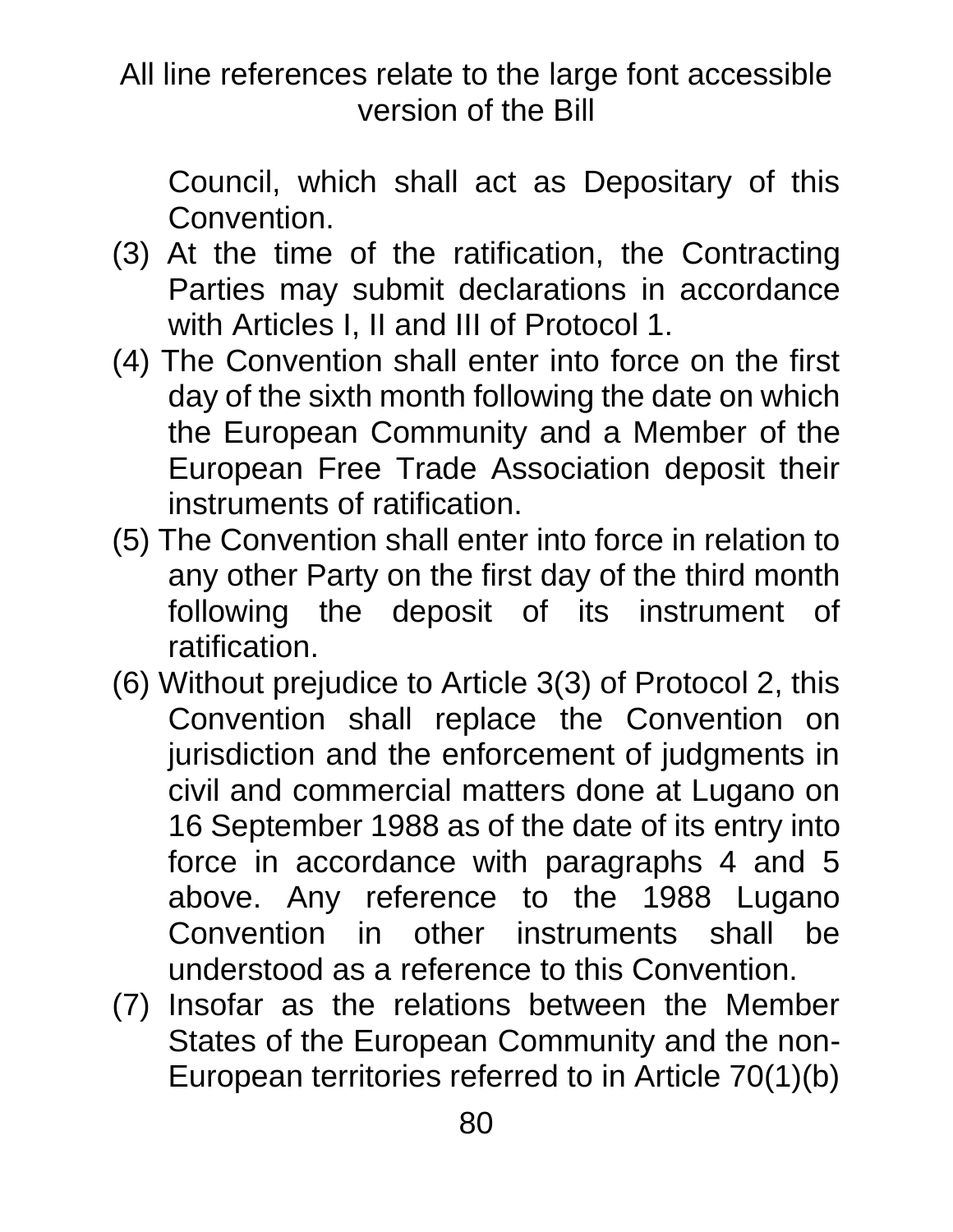are concerned, this Convention shall replace the Convention on Jurisdiction and the Enforcement of Judgments in Civil and Commercial Matters, signed at Brussels on 27 September 1968, and of the Protocol on interpretation of that Convention by the Court of Justice of the European Communities, signed at Luxembourg on 3 June 1971, as amended by the Conventions of Accession to the said Convention and the said Protocol by the States acceding to the European Communities, as of the date of the entry into force of this Convention with respect to these territories in accordance with Article 73(2).

## *Article 70*

(1) After entering into force this Convention shall be open for accession by—

(a) the States which, after the opening of this Convention for signature, become Members of the European Free Trade Association, under the conditions laid down in Article 71;

(b) Member States of the European Community acting on behalf of certain non-European territories that are part of the territory of that Member State or for whose external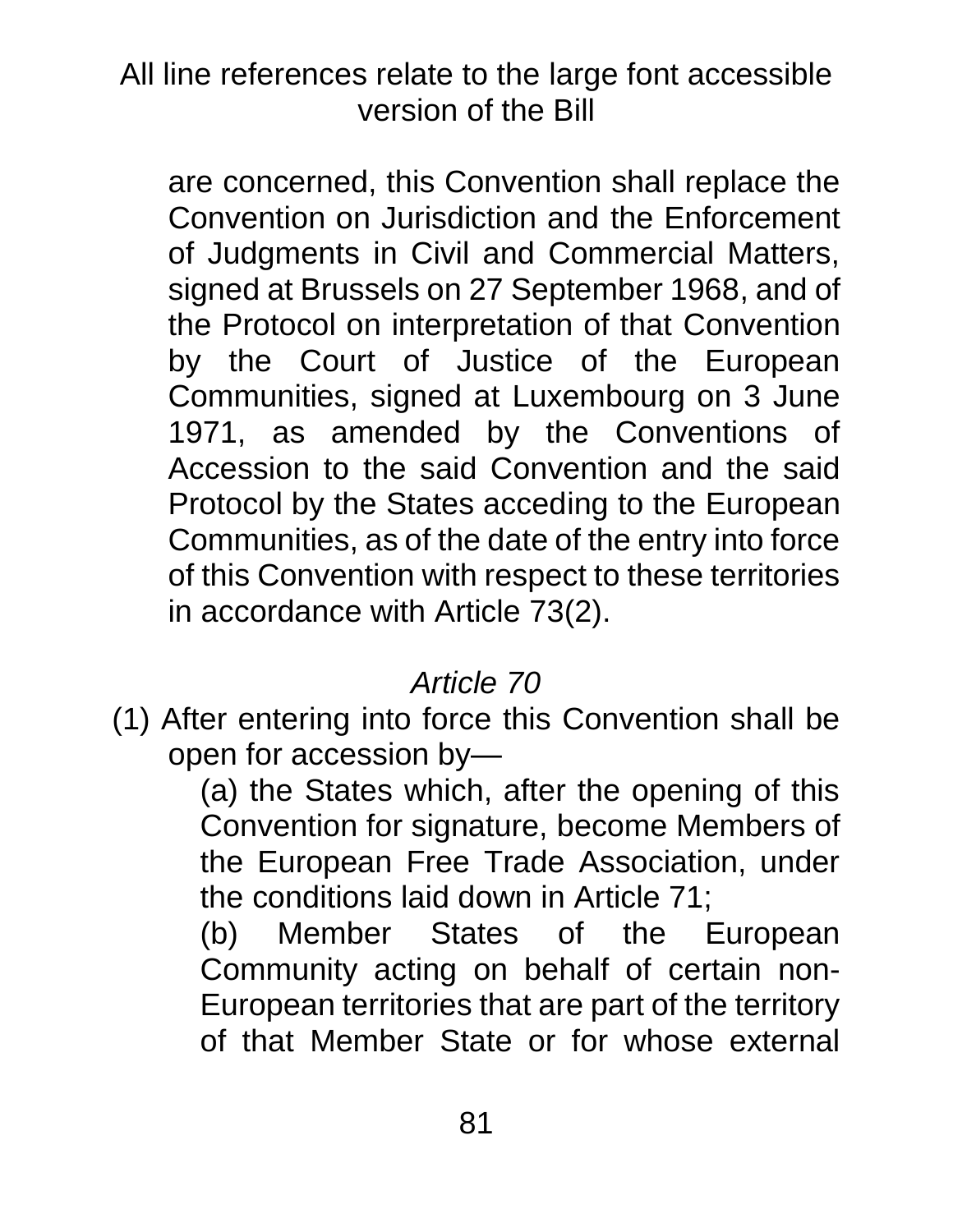relations that Member State is responsible, under the conditions laid down in Article 71; (c) any other State, under the conditions laid down in Article 72.

(2) States referred to in paragraph 1, which wish to become a Contracting Party to this Convention, shall address their application to the Depositary. The application, including the information referred to in Articles 71 and 72 shall be accompanied by a translation into English and French.

# *Article 71*

(1) Any State referred to in Article 70(1)(a) and (b) wishing to become a Contracting Party to this Convention—

(a) shall communicate the information required for the application of this Convention;

(b) may submit declarations in accordance with Articles I and III of Protocol 1.

(2) The Depositary shall transmit any information received pursuant to paragraph 1 to the other Contracting Parties prior to the deposit of the instrument of accession by the State concerned.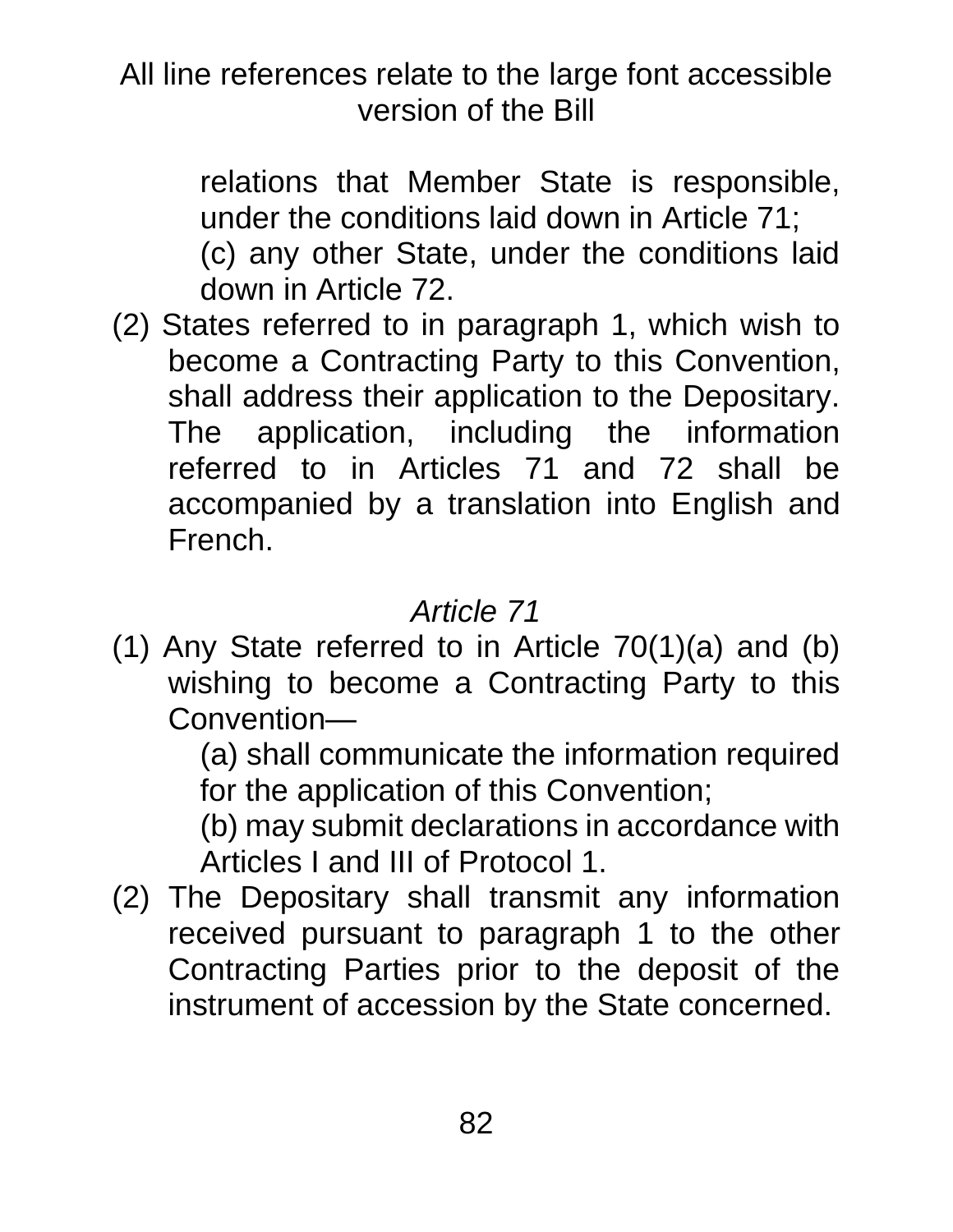## *Article 72*

(1) Any State referred to in Article 70(1)(c) wishing to become a Contracting Party to this Convention—

(a) shall communicate the information required for the application of this Convention;

(b) may submit declarations in accordance with Articles I and III of Protocol 1; and

(c) shall provide the Depositary with information on, in particular—

(i) their judicial system, including information on the appointment and independence of judges;

(ii) their internal law concerning civil procedure and enforcement of judgments; and

(iii) their private international law relating to civil procedure.

- (2) The Depositary shall transmit any information received pursuant to paragraph 1 to the other Contracting Parties prior to inviting the State concerned to accede in accordance with paragraph 3 of this Article.
- (3) Without prejudice to paragraph 4, the Depositary shall invite the State concerned to accede only if it has obtained the unanimous agreement of the Contracting Parties. The Contracting Parties shall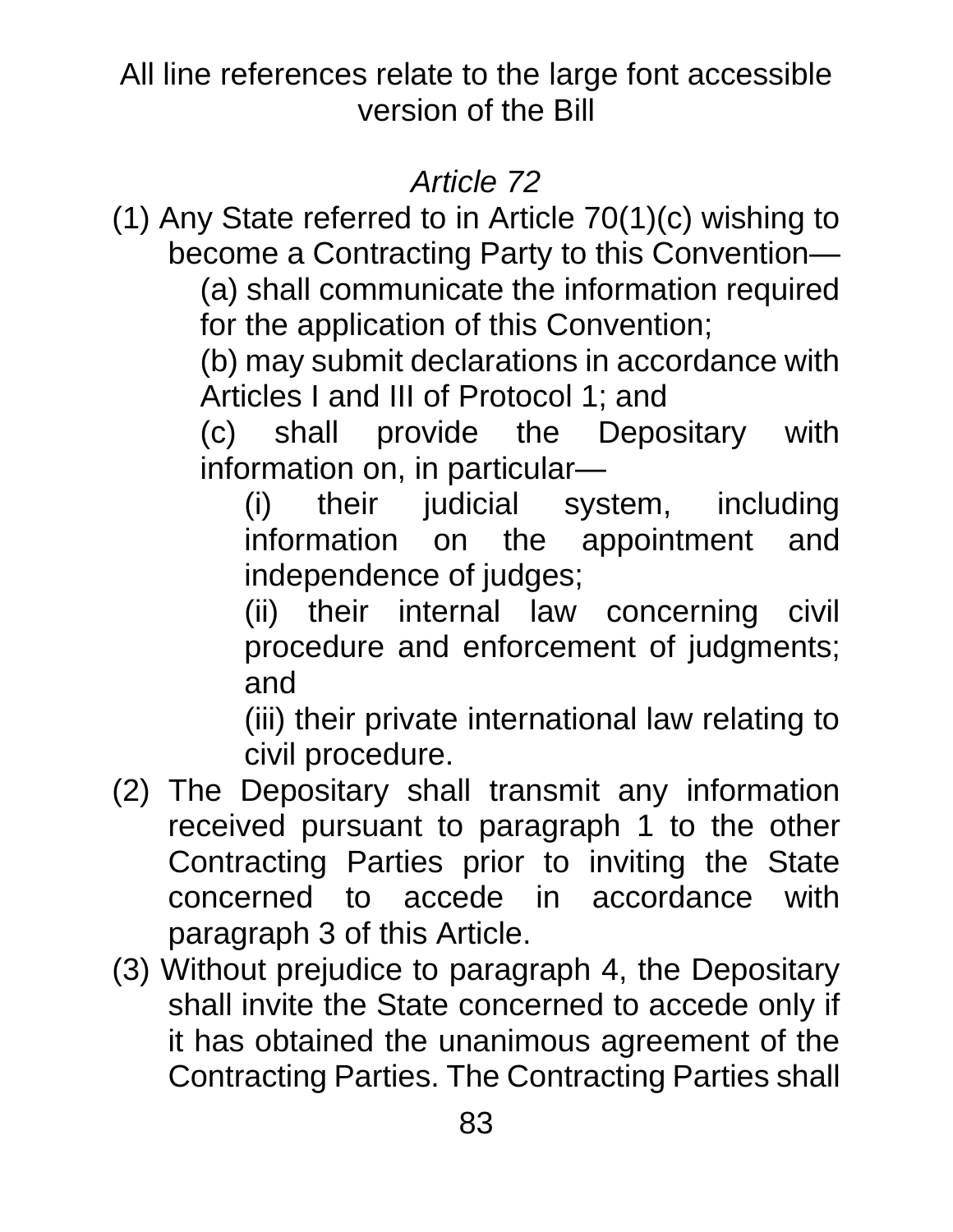endeavour to give their consent at the latest within one year after the invitation by the Depositary.

(4) The Convention shall enter into force only in relations between the acceding State and the Contracting Parties which have not made any objections to the accession before the first day of the third month following the deposit of the instrument of accession.

# *Article 73*

- (1) The instruments of accession shall be deposited with the Depositary.
- (2) In respect of an acceding State referred to in Article 70, the Convention shall enter into force on the first day of the third month following the deposit of its instrument of accession. As of that moment, the acceding State shall be considered a Contracting Party to the Convention.
- (3) Any Contracting Party may submit to the Depositary a text of this Convention in the language or languages of the Contracting Party concerned, which shall be authentic if so agreed by the Contracting Parties in accordance with Article 4 of Protocol 2.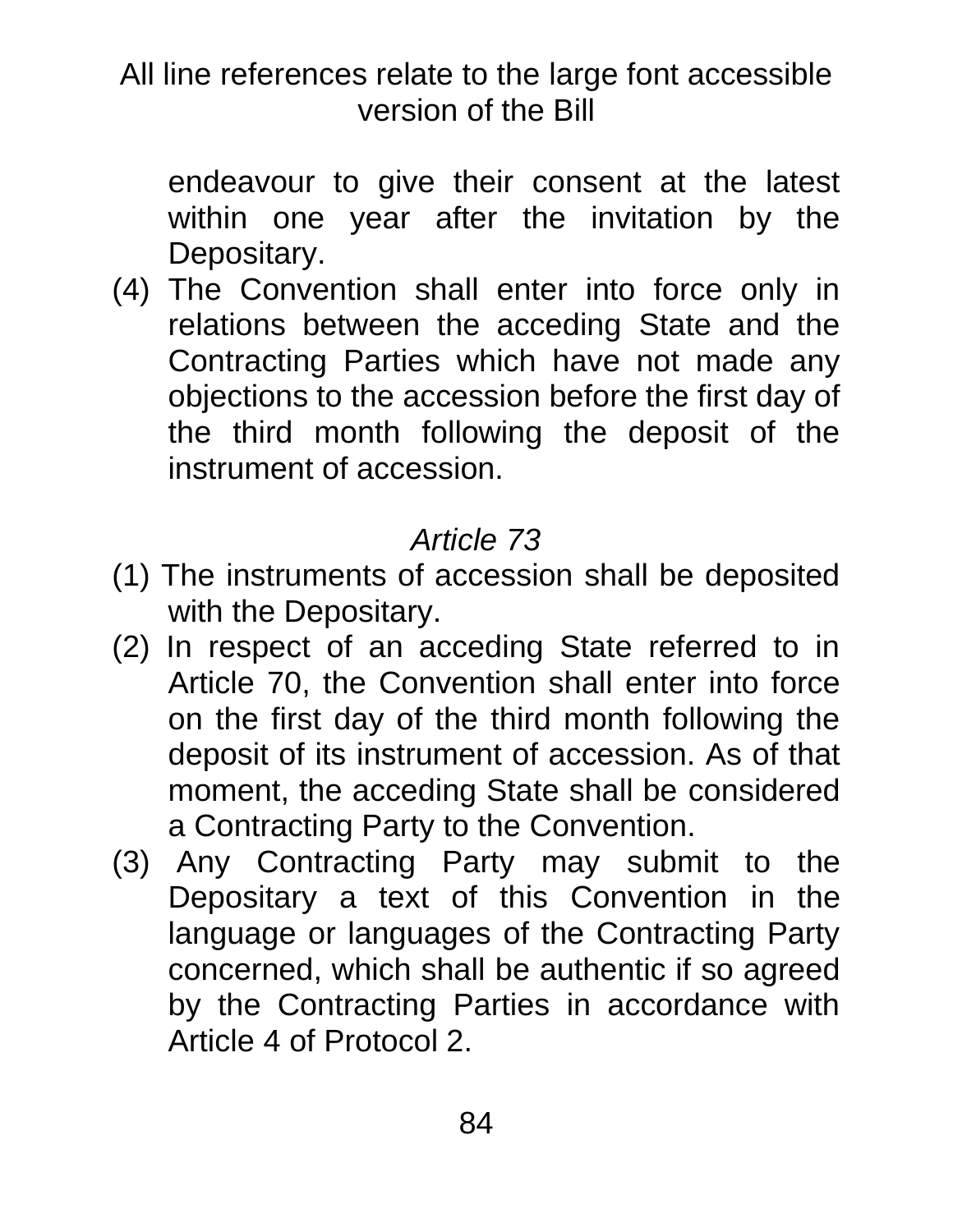## *Article 74*

- (1) This Convention is concluded for an unlimited period.
- (2) Any Contracting Party may, at any time, denounce the Convention by sending a notification to the Depositary.
- (3) The denunciation shall take effect at the end of the calendar year following the expiry of a period of six months from the date of receipt by the Depositary of the notification of denunciation.

# *Article 75*

The following are annexed to this Convention—

- a Protocol 1, on certain questions of jurisdiction, procedure and enforcement,
- a Protocol 2, on the uniform interpretation of this Convention and on the Standing Committee,
- a Protocol 3, on the application of Article 67 of this Convention,
- Annexes I through IV and Annex VII, with information related to the application of this Convention,
- Annexes V and VI, containing the certificates referred to in Articles 54, 58 and 57 of this Convention,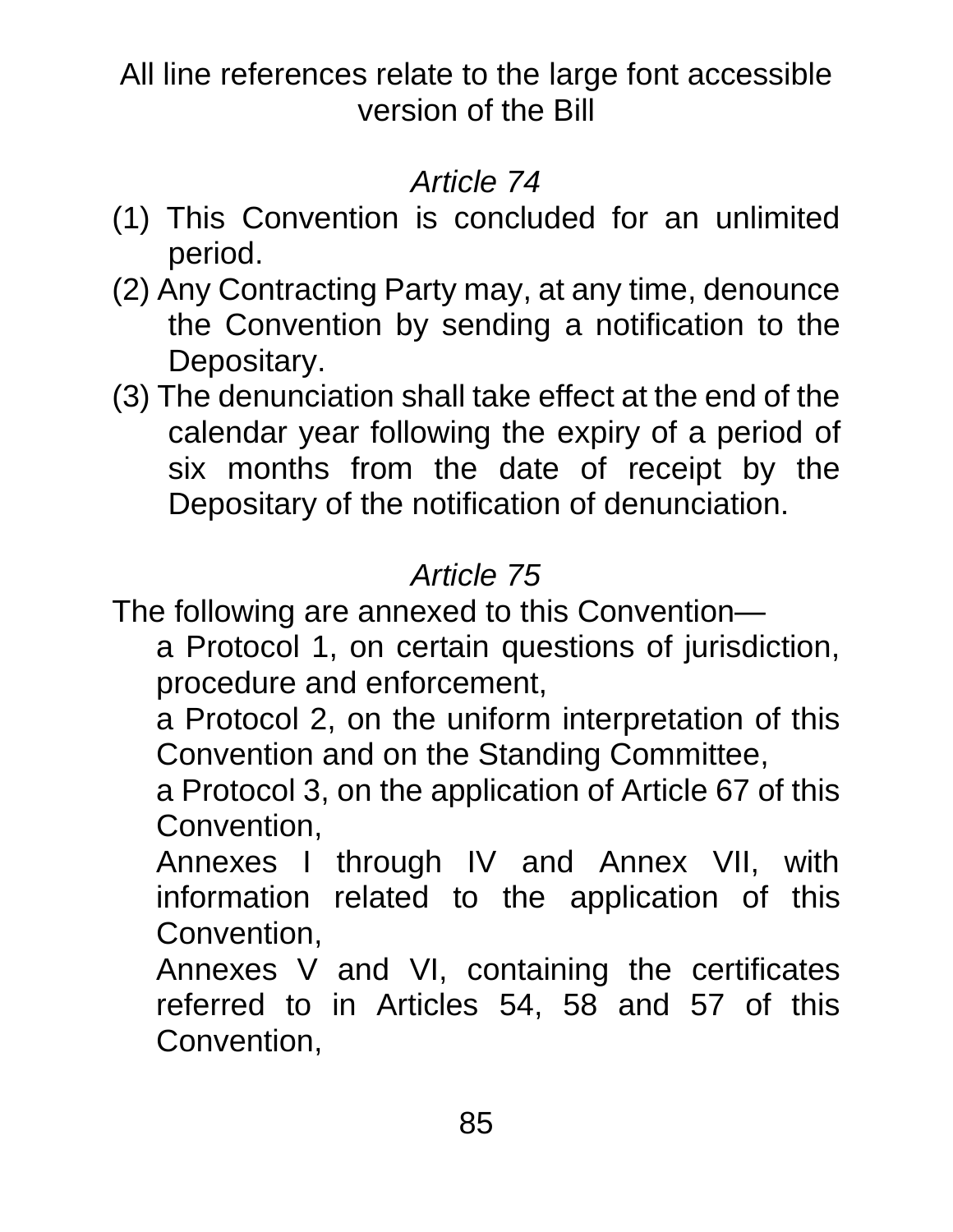Annex VIII, containing the authentic languages referred to in Article 79 of this Convention, and Annex IX, concerning the application of Article II of Protocol 1.

These Protocols and Annexes shall form an integral part of this Convention.

#### *Article 76*

Without prejudice to Article 77, any Contracting Party may request the revision of this Convention. To that end, the Depositary shall convene the Standing Committee as laid down in Article 4 of Protocol 2.

#### *Article 77*

(1) The Contracting Parties shall communicate to the Depositary the text of any provisions of the laws which amend the lists set out in Annexes I through IV as well as any deletions in or additions to the list set out in Annex VII and the date of their entry into force. Such communication shall be made within reasonable time before the entry into force and be accompanied by a translation into English and French. The Depositary shall adapt the Annexes concerned accordingly, after having consulted the Standing Committee in accordance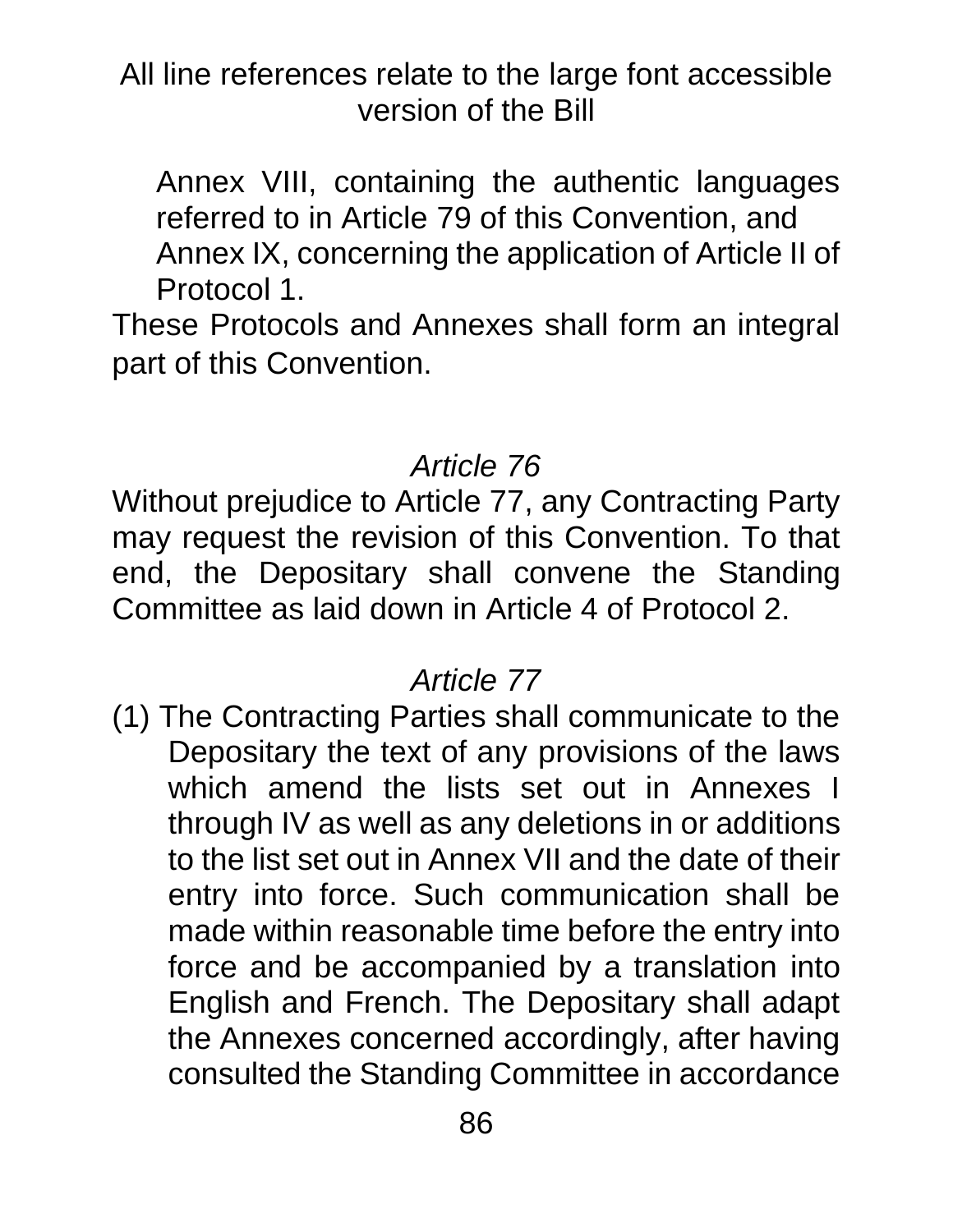with Article 4 of Protocol 2. For that purpose, the Contracting Parties shall provide a translation of the adaptations into their languages.

(2) Any amendment of Annexes V through VI and VIII through IX to this Convention shall be adopted by the Standing Committee in accordance with Article 4 of Protocol 2.

## *Article 78*

(1) The Depositary shall notify the Contracting Parties  $of$ — $\overline{\phantom{a}}$ 

(a) the deposit of each instrument of ratification or accession;

(b) the dates of entry into force of this Convention in respect of the Contracting Parties;

(c) any declaration received pursuant to Articles I to IV of Protocol 1;

(d) any communication made pursuant to Article 74(2), Article 77(1) and paragraph 4 of Protocol 3.

(2) The notifications will be accompanied by translations into English and French.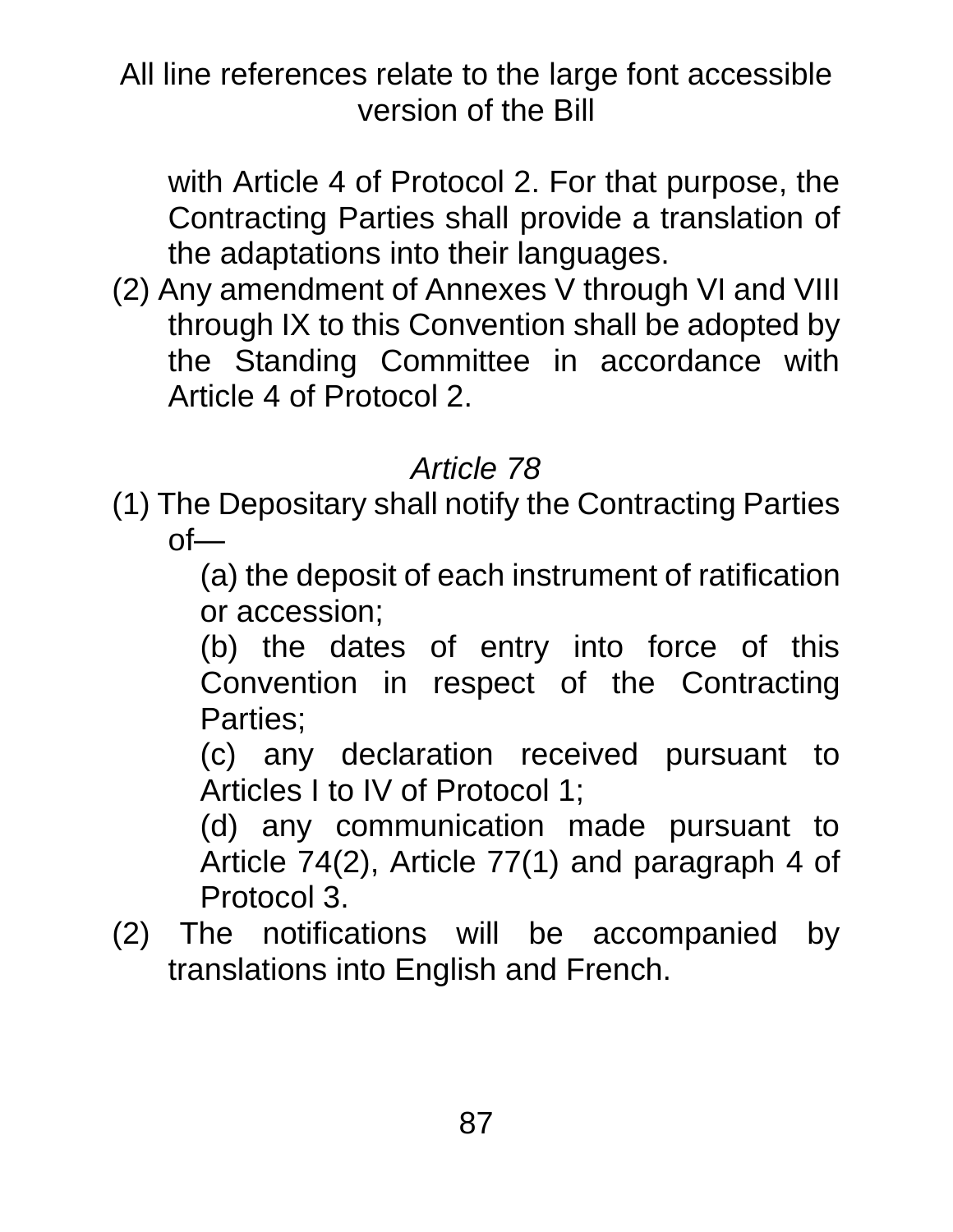#### *Article 79*

This Convention, drawn up in a single original in the languages listed in Annex VIII, all texts being equally authentic, shall be deposited in the Swiss Federal Archives. The Swiss Federal Council shall transmit a certified copy to each Contracting Party.

In witness whereof, the undersigned Plenipotentiaries, have signed this Convention. Done at Lugano, on 30 October 2007.""

Joanna Cherry

**NS2**

To move the following Schedule—

## "SCHEDULE

#### SUPER-AFFIRMATIVE RESOLUTION PROCEDURE

1 If the Secretary of State considers it appropriate to make regulations for the purpose of, or in connection with, implementing any international agreement, the Secretary of State Minister may lay before Parliament—

(a) draft regulations, and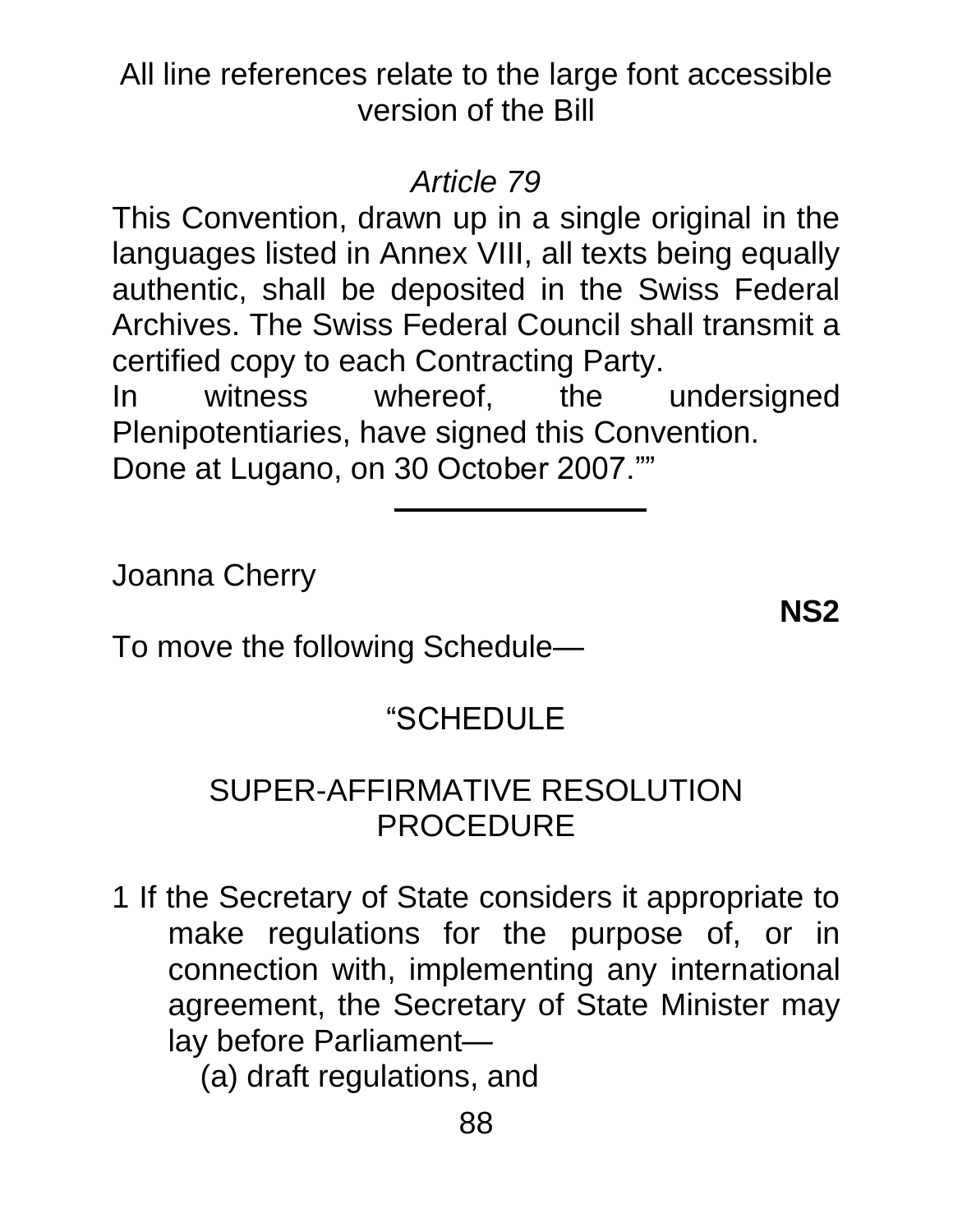(b) an explanatory document.

- 2 The explanatory document must introduce and give reasons for implementing the international agreement.
- 3 Subject as follows, if after the expiry of the 40-day period the draft regulations laid under subsection (1) are approved by a resolution of each House of Parliament, the Minister may make regulations in the terms of the draft regulations.
- 4 The procedure in paragraphs (5) to (8) shall apply to the draft regulations instead of the procedure in paragraph (3) if—

(a) either House of Parliament so resolves within the 30-day period, or

(b) a committee of either House charged with reporting on the draft regulations so recommends within the 30-day period and the House to which the recommendation is made does not by resolution reject the recommendation within that period.

5 The Secretary of State must have regard to—

(a) any representations,

(b) any resolution of either House of Parliament, and

(c) any recommendations of a committee of either House of Parliament charged with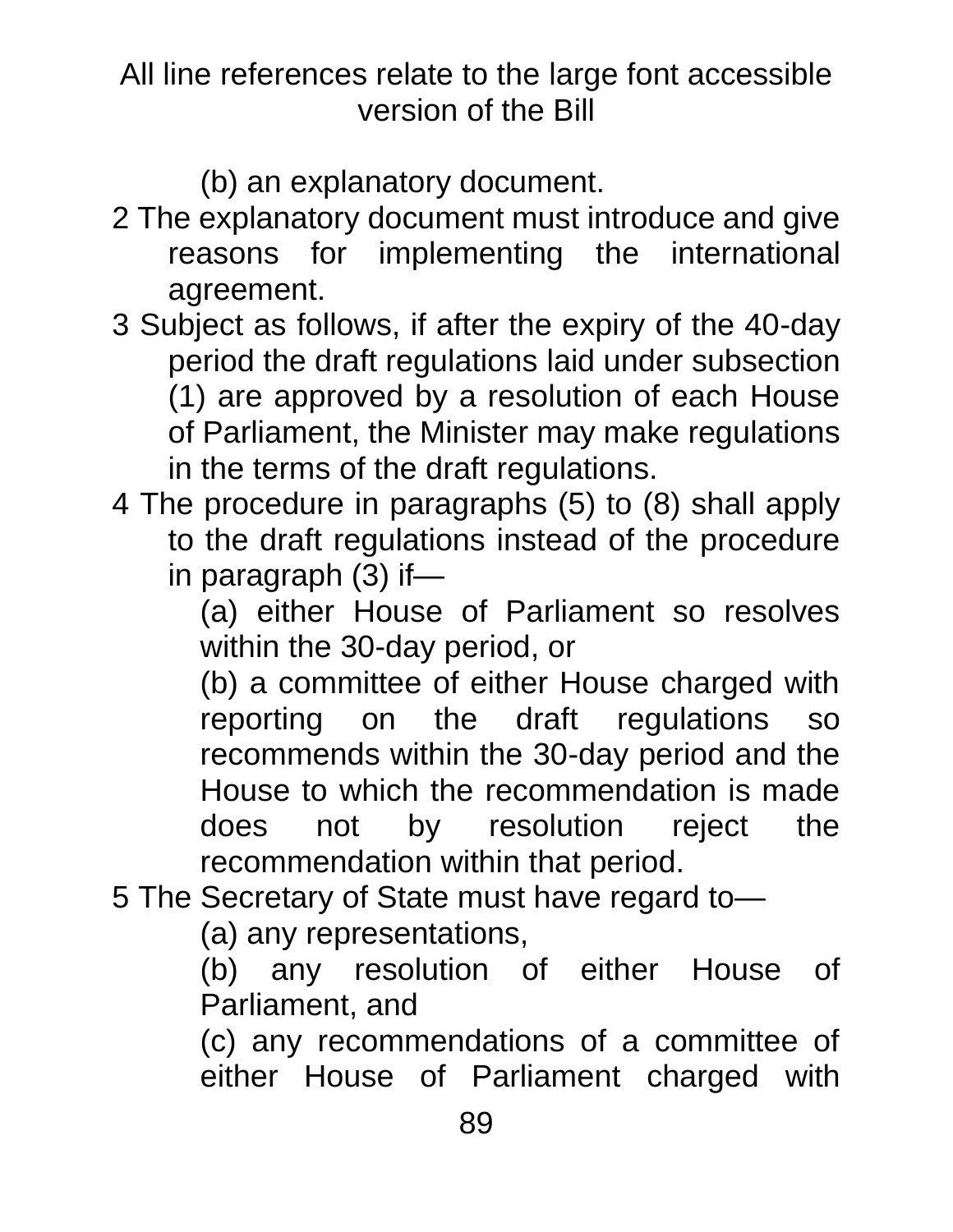> reporting on the draft regulations, made during the 60- day period with regard to the draft regulations.

- 6 If, after the expiry of the 60-day period, the draft regulations are approved by a resolution of each House of Parliament, the Secretary of State may make regulations in the terms of the draft regulations.
- 7 If, after the expiry of the 60-day period, the Secretary of State wishes to proceed with the draft regulations but with material changes, the Secretary of State may lay before Parliament—

(a) a revised draft of the regulations, and

(b) a statement giving a summary of the changes proposed.

- 8 If the revised draft regulations are approved by a resolution of each House of Parliament, the Secretary of State may make regulations in the terms of the revised draft regulations.
- 9 For the purposes of this Schedule regulations are made in the terms of draft regulations or revised draft regulations if they contain no material changes to their provisions.
- 10 In this paragraph, references to the "30-day", "40 day" and "60-day" periods in relation to any draft regulations are to the periods of 30, 40 and 60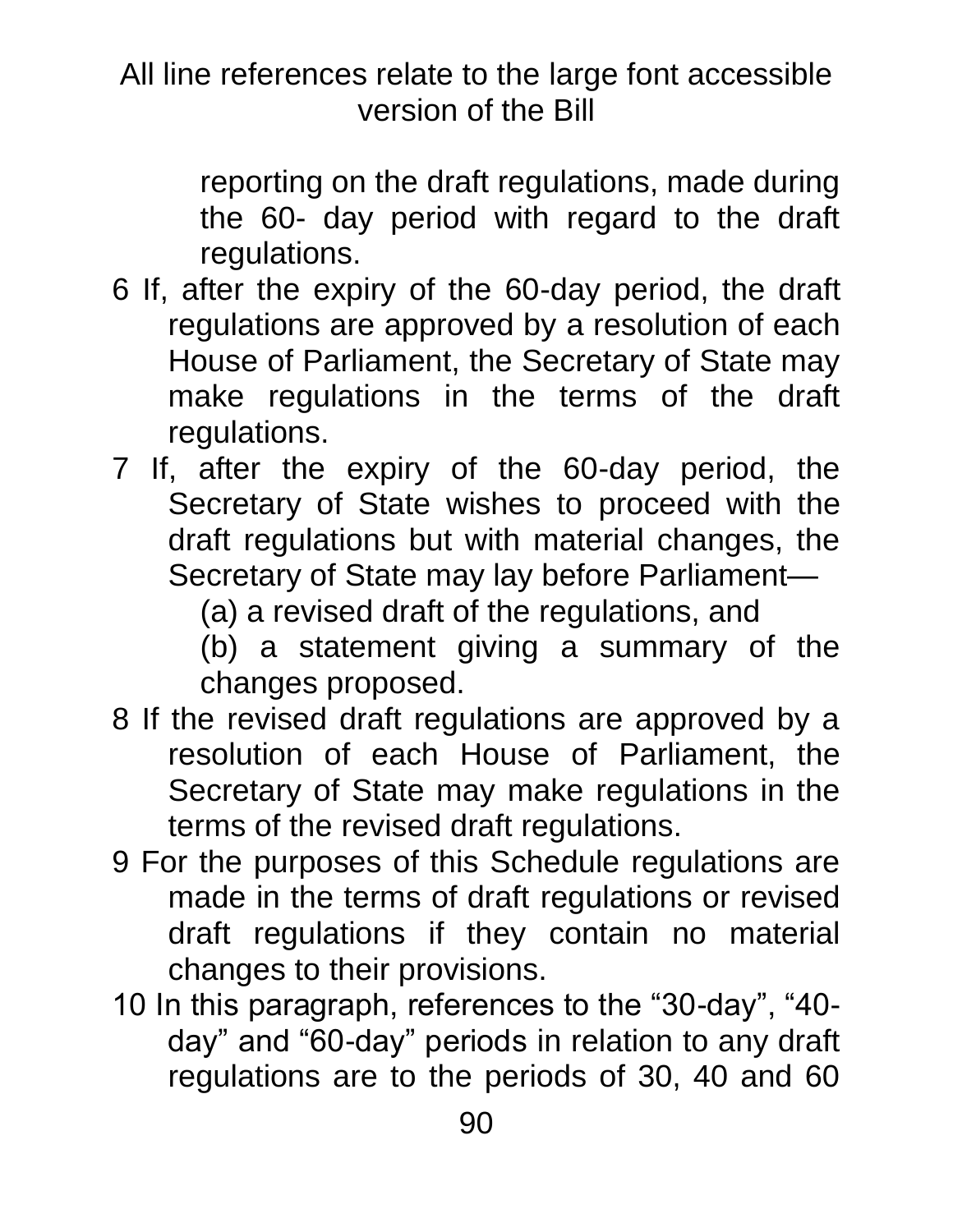days beginning with the day on which the draft regulations were laid before Parliament.

11 For the purposes of paragraph 10 no account is to be taken of any time during which Parliament is dissolved or prorogued or during which either House is adjourned for more than four days."

#### *Member's explanatory statement*

*This new Schedule would apply the super-affirmative resolution procedure to regulations implementing the Lugano Convention in the UK (see NC2).*

Keir Starmer

**NS3**

To move the following Schedule—

# "SCHEDULE

#### REGULATIONS UNDER SECTION (*IMPLEMENTATION OF OTHER AGREEMENTS ON PRIVATE INTERNATIONAL LAW (NO. 2)*)

*Restrictions on power to make regulations*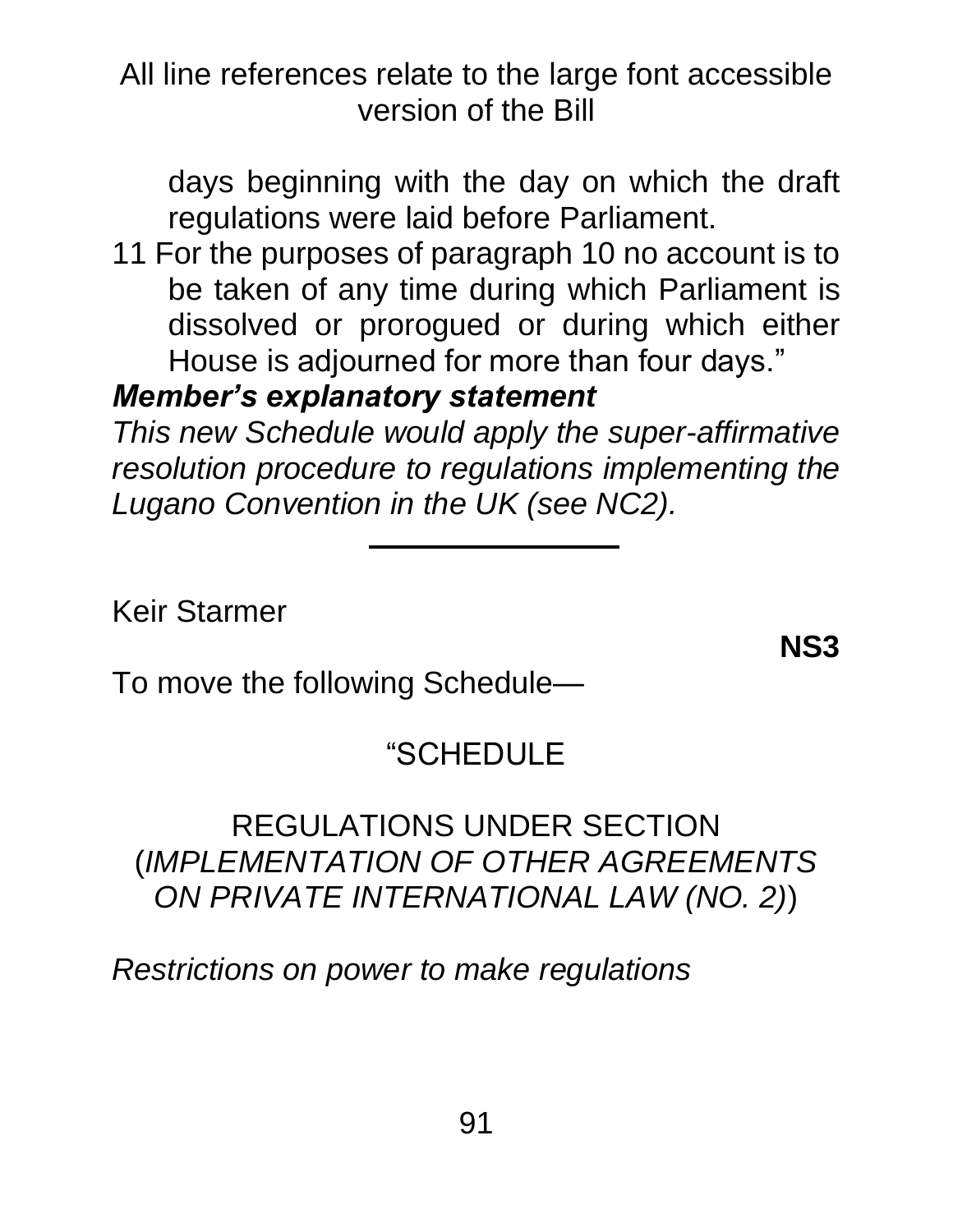1 (1) Regulations under section (Implementation of other agreements on private international law (No. 2)) may not include—

(a) provision that confers power to legislate by means of regulations, orders, rules or other subordinate instrument (other than rules of procedure for courts or tribunals);

(b) provision that creates an offence for which an individual who has reached the age of 18 (or, in relation to Scotland or Northern Ireland, 21) is capable of being sentenced to imprisonment for a term of more than two years (ignoring any enactment prohibiting or restricting the imprisonment of individuals who have no previous convictions).

(2) Sub-paragraph (1)(a) does not prevent the modification of a power to legislate conferred otherwise than under section (*Implementation of other agreements on private international law (No. 2)*), or the extension of any such power to purposes of a similar kind to those for which it was conferred.

(3) A power to give practice directions or other directions regarding matters of administration is not a power to legislate for the purposes of subparagraph (1)(a).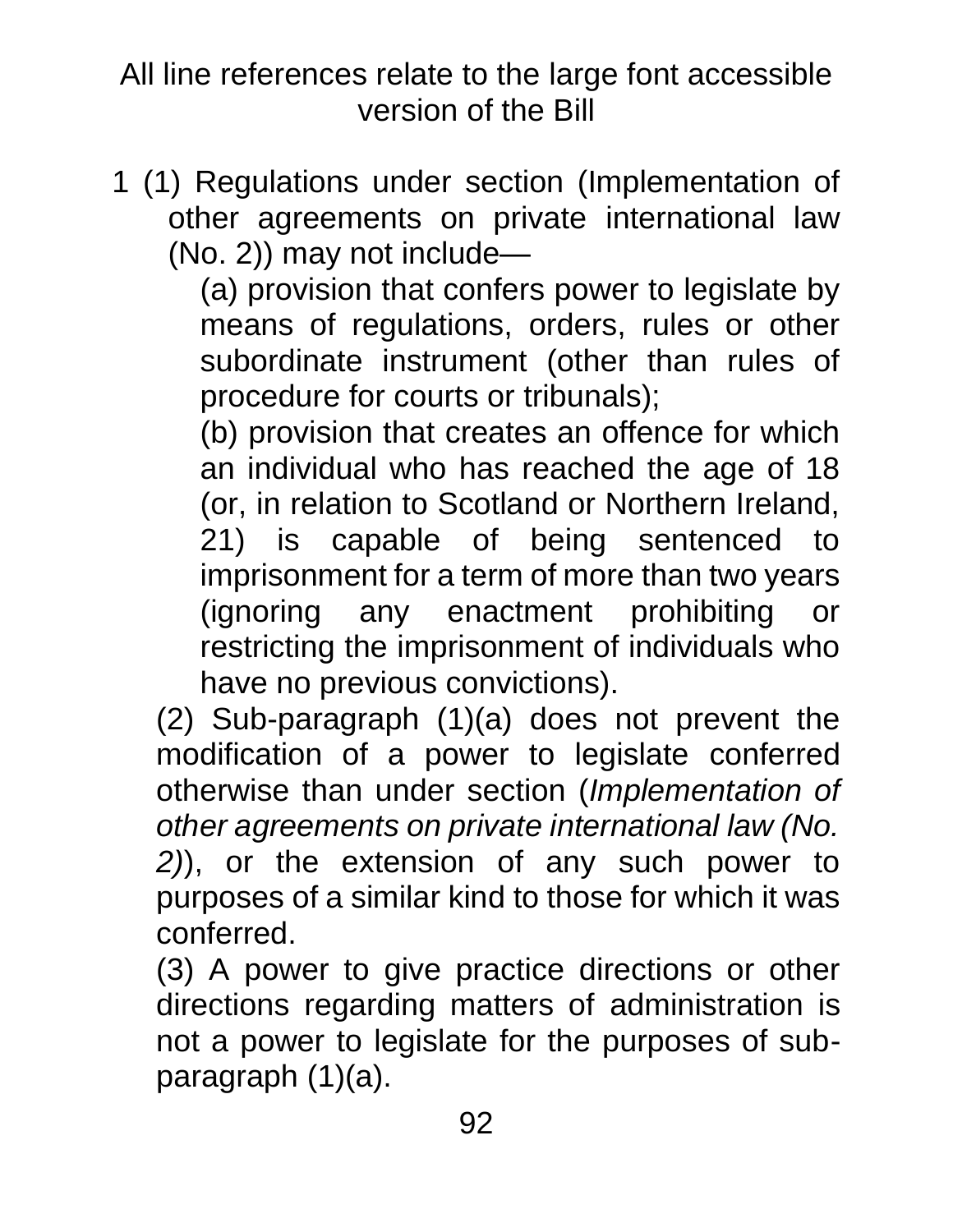*Regulations to be made by statutory instrument or statutory rule*

2 The power to make regulations under section (*Implementation of other agreements on private international law (No. 2)*)—

(a) is exercisable by statutory instrument, in the case of regulations made by the Secretary of State;

(b) is exercisable by statutory rule for the purposes of the Statutory Rules (Northern Ireland) Order 1979 (S.I. 1979/1573 (N.I. 12)), in the case of regulations made by a Northern Ireland department.

*Parliamentary or assembly procedure*

3 (1) This paragraph applies to a statutory instrument containing regulations made by the Secretary of State under section (*Implementation of other agreements on private international law (No. 2)*). (2) If the instrument contains (whether alone or

with other provision)—

(a) provision made for the purpose of implementing or applying, in relation to the United Kingdom or a particular part of the United Kingdom, any relevant international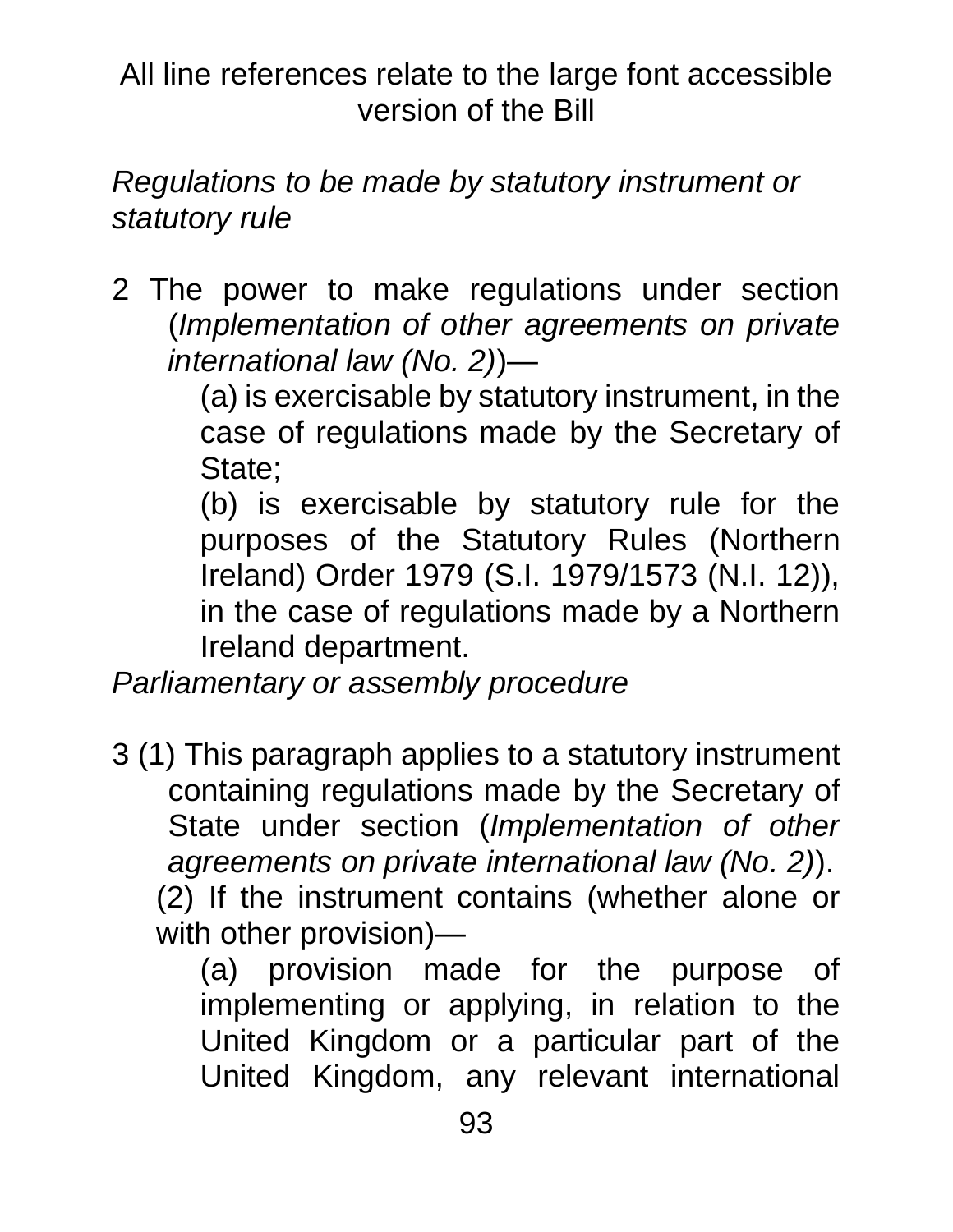agreement that has not previously been the subject of any such provision (whether made by regulations under section (*Implementation of other agreements on private international law (No. 2)*) or otherwise),

(b) provision made for the purpose of giving effect, in relation to the United Kingdom or a particular part of the United Kingdom, to any relevant arrangements that relate to a particular territory and have not previously been the subject of any such provision (whether made by regulations under that section or otherwise),

(c) provision that creates or extends, or increases the penalty for, a criminal offence, or

(d) provision that amends primary legislation, it may not be made unless it has been approved under the super-affirmative procedure (see paragraph 4).

(3) In this Schedule "relevant arrangements" means arrangements of the kind mentioned in section (*Implementation of other agreements on private international law (No. 2)*) (3).

(4) If sub-paragraph (2) does not apply to the instrument, it may not be made unless a draft of the instrument has been laid before each House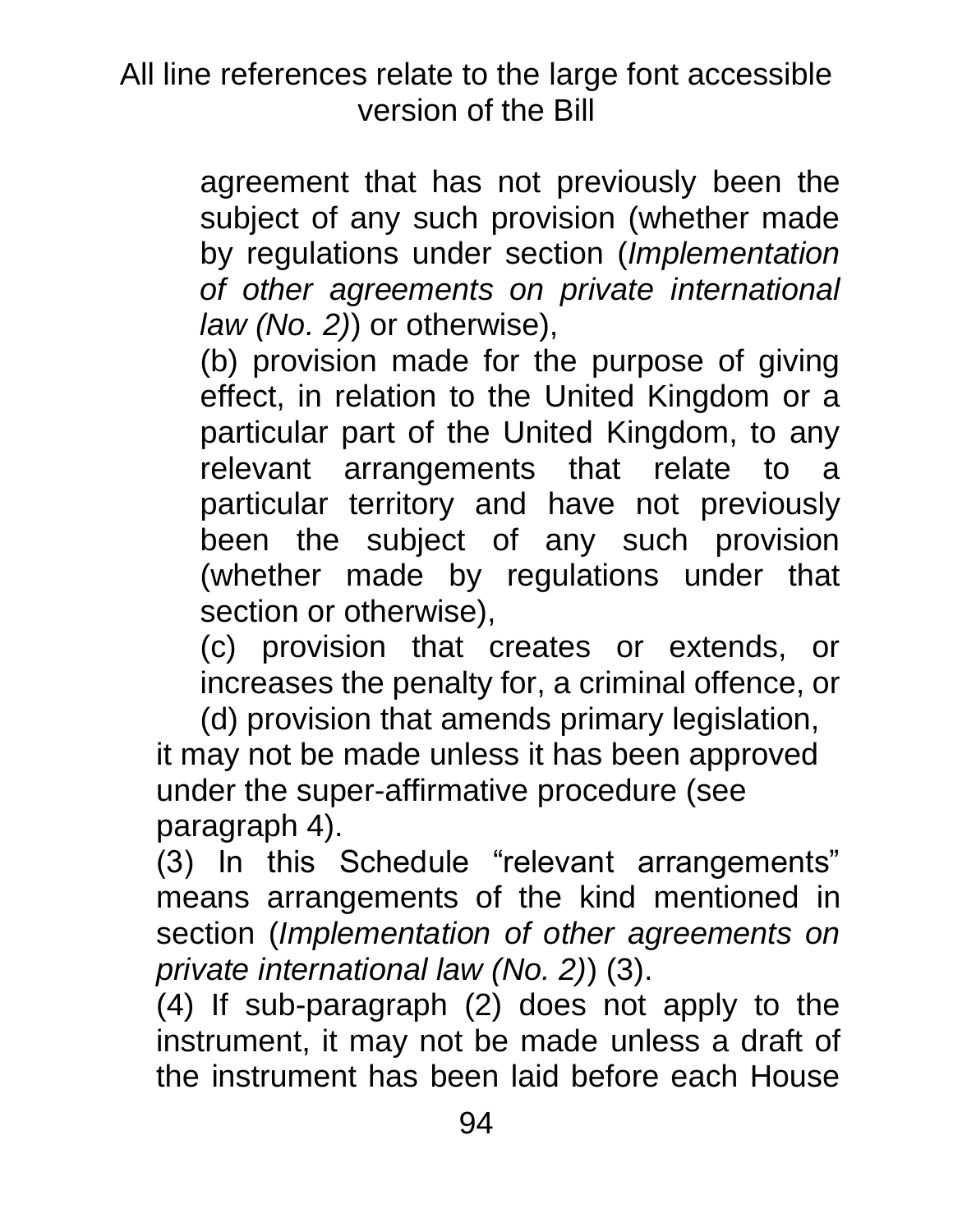of Parliament and approved by a resolution of each House.

*Super-affirmative procedure*

4 (1) If the Secretary of State considers it appropriate to make regulations for the purpose of, or in connection with, implementing any international agreement, the Secretary of State may lay before Parliament—

(a) draft regulations, and

(b) an explanatory document.

(2) The explanatory document must introduce and give reasons for implementing the international agreement.

(3) Subject as follows, if after the expiry of the 40 day period the draft regulations laid under subparagraph (1) are approved by a resolution of each House of Parliament, the Secretary of State may make regulations in the terms of the draft regulations.

(4) The procedure in sub-paragraphs (5) to (8) shall apply to the draft regulations instead of the procedure in sub-paragraph (3) if—

(a) either House of Parliament so resolves within the 30-day period, or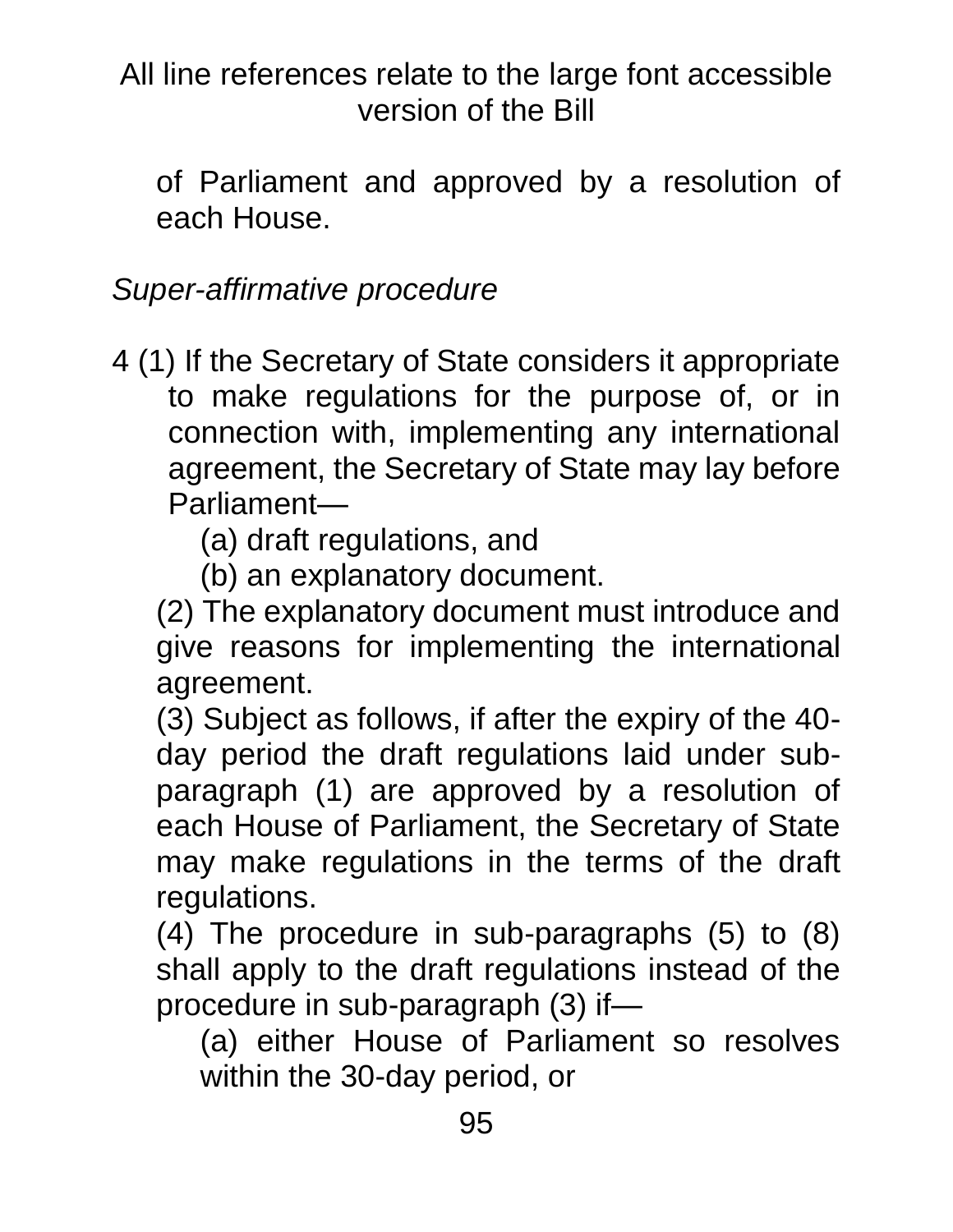(b) a committee of either House charged with reporting on the draft regulations so recommends within the 30-day period and the House to which the recommendation is made does not by resolution reject the recommendation within that period.

(5) The Secretary of State must have regard to— (a) any representations,

(b) any resolution of either House of Parliament, and

(c) any recommendations of a committee of either House of Parliament charged with reporting on the draft regulations, made during the 60- day period with regard to the draft regulations.

(6) If after the expiry of the 60-day period the draft regulations are approved by a resolution of each House of Parliament, the Secretary of State may make regulations in the terms of the draft regulations.

(7) If after the expiry of the 60-day period the Secretary of State wishes to proceed with the draft regulations but with material changes, the Secretary of State may lay before Parliament—

(a) a revised draft of the regulations, and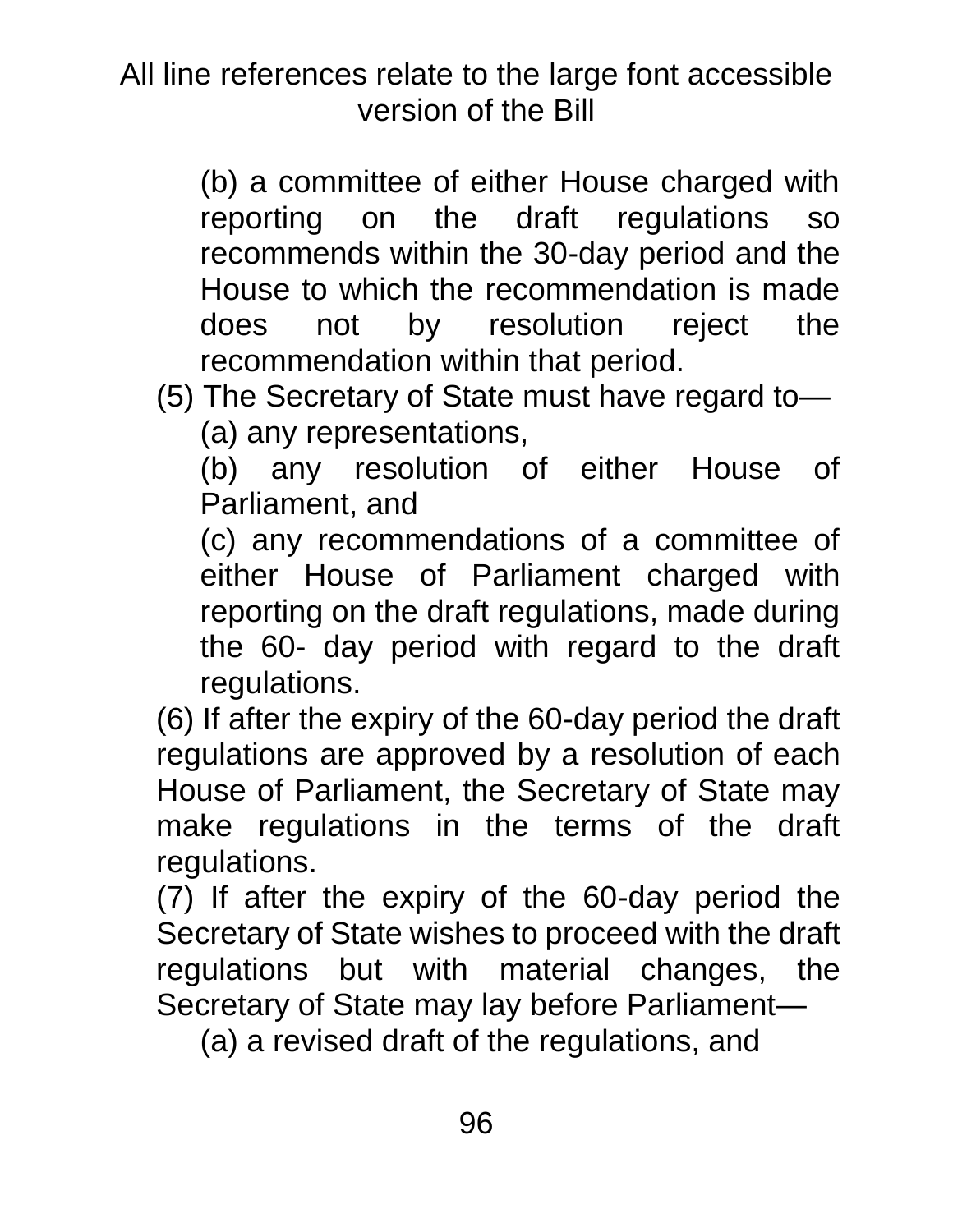(b) a statement giving a summary of the changes proposed.

(8) If the revised draft regulations are approved by a resolution of each House of Parliament, the Secretary of State may make regulations in the terms of the revised draft regulations.

(9) For the purposes of this paragraph regulations are made in the terms of draft regulations or revised draft regulations if they contain no material changes to their provisions.

(10) In this paragraph, references to the "30-day", "40-day" and "60-day" periods in relation to any draft regulations are to the periods of 30, 40 and 60 days beginning with the day on which the draft regulations were laid before Parliament.

(11) For the purposes of sub-paragraph (10) no account is to be taken of any time during which Parliament is dissolved or prorogued or during which either House is adjourned for more than four days.

## *Scottish affirmative procedure*

5 (1) This paragraph applies to regulations made by the Scottish Ministers under section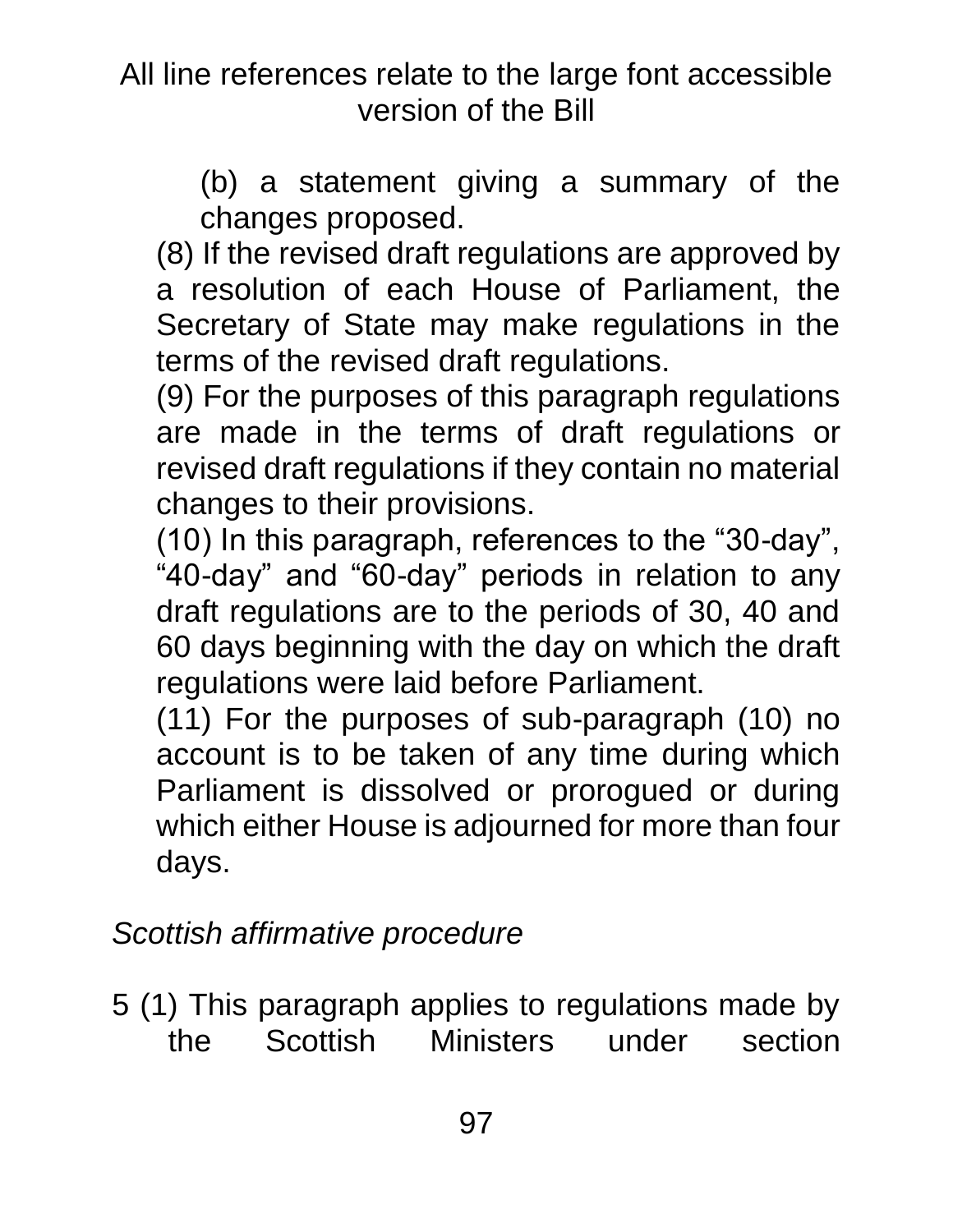(*Implementation of other agreements on private international law (No.2)*).

(2) The regulations are subject to the affirmative procedure (see section 29 of the Interpretation and Legislative Reform (Scotland) Act 2010). *Northern Ireland affirmative procedure*

6 (1) A Northern Ireland department may not make regulations under section (*Implementation of other agreements on private international law (No. 2)*) unless a draft of the regulations has been laid before the Northern Ireland Assembly and approved by a resolution of the Assembly.

(2) Section 41(3) of that Act applies for the purposes of sub-paragraph (1) in relation to the laying of a draft as it applies in relation to the laying of a statutory document under an enactment.

*Interpretation*

7 In this Schedule—

"amend" includes repeal or revoke;

"primary legislation" means any provision of—

- (a) an Act of Parliament,
- (b) an Act of the Scottish Parliament,
- (c) an Act or Measure of Senedd Cymru, or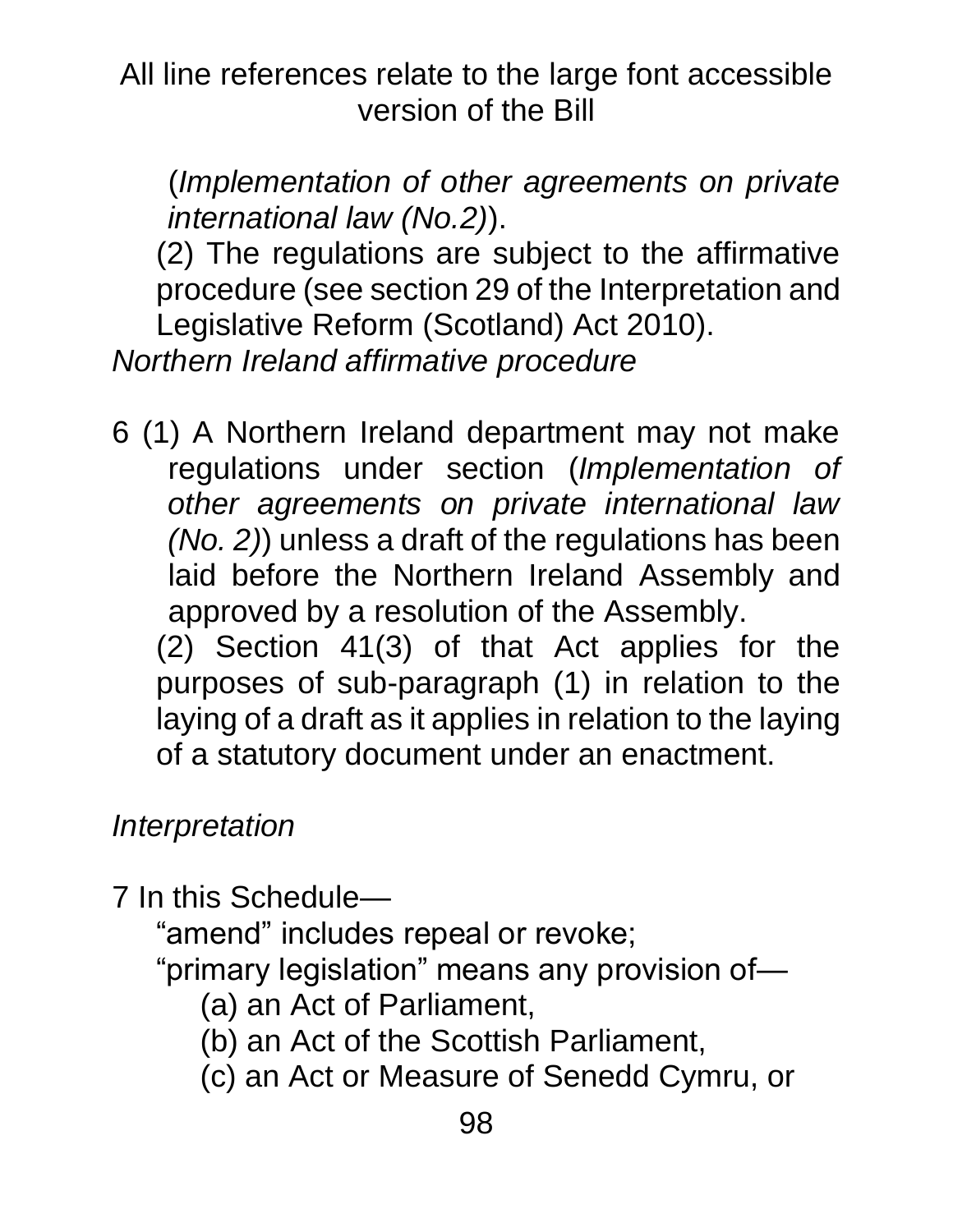(d) Northern Ireland legislation;

"relevant arrangements" has the meaning given in paragraph 3(3);

"relevant international agreement" has the same meaning as in section (*Implementation of other agreements on private international law (No. 2)*)."

#### *Member's explanatory statement*

*This new schedule is linked to Amendment (e) to Government NC5 and makes provision for regulations made by the Secretary of State under Government NC5 to be subject to super-affirmative procedure, and for all regulations made under that section by Scottish Ministers or Northern Ireland departments to be subject to the relevant affirmative procedure.*

Alex Chalk

**7**

Title, line **4**, at end insert "and to provide for the implementation of other international agreements on private international law."

#### *Member's explanatory statement*

*This amendment to the long title reflects the change to the Bill made by NC5.*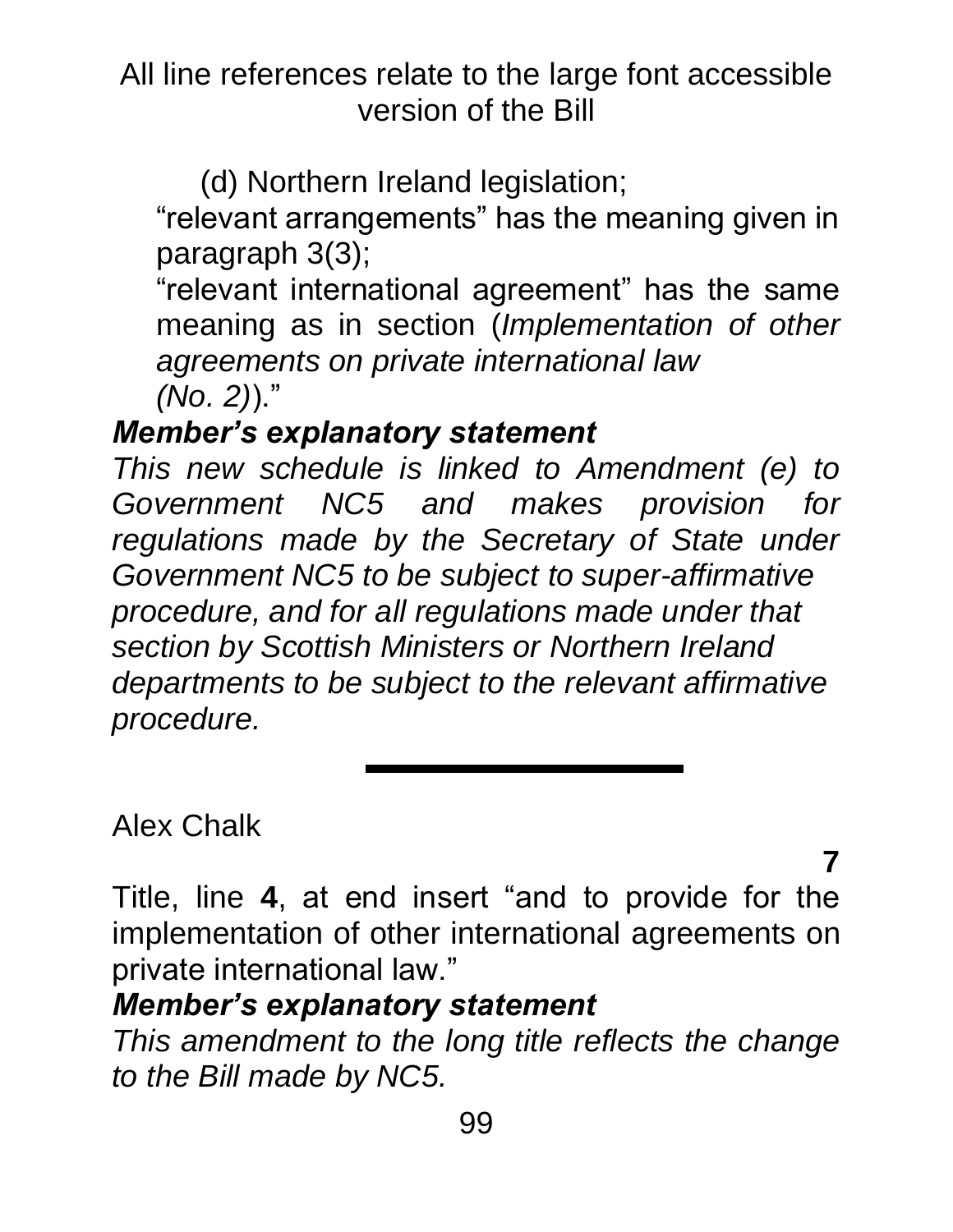Mr Jonathan Djanogly

**8**

Title, line **4**, at end add "and the Lugano Convention of 2007;"

# *Member's explanatory statement*

*This amendment is consequential on either Amendment 1 or on Amendments 2 to 4 and NS1.*

Mr Jonathan Djanogly

**9**

Title, line **4**, at end add "and to provide for the implementation of other international agreements on private international law, subject to certain conditions."

# *Member's explanatory statement*

*This amendment is consequential on NC1.*

Joanna Cherry

**10**

Title, line **4**, at end add "and to provide, subject to a super-affirmative procedure, for the implementation of the Lugano Convention of 2007."

# *Member's explanatory statement*

*This amendment is consequential on NC2 and NS2.*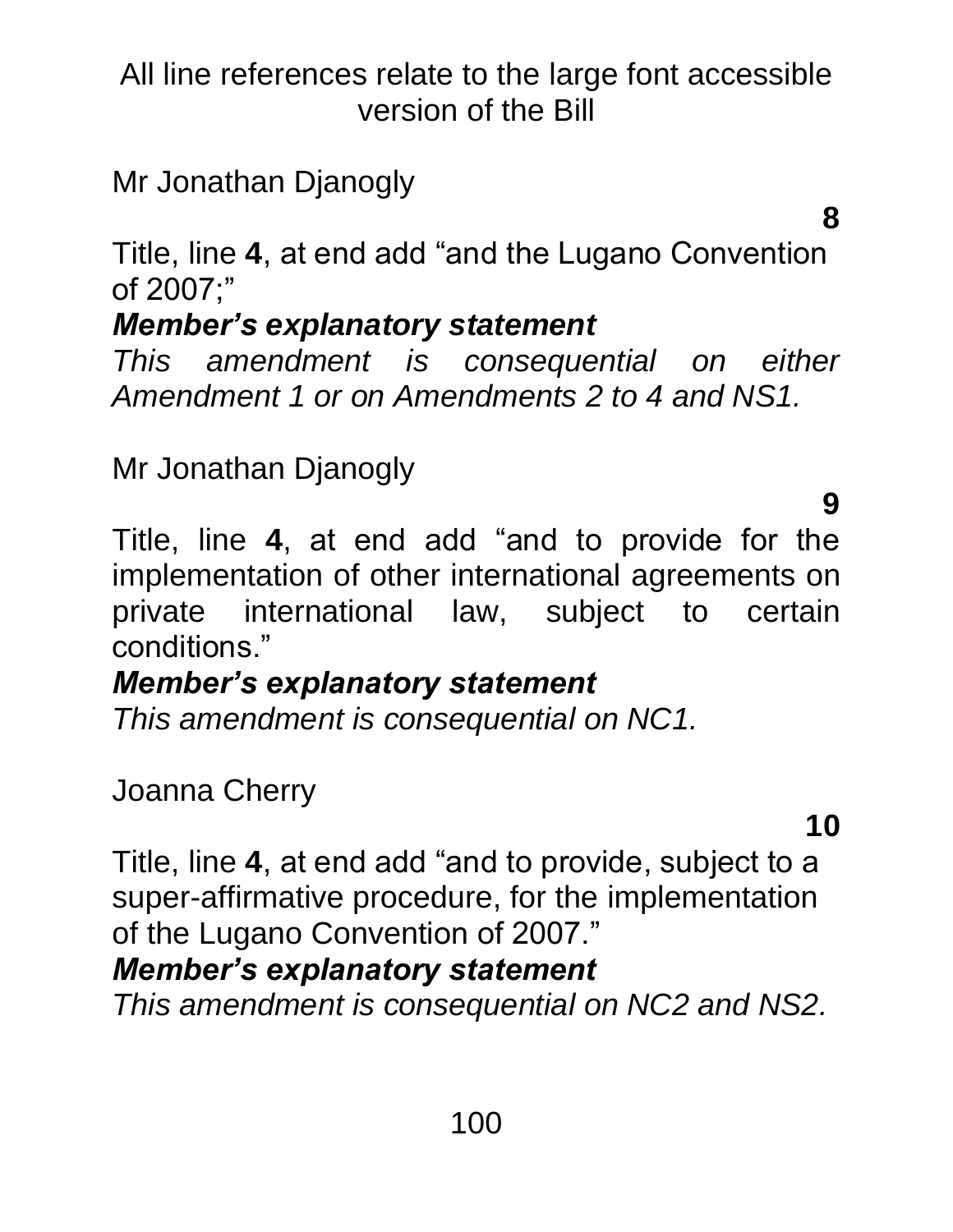Keir Starmer

**11**

Title, line **4**, at end add "and the Lugano Convention of 2007; and to provide, subject to consultation and a super-affirmative procedure, for the implementation of other international agreements on private international law."

## *Member's explanatory statement*

*This amendment is consequential on Amendment (e) to Government NC5 and NS3.*

# ORDER OF THE HOUSE [2 SEPTEMBER 2020]

That the following provisions shall apply to the Private International Law (Implementation of Agreements) Bill [*Lords*]:

# *Committal*

1. The Bill shall be committed to a Committee of the whole House.

*Proceedings in Committee, on Consideration and up to and including Third Reading* 2. Proceedings in Committee of the whole House, any proceedings on Consideration and any proceedings